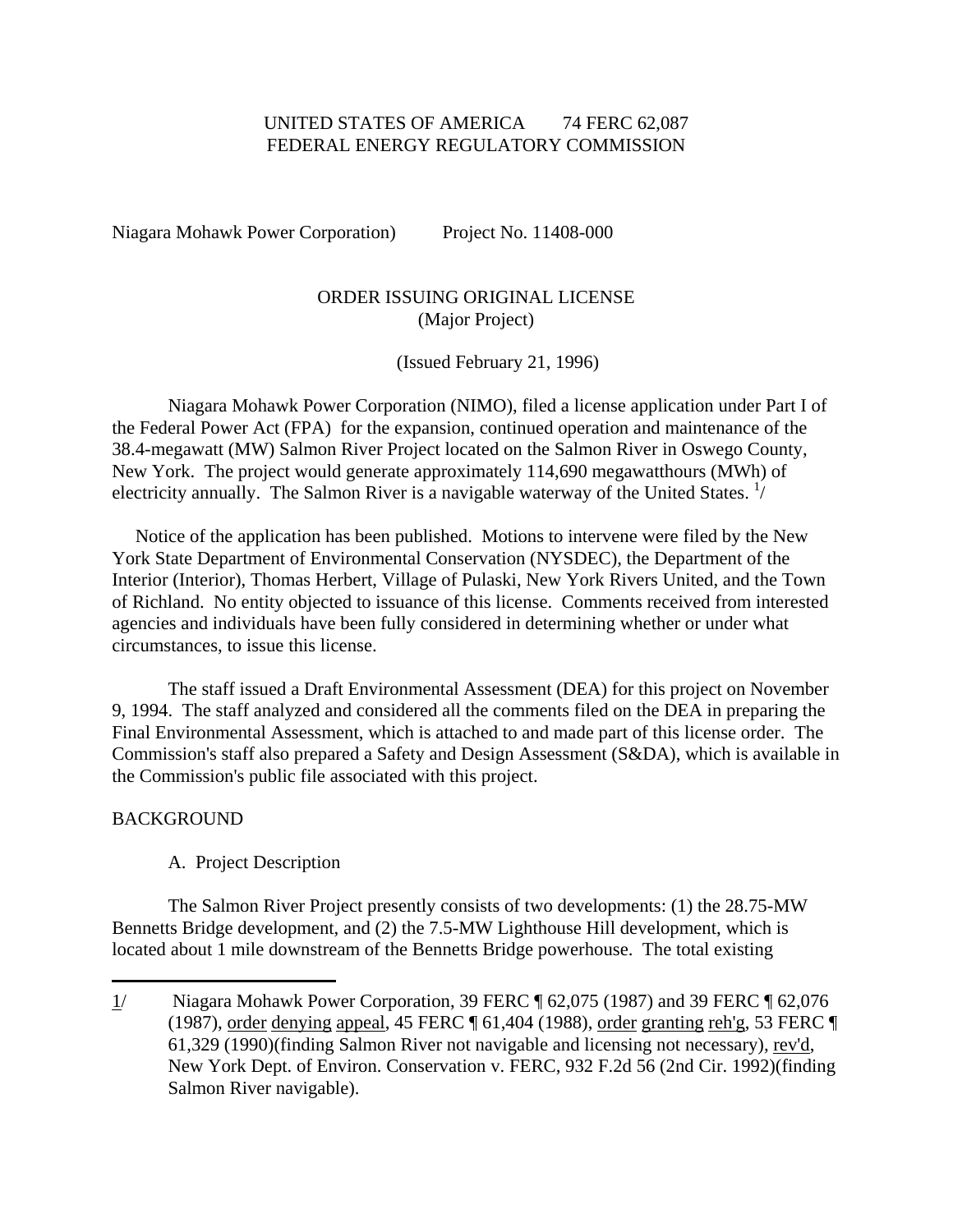installed capacity of the Salmon River Project is 36,250 Kw.

 NIMO proposes to install a new 2,150 Kw base-flow generating unit at the Lighthouse Hill Dam to utilize the continuous year-round base flow of between 185 and 335 cfs downstream of the Lighthouse Hill Development. NIMO proposes to release a minimum flow of 20 cfs from the Bennetts Bridge Development to the bypass reach from July 1 to September 30 for aesthetic purposes, and 7 cfs for the remainder of the year for aquatic habitat. The total installed capacity with the addition of the new base flow generating unit will be 38,400 Kw.

A detailed project description is contained in ordering paragraph (B)(2).

B. Water Quality Certification

.

 By letter dated April 27, 1993, NIMO requested Section 401 water quality certification (WQC)from the NYSDEC, as required by the Clean Water Act. The NYSDEC received this request for WQC on April 28, 1993.

 On April 28, 1994, the NYSDEC issued a WQC which states, "The Department [NYSDEC] makes this certification provided that the terms and conditions of the attached Settlement Agreement [Settlement Offer], signed by the Department [NYSDEC], NIMO, New York Rivers United, the Adirondack Mountain Club and Trout Unlimited are met".

The Settlement Offer  $\frac{2}{7}$  $\frac{2}{7}$  $\frac{2}{7}$  (Attachment A to the Final EA) has 17 terms and conditions (stipulations) grouped as follows: (1) concerns downstream of Lighthouse Hill (four stipulations), (2) concerns from Lighthouse Hill upstream (seven stipulations), (3) management of lands outside the FERC project boundary (three stipulations), and (4) miscellaneous.

 The WQC states that the Department [NYSDEC] reserves the right to reconsider the entire [Section 401] Certification if there is a significant change in the scope of the proposal or project as licensed, or in the event the referenced application or Settlement Agreement are amended.

 This condition in effect gives the State the opportunity to revisit its certification. However, Section 401(a)(3) of the Clean Water Act sets out the exclusive manner in which State certifications may be modified and makes clear that the process is initiated by the federal licensing or permitting agency, not the State. $3/$  $3/$  Thus, the Commission determines whether

<span id="page-1-0"></span><sup>2/</sup> This order incorporates all of the provisions of the Settlement Offer into various license articles, except for the sales of, and conveyance of easements in, properties outside the project boundary for non-project purposes. Such sales and conveyances are not included as license provisions because they were not agreed to by the licensee to mitigate the environmental effects, or enhance the environmental resources, of this specific project.

<span id="page-1-1"></span><sup>3/</sup> There is an exception in cases where the licensee makes changes to the construction or operation of the facility without first notifying the relevant federal authorities.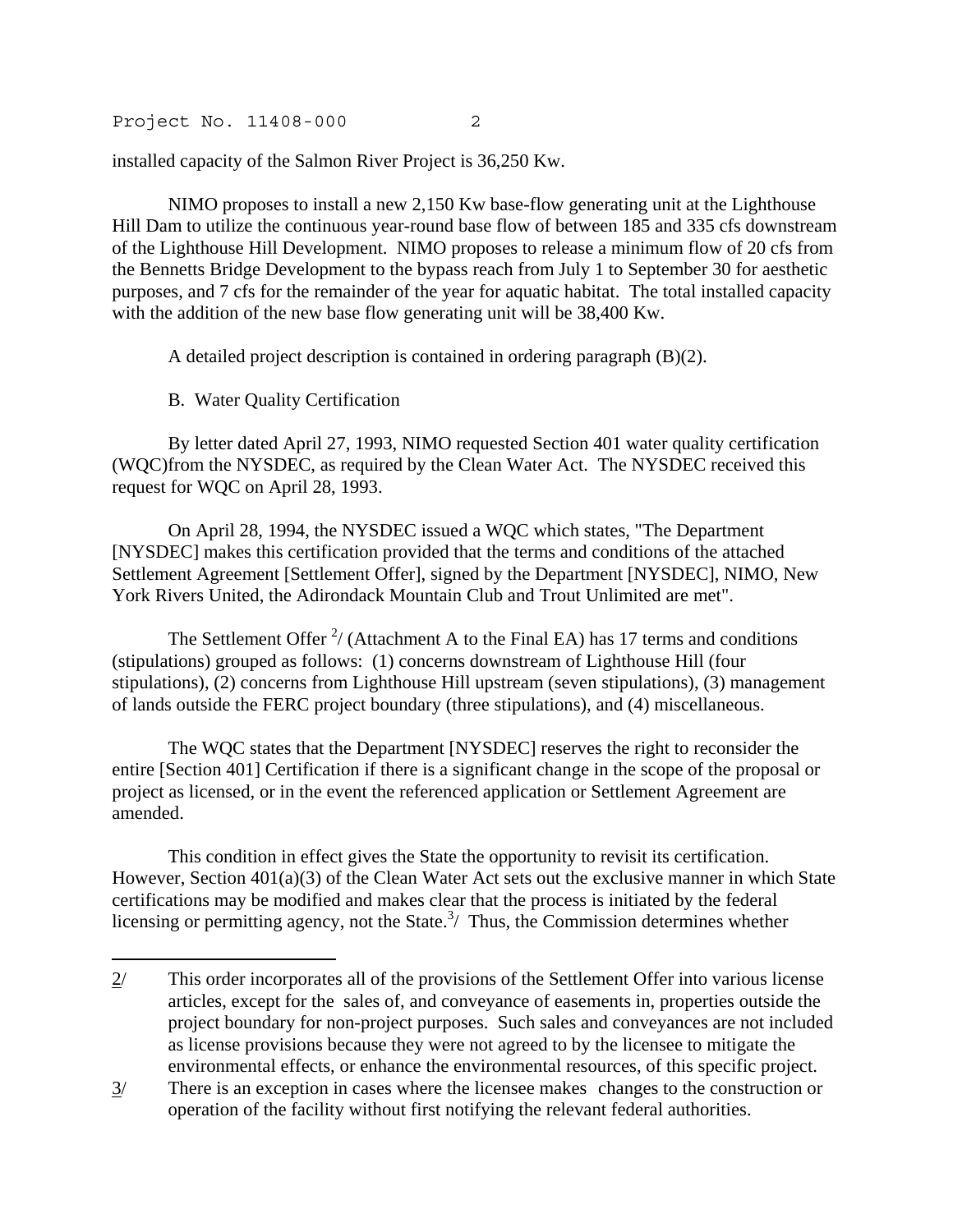proposed license amendments require new water quality certification.  $\frac{4}{1}$  $\frac{4}{1}$  $\frac{4}{1}$  Therefore, we believe that this condition, which gives the State authority beyond that provided for in the Clean Water Act, is beyond the scope of Section 401 of the Clean Water Act and thus should not be included in a license.  $\frac{5}{7}$ 

## C. Coastal Zone Management Program

 The proposed Salmon River Project, located about 12 miles outside of New York's coastal zone boundary, may affect coastal resources. The New York Department of State (NYDS) is responsible for reviewing the proposed project for consistency with the state's Coastal Management Program (CMP). Under the Coastal Zone Management Act of 1972, before we can issue a license, the NYDS must: (1) find the project consistent with the CMP or (2) waive the requirements by failing to act in a timely manner.

 On August 30, 1994, the NYDS concurred with the consistency certification information provided by NIMO, and found the Salmon River Project consistent with the CMP.

D. Section 18 Fishway Prescription

.

 Historically the 110-foot-high Salmon River Falls, located on the reach of the Salmon River between the Salmon River Reservoir and the Bennetts Bridge powerhouse, provide a natural barrier to upstream movement of fish from Lake Ontario to the Salmon River above the falls. With the construction of the Lighthouse Hill dam in 1930, the dam became a deterrent to upstream fish movement on the Salmon River.

 No resource agency currently requires upstream or downstream fish passage facilities for the Salmon River Project. Interior stated that provisions for upstream and downstream fish passage facilities are not necessary. However, since management objectives are subject to change over the term of the license, Interior reserves its authority, under Section 18 of the FPA, to prescribe fishways in the future. NIMO does not oppose a reservation clause that would permit consideration of fishway facilities in the future.

 I recognize that future fish passage needs and management objectives cannot always be predicted at the time of license issuance. Section 18 of the FPA provides the Secretary of the

<span id="page-2-0"></span><sup>4/</sup> The Commission's regulations, 18 C.F.R. § 4.38(7)(iii) (1993), provide that, if an applicant seeks to amend its application or license, it must make a new request for water quality certification if the amendment would have a material adverse impact in the discharge from the project. We make the determination as to whether a material adverse impact will result from the amendment and, thus, whether a new certification is necessary. See, e.g., 57 FERC ¶ 61,261 (1991), reh'g denied, 61 FERC ¶ 61,215 (1992).

<span id="page-2-1"></span><sup>5/</sup> See Tunbridge Mill, 68 FERC ¶ 61,078 (July 1994) and Consumers Power Company, 68 FERC ¶ 61,077 (July 1994).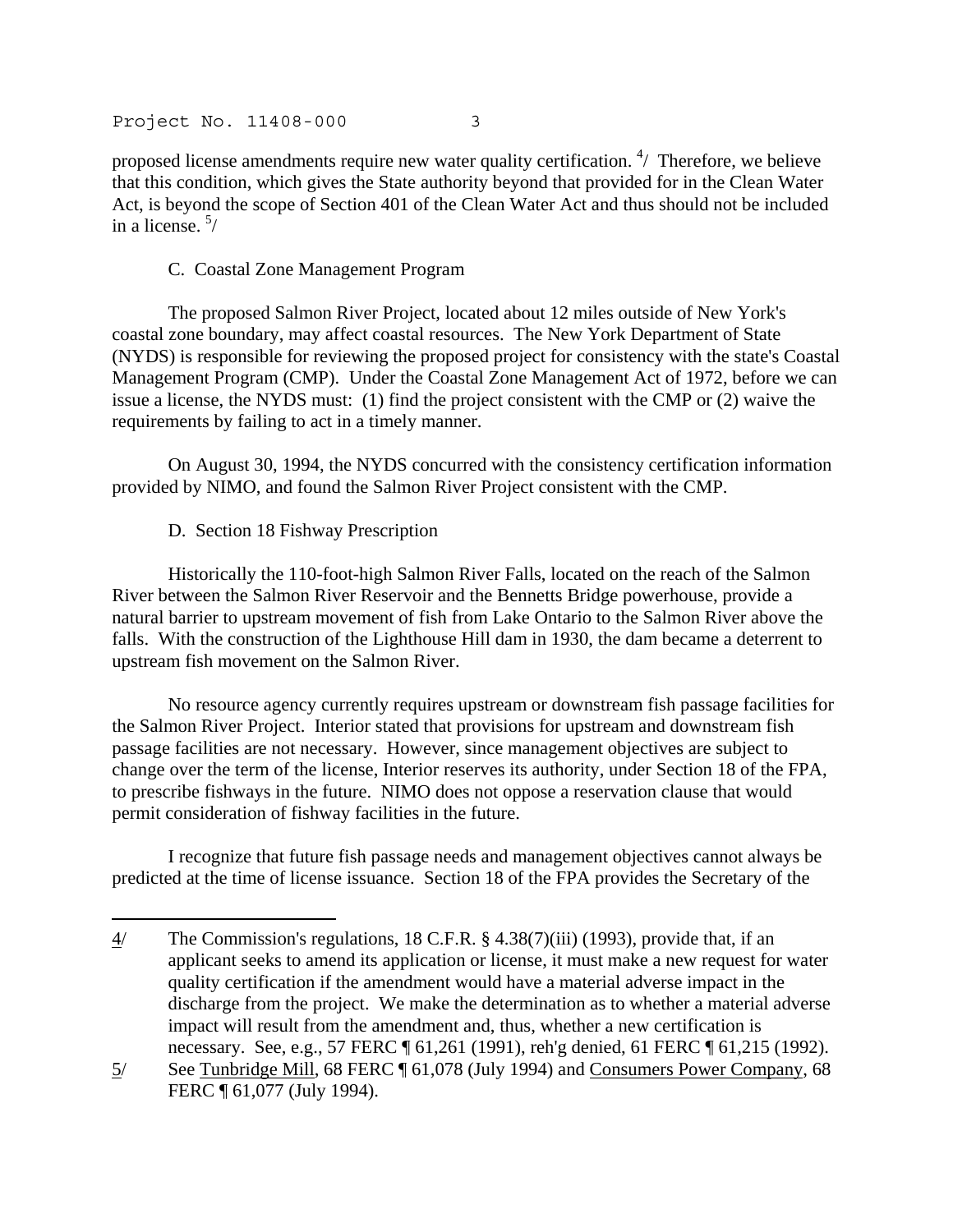Interior the authority to prescribe fishways.  $\frac{6}{1}$  $\frac{6}{1}$  $\frac{6}{1}$  Although fishways may not be recommended by Interior at the time of project licensing, upon receiving a specific request from Interior, it is appropriate for the Commission to include a license article which reserves Interior's prescription authority.<sup>[7](#page-3-1)</sup>/ Therefore, Article No. 406 of this license reserves Interior's authority to prescribe fishways.

### E. Recommendations of Fish and Wildlife Agencies

 Pursuant to Section 10(j) of the FPA, we make a determination that the recommendations of the federal and state fish and wildlife agencies are consistent with the purposes and requirements of Part I of the FPA and applicable law. Section 10(j) of the FPA requires the Commission to include license conditions, based on recommendations of federal and state fish and wildlife agencies, for the protection of, mitigation of adverse impacts to, and enhancement of fish and wildlife resources. We have addressed the concerns of the federal and state fish and wildlife agencies and the license includes conditions consistent with the recommendations of the agencies.

.

<span id="page-3-0"></span><sup>6/</sup> Section 18 of the FPA states that the Commission shall require such fishways as may be prescribed by the Secretary of Commerce or the Secretary of the Interior as appropriate.

<span id="page-3-1"></span><sup>7/</sup> Lynchburg Hydro Associates, 39 FERC ¶ 61,079 (1987).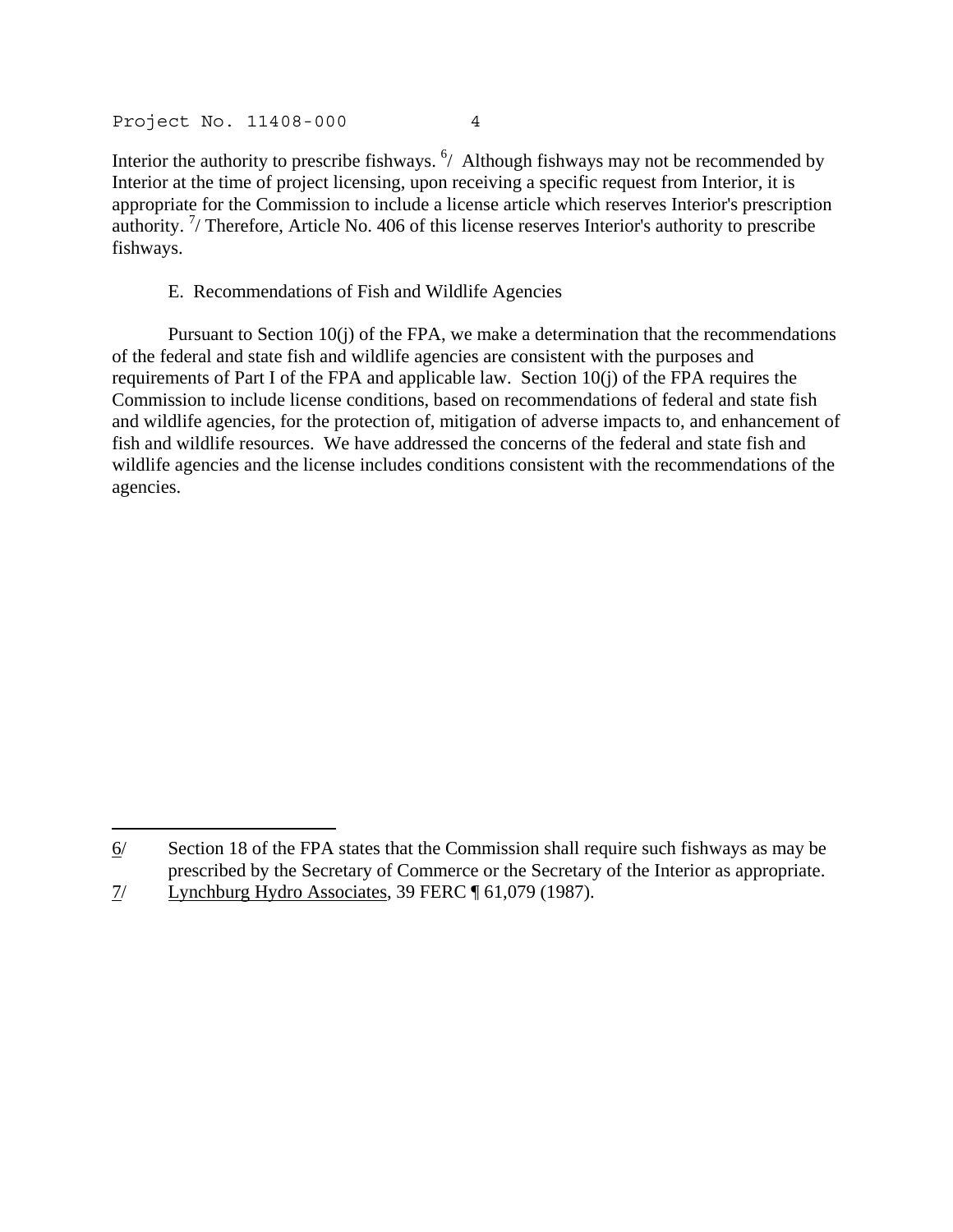F. Comprehensive Plans

 Section 10(a) of the FPA requires the Commission to consider the extent to which a project is consistent with federal or state comprehensive plans for improving, developing, or conserving waterways affected by the project. Under Section  $10(a)(2)$  of the FPA, federal and state agencies filed 19 comprehensive plans that address various resources in New York. Of these, we identified and reviewed seven plans relevant to the proposed Salmon River Project. $\frac{8}{10}$ No inconsistencies were found.

## G. Comprehensive Development

 Sections 4(e) and 10(a) of the FPA require the Commission to give equal consideration to all uses of the waterway on which a project is located. When the Commission reviews a hydropower project, the recreational, fish and wildlife resources, and other non-developmental values of the involved waterway are considered equally with its electrical energy and other developmental values. In determining whether, and under what conditions, a hydropower license should be issued, the Commission must weigh the various economic and environmental values involved in the decision.

 Based on staff's independent review and evaluation of the Salmon River Project, recommendations of the agencies and other interested parties, and the no-action alternative as documented in the FEA, I have selected issuing a license for the Salmon River Project as the preferred option. I have selected this option because: (1) the required environmental enhancement measures would mitigate adverse impacts to, protect, or enhance fishery resources, water quality, vegetation, wetlands, wildlife, recreational resources, and cultural resources; (2) the 114,690 Mwh of electric energy that would be generated annually from a renewable resource would be beneficial because it would reduce the use of fossil-fueled, steam-electric generating plants, conserve non-renewable energy resources, and reduce atmospheric pollution.

The enhancement measures being required include:

.

<span id="page-4-0"></span><sup>8/</sup> Fisheries Enhancement Plan for the Salmon River, 1994, New York State Department of Environmental Conservation; New York wild, scenic, and recreational river system act, 1985, New York State Department of Environmental Conservation; Regulation for management of the wild, scenic, and recreational river system act, 1986, New York State Department of Environmental Conservation; People, Resources, Recreation, 1983, New York State Office of Parks, Recreation, and Historic Preservation; Final environmental impact statement - restoration of Atlantic salmon to New England rivers, 1989, Department of the Interior; Fisheries USA: the recreational fisheries policy of the U.S. Fish and Wildlife Service, undated, U.S. Fish and Wildlife Service; The nationwide rivers inventory, 1982, Department of the Interior.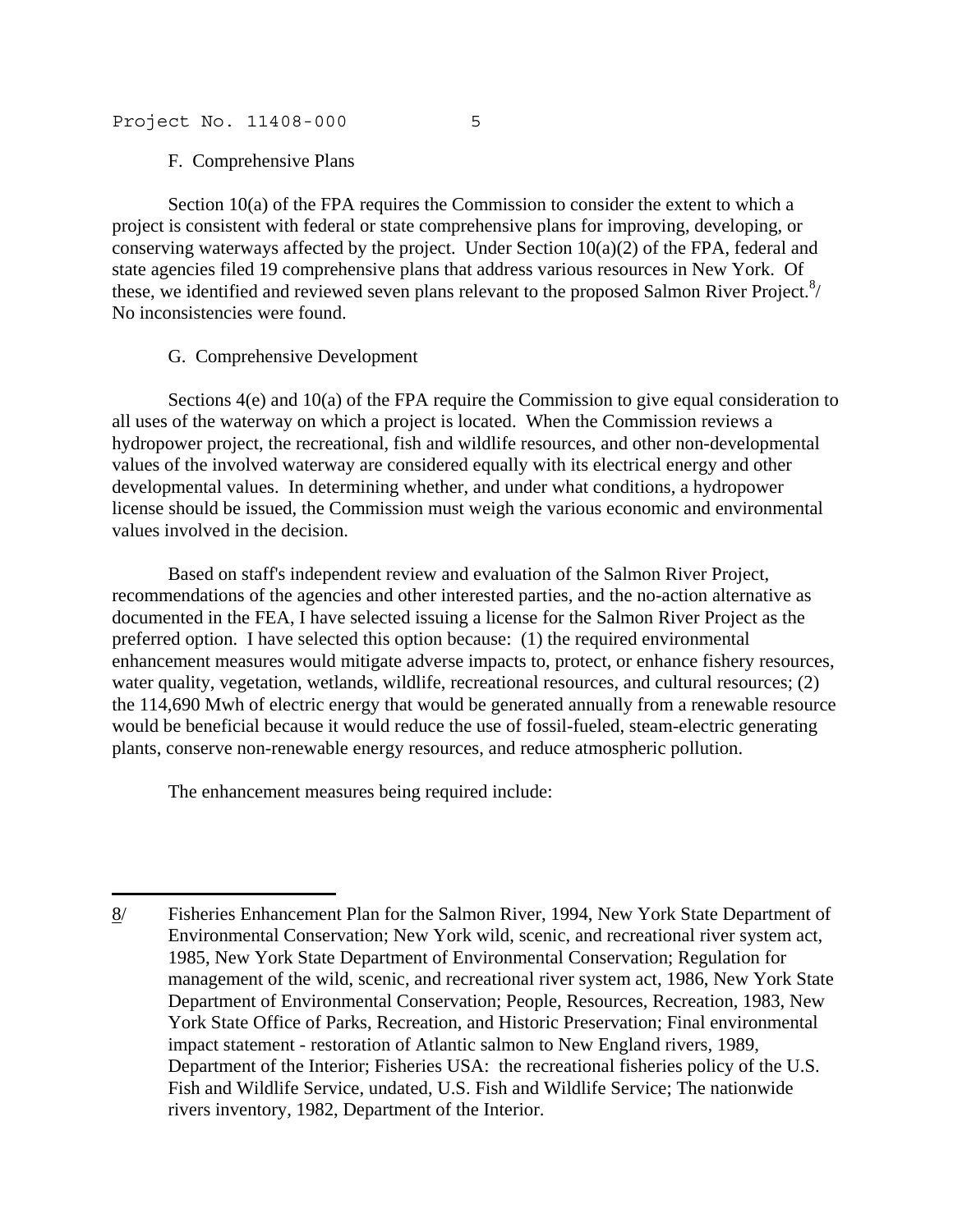(1) soil erosion control measures for the proposed construction and enhancement of recreational facilities; (2) release flows from the Lighthouse Hill development: 185 cfs from May 1 through August 31, 335 cfs from September 1 through December 31, and 285 cfs from January 1 through April 30; (3) scheduled discharge changes from Lighthouse Hill Reservoir must be ramped up or down in increments to ensure angler safety; (4) a stream flow and reservoir elevation gaging and monitoring plan; (5) a water temperatures monitoring plan; (6) fish protection from entrainment; (7) provision of flows for the Salmon River Fish Hatchery,(up to 22 cfs); (8) a wetlands enhancement plan; (9) a 20-cfs minimum flow release to the Bennetts Bridge bypassed reach July 1 through September 30, and 7 cfs for the remainder of the year; (10) modification of the streambed to distribute the flow over the Salmon River Falls for aesthetics; (11) establishment of natural buffer zones to screen proposed recreational facilities, and improve scenic views; (12) utilization of visually compatible colors on project features and screen project features; (13) a Programmatic Agreement to protect cultural resources; (14) provision of fishing and canoe and car-top boat and fishing access, parking, picnic tables, trails, and a campground; (15) provision of public access to informal fishing access, installation of signs, and installation of a boat launch; (16) periodic review of recreational use at the project; (17) flow releases at least five weekends per year for whitewater users and fishing enhancement.

 The Project as proposed by NIMO and based on current economic conditions without future escalation or inflation, would cost about \$3,884,000 (33.86 mills/Kwh) and would produce about 114.69 GWh of energy annually having a current value of about \$6,171,000 (53.81 mills/Kwh) for a current net annual power benefit of about \$2,287,000 (19.94 mills/Kwh). As licensed with our required mitigation measures, the project still produce about 114.69 Gwh of energy annually, at a current net annual benefit of about \$1,919,000.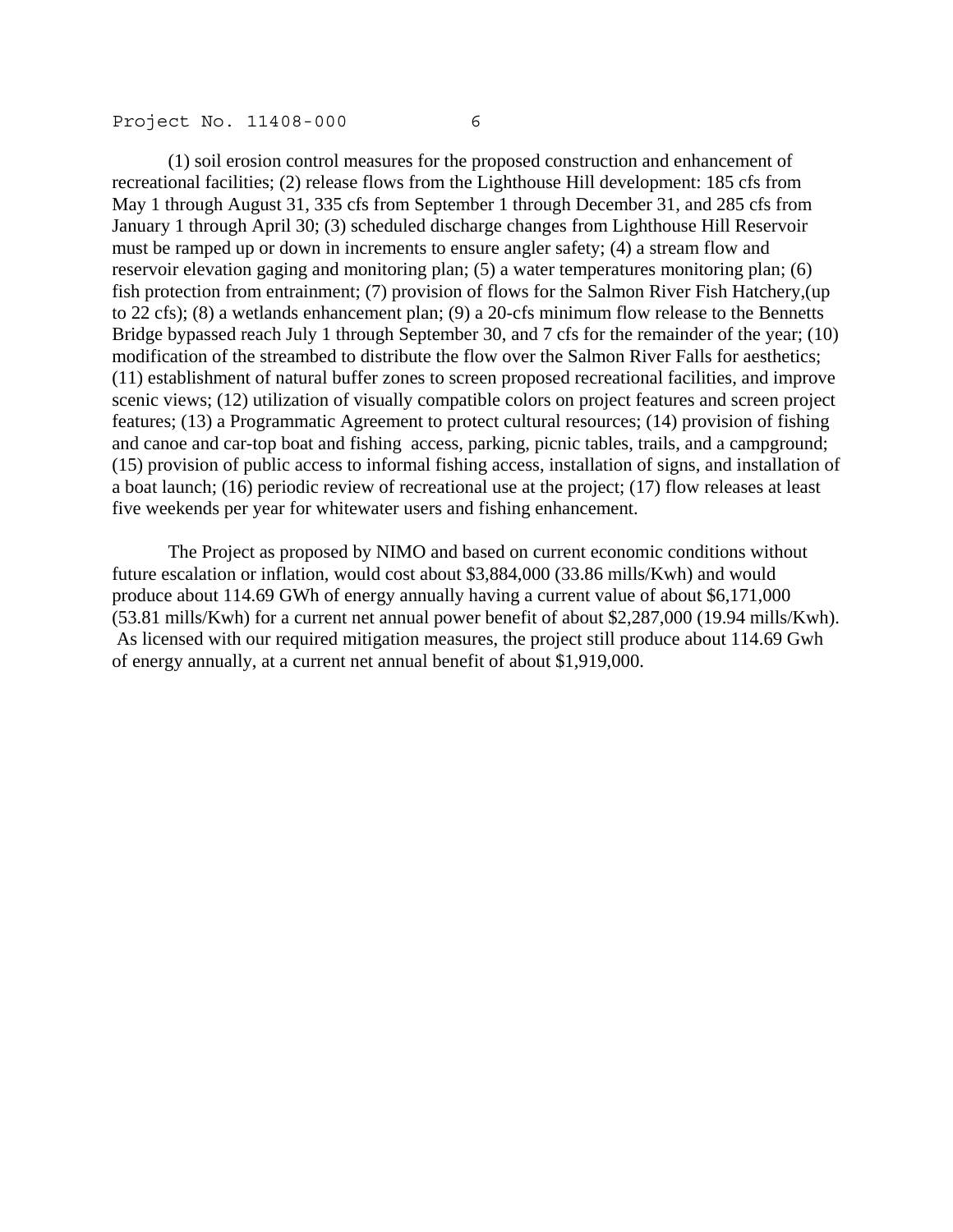H. Term of License and Back Annual Charges

 Because the Salmon River Project will involve a moderate amount of development at an existing dam, i.e., the addition of capacity and the construction of recreational facilities and a change in flow releases, the term of this license will be 40 years. According to Commission policy, we will recoup an amount equivalent to annual charges,that would have been assessed if the project had been licensed as of April 1, 1[9](#page-6-0)62 $\frac{9}{2}$ .

I. Summary of Findings

 Background information, analysis of impacts, support for related license articles, and the basis for a finding of no significant impact on the environment are contained in the attached EA. Issuance of the license is not a major federal action significantly affecting the quality of the human environment.

 The project will be safe if operated and maintained in accordance with the requirements of this license. Analysis of related issues is provided in the S&DA.

 I conclude that the Salmon River Project does not conflict with any planned or authorized development, and is best adapted to the comprehensive development of the Salmon River for beneficial public use.

## The Director Orders:

 (A) This license is issued to the Niagara Mohawk Power Corporation (licensee) for a period of 40 years, effective the first day of the month in which it is issued, to construct, operate and maintain the Salmon River Project. This license is subject to the terms and conditions of the FPA, which is incorporated by reference as part of this license, and to the regulations the Commission issues under the provisions of the FPA.

(B) Project consists of:

 (1) All lands, to the extent of NIMO's interests in those lands, as shown on exhibits G-1 (Sheet 1) through G-12 (Sheet 12) (FERC Drawing Numbers 11408-7 through 11408-18) of the application.

| Exhibit G | FERC No. | <b>Showing</b>                  |
|-----------|----------|---------------------------------|
| $G-1$     | 11408-7  | <b>General Location</b>         |
| $G-2$     | 11408-8  | <b>Bennett's Bridge Project</b> |
|           | Boundary |                                 |

<span id="page-6-0"></span><sup>9/</sup> See, 58 FERC ¶ 61,318.

j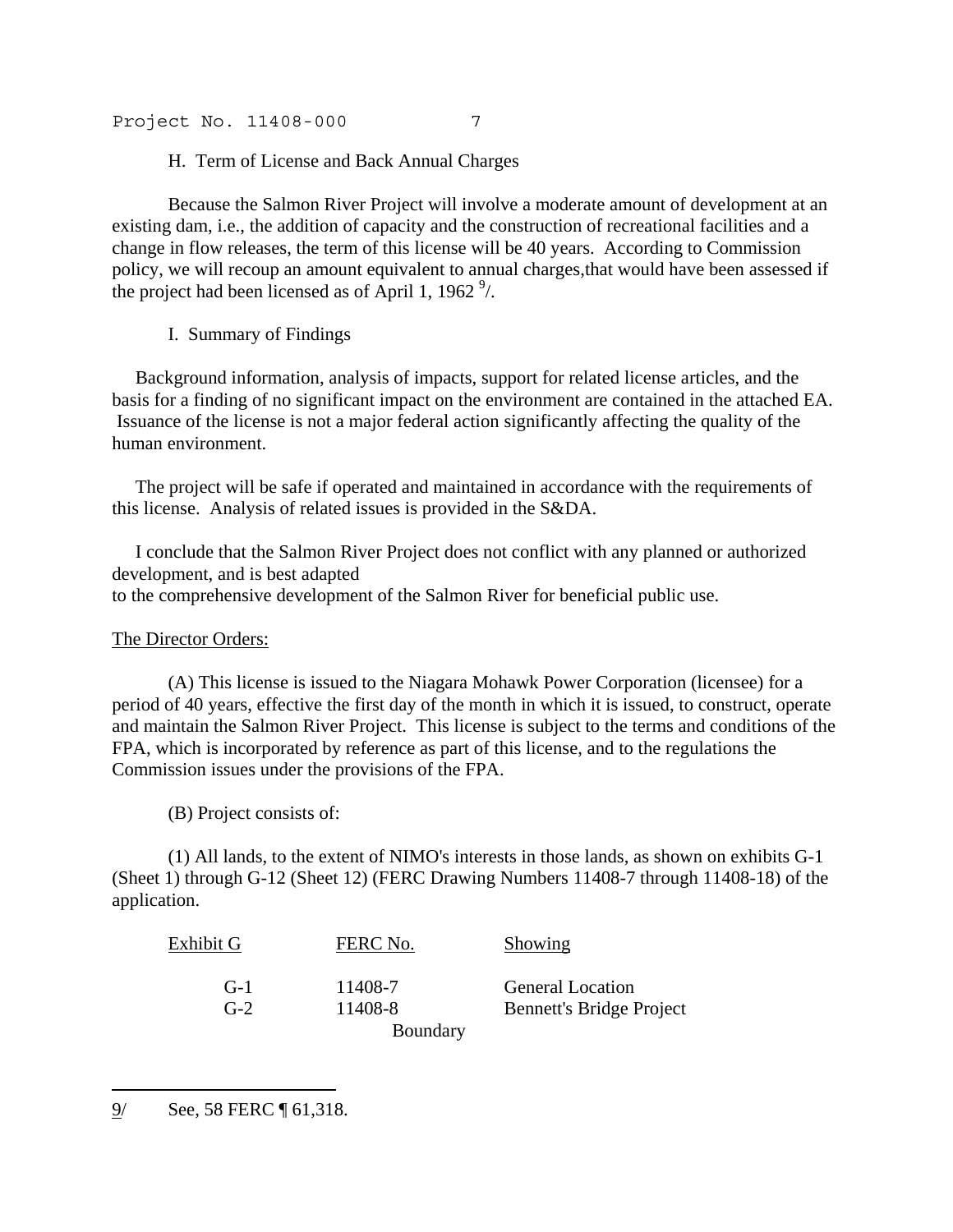| $G-3$  | 11408-9  | <b>Bennet's Bridge Project</b>  |
|--------|----------|---------------------------------|
|        |          | Boundary                        |
| $G-4$  | 11408-10 | <b>Bennett's Bridge Project</b> |
|        |          | Boundary                        |
| $G-5$  | 11408-11 | <b>Bennett's Bridge Project</b> |
|        |          | Boundary                        |
| $G-6$  | 11408-12 | <b>Bennett's Bridge Project</b> |
|        |          | Boundary                        |
| $G-7$  | 11408-13 | <b>Bennett's Bridge Project</b> |
|        |          | Boundary                        |
| $G-8$  | 11408-14 | <b>Bennett's Bridge Project</b> |
|        |          | Boundary                        |
| $G-9$  | 11408-15 | <b>Bennett's Bridge Project</b> |
|        |          | Boundary                        |
| $G-10$ | 11408-16 | Lighthouse Hill Detail Map      |
| $G-11$ | 11408-17 | Lighthouse Hill Project         |
|        |          | Boundary                        |
| $G-12$ | 11408-18 | Lighthouse Hill Project         |
|        |          | Boundary                        |

(2) Project works consisting of:

Bennetts Bridge Development

(1) a 607-foot-long and 45-foot-high concrete gravity dam with a reinforced concrete intake structure 92 feet long by 39.5 feet wide by 53 feet high, consisting of (a) a 107-foot-long nonoverflow section with crest elevation at 942 feet (USGS); (b) a 244-foot-long ungated spillway section with crest elevation at 935 feet, equipped with 2-foot-high flashboards; and (c) a 256 foot-long gated spillway section with crest elevation at 926 feet, with eleven 11.5-foot-high by 20-foot-wide Taintor gates; (2) an impoundment with gross storage capacity of 66,000 acre-feet, maximum surface area of 3,550 acres and normal maximum surface elevation at 937 feet; (3) three earth dikes 100, 1,330 and 695 feet long located along the south shore of the impoundment; (4) a 10,000-foot-long conduit system consisting of (a) a concrete tunnel section 650 feet long and 12 feet in diameter; (b) a reinforced plastic pipeline section 7,790 feet long and 12 feet in diameter; (c) a steel pipeline section 1,200 feet long and 11.5 feet in diameter; (d) a differential surge tank 105 feet high; (e) a steel distributor 200 feet long and 12 feet in diameter; and (f) four steel penstocks, each 330 feet long and 8 feet in diameter, with associate shut-off and air valves ; (5) a concrete/brick/steel powerhouse 206 feet long and 70 feet wide, containing four turbinegenerator units with a total installed capacity of about 28,750 kilowatts (Kw); (6) three existing 12-kilovolt (kV) transmission lines with a total length of 17,300 feet; and (7) appurtenant facilities.

Lighthouse Hill Development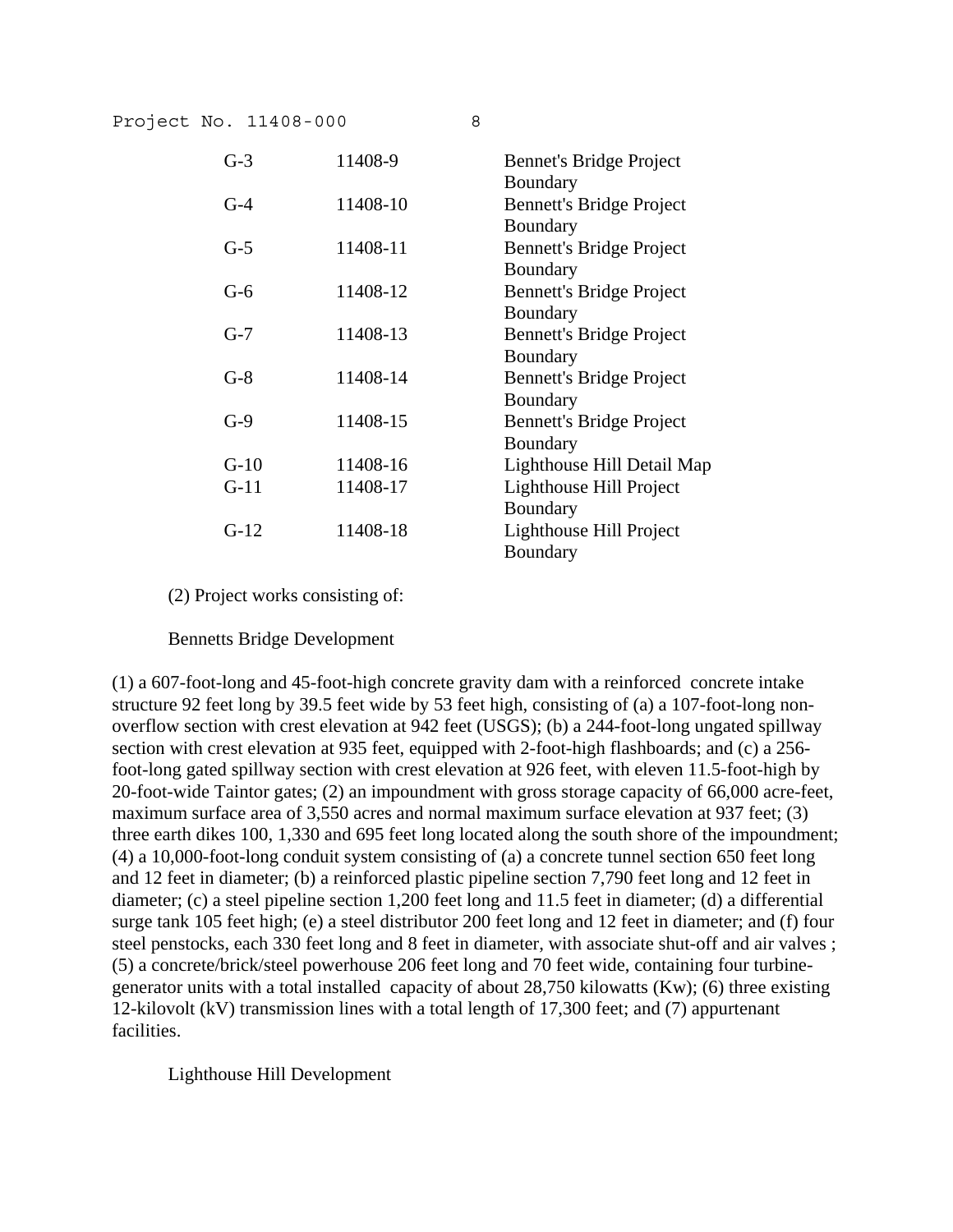(1) a 382-foot-long concrete gravity dam consisting of (a) a 155-foot-long and 59-foot-high nonoverflow section with crest elevation at 656 feet (USGS); (b) a 43-foot-long and 53-foot-high un-gated spillway section with crest elevation at 650 feet controlled by a 1-foot-high flashboards; and (c) a 184-foot-long and 46-foot-high spillway section with crest elevation at 643 feet, gated with eight 20-foot-wide by 7-foot-high Taintor gates equipped with 1-foot-high flashboards; (2) an impoundment with gross storage capacity of 3,200 acre-feet, maximum surface area of 170 acres with normal maximum surface elevation at 651 feet; (3) a 324-footlong and 40-foot-high earthen dike with crest elevation at 656 feet; (4) three 17-foot-wide by 8foot-high by 62-foot-long concrete penstocks; (5) a 15-foot-long sluice gate section; (6) a 125 foot-long concrete/brick/steel powerhouse with an intake structure, containing two existing turbine-generator units with a total installed capacity of about 7,500 Kw, and one new 2,150 Kw turbine-generator unit; (7) a 40-foot-wide and 2,800-foot-long tailrace channel; (8) a 400-footlong, 12-Kv transmission line; and (9) appurtenant facilities.

 The project works generally described above are more specifically described in exhibit A of the license application and shown by exhibit F:

### Exhibit A:

 Pages A-2 through A-9 describing the existing mechanical, electrical and transmission equipment, filed April 28, 1993.

### Exhibit F:

| Exhibit F |                     | FERC No.                                                                                                       | <b>Showing</b> |                     |
|-----------|---------------------|----------------------------------------------------------------------------------------------------------------|----------------|---------------------|
| Sheet 1   | 11408-1<br>Sections | <b>Bennetts Bridge Development</b><br>General Plan - Dikes, Dam,<br>Intake & Spillway<br>Plans, Elevations and |                |                     |
| Sheet 2   | 11408-2<br>Sections | <b>Bennetts Bridge Development</b><br>Intake & Storage Building<br>Plan, Elevations and                        |                |                     |
| Sheet 3   | 11408-3             | <b>Bennetts Bridge Development</b><br>Pipeline, Surge Tank and<br><b>Valve Houses</b><br>Plans, Elevations,    |                | Sections, Details & |
| Profile   |                     |                                                                                                                |                |                     |
| Sheet 4   | 11408-4             | <b>Bennetts Bridge Development</b><br>Powerhouse                                                               |                |                     |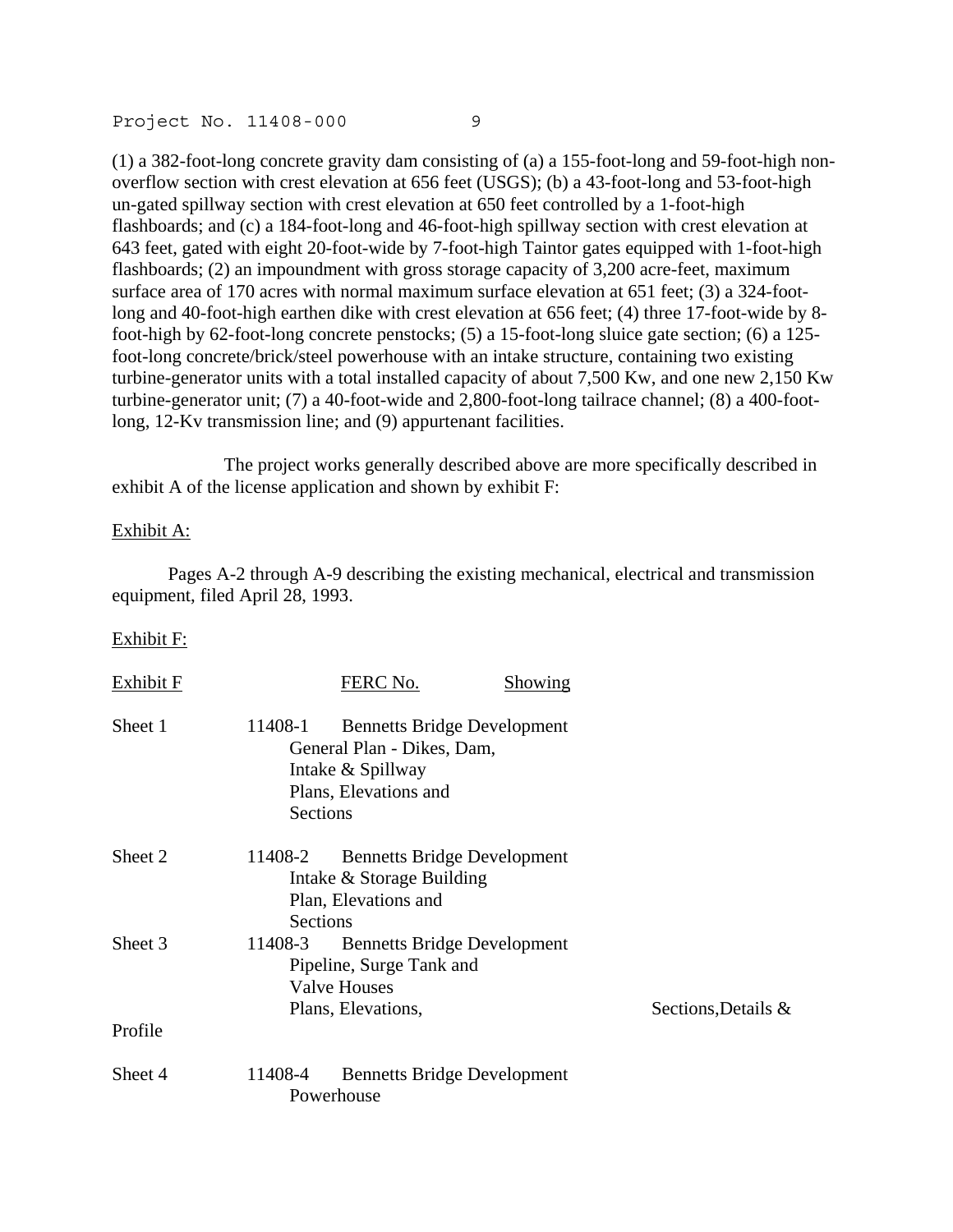Plan, Elevation and Sections

| Sheet 5A |                           | 11408-5 Lighthouse Hill Development |                     |
|----------|---------------------------|-------------------------------------|---------------------|
|          | General Plan - Dike, dam, |                                     | Spillway and Intake |
|          |                           | Plan, Elevation and                 | <b>Sections</b>     |
| Sheet 6  | 11408-6                   | Lighthouse Hill Development         |                     |
|          |                           | Powerhouse                          |                     |
|          |                           | <b>Plan and Sections</b>            |                     |

(3) All of the structures, fixtures, equipment, or

facilities used to operate or maintain the project and located within the project boundary, all portable property that may be employed in connection with the project and located within or outside the project boundary, and all riparian or other rights that are necessary or appropriate in the operation or maintenance of the project.

 (C) Exhibits A, F and G of the license application are approved and made part of the license.

 (D) This license is subject to the articles set forth in Form L-3 (October 1975) entitled "Terms and Conditions of License for Constructed Major Project Affecting Navigable Waters of the United States" and the following additional articles:

Article 201. The licensee shall pay the United States the following annual charges:

- 1. From April 1, 1962, to January 31, 1996, for the purpose of reimbursing the United States for the cost of Administration of Part I of the FPA, a reasonable amount as determined in accordance with the provisions of the Commission's regulations in effect from time to time. The authorized installed capacity for that purpose is 36,250 Kw.
- From February 1, 1996, through January 31, 2036, for the purposes of reimbursing the United States for the Commission's administrative costs, pursuant to Part I of the Federal Power Act, a reasonable amount as determined in accordance with the provisions of the Commission's regulations in effect from time to time. The authorized existing installed capacity for that purpose is 36,250 kilowatts (Kw).
- In addition to the above charge a reasonable amount as determined in accordance with the provisions of the Commission's regulations in effect from time to time. The authorized proposed additional capacity for that purpose is
- 2,150 Kw. This annual charge shall be effective as of the date of commencement of operation of the new capacity.

Article 202. Within 45 days of the date of issuance of the license, the licensee shall file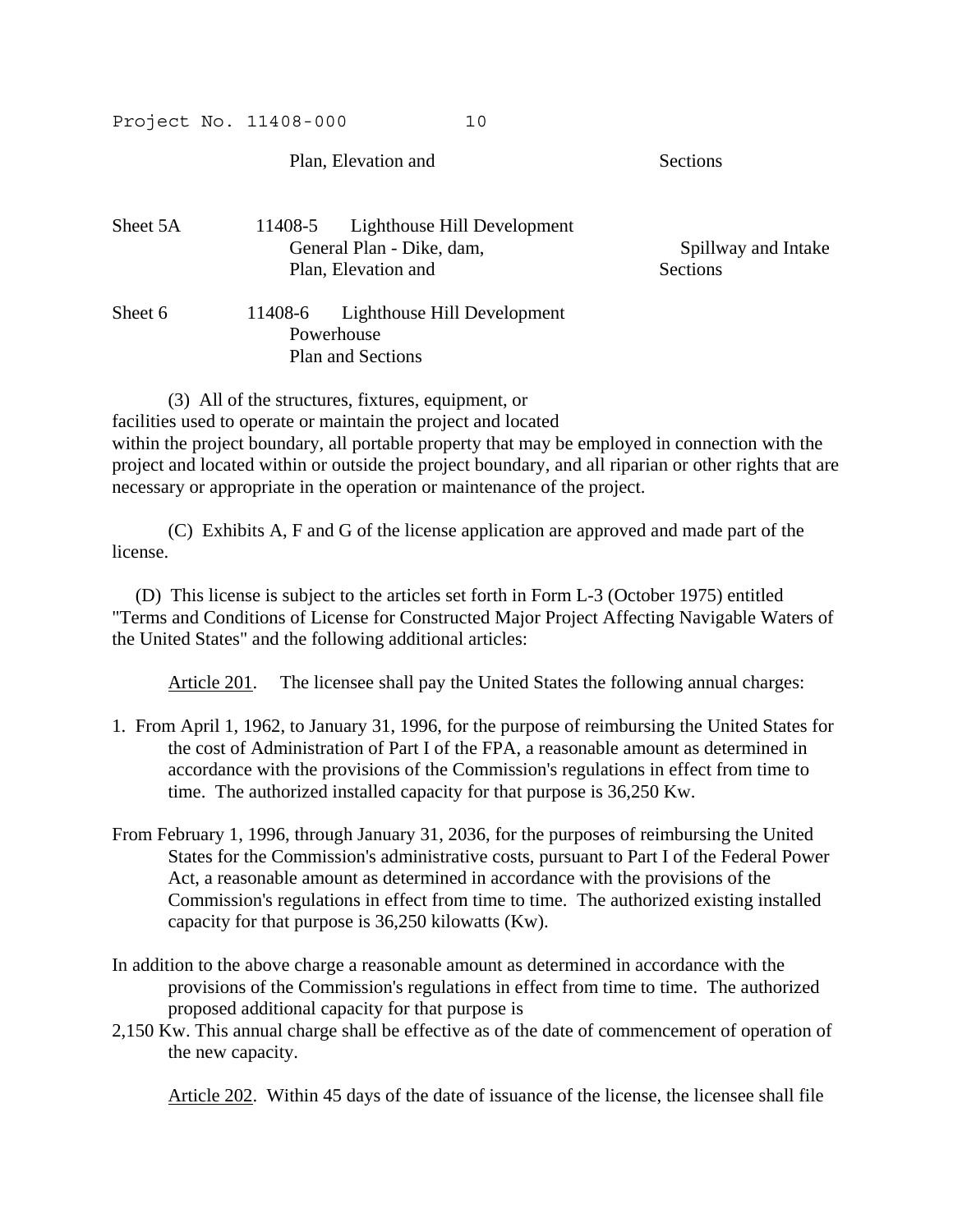an original set and two duplicate sets of aperture cards of the approved exhibit drawings. The set of originals shall be reproduced on silver or gelatin 35mm microfilm. The duplicate sets shall be copies of the originals made on diazo-type microfilm. All microfilm shall be mounted on type D (3-1/4' X 7-3/8") aperture cards.

 Prior to microfilming, the FERC Drawing Number (11408-1 through 11408-18) shall be shown in the margin below the title block of the approved drawing. After mounting, the FERC Drawing Number shall be typed on the upper right corner of each aperture card. Additionally, the Project Number, FERC Exhibit (e.g., F-1, G-1, etc.), Drawing Title, and date of this license shall be typed on the upper left corner of each aperture card.

 The original and one duplicate set of aperture cards shall be filed with the Secretary of the Commission, ATTN: DPCA/ERB. The remaining duplicate set of aperture cards shall be filed with the Commission's New York Regional Office.

Article 203. Authority is reserved to the Commission, in the context of any licensing, relicensing, or license or exemption amendment proceeding involving projects located on the Salmon River and its tributaries, to require the licensee, in a proceeding specific to this license, to conduct studies, modify minimum flow releases or facilities, or otherwise make reasonable provisions for modifying project facilities or operation as necessary to mitigate or avoid cumulative effects to the salmonid fishery, recreational fishing, wetlands, dependent wildlife and recreational whitewater boating as identified in Section VB of the Environmental Assessment.

Article 301. The licensee shall commence installation of the new base-flow unit in the Lighthouse Hill powerhouse and associated work within two years from the issuance date of the license and shall complete the installation within four years from the issuance date of the license.

Article 302. The licensee shall at least 60 days prior to start of installation, submit one copy to the Commission's Regional Director and two copies to the Director, Division of Dam Safety and Inspections of the final contract drawings and specifications for pertinent features of the project, such as water retention structures, powerhouse, and water conveyance structures. The Director, Division of Dam Safety and Inspections may require changes in the plans and specifications to assure a safe and adequate project.

Article 303. The licensee shall review and approve the design of contractor-designed cofferdams and deep excavations prior to the start of construction and shall ensure that construction of cofferdams and deep excavations is consistent with the approved design. At least 30 days prior to start of construction of the cofferdam, the licensee shall submit to the Commission's Regional Director and Director, Division of Dam Safety and Inspections, one copy each of the approved cofferdam construction drawings and specifications and the letter(s) of approval.

Article 304. The licensee shall within 90 days of completion of installation of the new base-flow unit at the Lighthouse Hill powerhouse and associated work file for approval by the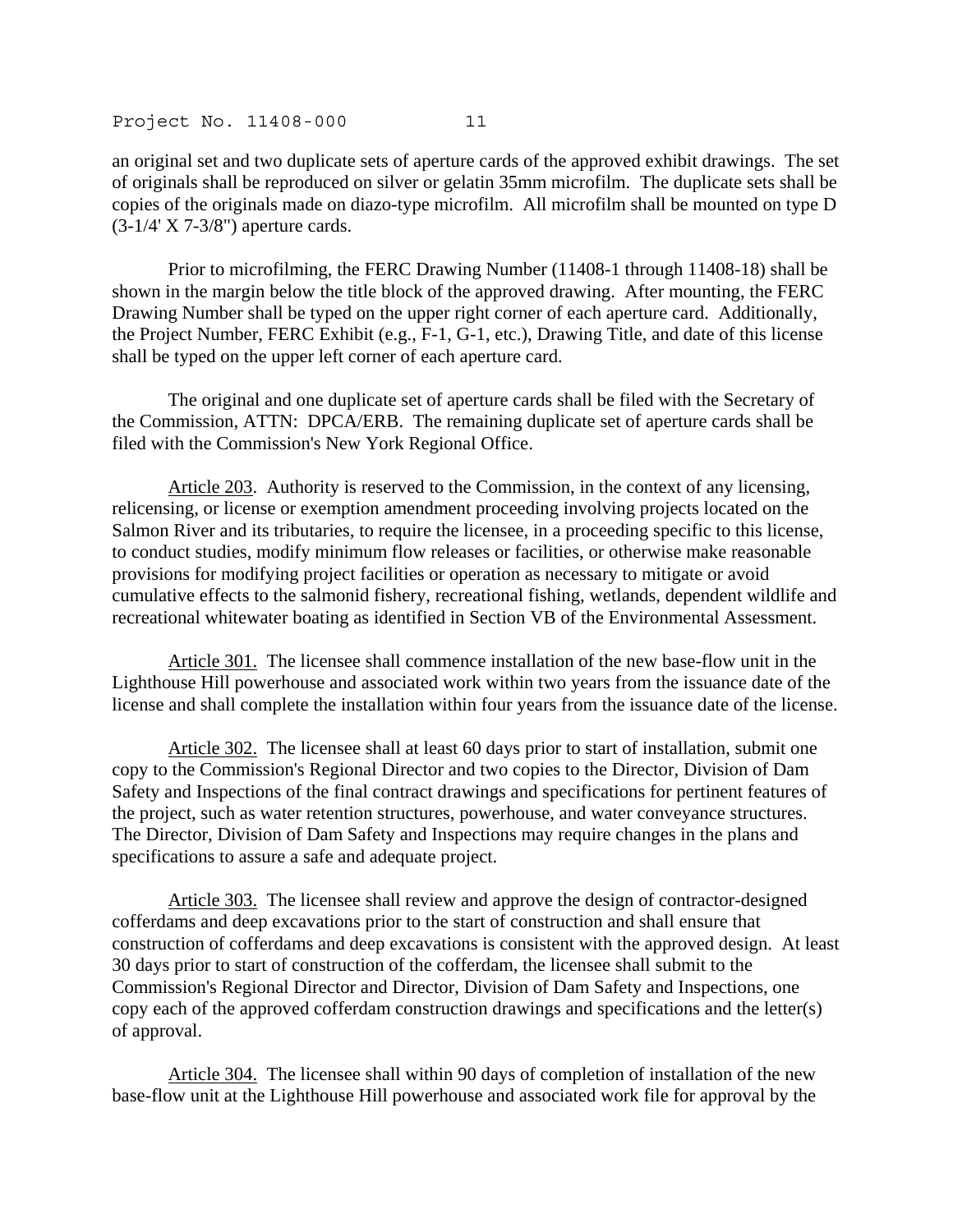Commission, revised Exhibits A, F and G to describe and show the new base-flow unit and associated work as built.

Article 401. The licensee shall operate the Salmon River Project as specified in the Offer of Settlement filed with the Commission on January 27, 1994. The Offer of Settlement requires that the project be operated according to Rule Curve 16, as described in the Water Budget Model, submitted May 5, 1993, and modified on June 16, 1993 and August 9, 1993. Following Rule Curve 16 will provide for the protection and enhancement of aquatic resources, water quality, fisheries, aesthetic resources, and recreation resources in the Salmon River basin. The Offer of Settlement requires;

(1) a continuous year-round base flow from the Lighthouse Hill Reservoir while maintaining target water surface elevations in the Salmon River Reservoir, as follows:

| Month           | Base Flow (cfs) at       | <b>Target Water Surface</b> |  |
|-----------------|--------------------------|-----------------------------|--|
| Lighthouse Hill | Elevation (ft) at Salmon |                             |  |
|                 |                          | River Reservoir             |  |
| January         | 285                      | 935                         |  |
| February        | 285                      | 932                         |  |
| March           | 285                      | 923                         |  |
| April           | 285                      | 926                         |  |
| May             | 185                      | 936                         |  |
| June            | 185                      | 936                         |  |
| July            | 185                      | 936                         |  |
| August          | 185                      | 935                         |  |
| September       | 335                      | 933                         |  |
| October         | 335                      | 930                         |  |
| November        | 335                      | 930                         |  |
| December        | 335                      | 931                         |  |

 Target water surface elevations for Salmon River Reservoir would be measured at Bennetts Bridge. Base flows would be released directly from the Lighthouse Hill development, except for the 22 cfs which would be released from the Salmon River Fish Hatchery.

 Target water surface elevations for Salmon River Reservoir may not be achievable during periods of high or low inflows. High-flow and low-flow periods are defined when the water surface elevation at Salmon River reaches the following limits:

| Month   | High-flow      | Low-flow       |
|---------|----------------|----------------|
|         | Trigger        | Trigger        |
|         | Elevation (ft) | Elevation (ft) |
|         |                |                |
| January | 936            | 925            |
|         |                |                |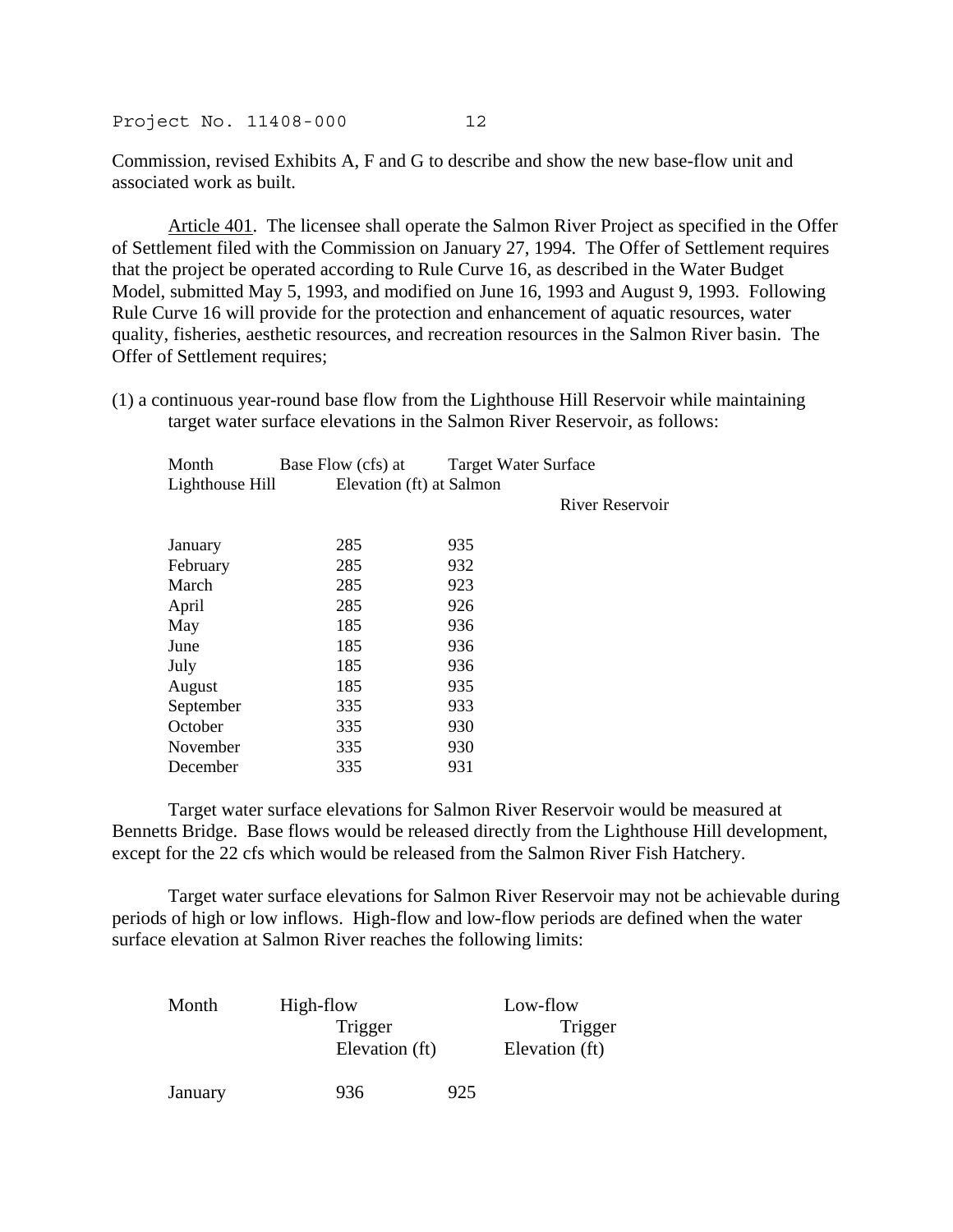| Project No. 11408-000 |     | 13         |
|-----------------------|-----|------------|
| February              | 933 | 925        |
| March                 | 937 | 920        |
| April                 | 937 | 920        |
| May                   |     | 937<br>920 |
| June                  |     | 937<br>920 |
| July                  | 937 | 920        |
| August                | 936 | 920        |
| September             | 934 | 918        |
| October               | 931 | 918        |
| November              | 931 | 918        |
| December              | 932 | 925        |
|                       |     |            |

 During high-flow or low-flow periods, base flows should take precedence over reservoir elevations. However, base flows could be less than the required amount during extreme drought or emergency conditions.

- (2) providing flow from the Lighthouse Hill Reservoir to Salmon River Fish Hatchery, not to exceed 22 cfs;
- (3) ramping flows when changes to the releases are not the result of increased inflow. The flow would be ramped by increasing flows in increments of 400 cfs or less every 24 hours when base flows are greater than 185 cfs, and increments of 200 cfs or less when base flows are 285 cfs or less. Down-ramping, or decreasing flows, would occur on a 12-hour basis according to the same flow schedule;
- (4) releases for whitewater boating activities at least five weekends per year from Lighthouse Hill for whitewater users, as specified in the attachment to the Offer of Settlement dated August 9, 1993 and amendment filed with the Commission by letter dated May 9, 1994. These flows should be provided as follows: one weekend in June-400 cfs; two weekends in July-750 cfs; the first full weekend in August-750 cfs; and the first weekend in September-750 cfs.
- (5) releasing, at the Bennetts Bridge dam into the Bennetts Bridge bypass reach, a continuous minimum flow of 20 cfs July 1 through September 30, and 7 cfs for the remainder of the year.

 These flows may be temporarily modified if required by operating emergencies beyond the control of the licensee, or for short periods of time upon mutual agreement between the licensee, the New York State Department of Environmental Conservation (NYSDEC), and U.S. Fish and Wildlife Service (FWS). If the flow is so modified, the licensee shall notify the Commission, the NYSDEC and the FWS as soon as possible, but no later than 10 days after each such incident.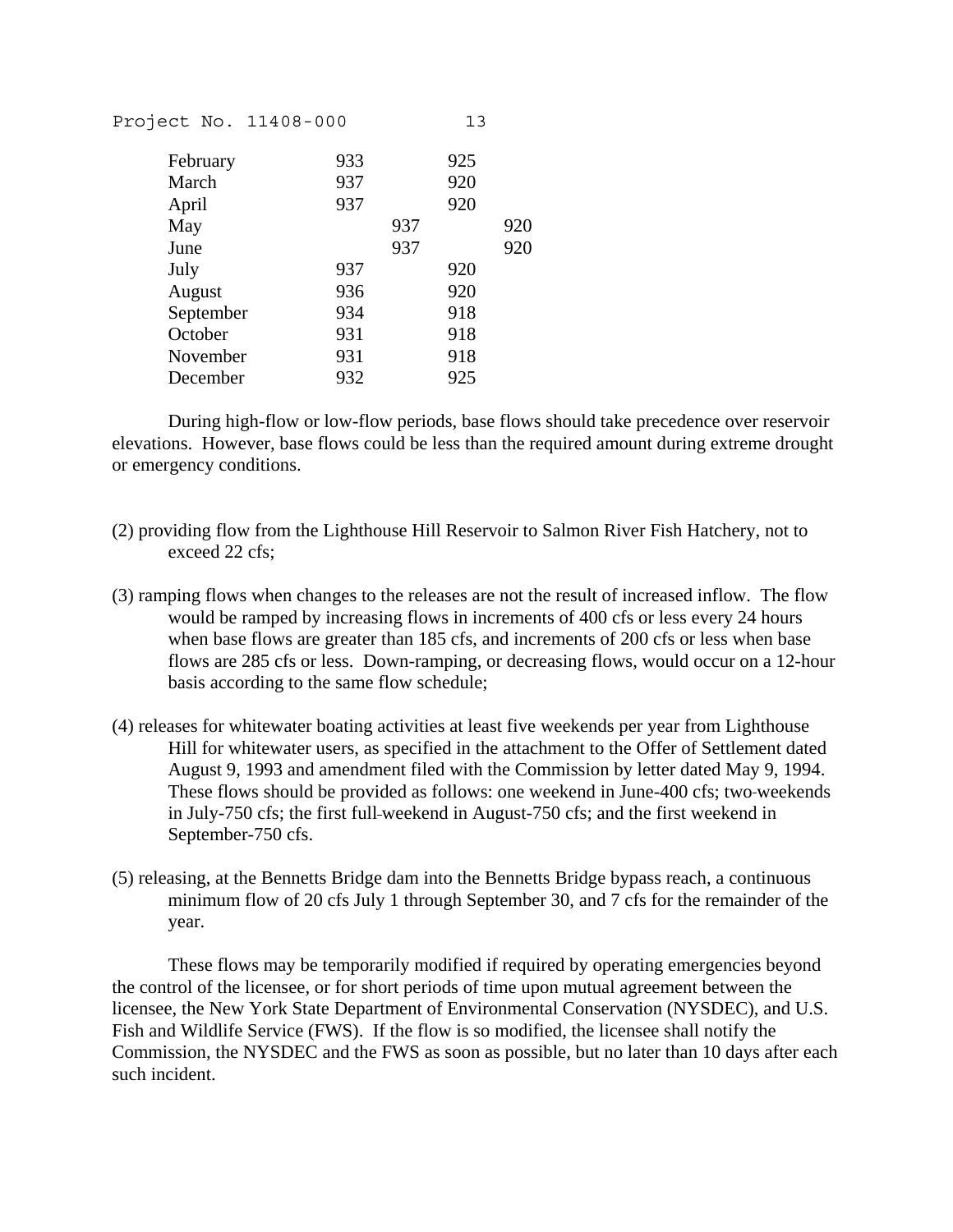Article 402. Within 6 months from the issuance of this license, in order to monitor the flows and operating mode required by article 401, the licensee shall prepare and file for Commission approval, a comprehensive plan for monitoring stream flows and reservoir water surface elevations. The plan shall include, but not be limited to: (1) the use of existing and/or the installation of new staff gages, reservoir surface level monitoring devices, and recording stream gaging equipment as needed; (2) operating and maintaining the stream flow gage at Pineville; and (3) a schedule for implementing the plan which includes the date for completed installation of all monitoring devices.

 The licensee shall prepare the flow monitoring plan in consultation with the New York State Department of Environmental Conservation and the U.S. Fish and Wildlife Service. The licensee shall allow a minimum of 30 days for agencies to comment and to make recommendations before filing the plan with the Commission. If the licensee does not adopt a recommendation, the filing shall include the licensee's reasons, based on project-specific information.

 The Commission reserves the right to require changes to the plan. Upon approval, the licensee shall implement the plan, including any changes required by the Commission.

Article 403. Within 6 months from the issuance of this license, the licensee shall prepare and file for Commission approval a final plan to install, operate, and maintain water temperature gages on the Salmon River. The plan should include a water temperature monitor at Lighthouse Hill Reservoir; the results of a feasibility analysis for installing a water temperature monitor at Pineville; and a proposal that the licensee collect and analyze water temperature data from all monitors, including a temperature gage to be installed by the New York State Department of Environmental Conservation (NYSDEC) at the Salmon River Fish Hatchery.

 The licensee shall prepare the temperature monitoring plan in consultation with the NYSDEC and the U.S. Fish and Wildlife Service. The licensee shall allow a minimum of 30 days for agencies to comment and to make recommendations before filing the plan with the Commission. If the licensee does not adopt a recommendation, the filing shall include the licensee's reasons, based on project-specific information.

 The Commission reserves the right to require changes to the plan. Upon approval, the licensee shall implement the plan, including any changes required by the Commission.

Article 404. The licensee shall implement their proposal for fish protection at the Lighthouse Hill Development and Bennetts Bridge Development, by replacing the existing 3.75 inch-spaced trashracks at Lighthouse Hill with 1.0-inch-spaced trashracks within 4 years from the issuance of this license, and installing 1.0-inch-spaced trashracks at Bennetts Bridge when the existing 1.5-inch-spaced trashracks wear out.

 At least 90 days before installation of the trashracks at either Lighthouse Hill or Bennetts Bridge, the licensee shall file a final plan and installation schedule with the Commission. The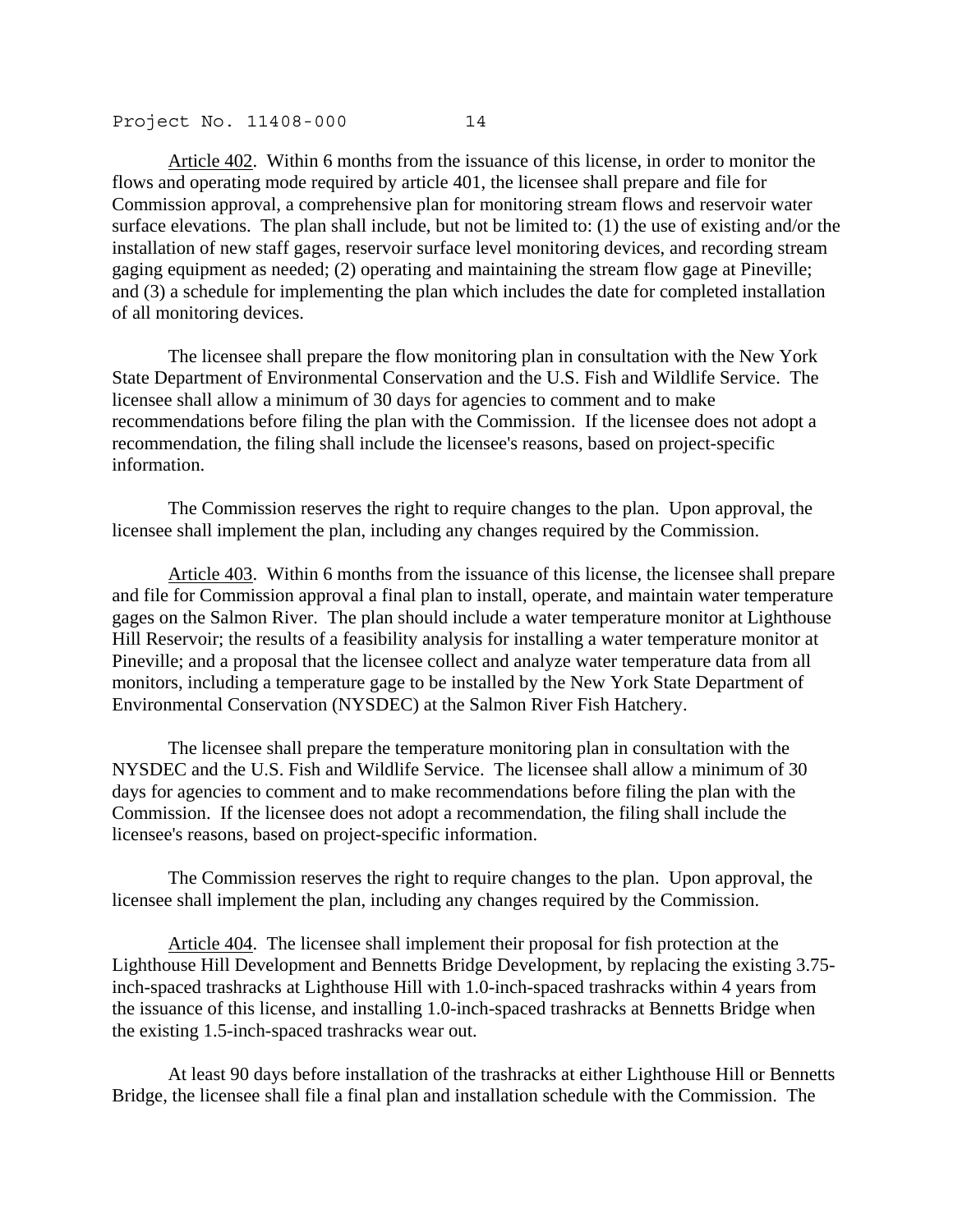Commission reserves the right to require changes to the facilities and schedule. Upon Commission approval, the licensee shall implement the plan, including any changes required by the Commission.

Article 405. The licensee shall continue to participate in the New York State Department of Environmental Conservation's (NYDEC's) sea lamprey control program by providing periodic flow releases of about 36 cfs from Lighthouse Hill, when requested by the NYSDEC, to facilitate chemical treatment of the Salmon River with lampricide.

 This flow release may be modified upon mutual agreement between the licensee, the NYDEC, and U.S. Fish and Wildlife Service. The licensee shall notify the Commission of any proposed changes and, upon Commission approval, implement the modified flow. In the event there is a disagreement on the timing or amount of flows, the licensee shall, as soon as possible but no later than 10 days after the disagreement, notify the Commission. Based on the information available at that time, the Commission will make a determination on an appropriate flow release for sea lamprey control.

 The Commission reserves the right to require changes to the flow release. Upon Commission approval, the licensee shall implement any changes required by the Commission.

Article 406. Authority is reserved to the Commission to require the licensee to construct, operate, and maintain, or to provide for the construction, operation, and maintenance of, such fishways, as may be prescribed by the Secretary of the Interior, pursuant to Section 18 of the Federal Power Act.

Article 407. Within 6 months from the issuance of this license, the licensee shall file with the Commission for approval a plan for enhancing wetland OR-18, associated with Lighthouse Hill reservoir. The plan shall include, at a minimum, the following:

 (a) The elements of the "Outline Wetland Enhancement Plan for the Lighthouse Hill Reservoir Wetland OR-18, Salmon River Hydroelectric Project FERC Project No. 11408, Oswego County, New York", filed May 11, 1994;

(c) identification of the location and acreage of wetlands to be enhanced;

(d) a description of procedures to be used to enhance wetlands;

 (e) a description of the monitoring program to evaluate the effectiveness of the wetland enhancement program;

 (f) a proposal to provide recommendations to the agencies and the Commission for alternative wetland enhancement, if monitoring indicates that the implemented wetland enhancement is not successful; and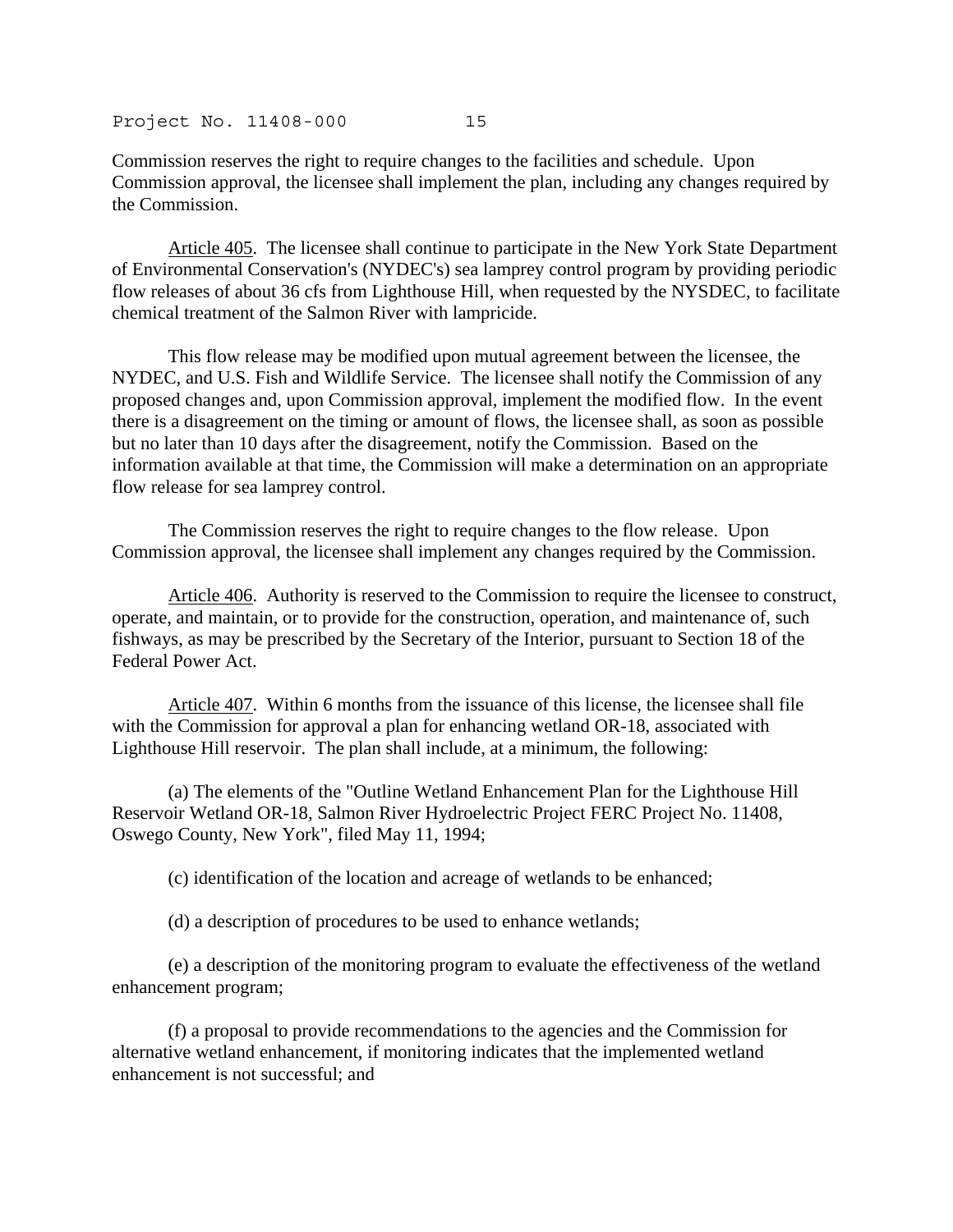(g) schedules for the proposed wetland enhancement, the monitoring program, filing the results of the monitoring program and filing recommendations for any alternative wetland enhancement.

 The licensee shall prepare the plan after consultation with the U.S. Fish and Wildlife Service and the New York Department of Environmental Conservation. The licensee shall include with the plan documentation of consultation and copies of comments and recommendations on the completed plan after it has been prepared and provided to the agencies, and specific descriptions of how the agencies' comments are accommodated by the plan. The licensee shall allow a minimum of 30 days for the agencies to comment and make recommendations prior to filing the plan with the Commission. If the licensee does not adopt a recommendation, the filing shall include the licensee's reasons, based on project specific-information.

 The Commission reserves the right to require changes to the plan. No construction shall begin until the licensee is notified by the Commission that the plan is approved. Upon Commission approval, the licensee shall implement the plan, including any changes required by the Commission.

Article 408. Within 6 months from the issuance of this license, the licensee shall file a final plan to modify the streambed at the top of Salmon River Falls to better distribute the minimum flow releases required in Article 401, item 5, over the falls. The plan should ensure that the required modifications are as physically and visually compatible as possible with the falls' natural and cultural features, and are as effective as possible in aesthetically distributing the required minimum flow releases over the falls.

 The plan should include two small weirs constructed with indigenous ledge material. The weirs shall be placed in the two low lying areas of the river channel immediately above the falls. One of the weirs shall have a maximum height of 1 foot at its center and shall be about 8 feet long. The other weir shall have a maximum height of 2 feet at its center and shall be about 23 feet long. The natural ledge material used to construct the weirs shall be fastened in place with rebars, without being visible, so that the material will not wash downstream during spring flooding. The plan should also include a construction schedule.

 The licensee shall prepare the streambed modification plan and construction schedule in consultation with the National Park Service, the Fish and Wildlife Service, and the New York State Department of Environmental Conservation. The licensee shall allow a minimum of 30 days for agencies to comment and to make recommendations before filing the final plan and construction schedule with the Commission. If the licensee does not adopt a recommendation, the filing shall include the licensee's reasons, based on project-specific information.

 The Commission reserves the right to require changes to the plan. No construction shall begin until the licensee is notified by the Commission that the plan is approved. Upon Commission approval, the licensee shall implement the plan, including any changes required by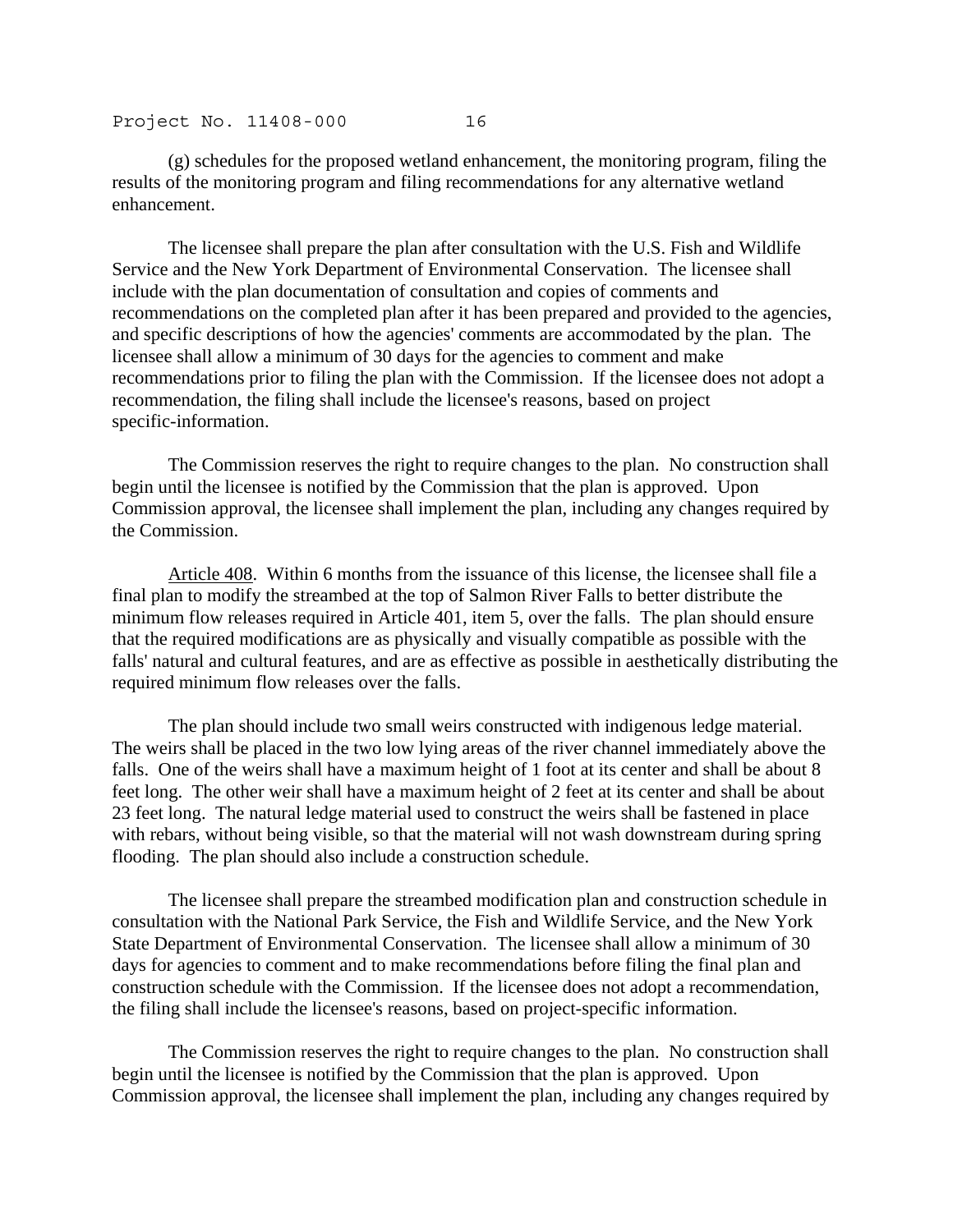the Commission.

Article 409. The licensee shall, in the course of normally scheduled maintenance, repaint the 1,200-foot-long aboveground segment of the Bennetts Bridge pipeline in order to improve its visual compatibility with the surroundings. The licensee shall paint the pipeline a flat, dark brown color that blends with the dominant natural colors of the landscape.

Article 410. The Licensee's Proposed Landscape Plan filed on January 27, 1994 -- is approved and made a part of this license. The licensee shall implement provisions of the approved landscape plan within 6 months from issuance date of this license to screen the Lighthouse Hill powerhouse, substation, and transmission line complex from adjacent roadside viewpoints.

Article 411. The licensee shall implement the "Programmatic Agreement Among the Federal Energy Regulatory Commission, the Advisory Council on Historic Preservation, and the New York State Historic Preservation Officer, for Managing Historic Properties That May Be Affected By A License Issuing to Niagara Mohawk Power Corporation For the Continued Operation of the Salmon River Hydroelectric Power Project in New York," executed on January 13, 1995, including but not limited to the Cultural Resources Management Plan for the project. In the event that the Programmatic Agreement is terminated, the Licensee shall implement the provisions of its approved Cultural Resources Management Plan. The Commission reserves the authority to require changes to the Cultural Resources Management Plan at any time during the term of the license. If the Programmatic Agreement is terminated prior to Commission approval of the Cultural Resources Management Plan, the Licensee shall obtain Commission approval before engaging in any ground disturbing activities or taking any other action that may affect any historic properties within the Project's area of potential effect.

Article 412. Within 6 months from the license issuance, the licensee shall file with the Commission, for approval, and, upon approval, implement a recreation plan that includes, but is not limited to:

- (1) providing fishing access, canoe and car-top boat access, parking, picnic tables, and trails at the proposed Hogback Road campground along the Lighthouse Hill Reservoir;
- (2) providing fishing access at the existing Lighthouse Hill day use area at the eastern end of the Lighthouse Hill Reservoir and Bennetts Bridge tailrace area;
- (3) ensuring continued public access to the Falls Road day use area at the west end of the Salmon River Reservoir; enhancing the informal fishing access at the Salmon River Reservoir by improving access trails and installing signs on the south shore, just west of the Route 17 bridge near Redfield; and installing a boat launch in the Redfield area of the Salmon River Reservoir;
- (4) establishing natural buffer zones to screen the recreational facilities from view by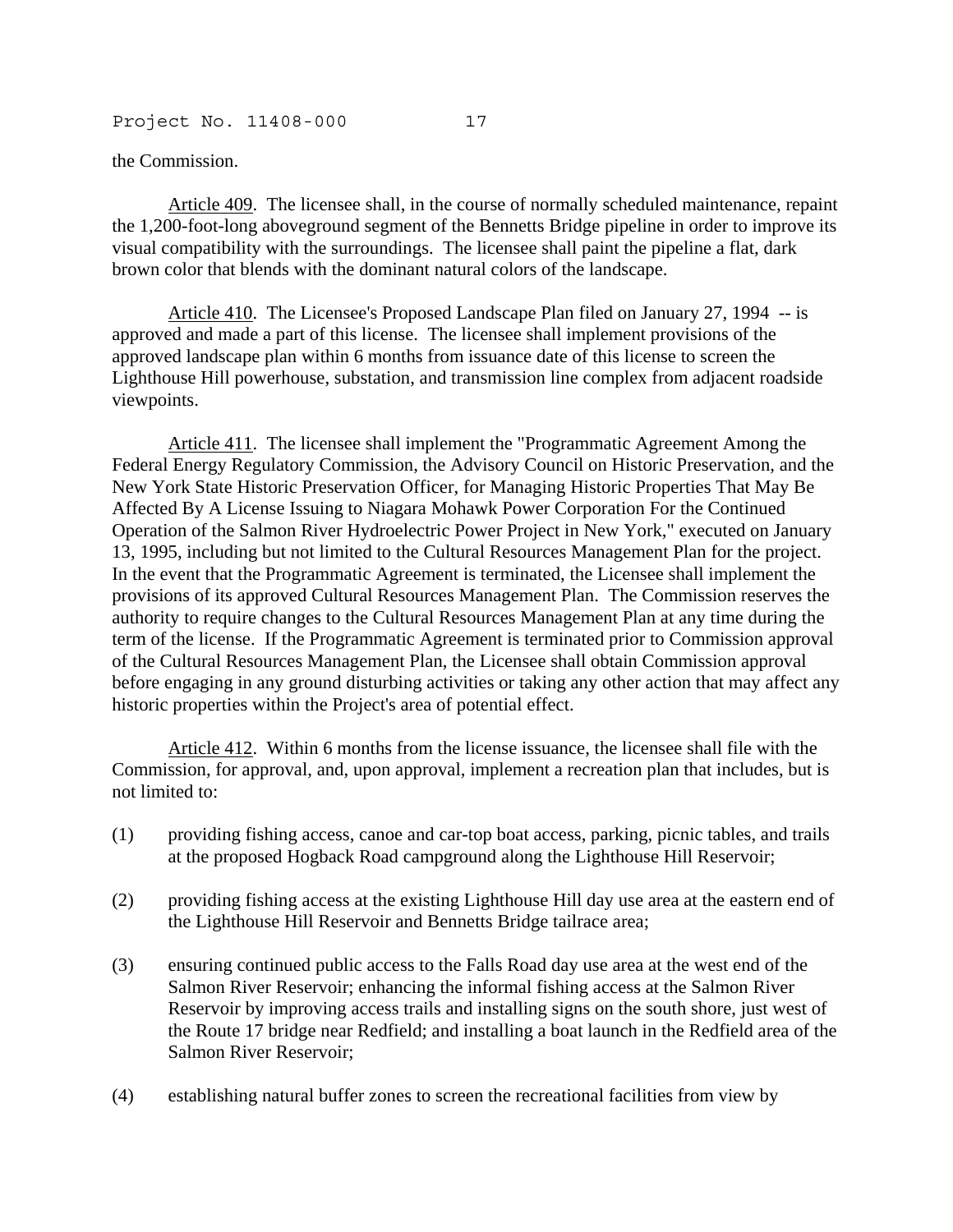waterway users, and selectively clearing some trees to open up scenic views of the waterway to recreation facility users;

- (5) providing final site plans for the facilities;
- (6) indicating the entity or entities responsible for operating and maintaining the facilities;
- (7) discussing how the design of the facilities take into consideration the guidelines established by the Architectural and Transportation Barriers Compliance Board (36 C.F.R. Part 1191);
- (8) establishing erosion and sediment control measures and measures for revegetation of disturbed areas to be implemented during and after construction of the new recreational facilities; and
- (9) providing a schedule for constructing the facilities.

 The licensee shall file the plan after consultation with the New York State Department of Environmental Conservation, the National Park Service, and the Natural Resources Conservation Service. The licensee shall include with the plan copies of comments and recommendations on the completed plan after it has been prepared and provided to the agencies, and specific descriptions of how the agencies' comments are accommodated by the plan. The licensee shall allow a minimum of 30 days for the agencies to comment and to make recommendations prior to filing the plan with the Commission. If the licensee does not adopt a recommendation, the filing shall include the licensee's reasons, based on project-specific information.

 The Commission reserves the right to require changes to the plan. No land-disturbing or land-clearing activities shall begin until the licensee is notified that the plan is approved. Upon approval, the licensee shall implement the plan, including any changes required by the Commission.

 Further, the Licensee shall consult with the NYSDEC and the NPS during the development of methods for collecting the periodic FERC Form 80 data. Licensee shall provide NYSDEC copies of the completed data for their review and comment, and any received shall be filed with the Commission along with the completed FERC Form 80.

 Article 413. (a) In accordance with the provisions of this article, the licensee shall have the authority to grant permission for certain types of use and occupancy of project lands and waters and to convey certain interests in project lands and waters for certain types of use and occupancy, without prior Commission approval. The licensee may exercise the authority only if the proposed use and occupancy is consistent with the purposes of protecting and enhancing the scenic, recreational, and other environmental values of the project. For those purposes, the licensee shall also have continuing responsibility to supervise and control the use and occupancies for which it grants permission, and to monitor the use of, and ensure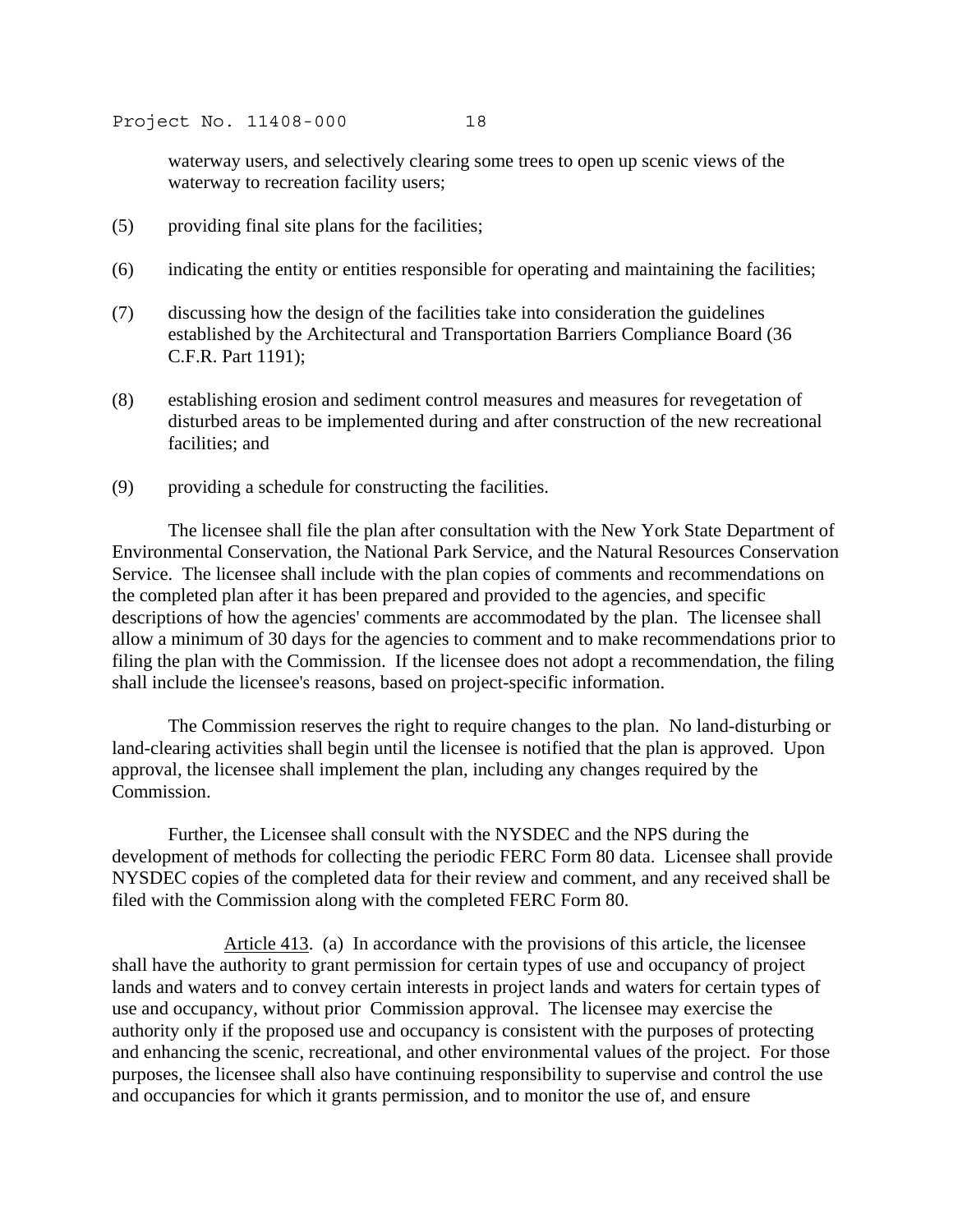compliance with the covenants of the instrument of conveyance for, any interests that it has conveyed, under this article. If a permitted use and occupancy violates any condition of this article or any other condition imposed by the licensee for protection and enhancement of the project's scenic, recreational, or other environmental values, or if a covenant of a conveyance made under the authority of this article is violated, the licensee shall take any lawful action necessary to correct the

violation. For a permitted use or occupancy, that action includes, if necessary, cancelling the permission to use and occupy the project lands and waters and requiring the removal of any noncomplying structures and facilities.

 (b) The type of use and occupancy of project lands and water for which the licensee may grant permission without prior Commission approval are: (1) landscape plantings; (2) noncommercial piers, landings, boat docks, or similar structures and facilities that can accommodate no more than 10 watercraft at a time and where said facility is intended to serve single-family type dwellings; (3) embankments, bulkheads, retaining walls, or similar structures for erosion control to protect the existing shoreline; and (4) food plots and other wildlife enhancement. To the extent feasible and desirable to protect and enhance the project's scenic, recreational, and other environmental values, the licensee shall require multiple use and occupancy of facilities for access to project lands or waters. The licensee shall also ensure, to the satisfaction of the Commission's authorized representative, that the use and occupancies for which it grants permission are maintained in good repair and comply with applicable state and local health and safety requirements. Before granting permission for construction of bulkheads or retaining walls, the licensee shall: (1) inspect the site of the proposed construction, (2) consider whether the planting of vegetation or the use of riprap would be adequate to control erosion at the site, and (3) determine that the proposed construction is needed and would not change the basic contour of the reservoir shoreline. To implement this paragraph (b), the licensee may, among other things, establish a program for issuing permits for the specified types of use and occupancy of project lands and waters, which may be subject to the payment of a reasonable fee to cover the licensee's costs of administering the permit program. The Commission reserves the right to require the licensee to file a description of its standards, guidelines, and procedures for implementing this paragraph (b) and to require modification of those standards, guidelines, or procedures.

 (c) The licensee may convey easements or rights-of-way across, or leases of, project lands for: (1) replacement, expansion, realignment, or maintenance of bridges or roads where all necessary state and federal approvals have been obtained; (2) storm drains and water mains; (3) sewers that do not discharge into project waters; (4) minor access roads; (5) telephone, gas, and electric utility distribution lines; (6) non-project overhead electric transmission lines that do not require erection of support structures within the project boundary; (7) submarine, overhead, or underground major telephone distribution cables or major electric distribution lines (69 kilovolts or less); and (8) water intake or pumping facilities that do not extract more than one million gallons per day from a project reservoir. No later than January 31 of each year, the licensee shall file three copies of a report briefly describing for each conveyance made under this paragraph (c) during the prior calendar year, the type of interest conveyed, the location of the lands subject to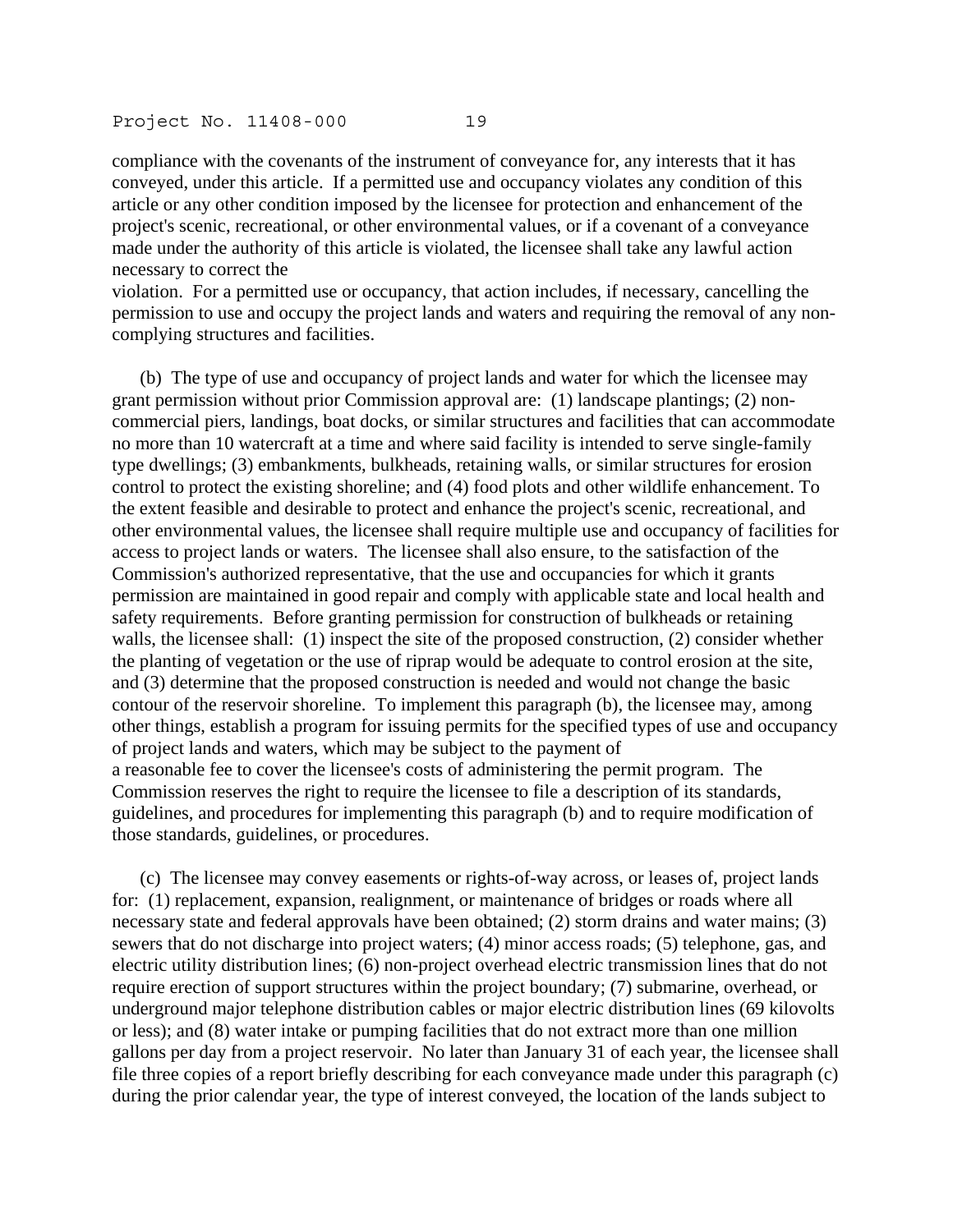the conveyance, and the nature of the use for which the interest was conveyed. If no conveyance was made during the prior calendar year, the licensee shall so inform the Commission and the Regional Director in writing no later than January 31 of each year.

 (d) The licensee may convey fee title to, easements or rights-of-way across, or leases of project lands for: (1) construction of new bridges or roads for which all necessary state and federal approvals have been obtained; (2) sewer or effluent lines that discharge into project waters, for which all necessary federal and state water quality certification or permits have been obtained; (3) other pipelines that cross project lands or waters but do not discharge into project waters; (4) non-project overhead electric transmission lines that require erection of support structures within the project boundary, for which all necessary federal and state approvals have been obtained; (5) private or public marinas that can accommodate no more than 10 watercraft at a time and are located at least one-half mile (measured over project waters) from any other private or public marina; (6) recreational development consistent with an approved Exhibit R or approved report on recreational resources of an Exhibit E; and (7) other uses, if: (i) the amount of land conveyed for a particular use is five acres or less; (ii) all of the land conveyed is located at least 75 feet, measured horizontally, from project waters at normal surface elevation; and (iii) no more than 50 total acres of project lands for each project development are conveyed under this clause (d)(7) in any calendar year. At least 60 days before conveying any interest in project lands under this paragraph (d), the licensee must submit a letter to the Director, Office of Hydropower Licensing, stating its intent to convey the interest and briefly describing the type of interest and location of the lands to be conveyed (a marked exhibit G or K map may be used), the nature of the proposed use, the identity of any federal or state agency official consulted, and any federal or state approvals required for the proposed use. Unless the Director, within 45 days from the filing date, requires the licensee to file an application for prior approval, the licensee may convey the intended interest at the end of that period.

 (e) The following additional conditions apply to any intended conveyance under paragraph (c) or (d) of this article:

 (1) Before conveying the interest, the licensee shall consult with federal and state fish and wildlife or recreation agencies, as appropriate, and the New York State Historic Preservation Officer.

 (2) Before conveying the interest, the licensee shall determine that the proposed use of the lands to be conveyed is not inconsistent with any approved exhibit R or approved report on recreational resources of an exhibit E; or, if the project does not have an approved exhibit R or approved report on recreational resources, that the lands to be conveyed do not have recreational value.

 (3) The instrument of conveyance must include the following covenants running with the land: (i) the use of the lands conveyed shall not endanger health, create a nuisance, or otherwise be incompatible with overall project recreational use; (ii) the grantee shall take all reasonable precautions to insure that the construction, operation, and maintenance of structures or facilities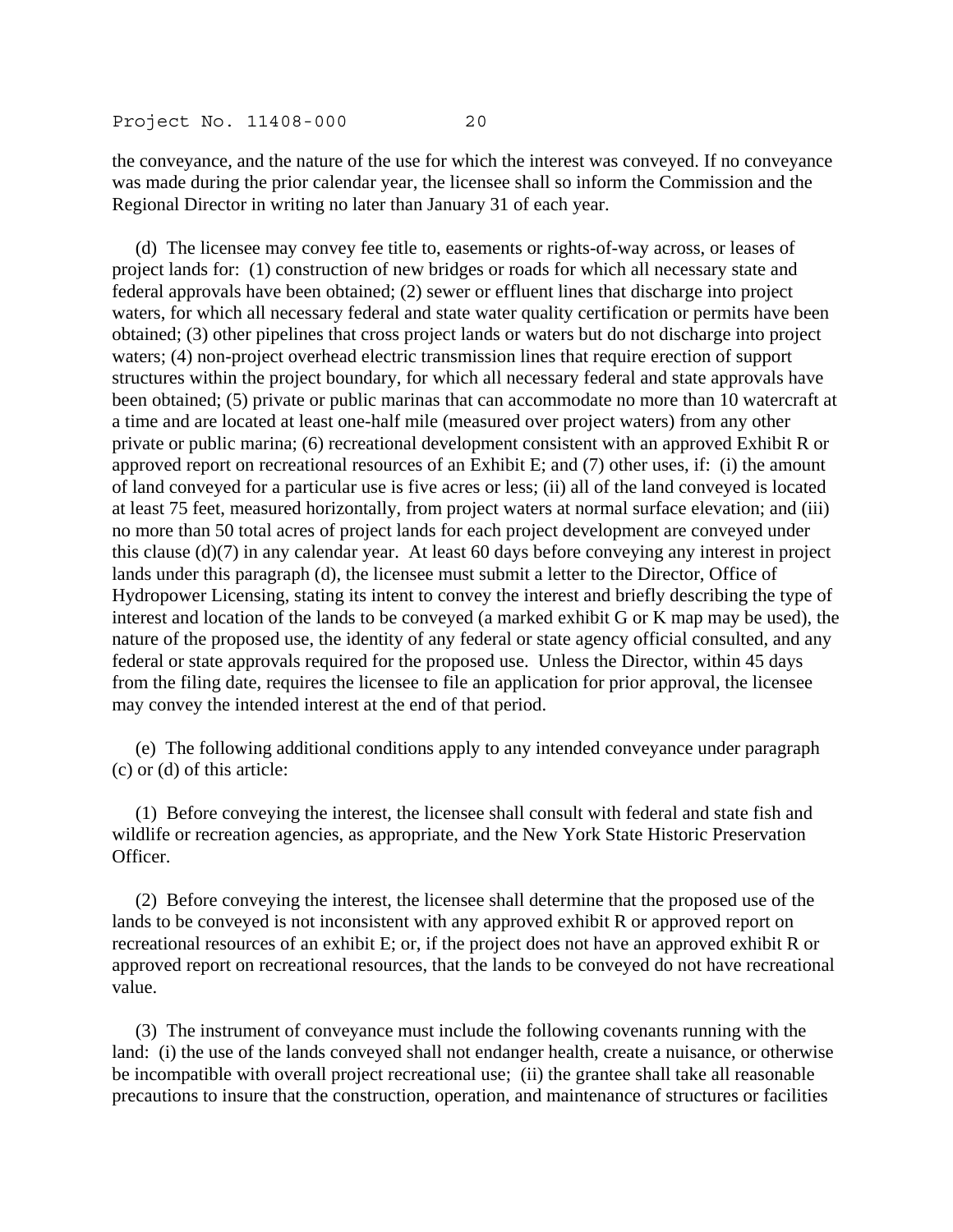on the conveyed lands will occur in a manner that will protect the scenic, recreational, and environmental values of the project; and (iii) the grantee shall not unduly restrict public access to project waters.

 (4) The Commission reserves the right to require the licensee to take reasonable remedial action to correct any violation of the terms and conditions of this article, for the protection and enhancement of the project's scenic, recreational, and other environmental values.

 (f) The conveyance of an interest in project lands under this article does not in itself change the project boundaries. The project boundaries may be changed to exclude land conveyed under this article only upon approval of revised exhibit G or K drawings (project boundary maps) reflecting exclusion of that land. Lands conveyed under this article will be excluded from the project only upon a determination that the lands are not necessary for project purposes, such as operation and maintenance, flowage, recreation, public access, protection of environmental resources, and shoreline control, including shoreline aesthetic values. Absent extraordinary circumstances, proposals to exclude lands conveyed under this article from the project shall be consolidated for consideration when revised exhibit G or K drawings would be filed for approval for other purposes.

 (g) The authority granted to the licensee under this article shall not apply to any part of the public lands and reservations of the United States included within the project boundary.

 (E) The licensee shall serve copies of any Commission filing required by this order on any entity specified in this order to be consulted on matters related to the Commission filing. Proof of service on these entities must accompany the filing with the Commission.

 (F) This order is issued under authority delegated to the Director and constitutes final agency action. Requests for rehearing by the Commission may be filed within 30 days of the date of this order, pursuant to 18 C.F.R. § 385.713. The filing of a request for rehearing does not operate as a stay of the effective date of this order or of any other date specified in this order, except as specifically ordered by the Commission. The licensee's failure to file a request for rehearing shall constitute acceptance of this license.

> Fred E. Springer Director, Office of Hydropower Licensing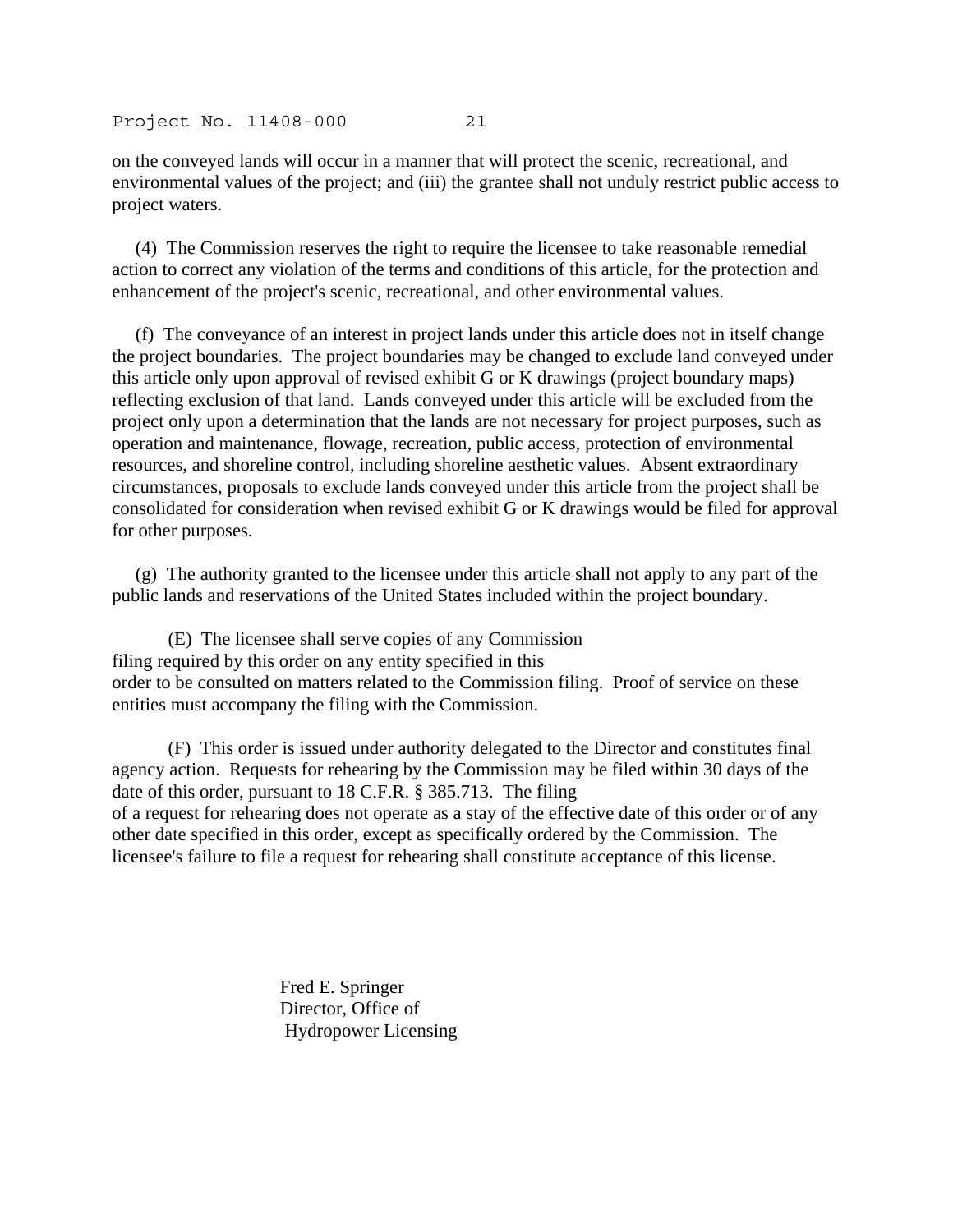## **FINAL ENVIRONMENTAL ASSESSMENT FOR HYDROPOWER LICENSE**

Salmon River Hydroelectric Project

FERC Project No. 11408-000

New York

**Federal Energy Regulatory Commission Office of Hydropower Licensing Division of Project Review 888 First Street, NE Washington, D.C. 20426**

February 16, 1996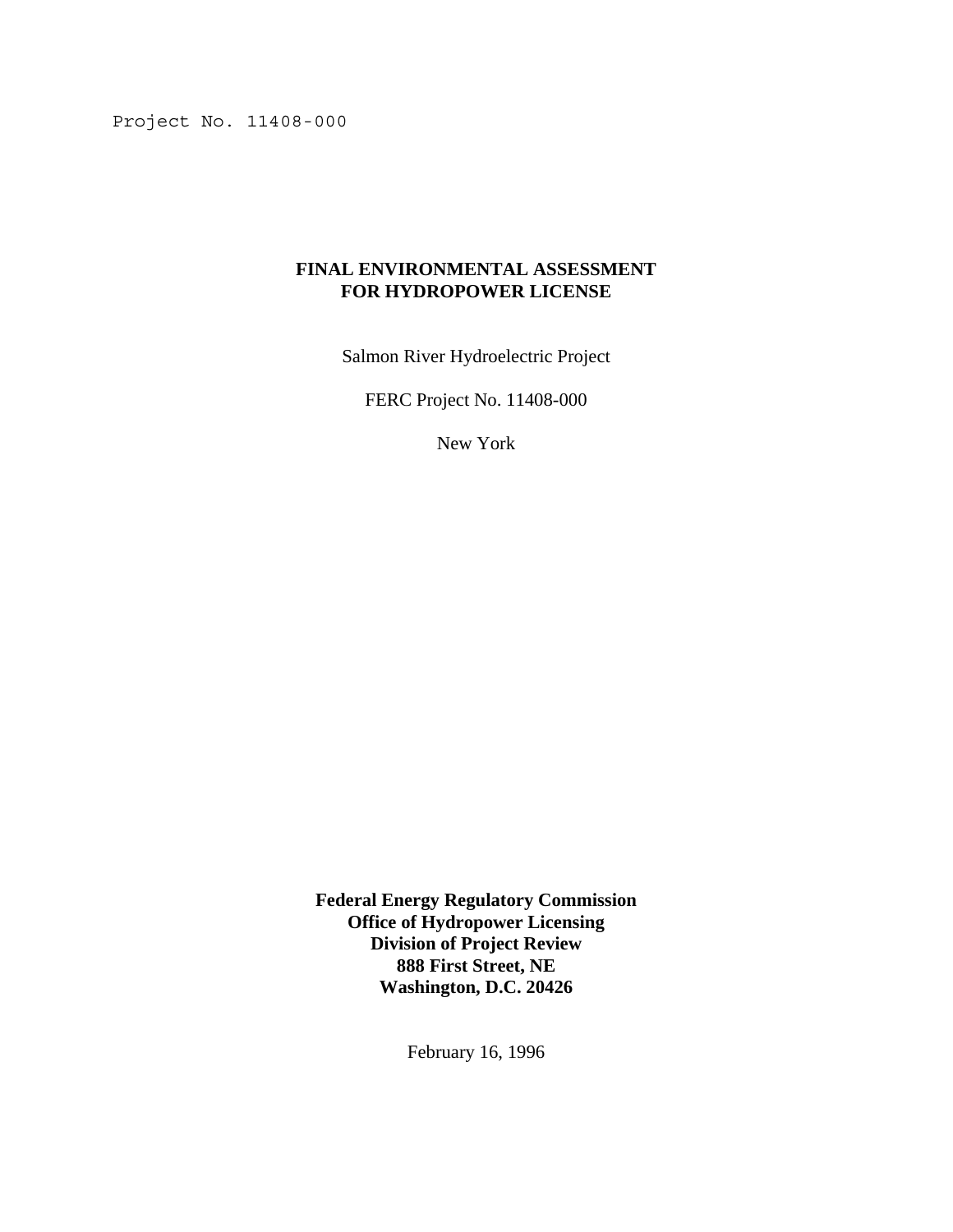# **TABLE OF CONTENTS**

| 5. Aesthetics 26 |    |
|------------------|----|
|                  | 28 |
|                  |    |
|                  |    |
|                  |    |
|                  |    |
|                  |    |
|                  |    |
|                  |    |
| 5. Aesthetics 48 |    |
|                  |    |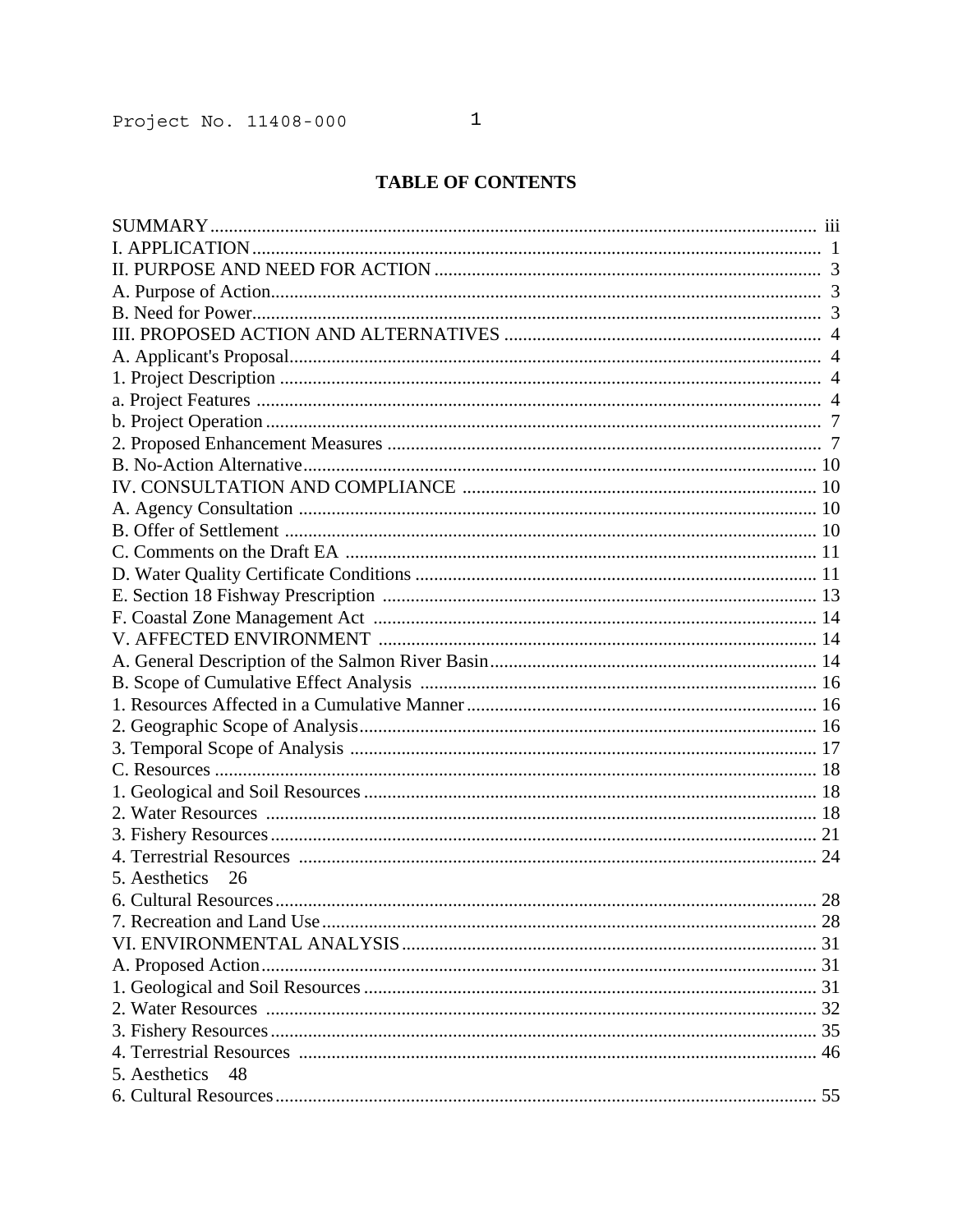| X. CONSISTENCY WITH FISH AND WILDLIFE RECOMMENDATIONS  72 |  |
|-----------------------------------------------------------|--|
|                                                           |  |
|                                                           |  |
|                                                           |  |
|                                                           |  |

# ATTACHMENT A. SALMON RIVER PROJECT NO. 11408 SETTLEMENT OFFER ATTACHMENT B. LETTERS OF COMMENT ON THE DRAFT ENVIRONMENTAL ASSESSMENT AND STAFF RESPONSES

## **LIST OF FIGURES**

| Figure                                                                                                      | Page                                                                                                                                                                      |
|-------------------------------------------------------------------------------------------------------------|---------------------------------------------------------------------------------------------------------------------------------------------------------------------------|
| Location of Salmon River Hydroelectric Project:<br>Salmon River Reservoir and Lighthouse Hill<br>Reservoir. | Error! Bookmark not defined.                                                                                                                                              |
| Project.                                                                                                    |                                                                                                                                                                           |
|                                                                                                             | <b>Error! Bookmark not</b>                                                                                                                                                |
| defined.                                                                                                    |                                                                                                                                                                           |
| results - comparison of average annual habitat for historical, run-of-river (ROR), and proposed<br>rule     |                                                                                                                                                                           |
|                                                                                                             | Principal Features of the Salmon River Hydroelectric Error! Bookmark not defined.<br>Summary of Salmon River Water Budget IFIM Model<br>$\sqrt{D} \cap 1 \cap$ $\sqrt{2}$ |

curve (RC 16) operation alternatives.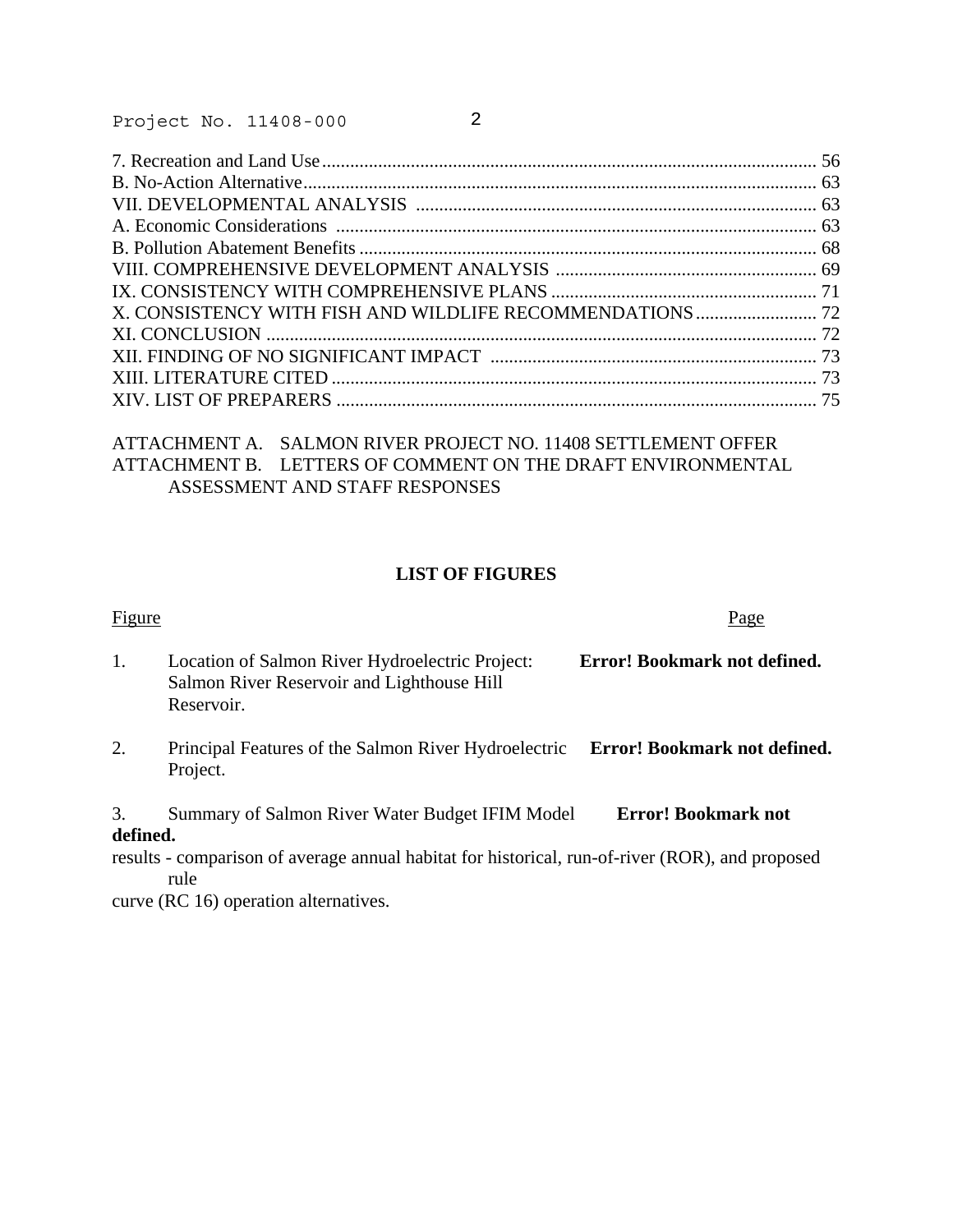# **LIST OF TABLES**

| Table          |                                                                                                                              | Page                         |
|----------------|------------------------------------------------------------------------------------------------------------------------------|------------------------------|
| 1.             | Salmon River Project base flows and target water<br>surface elevations, by month, for Rule Curve 16.                         | Error! Bookmark not defined. |
| 2.             | Effect of alternative operating modes on water<br>surface elevations for the Salmon River and<br>Lighthouse Hill reservoirs. | Error! Bookmark not defined. |
| 3.<br>defined. | Economic costs of various enhancement measures for<br>the Salmon River Project.                                              | <b>Error! Bookmark not</b>   |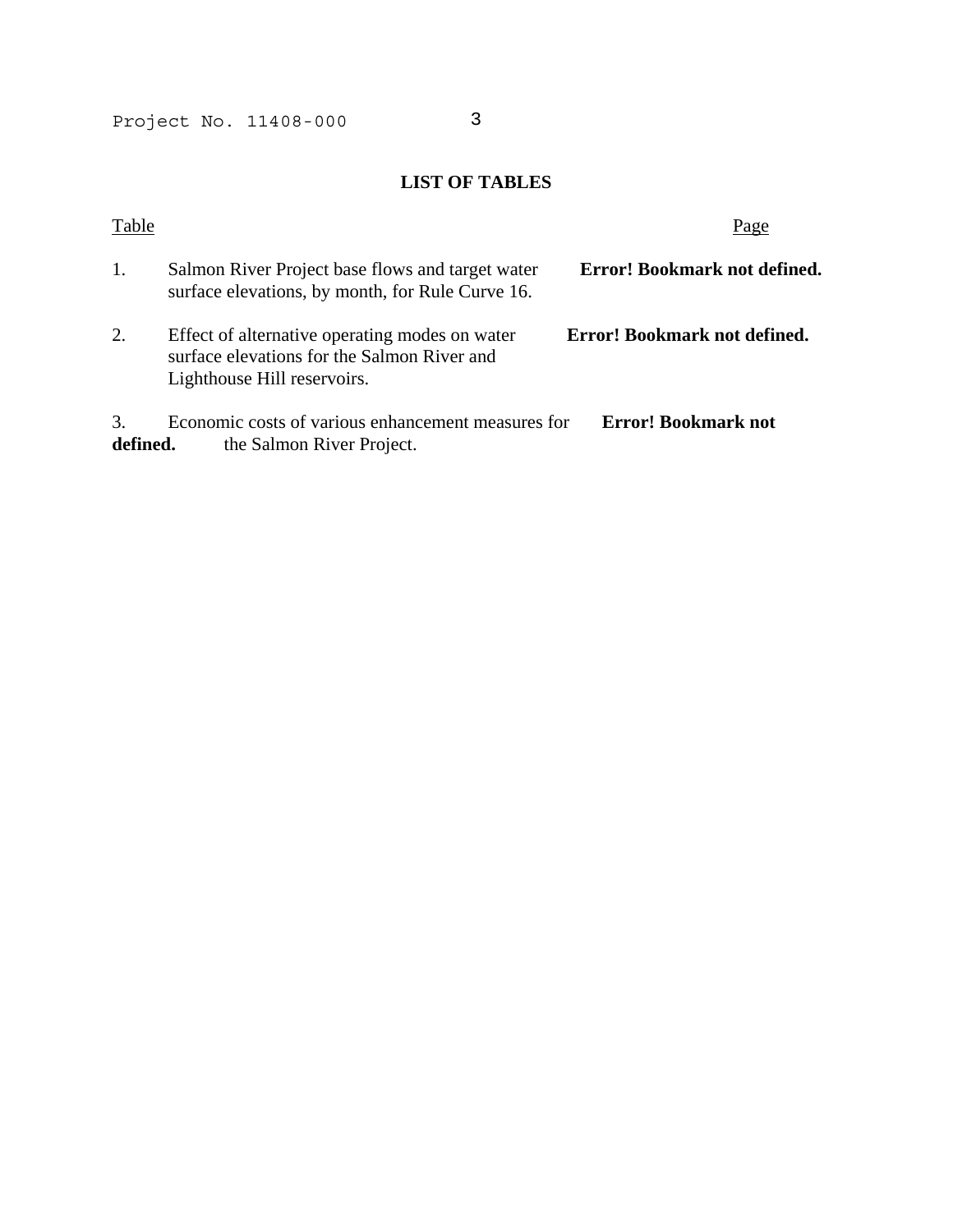#### **SUMMARY**

 On April 28, 1993, the Niagara Mohawk Power Corporation (NIMO) filed an original license application with the Federal Energy Regulatory Commission (Commission) for the existing Salmon River Hydroelectric Project, a major project with an installed capacity of 39.7 megawatts (MW). The project is located on the Salmon River, near the Village of Altmar in Oswego County, New York (see figure 1), and consists of two hydroelectric developments, the Bennetts Bridge development and the Lighthouse Hill development, located downstream of the Bennetts Bridge development. The two developments generate a combined total of 118,232,000 kilowatthours (kWh), annually.

 NIMO revised the project application on January 27, 1994, by filing an Offer of Settlement (Settlement Offer) with the Commission in its licensing proceedings. NIMO negotiated the Settlement Offer with two of the interested parties in the licensing proceedings: the New York State Department of Environmental Conservation (NYSDEC) and New York Rivers United. The Adirondack Mountain Club and Trout Unlimited have also signed the Settlement Offer.

 The Settlement Offer contains NIMO's final environmental mitigation proposals, including its proposed rule curve for operating the project (Rule Curve 16), as well as final proposed schedules for minimum base flow, aesthetic flow, and recreational whitewater flow releases which are based on Rule Curve 16.

 NIMO proposes to install a 2.15-MW (nameplate rating) turbine-generator unit in the empty turbine bay in the Lighthouse Hill powerhouse. The purpose of the new unit would be to provide minimum flows (base flows) needed to protect and enhance downstream fishery resources, water quality, aesthetic conditions, and recreational opportunities. The new unit would increase the project's installed capacity to 41.85 MW. However, because of proposed operational changes for environmental enhancement purposes, the average annual generation for both developments with the proposed new unit would decrease from 118,232,000 kWh to 114,690,000 kWh.

 By letter dated April 27, 1993, NIMO requested Section 401 water quality certification (WQC) from the NYSDEC, as required by the Clean Water Act. The NYSDEC received this request for WQC on April 28, 1993. On April 28, 1994 the NYSDEC issued a Section 401 WQC for the Salmon River Project.

 The Federal Energy Regulatory Commission (Commission) issued the Salmon River Project Draft Environmental Assessment (DEA) for comment on November 18, 1994. In response, we received five comment letters. The comment period ended on December 19, 1994, and some comments were filed after that date. However, we have reviewed and responded to all comment letters received on the DEA. The sections of the Final Environmental Assessment (EA) that have been modified as a result of comments are identified in the our responses to the letters of comment (see Appendix B).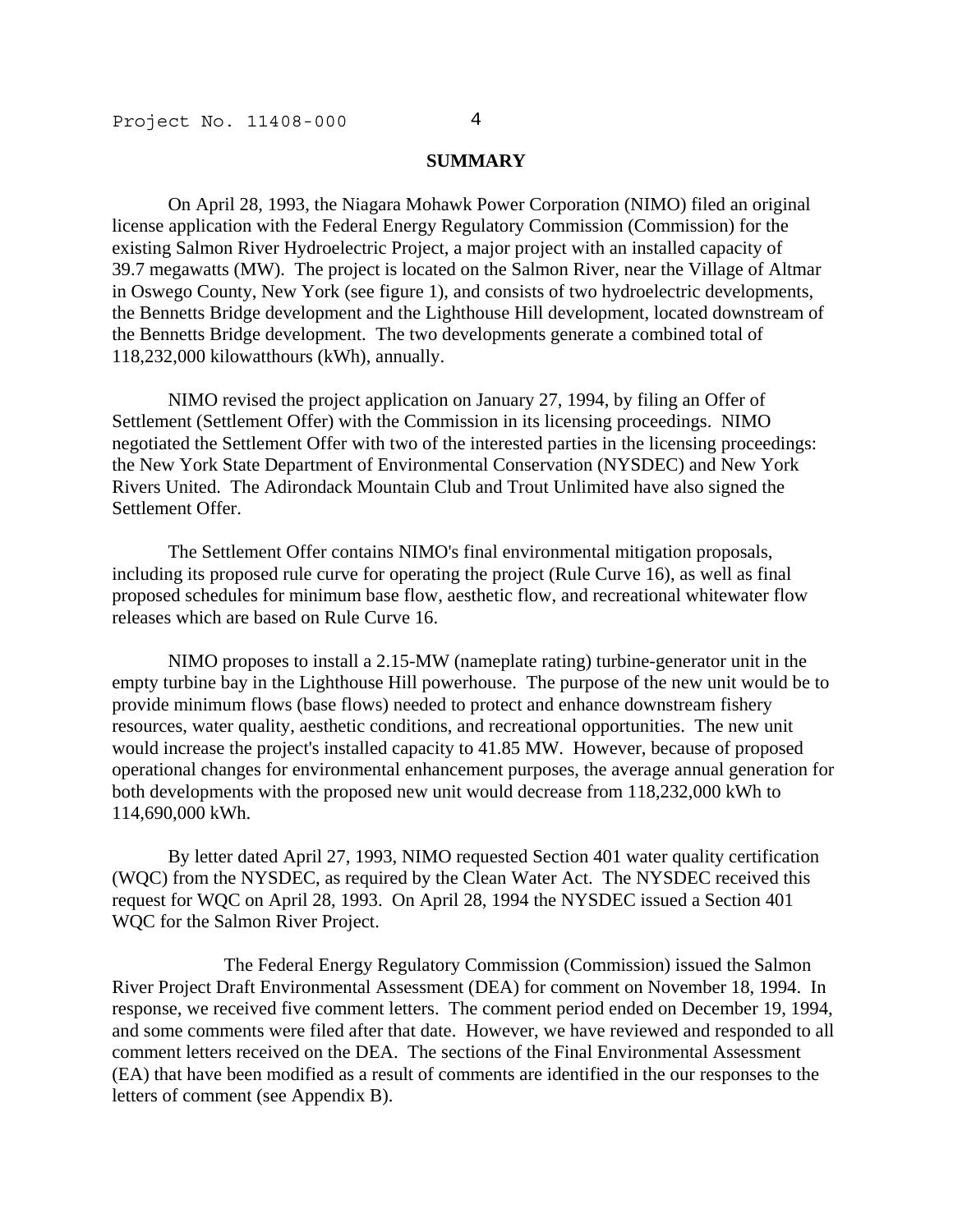This FEA analyzes the effects associated with issuing an original license for the Salmon River Project under the Federal Power Act (FPA), and recommends terms and conditions to become a part of any license issued.

 Based on our consideration of all relevant developmental and nondevelopmental resource interests, we recommend that 15 measures be included in any license issued for the Salmon River Project to protect, mitigate adverse impacts to, and enhance environmental resources. These measures are discussed in section VI.A., and summarized in section VIII. of the FEA.

 Overall, these environmental measures along with standard articles provided in any license issued for the project would protect, enhance, or mitigate for adverse impacts to geology and soils, fish and wildlife resources, water quality, recreational resources, and cultural resources in the project area. In addition, electricity generated from the proposed project would reduce the use of fossil-fueled electric generating plants, conserve non-renewable energy resources, and reduce atmospheric pollution. Denying the license -- meaning that all of the power that would have been produced by the Salmon River Project would not be realized and no measures would be implemented to enhance existing environmental resources -- has also been considered.

 Based on our independent review and evaluation of the Salmon River Project, agency recommendations, and the no-action alternative, we recommend issuing an original license for the Salmon River Project, with staff-recommended enhancement measures. We select this option because: (1) our required measures would protect and enhance water quality, fishery, recreational, and cultural resources; and (2) the 114,690,000 kWh of electric energy that would be generated annually from a renewable resource would continue to reduce the use of fossilfueled, steam-electric generating plants, conserve nonrenewable energy resources, and reduce atmospheric pollution.

Section 10(j) of the FPA requires the Commission to include license conditions, based on recommendations of Federal and state fish and wildlife agencies, for the protection of, mitigation of adverse impacts to, and enhancement of fish and wildlife resources. In this FEA, we have addressed the concerns of the Federal and state fish and wildlife agencies and made recommendations consistent with those of the agencies.

 Based on our independent environmental analysis, we conclude in the FEA that issuing an original license for the Salmon River Project would not constitute a major Federal action significantly affecting the quality of the human environment.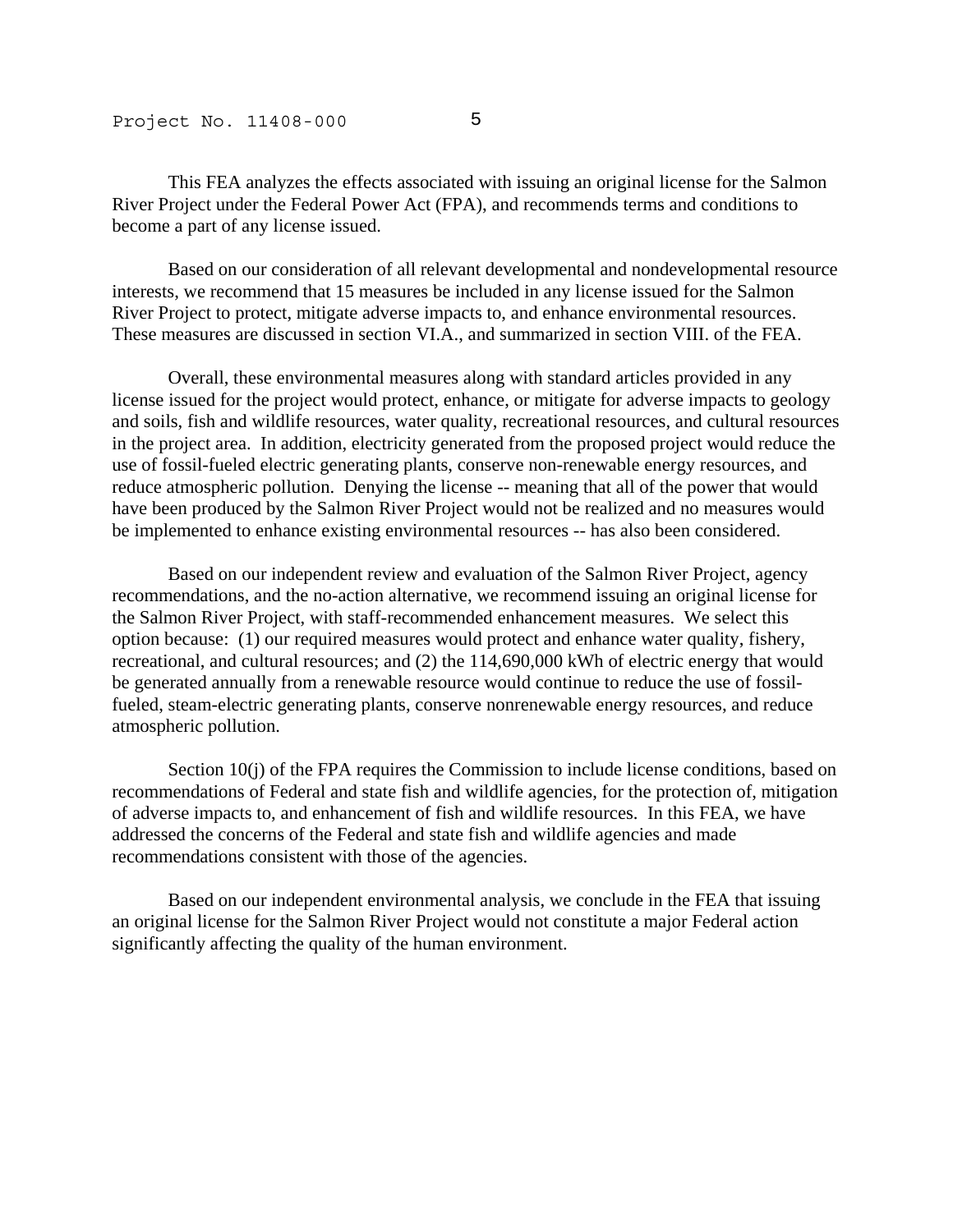### **FINAL ENVIRONMENTAL ASSESSMENT**

## **FEDERAL ENERGY REGULATORY COMMISSION OFFICE OF HYDROPOWER LICENSING, DIVISION OF PROJECT REVIEW**

Salmon River Hydroelectric Project FERC Project No. 11408-000--New York February 16, 1996

### **INTRODUCTION**

 The Federal Energy Regulatory Commission (Commission) issued the Salmon River Hydroelectric Project Draft Environmental Assessment (DEA) for comment on November 9, 1994. In response, we received four coment letters. Those who commented are listed in section IV.C., Comment on the DEA. All timely-filed comment letters were reviewed by the staff. The sections of the Final Environmental Assessment (FEA) that have been modified as a result of comments received are identified in the staff responses to the right of the letters of comment, in appendix B.

# **I. APPLICATION**

 On April 28, 1993, the Niagara Mohawk Power Corporation (NIMO) filed an application for an original license for the existing Salmon River Hydroelectric Project, a major project with an installed capacity of 39.7 megawatts (MW). The project is currently unlicensed. The project site is located on the Salmon River near the Village of Pulaski in Oswego County, New York (Figure 1). The project would not occupy any United States lands. On January 27 (2 filings), February 28, March 28, May 10, and May 11, 1994, NIMO supplemented its application.

### Offer of Settlement

.

 NIMO revised the project application on January 27, 1994, by filing an Offer of Settlement (Settlement Offer) with the Commission in its licensing proceedings. <sup>10</sup> The Settlement Offer is included as Attachment A to this final environmental assessment (FEA). The Settlement Offer was signed by NIMO on December 22, 1993, by the New York State Department of Environmental Conservation (NYSDEC) on January 6, 1994, by New York Rivers United on January 10, 1994, by the Adirondack Mountain Club on April 1, 1994, and by Trout Unlimited on April 8, 1994.

<span id="page-27-0"></span><sup>&</sup>lt;sup>10</sup> Filed pursuant to 18 CFR Section 385.602(b).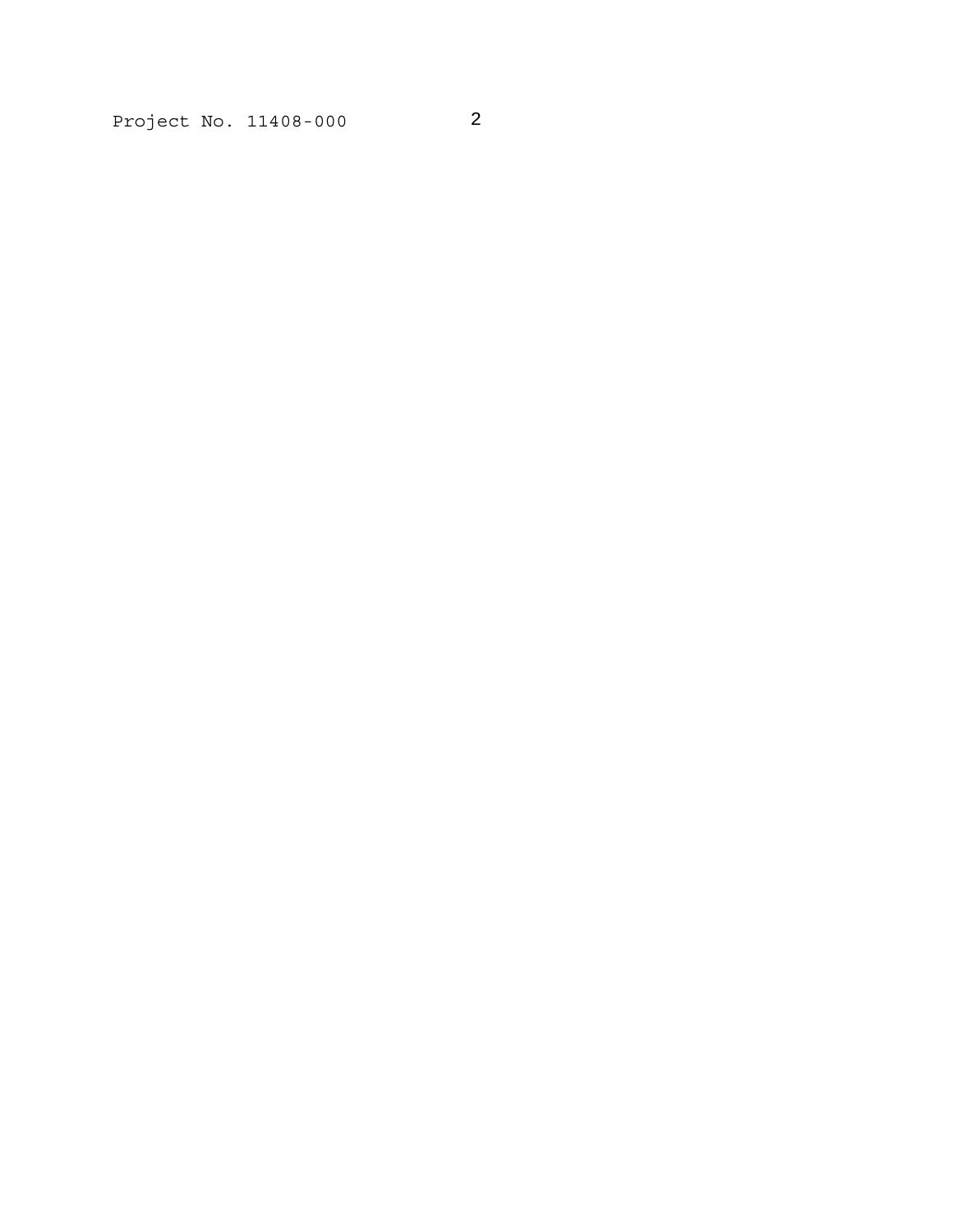#### **II. PURPOSE AND NEED FOR ACTION**

### A. Purpose of Action

 This FEA analyzes the effects associated with the proposed continued operation of the Salmon River Project (as revised by the Settlement Offer) and alternatives to the proposed project, makes recommendations to the Federal Energy Regulatory Commission (Commission) on whether to issue a license, and if so, recommends terms and conditions to become a part of any license issued. The Federal Power Act (FPA) provides the Commission with the exclusive authority to license nonfederal water power projects on navigable waterways and Federal lands.

 In deciding whether to issue any license, the Commission must determine that the project adopted will be best adapted to a comprehensive plan for improving or developing a waterway. In addition to the power and developmental purposes for which licenses are issued, the Commission must give equal consideration to the purposes of energy conservation, the protection, mitigation of damage to, and enhancement of, fish and wildlife resources (including related spawning grounds and habitat), the protection of recreational opportunities, and the preservation of other aspects of environmental quality. This FEA reflects the above considerations.

#### B. Need for Power

 NIMO's customers have benefitted from the low-cost, hydropower energy -- which produces no atmospheric pollution -- from the Bennetts Bridge development since 1920 and from the Lighthouse Hill development since 1936. As proposed in the application and supplemental filings, the two developments would have a combined nameplate rating of 38.4 MW (the combined installed capacity would be approximately 41.85 MW), and an estimated average annual energy generation of 114,690,000 kilowatthours (kWh).

 NIMO is a reporting member of the New York Power Pool (NYPP) Subregion of the Northeast Power Coordinating Council (NPCC) region. Each year the Planning Committee of the NYPP prepares a report of load and capacity data (actual and projected) which coordinates and combines data submitted by its reporting-party member utilities. These annual reports, required by the United States Department of Energy and the North American Electric Reliability Council, are referred to by the electric power industry and by others as the DOE Form OE-411 Report, or more compactly as "The OE-411 Report." The OE-411 Reports provide actual data for the year preceding the reporting year and projected data and information for the reporting year and for the remaining years of a 10-year planning period.

 In addition to being well-represented in NPCC's OE-411 Report, the NYPP published a report (dated July 1, 1993) which complements the NPCC OE-411 Report. Volume 2 of this report gives load and capacity data for the Member Electric Systems of the NYPP for a 20-year planning period from 1993 to 2012, inclusive. We shall refer to this report as "The July 1 Report."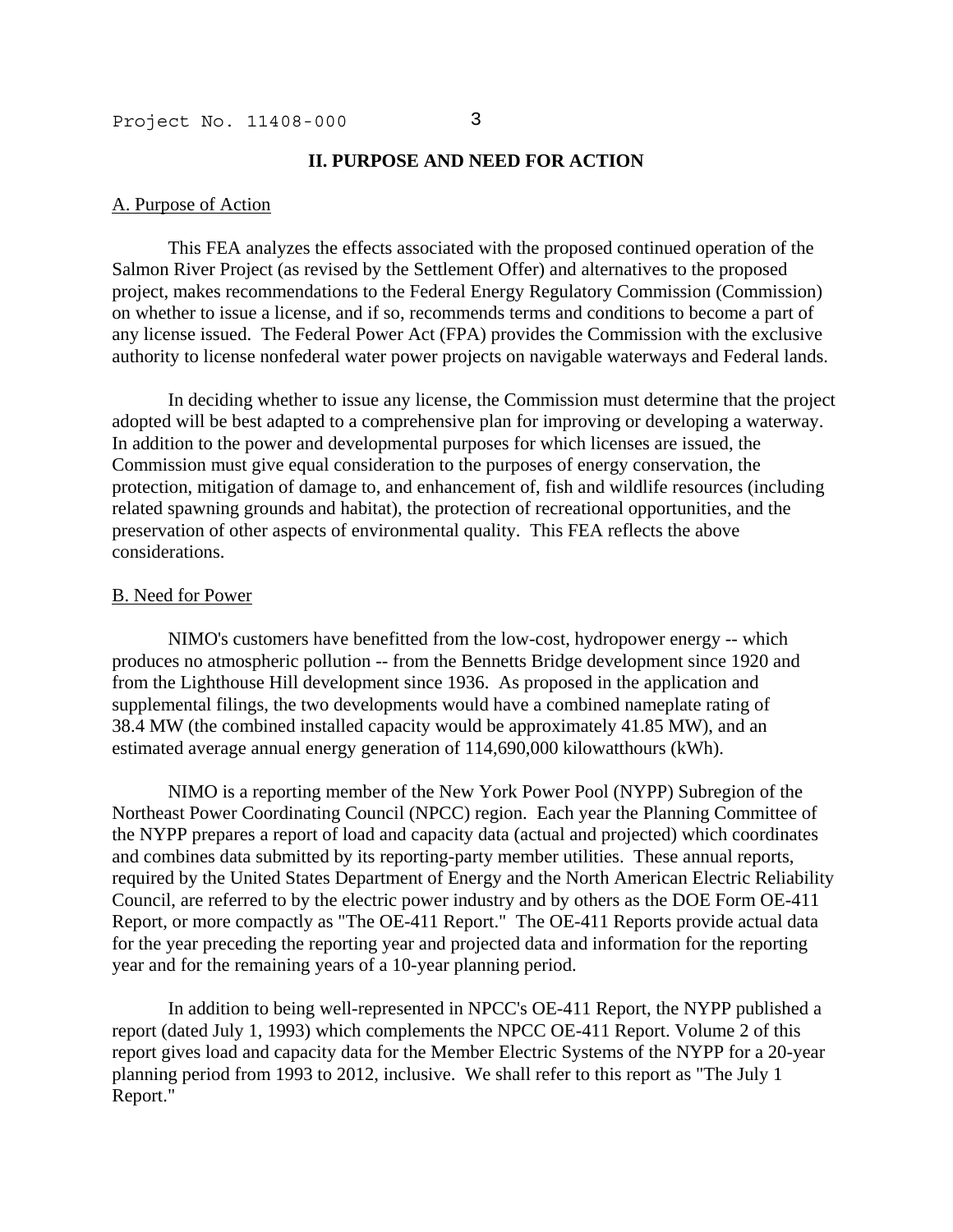Table I-6, which appears on page 12 of Volume 2 of The July 1 Report, gives projections for summer peak loads for the NYPP Member Electric Systems for each of the 20 years from 1993 to 2012. Table I-6 data are base-line plus Class I DSM impacts<sup>11</sup> achieved prior to January 1, 1993.

 Table I-6 projects the Non-DSM Peak Load for NIMO to be 6,080 MW in 1993 and to increase to 7,963 by 2012. These two projected values of summer peak load yield an annual compound growth rate of 1.4 percent for NIMO.

 Since NIMO and the its customers have benefitted from the low-cost hydropower for more than 70 years in the case of the Bennetts Bridge development and for more than 55 years in the case of the Lighthouse Hill development; and since a 1.4-percent average annual growth-rate in summer peak-demand is forecast, it is the opinion of staff that the need of NIMO and its customers for the Salmon River Project power is adequately established.

# **III. PROPOSED ACTION AND ALTERNATIVES**

## A. Applicant's Proposal

1. Project Description

a. Project Features

### Existing Features

j

 The existing project (see Figure 2) consists of two developments: (A) the Bennetts Bridge hydroelectric development, and (B) the Lighthouse Hill hydroelectric development which is located about 1 mile downstream of the Bennetts Bridge powerhouse.

<span id="page-30-0"></span><sup>&</sup>lt;sup>11</sup> Class I DSM (demand-side management impacts) is defined to include programs which permanently reduce load or shift load on a fixed schedule and requires no communications between utility dispatcher and the customer. It would include the categories of conservation, alternate fuels and such peak-load management programs as thermal storage and time-of-day rates.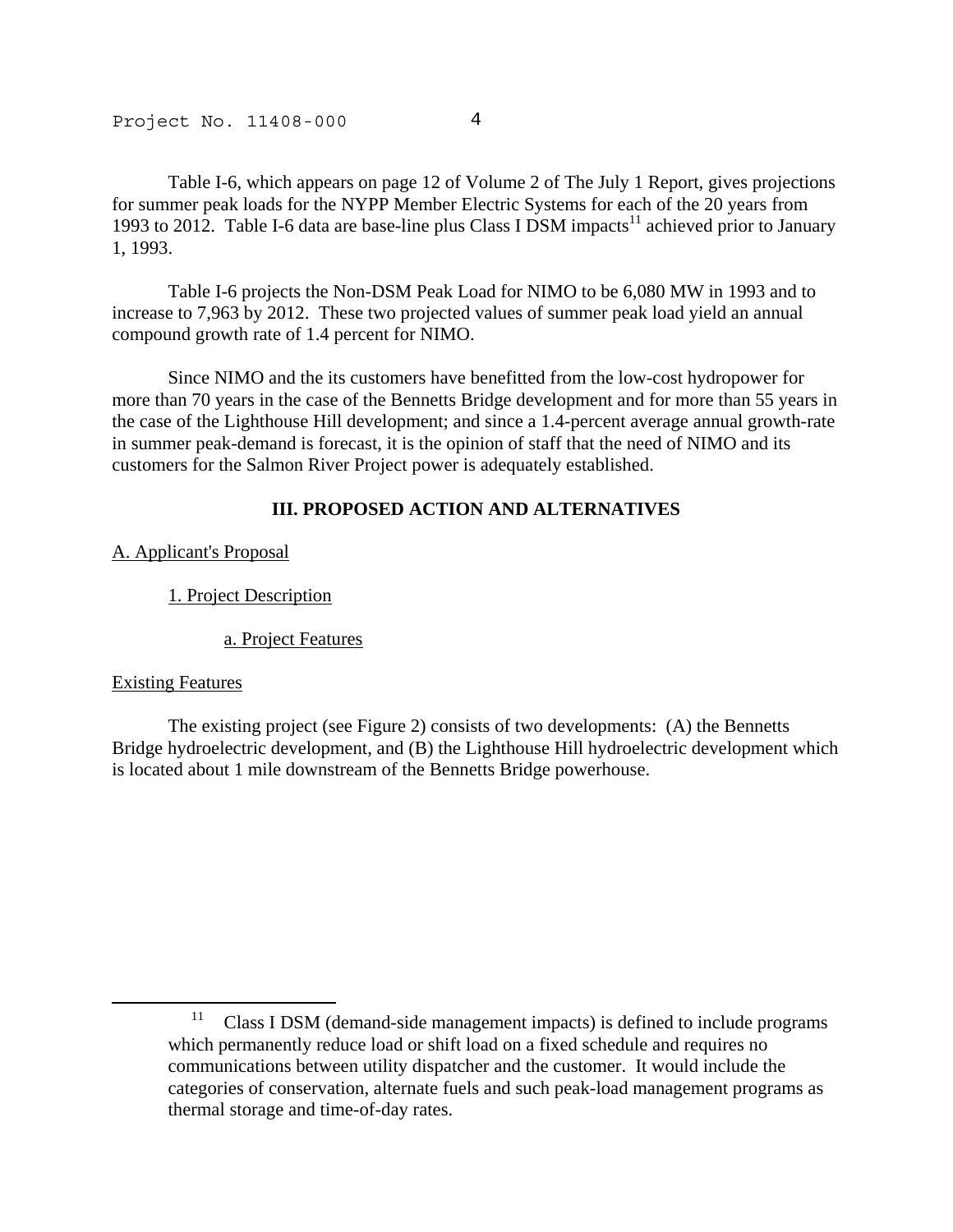The Bennetts Bridge hydroelectric development consists of: (1) a 607-foot-long and 45-foothigh concrete gravity dam with a reinforced concrete intake structure 92 feet long by 39.5 feet wide by 53 feet high, consisting of (a) a 107-foot-long non-overflow section with crest elevation at 942 feet above mean sea level (MSL); (b) a 244-foot-long un-gated spillway section with crest elevation at 935 feet, equipped with two-foot-high flashboards; and (c) a 256-foot-long gated spillway section with crest elevation at 926 feet, with eleven 11.5-foot-high by 20-foot-wide Taintor gates; (2) an impoundment (Salmon River Reservoir) with gross storage capacity of 66,000 acre-feet, maximum surface area of 3,550 acres, and normal maximum surface elevation at 937 feet; (3) three earth dikes 100, 1,330, and 695 feet long located along the south shore of the impoundment; (4) a 10,000-foot-long conduit system consisting of (a) a concrete tunnel section 650 feet long and 12 feet in diameter; (b) a reinforced thermosetting resin plastic pipeline section 7,790 feet long and 12 feet in diameter; (c) a steel pipeline section 1,200 feet long and 11.5 feet in diameter; (d) a differential surge tank 105 feet high; (e) a steel distributor 200 feet long and 12 feet in diameter; and (f) four steel penstocks, each 330 feet long and 8 feet in diameter, with associate shut-off and air valves; (5) a concrete-brick-steel powerhouse 206 feet long and 70 feet wide, containing four turbine-generator units with a total nameplate capacity of about 28.75 MW (installed capacity of about 31.5 MW); (6) three 12-kilovolt (kV) transmission lines with a total length of 17,300 feet; and (7) appurtenant facilities.

The Lighthouse Hill hydroelectric development consists of: (1) a 382-foot-long concrete gravity dam consisting of (a) a 155-foot-long and 59-foot-high non-overflow section with crest elevation at 656 feet MSL; (b) a 43-foot-long and 53-foot-high un-gated spillway section with crest elevation at 650 feet controlled by 1-foot-high flashboards; (c) a 184-foot-long and 46-foothigh spillway section with crest elevation at 643 feet, gated with eight 20-foot-wide by 7-foothigh Taintor gates equipped with 1-foot-high flashboards; (2) an impoundment with a gross storage capacity of 3,200 acre-feet, maximum surface area of 170 acres with normal maximum surface elevation at 651 feet; (3) a 324-foot-long and 40-foot-high earthen dike with crest elevation at 656 feet; (4) three 17-foot-wide by 8-foot-high by 62-foot-long concrete penstocks; (5) a 15-foot-long sluice gate section; (6) a 125-foot-long concrete-brick-steel powerhouse with an intake structure, containing two existing turbine-generator units with a total nameplate capacity of about 7.5 MW (installed capacity of about 8.2 MW), and space for one 2.15 MW future unit; (7) a 40-foot-wide and 2,800-foot-long tailrace channel; (8) a 400-foot-long, 12-kV transmission line; and (9) appurtenant facilities.

### Proposed Features

 NIMO proposes to install a 2.15-MW (nameplate rating) turbine-generator unit in the empty turbine bay in the Lighthouse Hill powerhouse. The proposed unit would be capable of discharging flows between 160 and 450 cubic feet per second (cfs).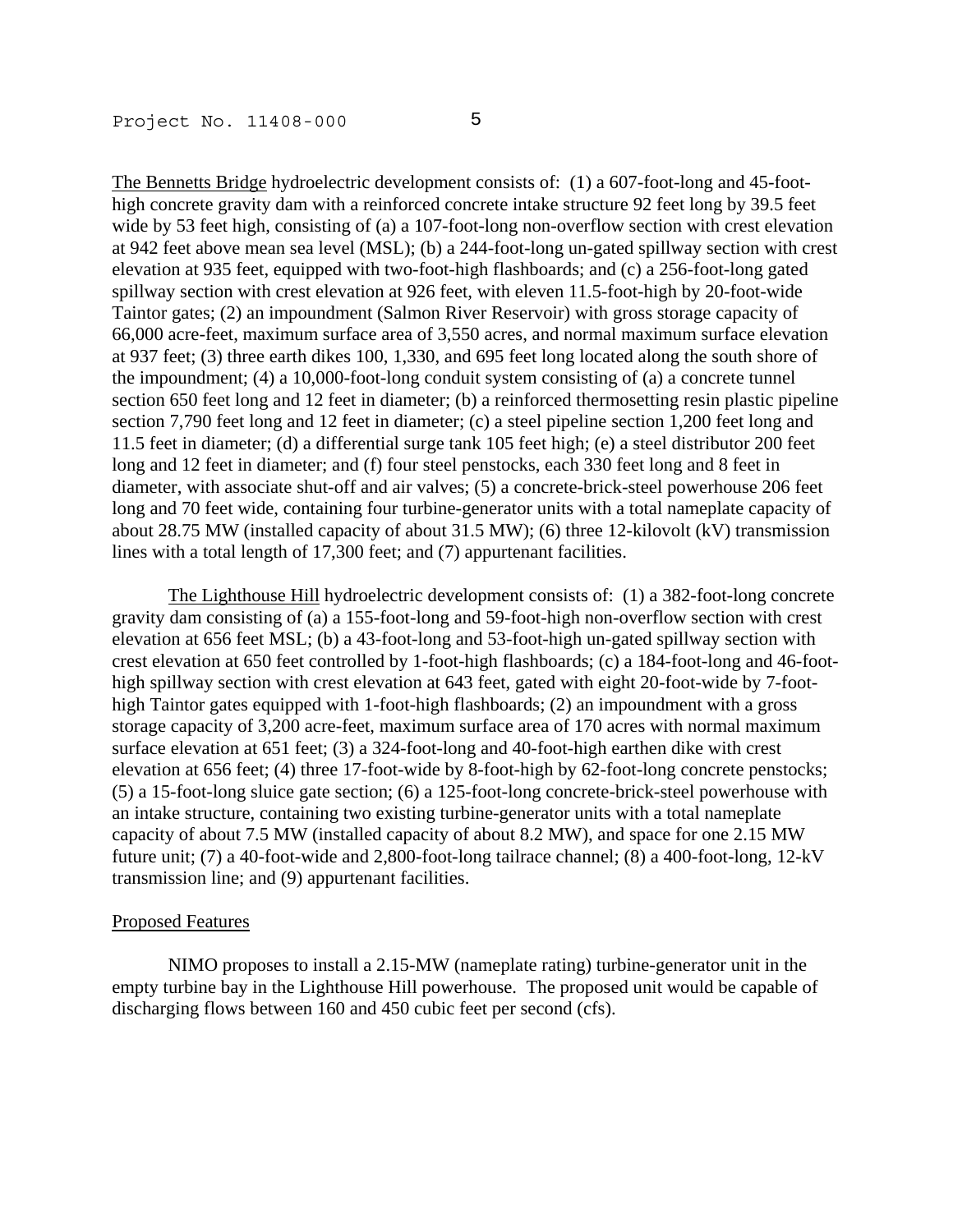### b. Project Operation

 In the Settlement Offer (see Attachment A), NIMO proposes to operate the project in a modified peaking mode according to Rule Curve 16. Flow releases from Bennetts Bridge would be modified to include bypassed reach base flows to protect and enhance aesthetic conditions, aquatic, and terrestrial resources. Net bypassed and hydroelectric flows from Bennetts Bridge would be re-regulated by Lighthouse Hill dam. The purpose of the new unit at Lighthouse Hill would be to provide minimum flows (base flows) needed to protect and enhance downstream fishery resources, water quality, aesthetic conditions, and recreational opportunities.

 NIMO's proposed flow releases and allocations for protection and enhancement of environmental resources are outlined below in section III.A.2.b.

### 2. Proposed Enhancement Measures

 NIMO's proposed environmental enhancement measures were presented over a period of time via several document filings, beginning with the application filed April 28, 1993, and culminating in the final revisions to the proposals contained in the Settlement Offer filed on January 27, 1994, (Attachment A).

 a. Construction. NIMO's proposed construction-related environmental enhancement measures are as follows:

- **Q** Provide fishing and recreational access:
- Lighthouse Hill Reservoir fishing, canoe, and car-top boat access, parking, picnic tables, and trails at the proposed Hogback Road campground; fishing access at the existing Lighthouse Hill day use area at the eastern end of reservoir and Bennetts Bridge tailrace area.
- Salmon River Reservoir continue to allow public access to the Falls Road day use area at the west end of the reservoir; formalize and enhance existing informal fishing access by improving access trails and installing signs on the south shore, just west of the Route 17 bridge near Redfield; and install a boat launch in the Redfield area of the reservoir.
- Modify the streambed at the top of Salmon River Falls (see figure 2) to better distribute flows over the falls.
- **O**Keep the clearing of vegetation and the disturbance of other natural landscape features and conditions to a minimum when constructing proposed recreational facilities, and to restore or stabilize land areas that are cleared or disturbed during construction.

Provide natural buffer zones to screen proposed recreational facilities from view by waterway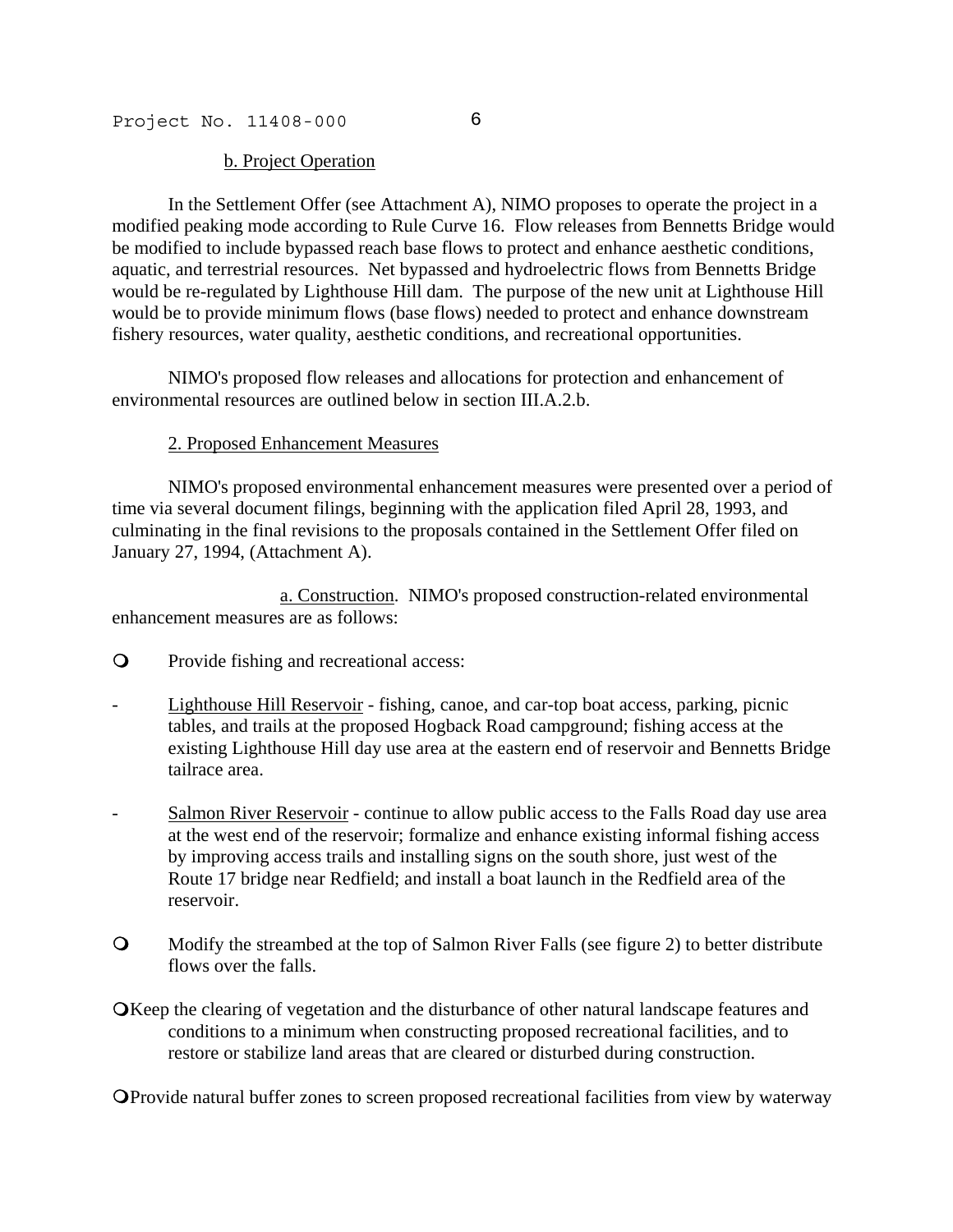users, and selectively clear some trees to open up scenic views of the waterway to recreation facility users.

- Use a visually compatible color when repainting the aboveground segment of the Bennetts Bridge pipeline in the future.
- Plant evergreen trees along County Route 22 to screen views of the Lighthouse Hill powerhouse, substation, and associated facilities.

 b. Operation. NIMO's proposed operation-related environmental enhancement measures are as follows:

- Establish a Flow Management Advisory Team (FMAT), consisting of representatives from state and Federal agencies, local interest groups, and NIMO.
- The FMAT would function to keep abreast of the changing conditions that may affect river flows and coordinate requests to the Commission for changes in flows, releases, and other water-related issues.
- Provide continual base flows downstream of the project (i) to protect the downstream fishery, (ii) to provide releases for paddling recreationists, and (iii) to enhance aesthetic conditions:
- measure flows at the Salmon River Fish Hatchery, which draws water from the Lighthouse Hill impoundment;
- provide flow releases according to a schedule to be based on "Rule Curve 16" which was developed in consultation with resource agencies: 185 cfs May 1 through August 31; 335 cfs September 1 through December 31; and 285 cfs January 1 through April 30;
- release low flows (flows between 160 and 450 cfs) through the proposed new base flow unit in the Lighthouse Hill powerhouse.
- Modify fluctuations of the Salmon River and Lighthouse Hill Reservoirs, using the proposed new Rule Curve 16, and thereby enhance wetlands and dependent wildlife.
- Reduce the extent of the March drawdown of the Salmon River Reservoir, maintain a higher and more stable reservoir level May through July, and increase late summer reservoir elevations an average of 4 feet over historical levels, in accordance with proposed Rule Curve 16 to enhance aesthetic resources.
- Use gradual flow increases and decreases (ramping) during scheduled discharge changes from Lighthouse Hill: increases - once every 24 hours (hrs) in increments of 200 and 400 cfs (changes would continue to occur before midnight to ensure angler safety);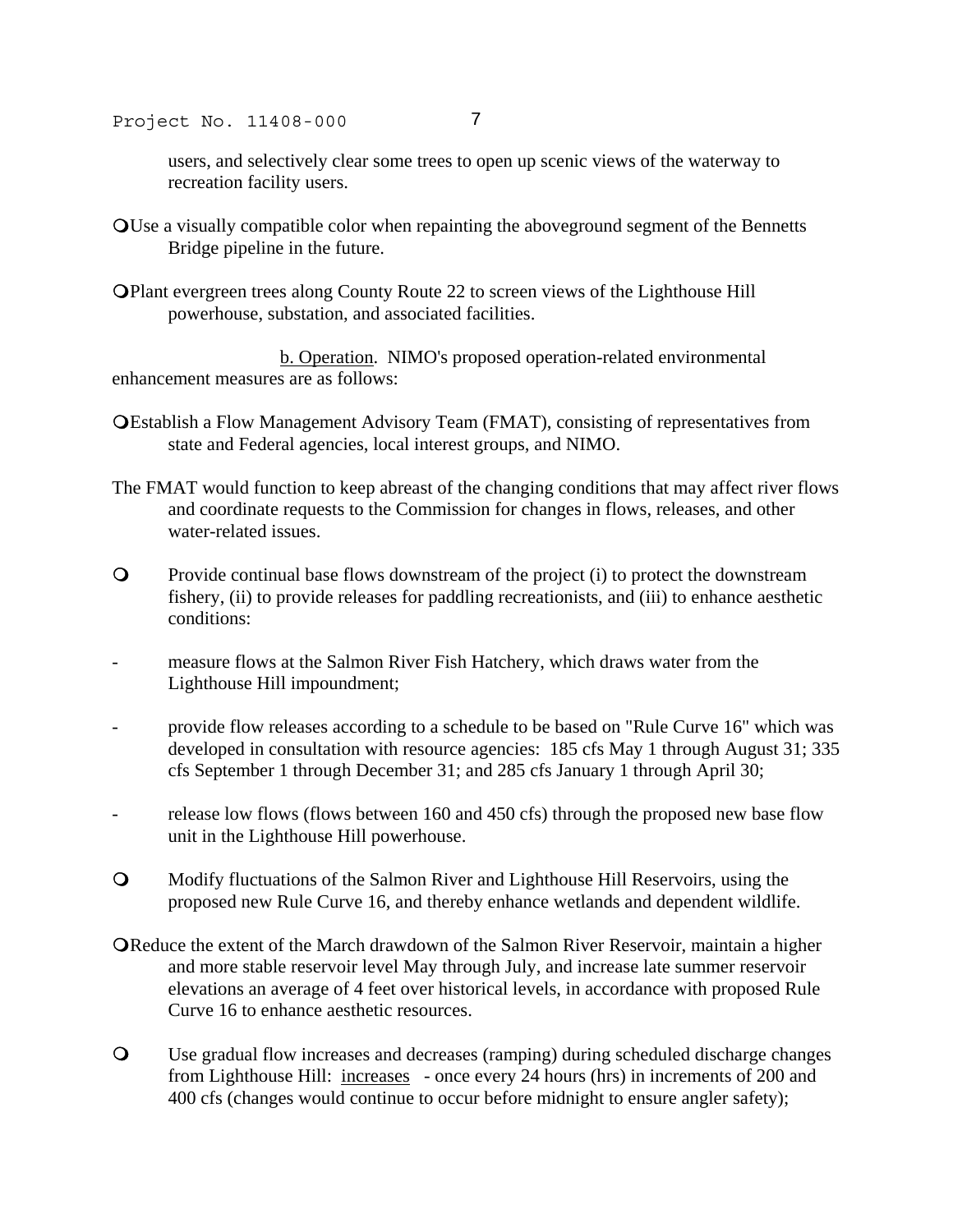decreases - once every 12 hrs in 400-cfs increments.

- Provide flows needed by the New York State Department of Environmental Conservation's (NYSDEC) Salmon River Fish Hatchery, up to 22 cfs, via an existing pipeline from Lighthouse Hill reservoir to the hatchery (the pipeline currently provides 22 cfs to the hatchery regardless of need); flows in excess of hatchery needs would go through the new base flow unit at the powerhouse.
- Provide the following flow releases at least five weekends per year from Lighthouse Hill for whitewater users and fishing enhancement, as specified by stipulation I.B of the Settlement Offer: one weekend in June-400 cfs; two weekends in July-750 cfs; the first full weekend in August-750 cfs; and the first weekend in September-750 cfs.
- Replace the existing 3.75-inch-spaced trashracks at Lighthouse Hill with 1-inch trashracks within four years of license issuance; install 1-inch-spaced trashracks when the existing 1.5-inch trashracks at Bennetts Bridge need to be replaced.
- Release 87,600 cfs-hrs per year as year-round aesthetic flows to the Bennetts Bridge bypassed reach. A continuous 20-cfs minimum flow release would be provided to the reach July 1 through September 30; 7 cfs would be provided for the remainder of the year.
- Operate and maintain the existing flow monitoring gage on the Salmon River at Pineville.
- Establish, operate, and maintain a temperature monitor at Lighthouse Hill reservoir; investigate the feasibility of temperature monitoring at the Pineville gaging station; and collect and compile temperature data from the Lighthouse Hill monitor, the Pineville monitor (if and when installed), and a monitor to be established by the NYSDEC at the Salmon River Fish Hatchery.

## B. No-Action Alternative

 Because the project is not licensed, we define no-action as not issuing a license to operate the existing hydroelectric developments. Under this alternative, NIMO would not be allowed to operate the hydroelectric developments and could ultimately be required to remove the dams and generating facilities. No enhancement measures would be implemented to protect, mitigate adverse impacts to, or enhance existing environmental resources.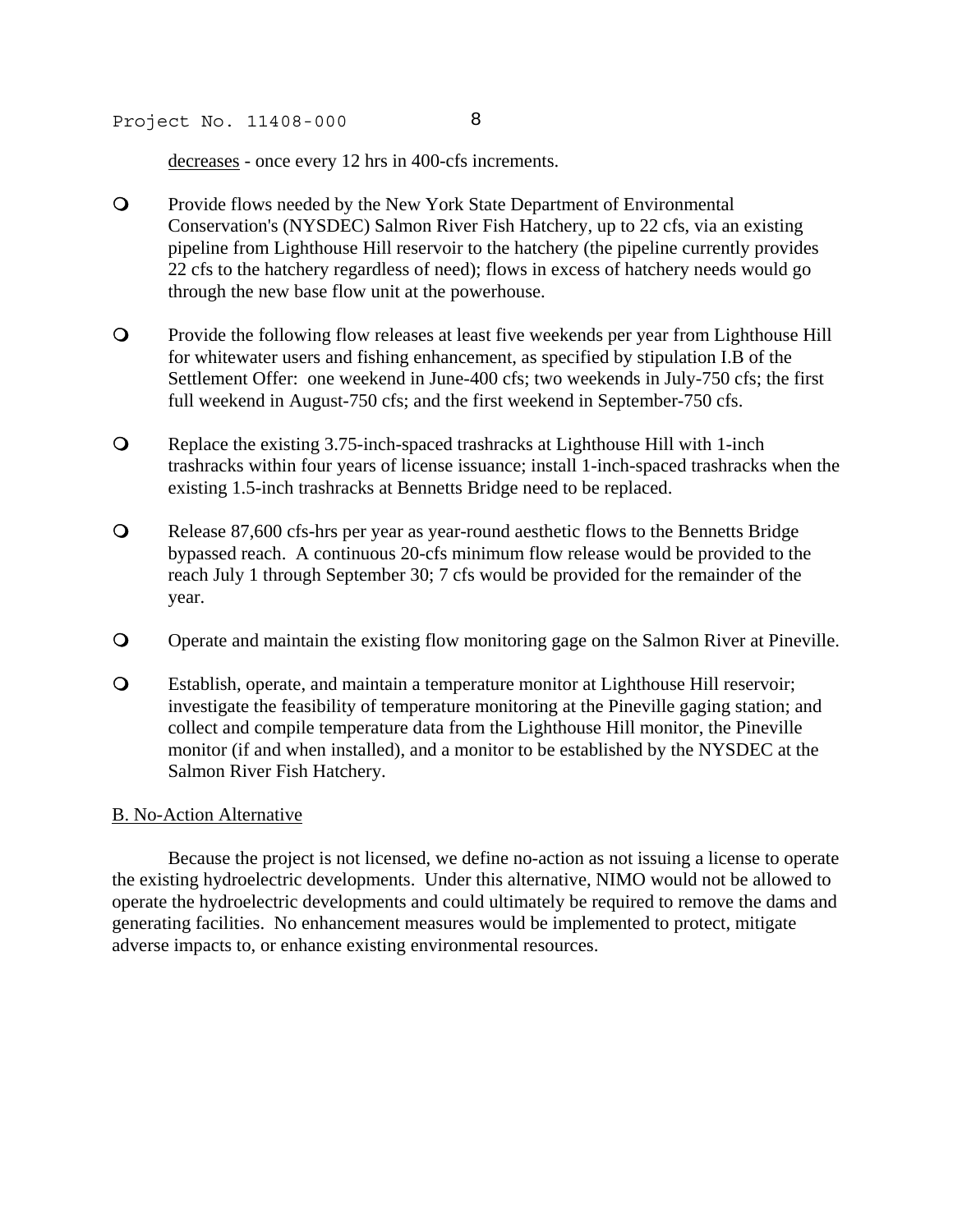### **IV. CONSULTATION AND COMPLIANCE**

### A. Agency Consultation

 The following entities commented and/or intervened on the application subsequent to the public notice, which was issued on March 9, 1994. All comments become part of the record and are considered during our analysis of the Salmon River Project.

| Date of letter       |
|----------------------|
| 04-29-94<br>05-06-94 |
| Date of motion       |
| $11 - 12 - 93$       |
| 12-17-93             |
| $02 - 14 - 94$       |
| $04 - 12 - 94$       |
| 04-26-94             |
| 04-28-94             |
|                      |

 The NYSDEC, the Department of the Interior (Interior), Mr. Herbert, the Village of Pulaski, New York Rivers United, and the Town of Richland intervened only to be parties to the proceedings and do not oppose the licensing of the Salmon River Project.

#### B. Offer of Settlement

 NIMO negotiated the Settlement Offer (Attachment A) with two of the interested parties in the licensing proceedings: the NYSDEC and New York Rivers United. The Adirondack Mountain Club and Trout Unlimited have also signed the Settlement Offer.

 NIMO invited all other state and federal resource agencies or other interested parties to sign the Settlement Offer. Although none has formally signed, the other invited agencies and parties who commented and made recommendations to the Commission on the project have supported and encouraged adoption of the stipulations contained in the Settlement Offer.

### C. Comments on the Draft Environmental Assessment

The following entities commented on the DEA issued November 9, 1994: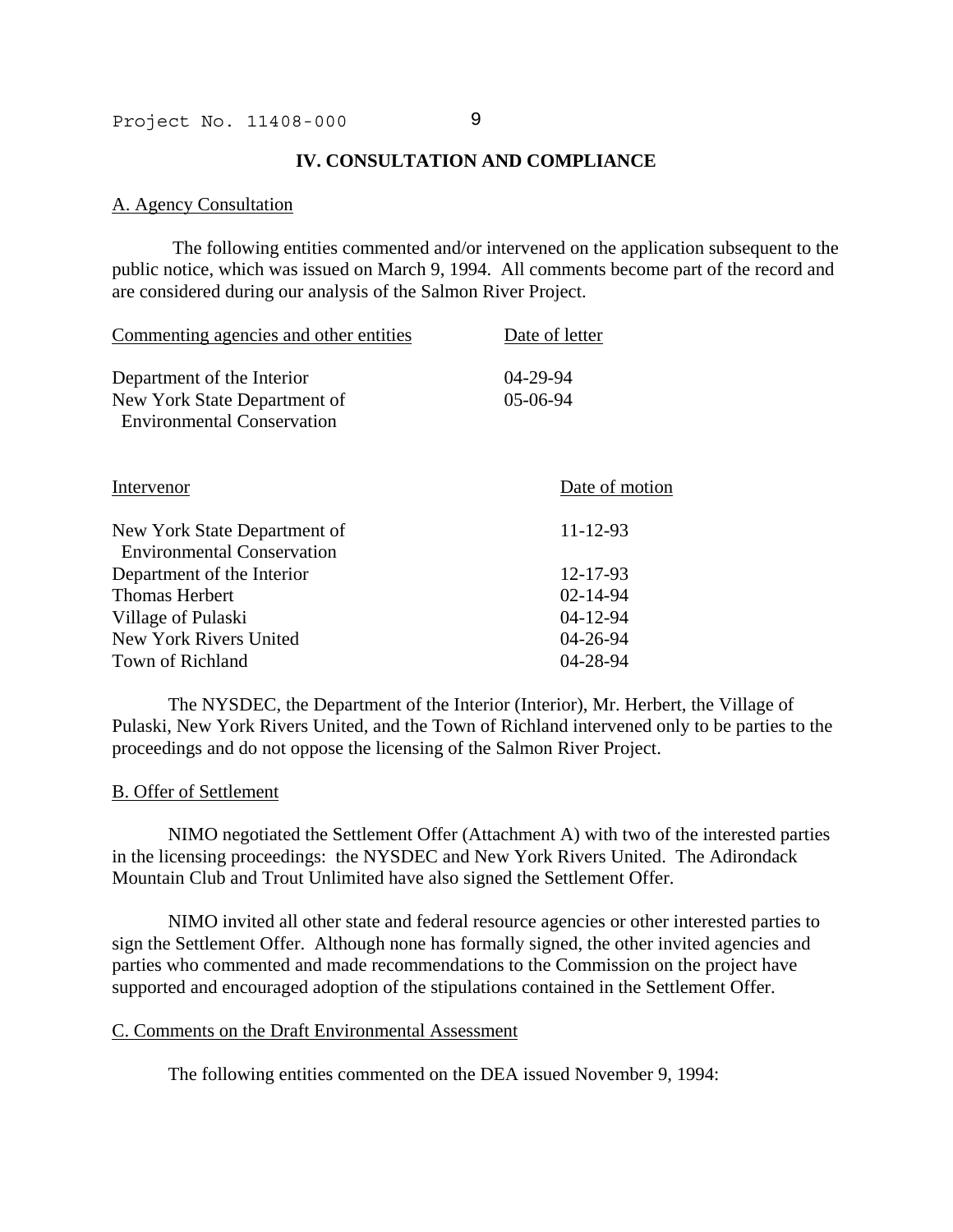| <b>Commenting Entities</b>                        | Date of Letter |
|---------------------------------------------------|----------------|
| New York Department of Environmental Conservation | 12/16/94       |
| Niagara Mohawk Power Corporation                  | 12/20/94       |
| New York Rivers United                            | 12/22/94       |
| U.S. Environmental Protection Agency              | 12/21/94       |

# D. Water Quality Certificate Conditions<sup>[12](#page-36-0)</sup>

 By letter dated April 27, 1993, NIMO requested Section 401 water quality certification (WQC)from the NYSDEC, as required by the Clean Water Act. The NYSDEC received this request for WQC on April 28, 1993.

 On April 28, 1994 the NYSDEC issued a WQC which states, "The Department [NYSDEC] makes this certification provided that the terms and conditions of the attached Settlement Agreement [Settlement Offer], signed by the Department [NYSDEC], NMPC [NIMO], New York Rivers United, the Adirondack Mountain Club and Trout Unlimited are met". We interpret this statement to mean that the NYSDEC intends the terms and conditions of the Settlement Offer should be treated as being terms and conditions of the WQC.

 The Settlement Offer (Attachment A) has 17 terms and conditions (stipulations) grouped as follows: (1) concerns downstream of Lighthouse Hill (four stipulations), (2) concerns from Lighthouse Hill upstream (Seven stipulations), (3) management of lands outside the FERC project boundary (three stipulations), and (4) miscellaneous. We believe the following 11 stipulations of the Settlement Offer are those intended to be terms and conditions of the WQC:

# I. CONCERNS DOWNSTREAM OF LIGHTHOUSE HILL

- A. Base Flows
- B. Ramping
- C. Flushing Flows
- D. Whitewater Releases

# II. CONCERNS FROM LIGHTHOUSE HILL UPSTREAM

- A. Fishing/Recreational Access
- B. Fish Protection/Passage
- C. Wetlands/Reservoir Fluctuations
- D. Minimum/Aesthetic Flows
- E. Temperature Monitoring
- F. Flow Monitoring

j

<span id="page-36-0"></span><sup>12</sup> Commission staff is aware of PUD No. 1 of Jefferson County v. Washington Department of Ecology (U.S. Sup. Ct. No. 92-1911, May 31, 1994). As appropriate, the license order in this proceeding will address the relevance of the issues discussed in Jefferson County.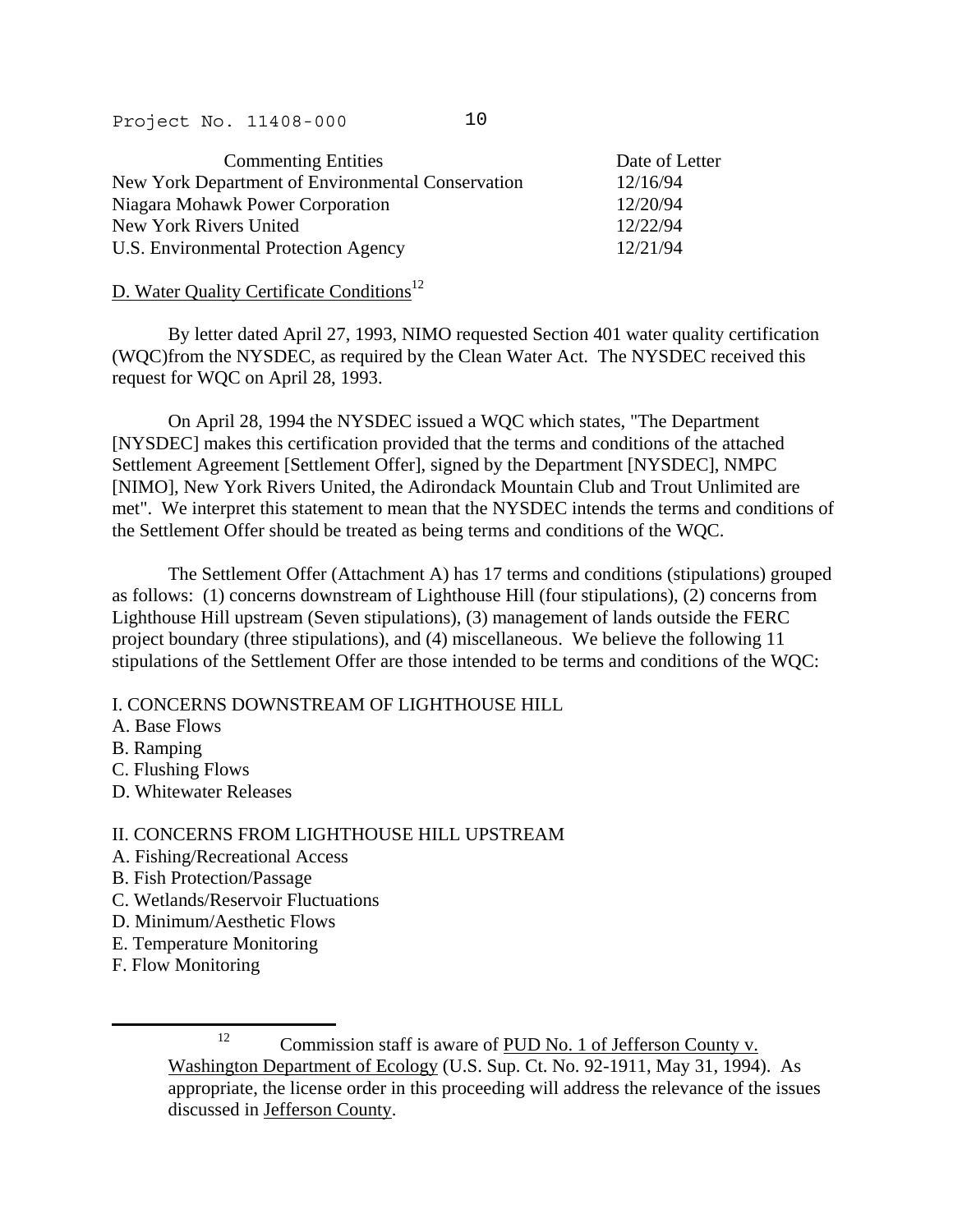The WQC contains an additional condition not found in the Settlement Offer. This condition states:

The Department [NYSDEC] reserves the right to reconsider the entire [Section 401] Certification if there is a significant change in the scope of the proposal or project as licensed, or in the event the referenced application or Settlement Agreement are amended.

 This condition in effect gives the State the opportunity to revisit its certification. However, Section 401(a)(3) of the Clean Water Act sets out the exclusive manner in which State certifications may be modified and makes clear that that process is initiated by the federal licensing or permitting agency, not the State.<sup>13</sup> Thus, the Commission determines whether proposed license amendments require new water quality certification. [14](#page-37-1) Therefore, we believe that this condition, which gives the State authority beyond that provided for in the Clean Water Act, is beyond the scope of Section 401 of the Clean Water Act and thus should not be included in a license. [15](#page-37-2)

## E. Section 18 Fishway Prescription

j

 The 110-foot-high Salmon River Falls, located on the Bennetts Bridge development bypassed reach of the Salmon River between the Salmon Hill Reservoir and the Bennetts Bridge powerhouse (see figure 2), provided a natural historical barrier to upstream movement of fish from Lake Ontario to the Salmon River above the falls. At present, the Lighthouse Hill dam deters upstream fish movement from the Salmon River to the Lighthouse Hill Reservoir, and the Salmon River Falls continues as a barrier to upstream fish movement beyond the 2.3-mile-long segment between the falls and the Lighthouse Hill Reservoir.

 No resource agency currently requires upstream or downstream fish passage facilities for the Salmon River Project. Interior stated that provisions for upstream and downstream fish passage facilities are not necessary. However, since management objectives are subject to

<span id="page-37-0"></span>There is an exception in cases where the licensee makes changes to the construction or operation of the facility without first notifying the relevant federal authorities.<br> $\frac{14}{\text{The}}$ 

<span id="page-37-1"></span>The Commission's regulations,  $18$  C.F.R.  $\S$  4.38(7)(iii) (1993), provide that, if an applicant seeks to amend its application or license, it must make a new request for water quality certification if the amendment would have a material adverse impact in the discharge from the project. We make the determination as to whether a material adverse impact will result from the amendment and, thus, whether a new certification is necessary. See, e.g., Joseph M. Keating, 57 FERC ¶ 61,261 (1991), reh'g denied, 61 FERC ¶ 61,215 (1992).

<span id="page-37-2"></span>See Tunbridge Mill, 68 FERC ¶ 61,078 (July 1994) and Consumers Power Company, 68 FERC ¶ 61,077 (July 1994).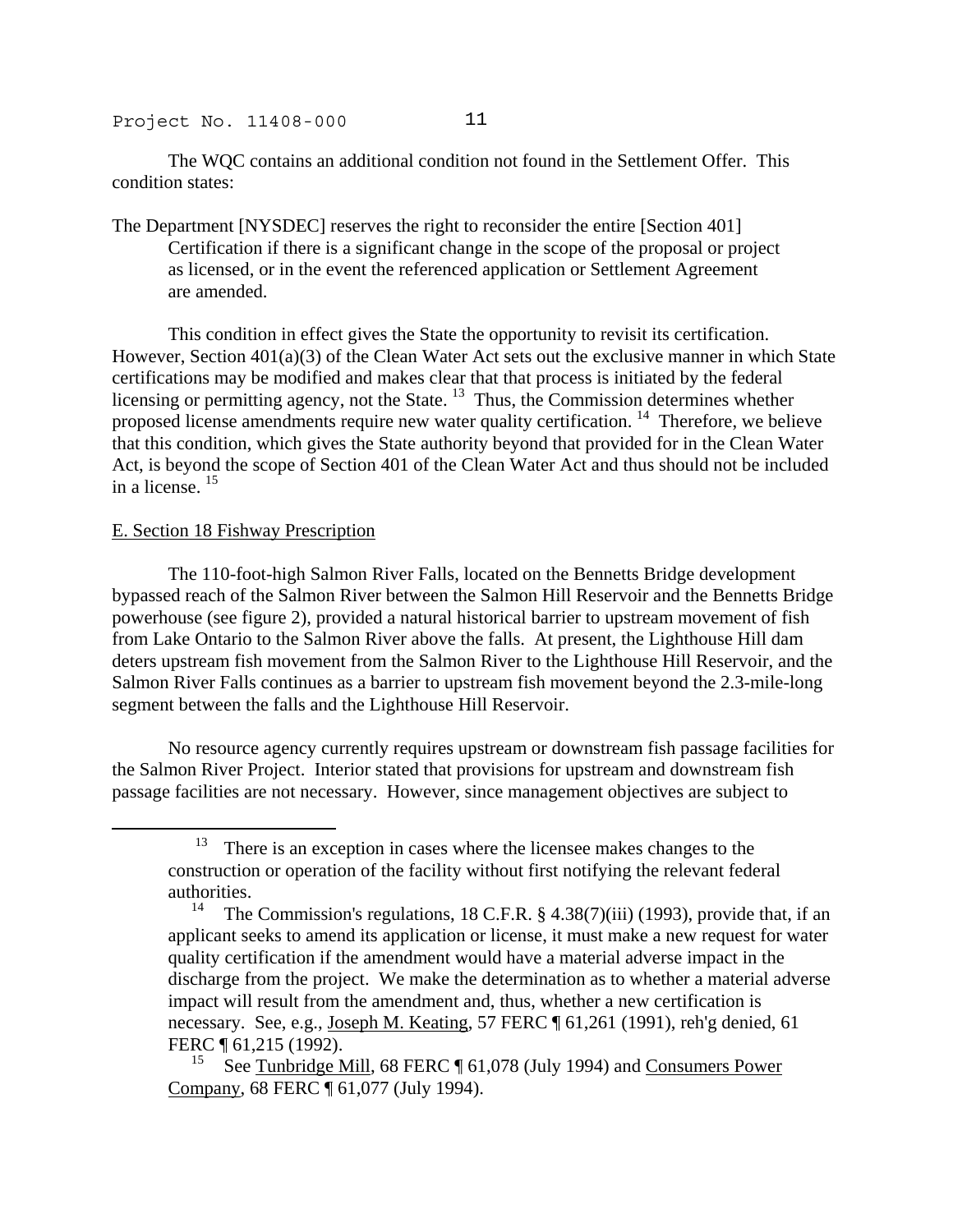change over the term of the project, Interior reserves its authority, under Section 18 of the FPA, to prescribe fishways in the future. NIMO does not oppose a reservation clause that would permit consideration of fishway facilities in the future.

 We recognize that future fish passage needs and management objectives cannot always be predicted at the time of license issuance. Section 18 of the FPA provides the Secretary of the Interior the authority to prescribe fishways. <sup>16</sup> Although fishways may not be recommended by Interior at the time of project licensing, upon receiving a specific request from Interior, it is appropriate for the Commission to include a license article which reserves Interior's prescription authority.<sup>17</sup> Therefore, staff recommends that a license article be included which reserves Interior's authority to prescribe fishways.

## F. Coastal Zone Management Act

.

 The proposed Salmon River Project, located about 12 miles outside of New York's coastal zone boundary, may affect coastal resources. The New York Department of State (NYDS) is responsible for reviewing the proposed project for consistency with the state's Coastal Management Program (CMP). Under the Coastal Zone Management Act of 1972, before we can issue a license, the NYDS must: (1) find the project consistent with the CMP or (2) waive the requirements by failing to act in a timely manner.

 On August 30, 1994, the NYDS concurred with consistency certification information provided by NIMO, and found the Salmon River Project consistent with the CMP.

# **V. AFFECTED ENVIRONMENT**

A. General Description of the Salmon River Basin (sources: Niagara Mohawk Power Corporation, 1993, application, exhibit E; Van Diver, 1985)

 The Salmon River is located in north-central New York state in the eastern section of the Lake Ontario basin (Figure 1). The river is about 50 miles long and drains an area of about 276.5 square miles. At the Bennetts Bridge and Lighthouse Hill developments of the Salmon River Project, the drainage areas are 191 and 198 square miles, respectively. The Salmon River Reservoir is the largest body of water in the basin.

 The Salmon River originates in Lewis County on the Tug Hill Plateau and drops 1,550 feet as it flows westward down the southwestern slope of the plateau and across the Ontario Lowlands to Lake Ontario. Elevations in the basin range from as high as 1,867 feet above mean sea level (MSL) near the crest of the Tug Hill Plateau to about 250 feet MSL at

<span id="page-38-0"></span><sup>&</sup>lt;sup>16</sup> Section 18 of the FPA states that the Commission shall require such fishways as may be prescribed by the Secretary of Commerce or the Secretary of the Interior as appropriate.

<span id="page-38-1"></span>Lynchburg Hydro Associates, 39 FERC ¶ 61,079 (1987).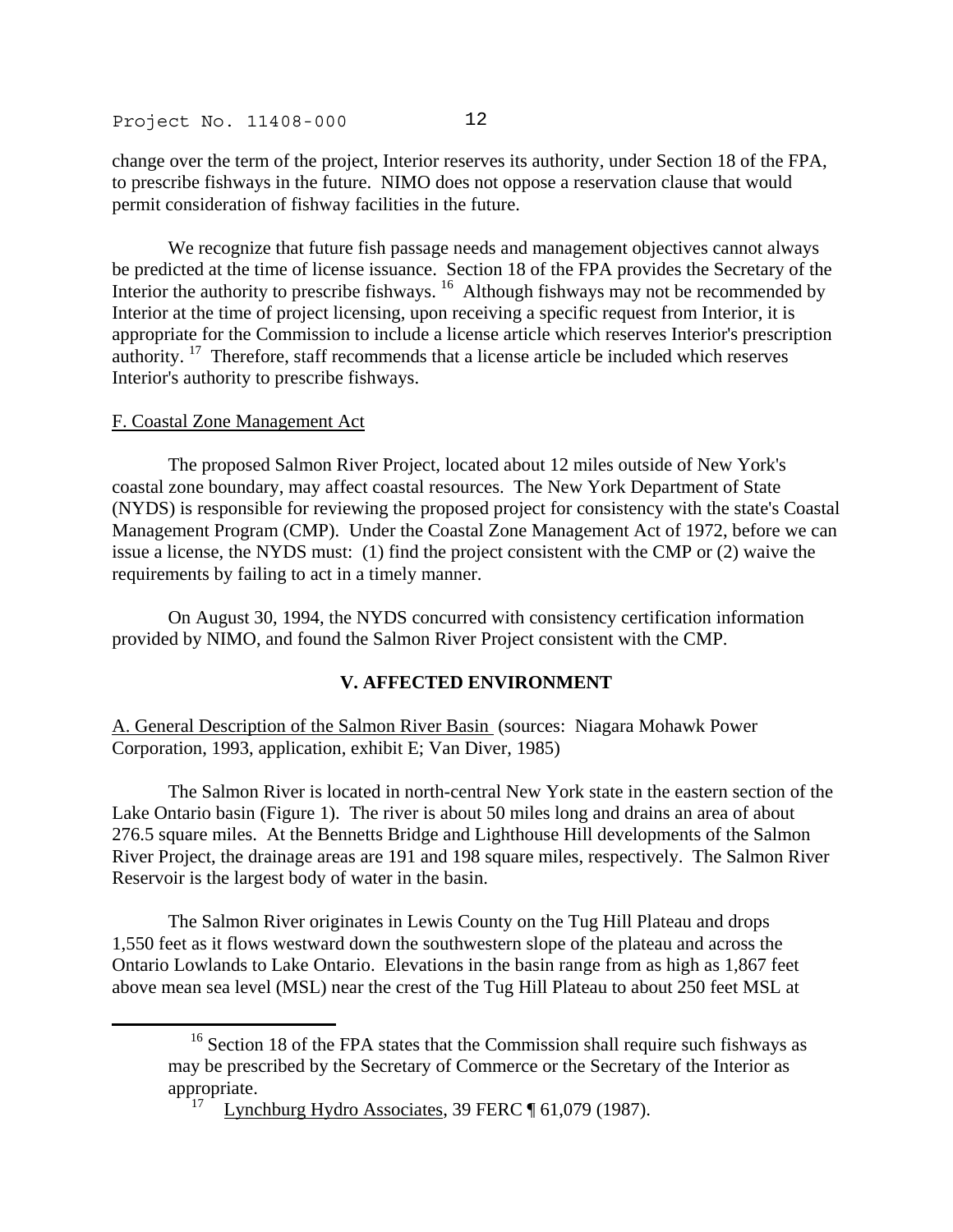#### Lake Ontario.

 The upper half of the river, including the project reach and the Bennetts Bridge and Lighthouse Hill developments, flows on the Tug Hill Plateau, a small portion of the Appalachian Plateau Province which projects northward between the southwest Adirondack Mountains to the east, and the Ontario Lowlands to the west. The Tug Hill Plateau is a tilted mesa (cuesta) consisting of a sequence of sedimentary rock layers that tilt gently southwestward away from the Adirondacks due to the uplifting of the Adirondack dome. The plateau is separated from the Adirondacks by the Black River valley, which extends northward along the eastern edge and westward around the northern end of the plateau.

 The topography of the plateau consists of flat to undulating uplands that slope gently to the southwest. These tableland areas are commonly glacier-scoured, hard sandstone bedrock surfaces with thin deposits of glacial till. Consequently, the southwestern slope of the plateau approximates the gentle southwesterly dip (or tilt) of the bedrock layers.

 The maximum local relief in the Salmon River Basin and the general project vicinity is about 300 feet, represented primarily by glacial depositional features such as moraine ridges and hills. One of these, a wide end moraine, extends generally southeast-to-northwest across the Bennetts Bridge development. The primary erosional feature in the project area is a 150- to 200 foot-deep gorge cut into bedrock by the Salmon River along the lower two-thirds of the Bennetts Bridge bypassed reach. At the head of the gorge is the 110-foot-high by 210-foot-wide Salmon River Falls, which is located about 1 mile downstream of the Bennetts Bridge dam (see figure 2).

 The lower portion of the Salmon River from about the vicinity of the Lighthouse Hill development flows across the Ontario Lowlands plain. The maximum local relief on the plain ranges from 100 to 300 feet. The topography on the Ontario Lowlands ranges from flat-tohummocky-to-undulating -- a glacial moraine topography. Drainage patterns tend to be irregular, and choked pockets of swamps and marshy wetland areas are common. The most prominent depositional land features near the Salmon River are some east-to-west oriented drumlins (glacial till hills formed beneath a glacier, elongated in the direction of ice flow). Other features of the plain include ridges and low rolling hills formed by thick glacial till deposits, as well as eskers, kames, terraces, and outwash plains formed by glacial meltwater stream deposits.

 The Ontario Lowlands are traversed by the Salmon River floodplain channel which has entrenched itself in the glacial overburden deposits and upper bedrock layers. In the City of Pulaski, the river has further entrenched itself by cutting a small gorge into the bedrock.

 Adjacent to Lake Ontario, where the Ontario Lowlands become more and more submerged by the lake, shoreline gravel barrier bars backed by marshes and lagoons are common where streams enter the lake. The mouth of the Salmon River is one of these -- a drowned river mouth characterized by a barrier bar along the Lake Ontario shore which has been cut by the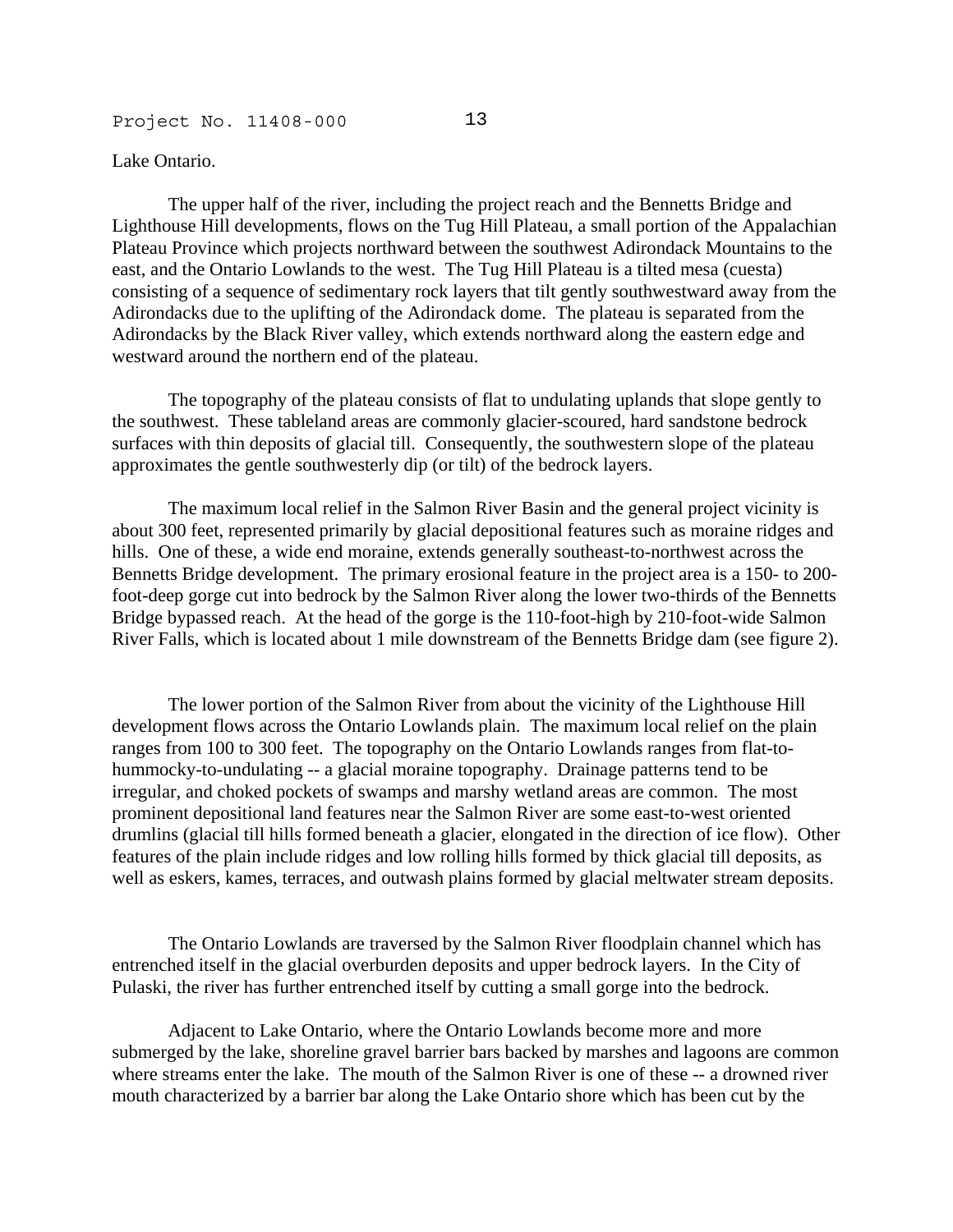river channel, and a lagoon which occupies the partially drowned river floodplain for about the first mile or so upstream from the barrier bar. To provide a stable, navigable channel where the river flows from the lagoon to Lake Ontario, the U.S. Army Corps of Engineers has modified the mouth of the river by channel dredging and by construction of two breakwaters extending lakeward from the shore north and south of the mouth.

 Because of its location adjacent to the eastern end of Lake Ontario, the climate of the Salmon River Basin is characterized by cold snowy winters and cool wet summers. Mean monthly average temperatures in the project vicinity generally range from the upper teens and low 20-degrees (Fahrenheit) during the winter to the upper 60s during the summer. NIMO reports that from 1963 through 1981, the extreme air temperatures recorded at the Bennetts Bridge development were -34 and 100 degrees Fahrenheit.

 High annual precipitation in the Salmon River Basin results when rain and snow are released from moisture-laden prevailing westerly winds from Lake Ontario passing eastward across the Lake Ontario Lowlands and up the slope of the Tug Hill Plateau. NIMO reports the following conditions at the Bennetts Bridge development, about 18 miles east of the lake: a mean annual precipitation of 50.4 inches with monthly averages ranging from 3.6 inches during July to 5.2 inches during November; a mean annual snowfall of 193 inches ranging from a low of 83 inches during the winter of 1982-1983 to 388.5 inches during the winter of 1976-1977.

 The Salmon River Basin is largely rural and heavily forested. Historically, the economy was based mainly on agriculture and timbering. Now, the majority of the land is undeveloped with the remaining land use being residential. The basin is well suited to year-round recreational activities with its many streams and lakes. Principal recreational activities include boating (whitewater and flatwater), fishing, hunting, picnicking, swimming, camping, hiking, and nature study.

#### B. Scope of Cumulative Effect Analysis

#### 1. Resources Affected in a Cumulative Manner

 We believe that the salmonid fishery, recreational fishing, wetlands and dependent wildlife, and recreational whitewater boating can be affected in a cumulative manner by the Salmon River hydro project and other activities on the Salmon River.

#### 2. Geographic Scope of Analysis

 The geographic scope of analysis defines the physical limits or boundaries of the proposed actions' effects on the resources. Because the proposed action affects each resource differently, the geographic scope for each resource varies.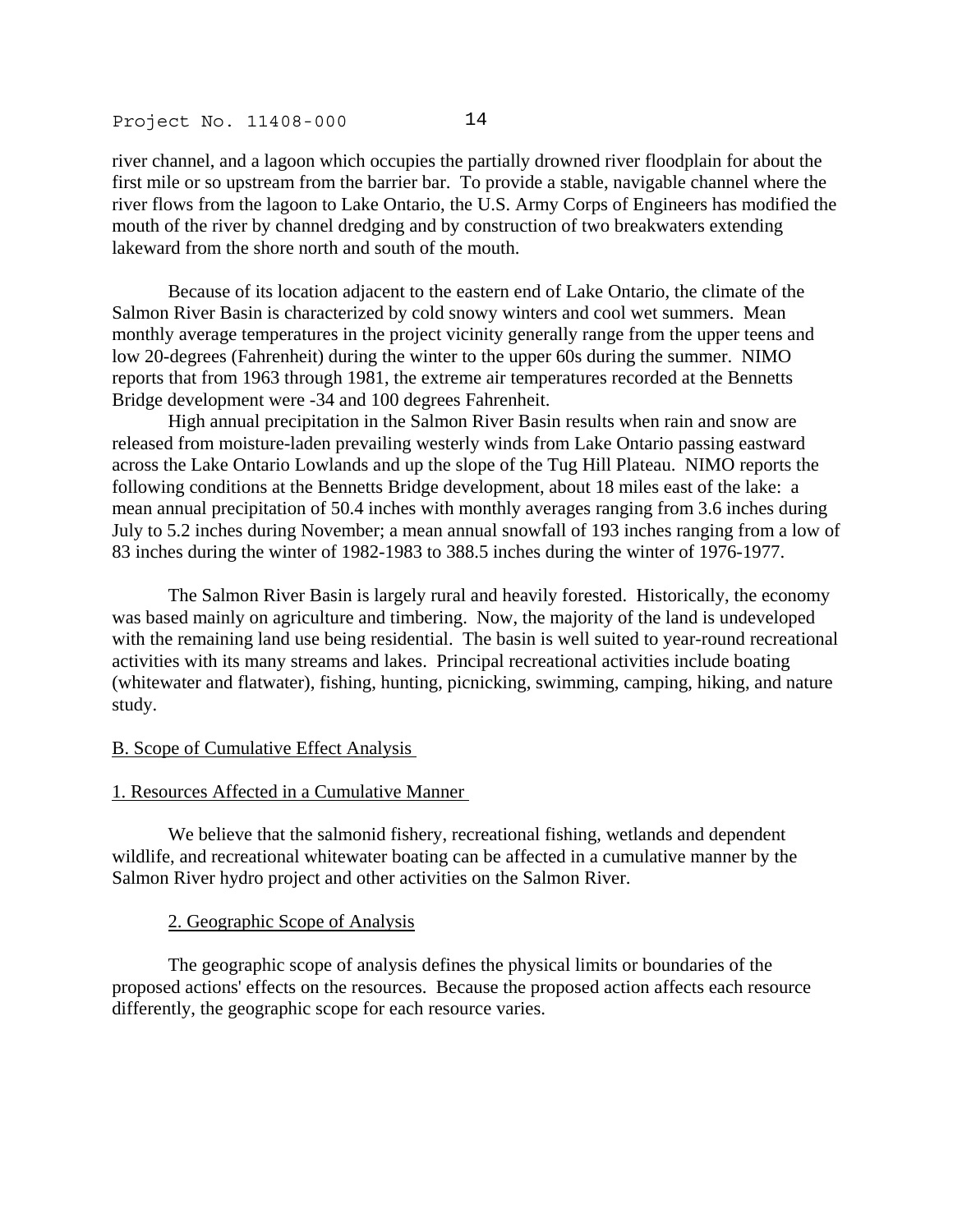#### Resources analyzed for cumulative effects

 For salmonid fishery, the geographic scope of analysis will encompass the mainstem of the Salmon River. The salmonid fishery has both local and regional significance, because salmonids which utilize the Salmon River supplement fish populations throughout Lake Ontario. We recognize that fishery enhancements in the Salmon River will provide benefits to the salmonid fishery throughout its entire range. Therefore, for salmonid resources, we focused on the Salmon River as the geographic scope for our analysis. This geographic scope is particularly important because the project's operation directly impacts the Salmon River Fish Hatchery and NYSDEC's ongoing salmonid stocking program in the Salmon River.

 For recreational fishing, the geographic scope of analysis will encompass the mainstem of the Salmon River. This geographic scope is important because recent trends indicate that angler fishing days along the Salmon River have increased from 5,700 in 1973 to 180,000 in 1989 due to the fish stocking programs by the NYSDEC. These numbers reflect an increasing local and regional importance of the Salmon River recreational fishing resource.

 For wetlands and dependent wildlife, the geographic scope of the analysis will also be the mainstem of the Salmon River (including the project impoundments). We chose this geographic scope because of the effects of the project operations (reservoir drawdowns and fluctuating reservoir and river water surface elevations) on the location and amounts of wetlands and littoral zone habitats.

 For recreational whitewater boating, we will focus our analysis on the mainstem Salmon River. However, we will also consider regional recreational whitewater boating resources, taking into account such comprehensive plans and reports as NIMO's "System-wide Whitewater Recreation Plan." We chose this focus because whitewater boating resources and opportunities are of regional importance requiring paddling recreationists to drive to various locations at different times of the year in order to find adequate flows in the rivers, as well as varying degrees of challenge.

#### 3. Temporal Scope of Analysis

 The temporal scope includes a discussion of past, present, and future actions and their effects on the salmonid fisheries, recreational fishing, wetlands and dependent wildlife, and recreational whitewater boating. Based on the term of the proposed license, the temporal scope will look 30 to 50 years into the future, concentrating on the effects on the resources from reasonably foreseeable future actions. The historical discussion will, by necessity, be limited to the amount of available information for the aforementioned resources. We've identified the present resource conditions based on the license application (as supplemented), the Settlement Offer, and comments made prior to and during the scoping process. We will document these in the FEA.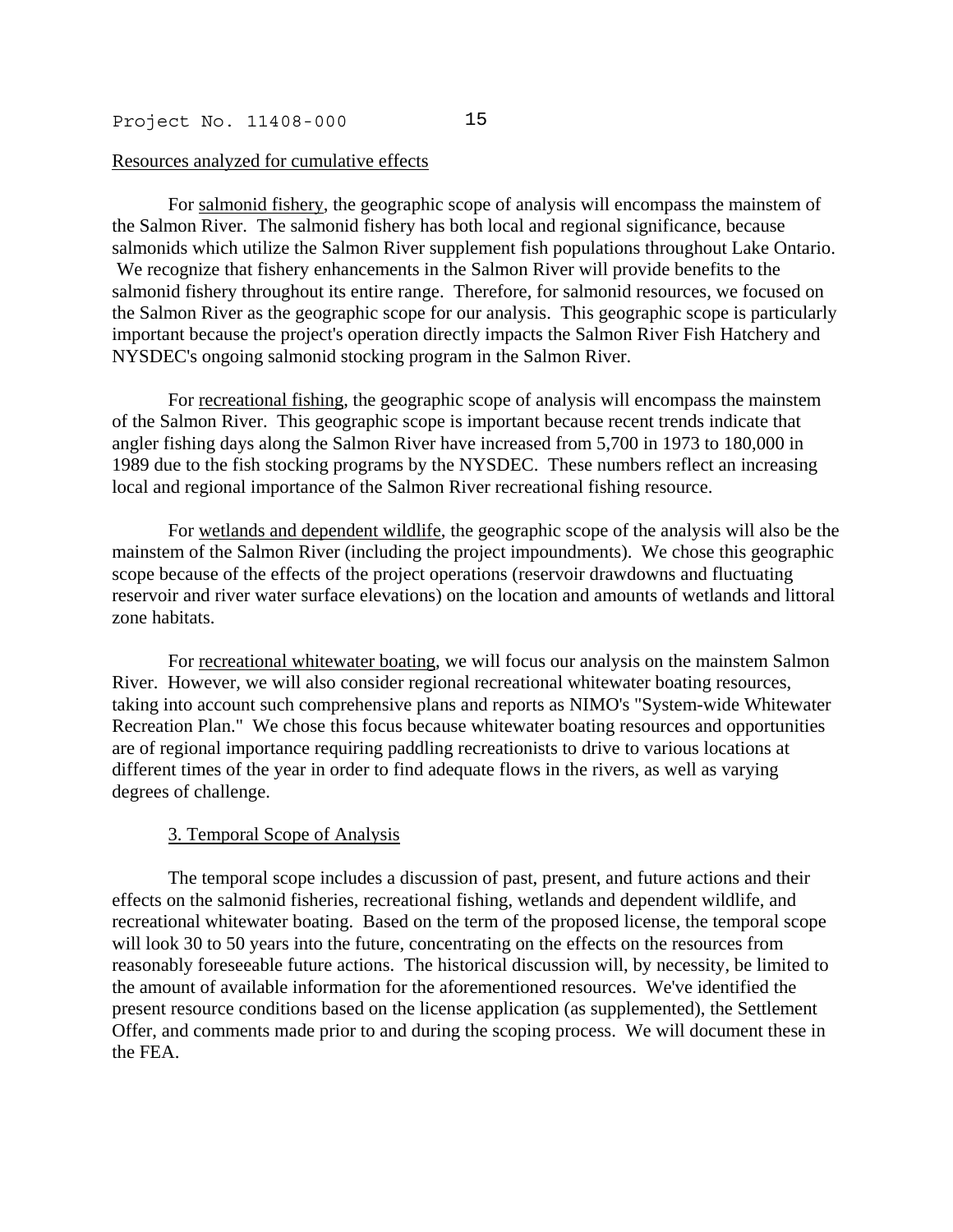## C. Resources

#### 1. Geological and Soil Resources

 Bedrock at the Salmon River Project is primarily the sandstone (Oswego Sandstone) that caps the Tug Hill Plateau. The exception to this is some outcropping of some interbedded siltstone and shales belonging to the underlying Pulaski Formation. These latter occur on the eastern (upstream) half of the northern shore of the Lighthouse Hill reservoir. They also comprise the lower rock strata within the gorge that extends downstream from the Salmon River Falls to the vicinity of the Bennetts Bridge powerhouse just upstream of the Lighthouse Hill reservoir. Erosion of the shales and siltstones, especially the softer shale strata, has been the means by which the overlying harder sandstones are undercut causing upstream migration of the falls and headward enlargement (lengthening) of the gorge.

 Except for the coarse alluvial gravels, cobbles, and boulder deposits in the Bennetts Bridge bypassed reach of the river, unconsolidated material in the project area is primarily stony glacial till derived from nearby sandstones. The till occurs as both shallow ground moraine deposits which typify most of the relatively flat topographic areas of the Tug Hill Plateau, and as the thicker glacial end moraine deposits that form the hills and ridges which extend cross the project area development areas, and constitute the islands and peninsulas within the Salmon River Reservoir.

 The shorelines of the Salmon River and Lighthouse Hill Reservoirs range from shallow to steep banks. They have all been eroded to the extent that finer-sized (clay, silt, and fine sandsize) components of the stony glacial till have been washed away by wave action over time, leaving behind coarser sands, gravels, and cobbles. There are no reported unstable banks or shoreline erosion problems at either reservoir.

#### 2. Water Resources

## Stream Flow

 Prior to 1993 there were no U.S. Geological Survey (USGS) stream flow gages on the Salmon River. The best estimate of historical flows in the basin is provided by NIMO's Salmon River Water Budget Model, which estimated flows at Bennetts Bridge for run-of-river, historical, and the proposed operating modes using 17 years of generation/flow records (Niagara Mohawk Power Corporation, 1994a).

 The historic mode represents operations prior to 1986, i.e. peaking at both developments. Since 1986, NIMO has been operating the Salmon River in an experimental mode, modifying flows from Bennetts Bridge to facilitate flow analyses. Under historical operation, flows were:

- greater than 1,000 cfs about 20 percent of the time;

- less than 75 cfs about 20 percent of the time;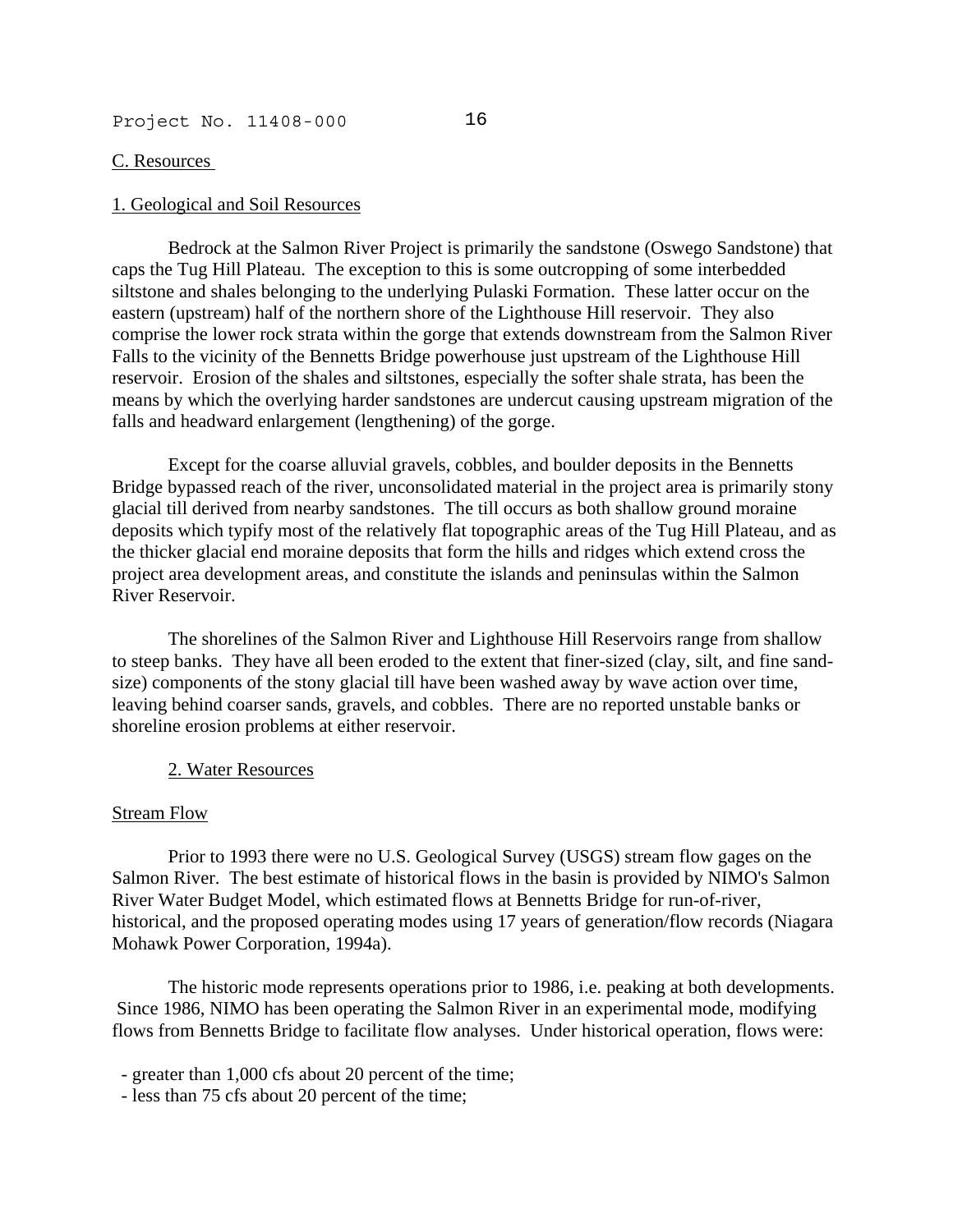- between 75 cfs and 1,000 cfs about 60 percent of the time.

 Typical reservoir inflow during spring averaged 1,500 cfs, but flows in excess of 7,000 cfs were not unusual. Flows exceeded the project's hydraulic capacity (1,800 cfs) about 7 percent of the time. The minimum flows below Bennetts Bridge have been as low as 40 cfs (18- 22 cfs through turbine leakage and 22 cfs via the hatchery pipeline).

 The run-of-river flows estimated by the Salmon River Water Budget Model are the simulated flow conditions as they would occur naturally without modification by either existing or proposed project operation; daily outflow at both developments would approximately equal daily inflow. These are discussed in section VI.A.2.a.ii.

 Rule Curve 16 is NIMO's proposed operating mode. Rule Curve 16 would maintain a continuous year-round base flow from the Lighthouse Hill reservoir while attempting to meet target water surface elevations in the Salmon River Reservoir, as measured at Bennetts Bridge. Base flows would be released directly from the Lighthouse Hill development, except for the 22 cfs used by and released through the Salmon River Fish Hatchery. The flows which would occur under Rule Curve 16 are discussed in section VI.A.2.a.ii.

## Water Quality

 Water quality analyses performed on the Salmon River indicate that water quality is generally good. Although long-term monitoring has not been conducted, recent data have consistently shown water quality for the Salmon River meets or exceeds its classification standards.

 The Salmon River, with the exception of the freshwater estuary (Selkirk Pond), is classified by the NYSDEC as Class C(t), meaning its designated use is for fishing, primary and secondary contact recreation, fish propagation and survival. Trout Brook, Orwell Brook, and Beaverdam Brook, tributaries to the Salmon River, are also classified C(t). Class C(t) requires dissolved oxygen concentrations (DO) not less than 5 milligrams per liter (mg/l) at any time, and a minimum daily average of 6.0 mg/l.

 Water quality parameters have been periodically sampled throughout the Salmon River watershed. Data collected by the USGS from July 1971 through May 1975 indicated that no chemical characteristics of the Salmon River were outside the range recommended for state waters. Sediment analysis of the lower river at Port Ontario, conducted by the U.S. Environmental Protection Agency in 1977, indicated concentrations of toxic materials in the sediments did not exceed recommended levels. Data collected by the Salmon River Cooperative Advisory Board in 1977, for at least 13 water quality parameters, showed excellent water quality in both the Salmon River and its tributaries. The NYSDEC rated water quality "Fair" from samples collected during 1989 and 1990, largely because of the presence of mercury, lead, and iron in the water, and because of a fish consumption advisory in effect at the time.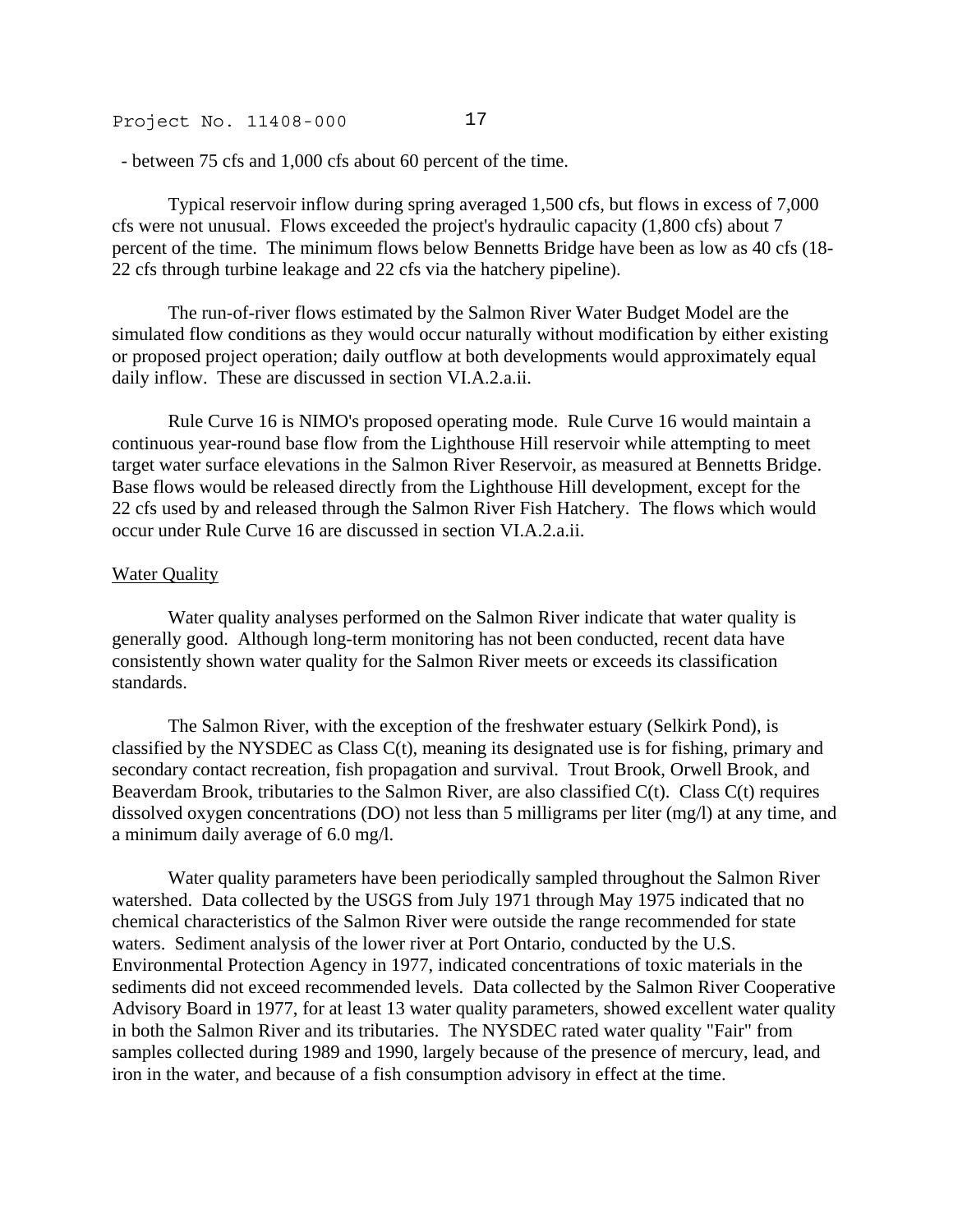#### Water Temperature

 Water temperature studies were conducted between 1985 and 1988 downstream of the Lighthouse Hill reservoir. In addition, NIMO collected temperature data in 1986 and 1987 from five stations on the Salmon River, and three of its tributaries. These studies showed mainstem water temperature in the Salmon River ranging from 0 degrees Celsius (°C) to 27.5 °C throughout the year. Typically, in the fall (August, September, and October) water temperature decreased upstream to downstream. In the spring (March, April, and May) temperature generally increased from upstream to downstream. In other months there was little variation or no discernable trend. Lighthouse Hill, the most upstream station, was the least variable. Pulaski, the most downstream station, was the most variable. During fall, Lighthouse Hill was the warmest because upstream reservoirs are less affected by cooling than river sections. During the spring months, the downstream sections near Pulaski were warmest, as the cool headwaters warmed while moving downstream.

#### Water Uses

 There are no known users of the Salmon River for irrigation. The only known out-ofstream water use within the project study area is by the NYSDEC Salmon River Fish Hatchery (see section VI.A.3.ix.). There are four dischargers on the Salmon River which hold New York State Pollutant Discharge Elimination System permits (NYSPDES); the Pulaski Sewage Treatment Plant, Schoeller Technical Papers, Unity Village, and the NYSDEC Salmon River Fish Hatchery. Private developer, Richard Champney, and Four Seasons Recreation Area have applied for NYSPDES permits. None of these dischargers are known to significantly impact the river's water quality.

#### Fish Consumption Advisories

 Fish consumption advisories by the New York State Department of Health (NYSDOH) are still in effect for fish captured in the Salmon River and Lake Ontario. According to the health advisory published by the NYSDEC in the New York State 1993-94 Fishing Regulations Guide, to minimize potential adverse health impacts, the NYSDOH recommends that no one eat more than one meal (one-half pound) per week of any fish from any of the state's freshwaters (includes all project waters). The NYSDOH recommends that no one should eat any smallmouth bass taken from the Salmon River between the mouth of the river and the Salmon River Reservoir. For fish taken from Lake Ontario and the Salmon River between the mouth of the river and the Salmon River Reservoir, the NYSDOH recommends that: (a) women of childbearing age, infants, and children under the age of 15 should not eat any fish species; (b) no one should eat any American eel, channel catfish, lake trout, chinook salmon, or coho salmon over 21 inches long, rainbow trout over 25 inches long, brown trout over 20 inches long, or carp of any length; and (c) no one should eat more than one meal per month of white perch, white sucker, or coho salmon 21 inches long or less, rainbow trout 25 inches long or less, or brown trout 20 inches long or less.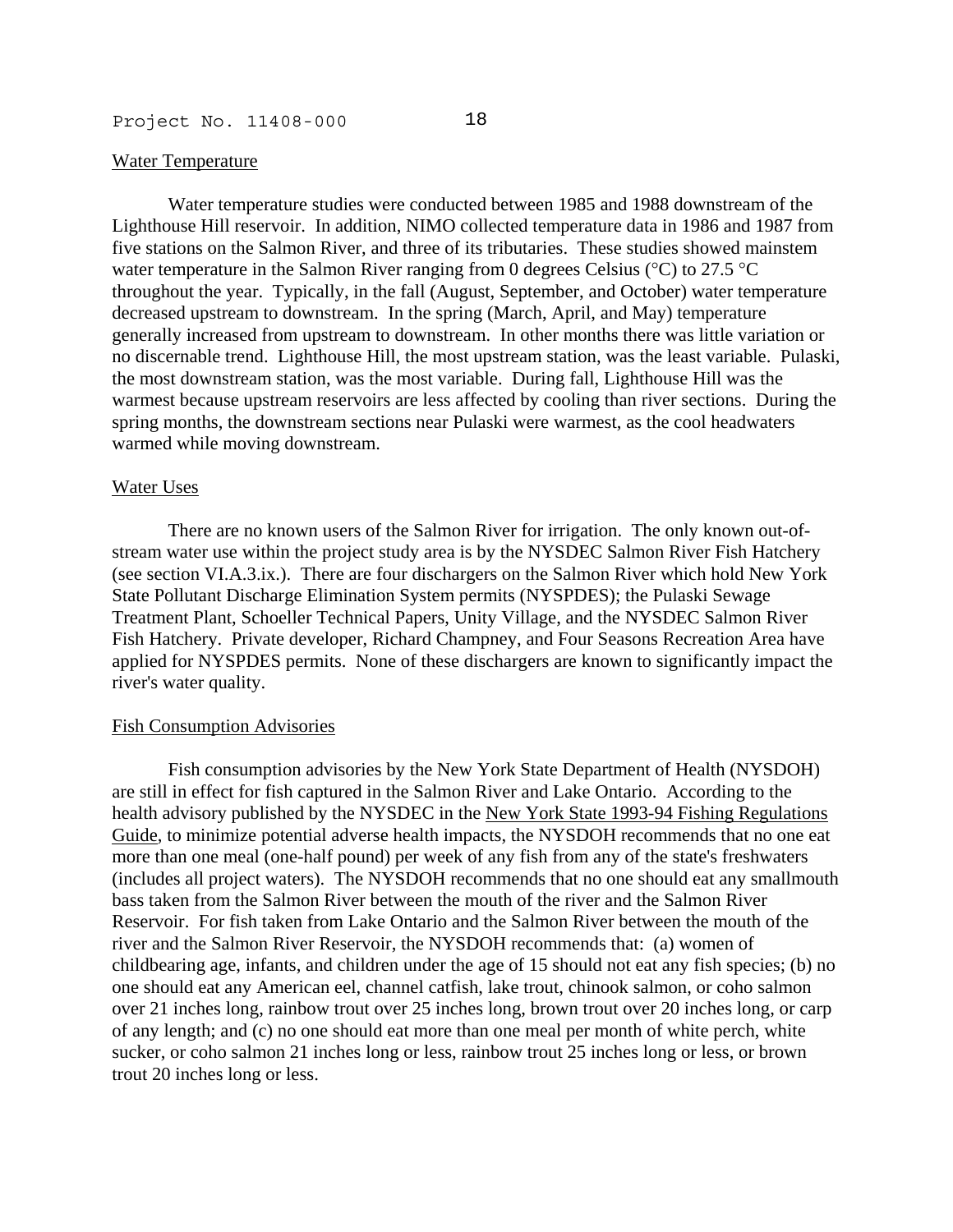#### 3. Fishery Resources

 We identified salmonid fisheries as a resource that could be cumulatively affected in the Salmon River Basin.

# Historical Fishery: <sup>[18](#page-45-0)</sup>

j

 In the early 1800's the Atlantic Salmon runs in the Salmon River were considered the best among all the New York streams tributary to Lake Ontario. Eventual extinction of the resource by 1900 was reportedly due to deforestation, dams, pollution related to the lumber industry, and exploitation of the declining resource. Construction of the Bennetts Bridge development, in 1913, and the Lighthouse Hill development, in 1930, changed the hydraulic characteristics of the Salmon River. After 1940 the Salmon River fishery was established as follows:

## Salmon River Downstream of the Hydropower Projects:

Estuary (Selkirk Pond): The Salmon River below the hydropower projects has two distinct fishery habitats, the Selkirk Pond estuary and the reach between the estuary and the Lighthouse Hill development. Because the estuary is contiguous with Lake Ontario, it contains a fish community which differs greatly from the remainder of the lower river. Species include largemouth bass, smallmouth bass, rock bass, pumpkinseed, bluegill, northern pike, yellow perch, brown bullhead, and black crappie. A 1977 survey collected forty-three fish species near the mouth of the Salmon River.

Lower River: Prior to 1940, thirty-one species of fish were identified downstream of the hydropower projects. Smallmouth bass reproduction and fishing were very good below Pulaski. Limited brown trout and rainbow trout fishing occurred above Pulaski during spring and summers when water temperatures remained cool.

 In 1956, Atlantic salmon stocked 2 miles below Lighthouse Hill were found to have grown well. In 1968, the NYSDEC initiated a Pacific salmon and steelhead stocking program in the Salmon River and tributaries below Lighthouse Hill. The following fish have been stocked in the Salmon River and its tributaries:

- Between 1968 and 1981: about 4.5 million coho salmon, chinook salmon, and steelhead.
- Between 1982 and 1991: about 9.9 million coho salmon, chinook salmon, rainbow trout, and brook trout.
- In 1992: about 177,000 steelhead, 94,100 coho salmon, and 667,000 chinook salmon.

<span id="page-45-0"></span> $18$ Abstracted from Exhibit E of application for the Salmon River Project (Niagara Mohawk Power Corporation, 1993) and the Fisheries Enhancement Plan for the Salmon River (Kozuchowski et al., 1994).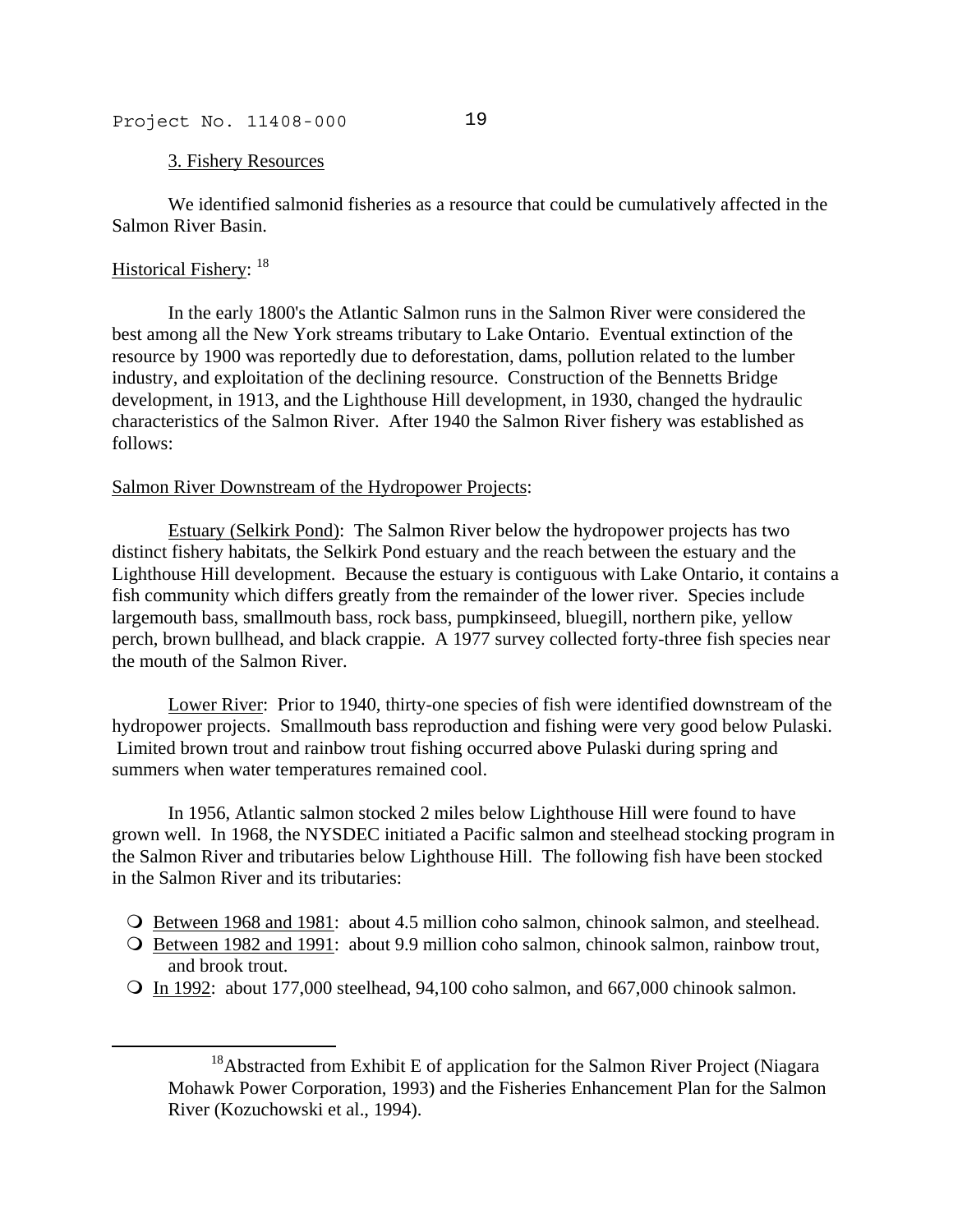A 1976-77 survey ranked the Salmon River twelfth in the state for angler use and fifth in state for numbers of salmon caught. In 1977, however, salmonid stocking was significantly reduced due to health concerns associated with high levels of polychlorinated biphenyls discovered in Lake Ontario fish. The NYSDOH initiated an education program, health advisories, and fish consumption restrictions in 1976-77. Stocking resumed to previous levels in 1979.

 In 1988 the Salmon River ranked fifth in state for angler use, with an estimated 58,600 anglers, and sixth highest in state for angler expenditures, estimated at \$13,683,560.

 A 1992 angler survey shows a diminished fishery in the Salmon River (40% fewer anglers and 20% fewer chinook salmon in 1992 than 1989). The diminished fishery is partially due to changes in the states' snagging regulations incurred in 1992, and partially due to reported declines of salmon populations in Lake Ontario. Recent investigations of fish populations in Lake Ontario indicate a decline in the forage base, possibly caused by a decline in nutrients and/or a predator-prey imbalance in the system.

Tributaries Downstream of Project: Orwell Brook, Beaverdam Brook, Trout Brook, and Spring Brook are major tributaries to the Salmon River below the hydroelectric developments. Prior to 1940, these tributaries were noted to have excellent water quality and provided habitat for natural reproduction of brook trout and other native species. Throughout the 1980's and 1990's these tributaries continue to provide excellent habitat for brook trout, and additionally steelhead, coho salmon, and chinook salmon. The tributaries have a diversity of other fish, at least 18 species include suckers, shiners, darters, dace, american eels, and lamprey.

Hydroelectric Project Impoundments: The Salmon River has two major impoundments, the Lighthouse Hill and Salmon River Reservoirs.

 Prior to 1940, sixteen species of fish were collected from Lighthouse Hill. Between 1934 and 1938, the NYSDEC stocked about 1,355 fingerling brown trout each year in Light House. Between 1968 and 1981, about 4,500 brown trout, between 4.5 inches and 9.5 inches, were stocked each year. Stocking of rainbow trout began in 1982 and continues at a rate of 4,300 fish per year, 8.5-inch to 11.25 inches. Summer water temperatures at Lighthouse Hill are typically too warm to support a rainbow trout fishery throughout the year, however, summer holdovers are common. The present fish population includes brown trout, rainbow trout, yellow perch, pumpkinseed, and brown bullhead.

 Prior to 1940, seventeen species of fish were collected from the Salmon River Reservoir. By the 1950's brook, rainbow, and brown trout provided a substantial fishery which produced trophy catches. The introduction of yellow perch and largemouth bass eventually diminished the trout fishery. In 1967 the reservoir was drawn down and rotenone was applied to eliminate yellow perch, largemouth bass and rough fish, and allow re-establishment of brook trout. This effort was unsuccessful as an assessment of temperature conditions in the reservoir indicated suitable cool water trout habitat was limited. The NYSDEC discontinued management of the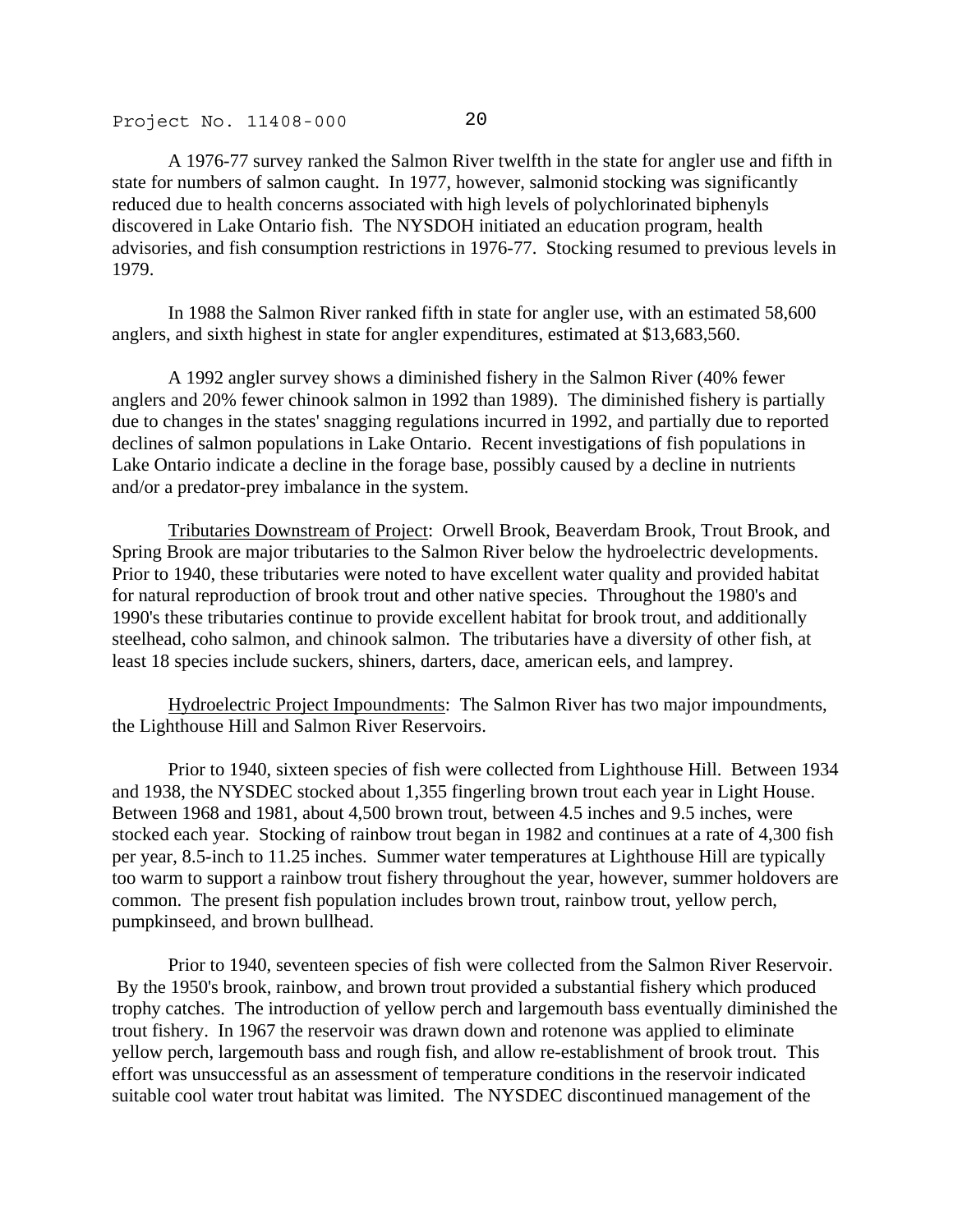Salmon River Reservoir for coldwater fish in the 1970's and plans no further stocking of fish. The reservoir is considered a good self-sustaining largemouth bass fishery, but is dominated by stunted yellow perch. Other species present in small populations include rock bass, brown bullhead, pumpkinseed, and occasional rainbow, brown, and brook trout.

Bennetts Bridge Bypassed Reach: The only flow that goes through the bypassed reach between reservoirs is 3- to 5-cfs leakage flow from the Bennetts Bridge dam and flow from a small tributary below the dam. There is little suitable habitat for fish in this section.

Headwater Tributaries: Headwater tributaries to the Salmon River include the North Branch of the Salmon River, the Mad River, East Branch of the Salmon River, Penncock Brook, Coey Creek, and others. Prior to 1940 natural reproduction of brook and rainbow trout was good in the headwaters, however, growth was notedly slow. Currently, Penncock Brook and Coey Creek support good populations of brook trout. Additionally, other headwater tributaries support brown and rainbow trout. Brook and rainbow trout have been stocked in the headwaters by the NYSDEC since the 1980's.

## 4. Terrestrial Resources

 The project area is included in the beech-maple forest region as defined by Braun (1950). This region is characterized by the development of a climax forest in which beech and sugar maple are the dominant trees of the canopy. Today, the region is mostly farm country. Drainage projects have made available large areas of former swamp forest. Shelford (1963) found that animals in these forests are white-tailed deer, wapiti, gray wolf, mountain lion, black bear, bobcat, gray fox, raccoon, eastern chipmunk, white-footed mouse, pine vole, short-tailed shrew, and others. The wapiti, gray wolf, and the mountain lion, however, have been driven away from the project area.

 The Salmon River drainage basin is primarily rural, with a considerable portion being very sparsely populated woodlands, wetlands, and successional forests (brushlands and fields). The climax habitat is deciduous forest with extensive ground cover. Vegetative cover is primarily second-growth mixed deciduous forests comprised of sugar maple, yellow birch, American beech, with interspersed eastern hemlock and white pine. The coastal downstream portion of the basin, near the mouth of the Salmon River at Lake Ontario, consists of a beachdune complex. Stabilized dunes have an oak-pine vegetative cover while active dunes are pioneered by beach grass.

 Some vegetation has established within the stream channel of the 3.5-mile bypassed reach of the Salmon River. Most of this vegetation has established within the rubble along the braided stream channels because of the limited flows (i.e., generally leakage flows of 3 cfs) that have historically occurred within the bypassed reach. This vegetation is characterized by a mixture of small trees (3 inches or less in diameter), shrubs, and herbaceous plants. Typical species include willows, alders, and a variety of herbaceous species. The additional vegetative cover provides habitat for reptiles and amphibians, particularly snakes and frogs.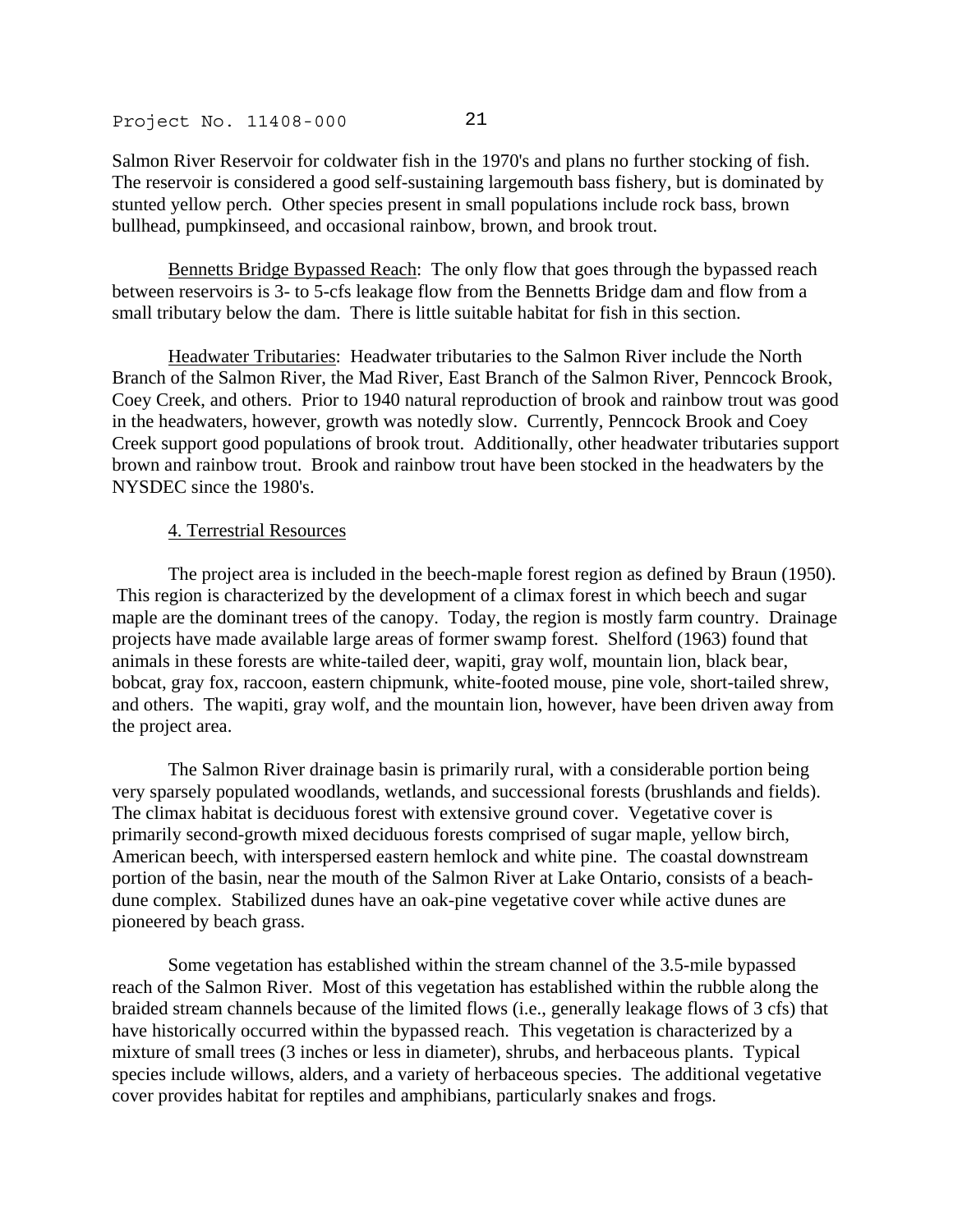Mammals, birds, reptiles, and amphibians expected to be found in the project area and downstream include most of those common to the northeastern U.S. Typical resident species likely to occur in the forested areas include white-tailed deer, gray fox, raccoon, opossum, gray squirrel, red squirrel, eastern chipmunk, ruffed grouse, great horned owl, blue jay, chickadees, nuthatches, crows, and woodpeckers. Various snakes, frogs, toads, and salamanders also occur. A variety of migratory birds inhabit the area on a seasonal basis, including thrushes, wood warblers, swallows, vireos, and finches.

#### Wetlands

 We identified wetlands and dependent wildlife as a resource that could be cumulatively affected in the Salmon River Basin. The diversity of wetlands that occurs throughout the project area provides a variety of beneficial values to the basin. Wetlands are important for providing fish and wildlife habitats; for maintaining ground water supplies and water quality; for protecting shorelines from erosion; for storing floodwaters and trapping sediments that can pollute waterways; and for modifying climatic changes (Dahl, 1990).

 Both the NYSDEC and U.S. Fish and Wildlife Service (FWS) have mapped wetlands on and around the Salmon River Reservoir, Lighthouse Hill reservoir and along the Salmon River downstream to its confluence with Lake Ontario. The NYSDEC has designated 16 wetlands (greater than 12.4 acres as required by state law) and the FWS has mapped 225 wetlands, representing 55 types, through its National Wetlands Inventory (NWI). The NWI wetlands have not been mapped for approximately the upper third of the Salmon River Reservoir.

 Of the 225 FWS-mapped wetlands (representing 55 different wetland types), five sites (representing two types) are classified as lacustrine  $19$  and are found on the reservoirs; 26 sites (representing 6 types) are riverine and represent the Salmon River proper; and the remaining 191 sites (representing 46 types) are classified as either palustrine forested, palustrine scrub/scrub, palustrine emergent, or palustrine unconsolidated bottom. Based on NYSDEC mapping, these wetlands total about 3,430 acres.

 A particular wetland (OR-18), located north of and adjacent to the Lighthouse Hill reservoir, has been identified as a wetlands enhancement site in the Settlement Offer. It consists of three separate, but connected pools totaling 55 acres: lower (4 acres), middle (10 acres), and upper (41 acres). The lower and middle pools, 4 acres and 10 acres in size, respectively, are hydraulically-connected to Lighthouse Hill reservoir. Water levels in the lower and middle pools are controlled by the backwater effect of Lighthouse Hill reservoir through a culvert on Hogs Back Road. The upper pool, although connected by a stream channel between it and the middle pool, is hydraulically isolated from the middle and lower pools. This separation occurs primarily because of the higher gradient of the connecting channel, and because of beaver dams

j

<span id="page-48-0"></span>

19 Wetland classifications are those used by Cowardin, et. al. (1979).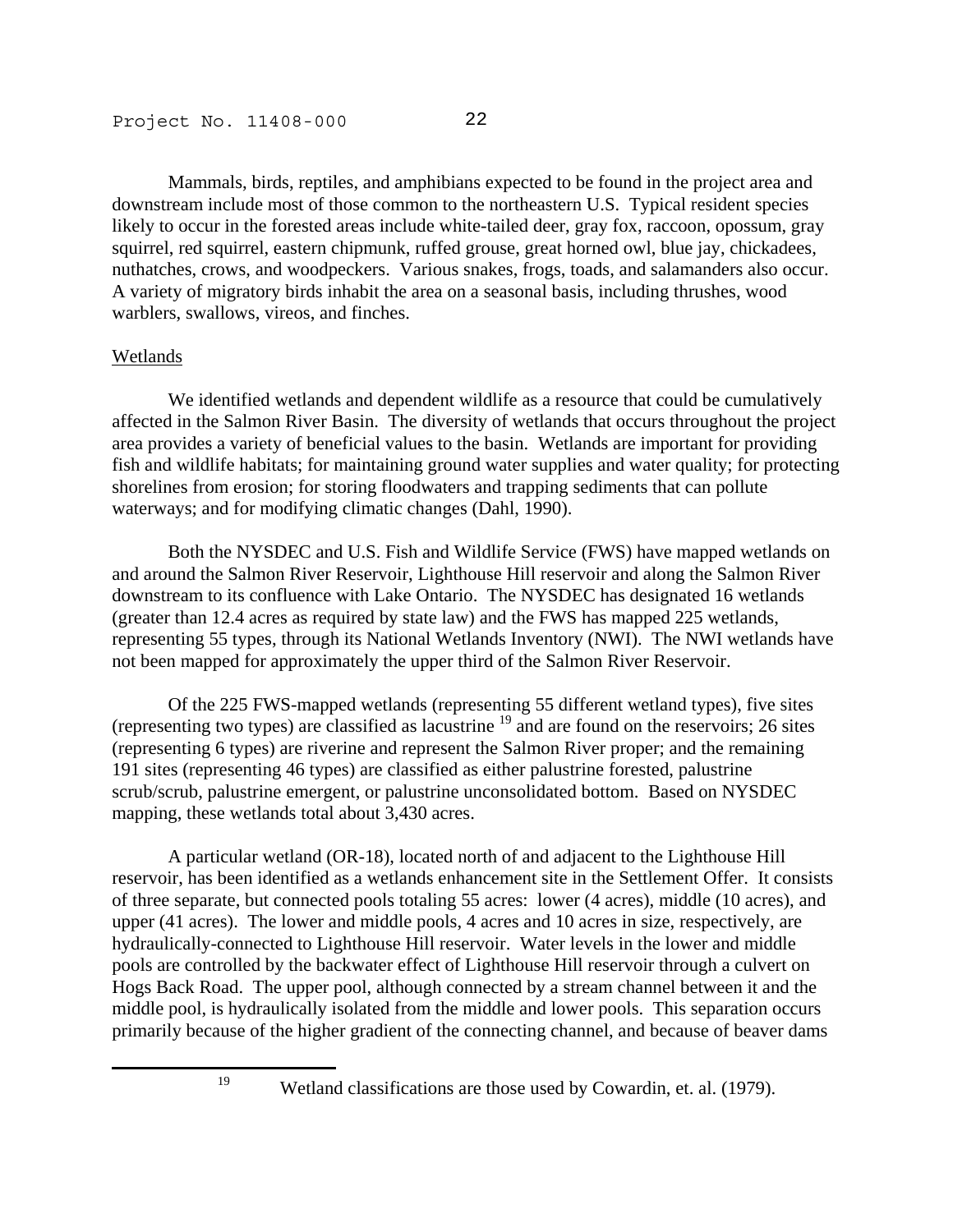on the channel that additionally elevate the upper pool. (Niagara Mohawk Power Corporation, 1994f).

 Wildlife species typically inhabiting the reservoirs, the river and associated wetlands include the otter, muskrat, mink, ducks, geese, loons, herons, shorebirds, snakes, turtles, and frogs. The waterfowl and shorebirds utilize the project area wetlands mainly during fall and spring migration periods.

#### Threatened and Endangered Species

 Except for occasional transient individuals, no federally listed or proposed threatened or endangered species are known to exist in the project impact area (letter to J.L. Sabattis from L.P. Corin, U.S. Fish and Wildlife Service, Cortland, New York, January 25, 1993).

#### 5. Aesthetics

 The project area is rural in character and is dominated by water, small hamlets, and forestland. The terrain of the area is gentle with no dominant landforms. The Salmon River landscape is distinctive because, in comparison to other areas of the Erie-Ontario Lowland physiographic region, its features exhibit greater visual variety and are of unusual or outstanding visual quality. The 110-foot-high and 210-foot-wide Salmon River Falls is the most notable natural and scenic landscape feature of the project area.

 The 3,550-acre Salmon River Reservoir is almost entirely surrounded by woodland, with summer residences and camps located along its north shoreline. Wooded islands and the topographic variation of the surrounding wooded hillsides create scenic views of the landscape from County Route 17 and from the various public access points on the reservoir. Along the south shore and east end of the reservoir are marshy back-bay areas that provide variation to the open-water views of the landscape. Presently,

operation of the Bennetts Bridge development results in large seasonal drawdowns in the reservoir's water level (a maximum reduction of 23 feet in surface elevation and 1,850 acres in surface area), which affect the scenic value of its shoreline.

 The Lighthouse Hill Reservoir is smaller (170 acres) than the Salmon River Reservoir and its shorelands are almost completely undeveloped. The reservoir may be viewed from various points along County Route 22, which passes along its south shore. Views of the reservoir and surrounding hills and woodlands also exist along Hogback Road to the north. The reservoir's water surface elevation fluctuates a maximum of six feet under the present operation of Lighthouse Hill development, but only 12 percent of its water surface area (20 acres) is affected.

 Scenic views of the 17-mile-long reach of the Salmon River downstream of the Lighthouse Hill development are available from several points along adjacent highways and bridge crossings. Historically, this river reach has experienced diurnal high- and low-flow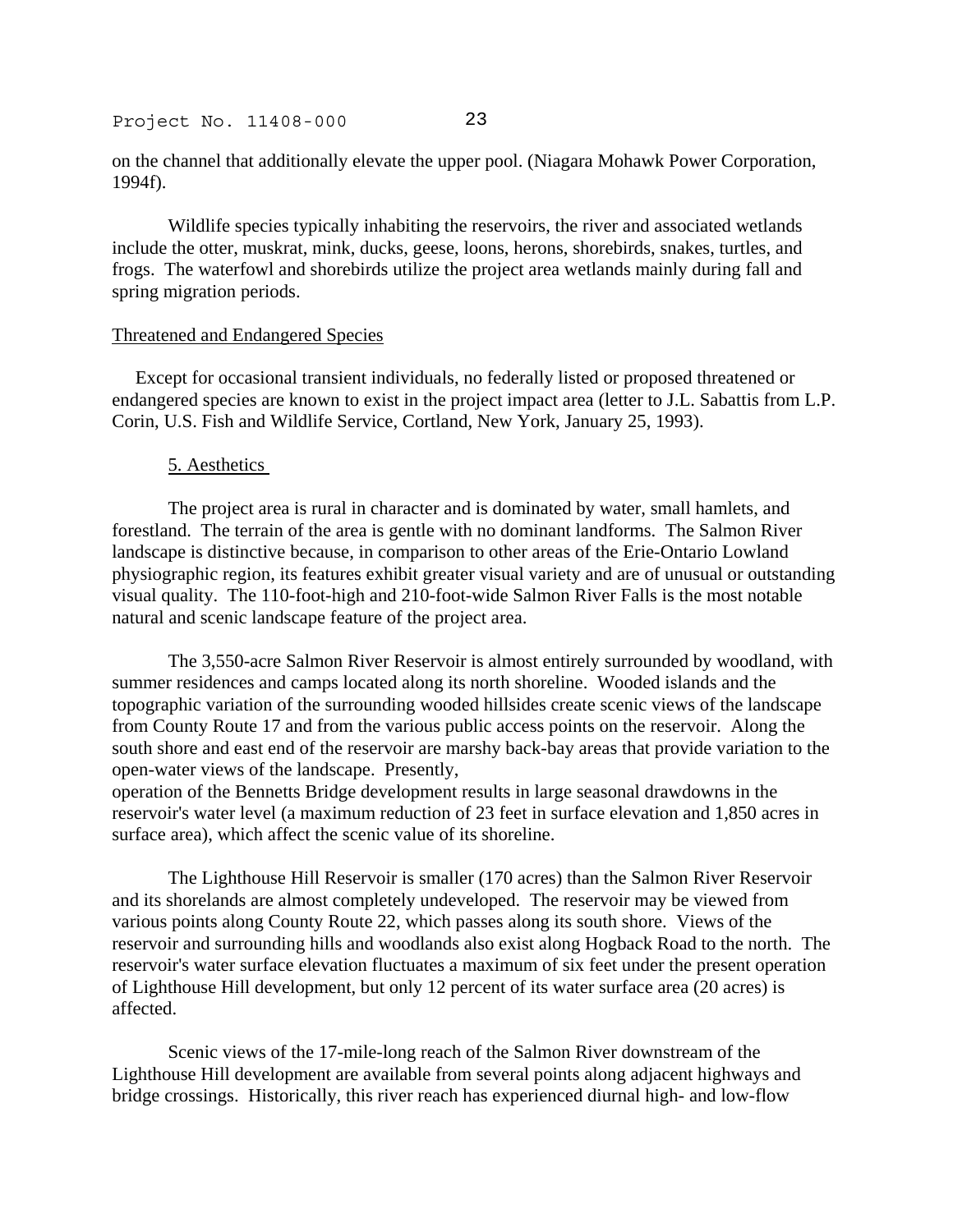episodes from the tandem operation of the project's existing facilities in a store-and-release mode. However, in recent years, NIMO has used Lighthouse Hill Reservoir storage to reregulate Bennetts Bridge peaking releases into steadier, round-the-clock base flows. This reregulating mode of operation has significantly improved the aesthetic value of the downstream river landscape.

 About 3 miles of the Salmon River stream channel are bypassed by the Bennetts Bridge development. All flows are diverted from this bypassed river reach, except for leakage from Bennetts Bridge dam (estimated to be 2.5 cfs), and for short periods when: (a) inflow is greater than the hydraulic capacity of the development's turbine hydraulic capacity (this occurs about 7 percent of the time), and (b) the development's impoundment is at or near full pond conditions.

 Salmon River Falls physically separates the upper and lower segments of the bypassed reach (see figure 2). The upper segment follows the bottom of a relatively wide and shallow valley; the lower segment is confined to a steep-sided gorge from about 150 to 200 feet in depth. Graffiti, rock etchings, and well-worn trails at the falls confirm a history of public use dating to the early 1900s. The National Park Service (NPS) states that the top of the falls has a high cultural and even historic value, which has become a part of the attraction to the area (letter to Gregg Carrington from Drew Parkin, Chief, Division of Rivers and Special Studies, North Atlantic Region, National Park Service, Boston, Massachusetts, July 21, 1993). NIMO has recently transferred ownership of the lands surrounding the falls area to the State of New York for development of a scenic overlook.

 Overall, views of the project's existing facilities are limited by their relatively low profile, vegetation and hills, and a lack of elevated vantage points. Where views of these facilities are clear and unobstructed, they are typically of short duration, are generally not from areas of high recreational or scenic value, and are not subject to a significant number of viewers. Project facilities having the most visual contrast with their surroundings are: (a) the section of aboveground pipeline east of Bennetts Bridge powerhouse; (b) the Bennetts Bridge surge tank; (c) the Lighthouse Hill gatehouse; and (d) the Lighthouse Hill powerhouse, substation, and associated transmission lines (Niagara Mohawk Power Corporation, 1994a).

# 6. Cultural Resources

j

 Cultural resource studies in the project's area of potential effect have revealed that the Bennetts Bridge development, its dam and powerplant, is eligible for listing on the National Register of Historic Places (National Register). Bennetts Bridge is eligible according to National Register criterion  $C<sub>1</sub>$ <sup>20</sup> because of its contribution to the period of innovation and experimentation which characterized hydroelectricity between 1895 and 1920. During this period, the Salmon River was described in the Engineering Record as the next best source of water power in the state, after the Niagara River.

<span id="page-50-0"></span><sup>&</sup>lt;sup>20</sup> See the National Register evaluation criteria at 36 CFR  $60$ .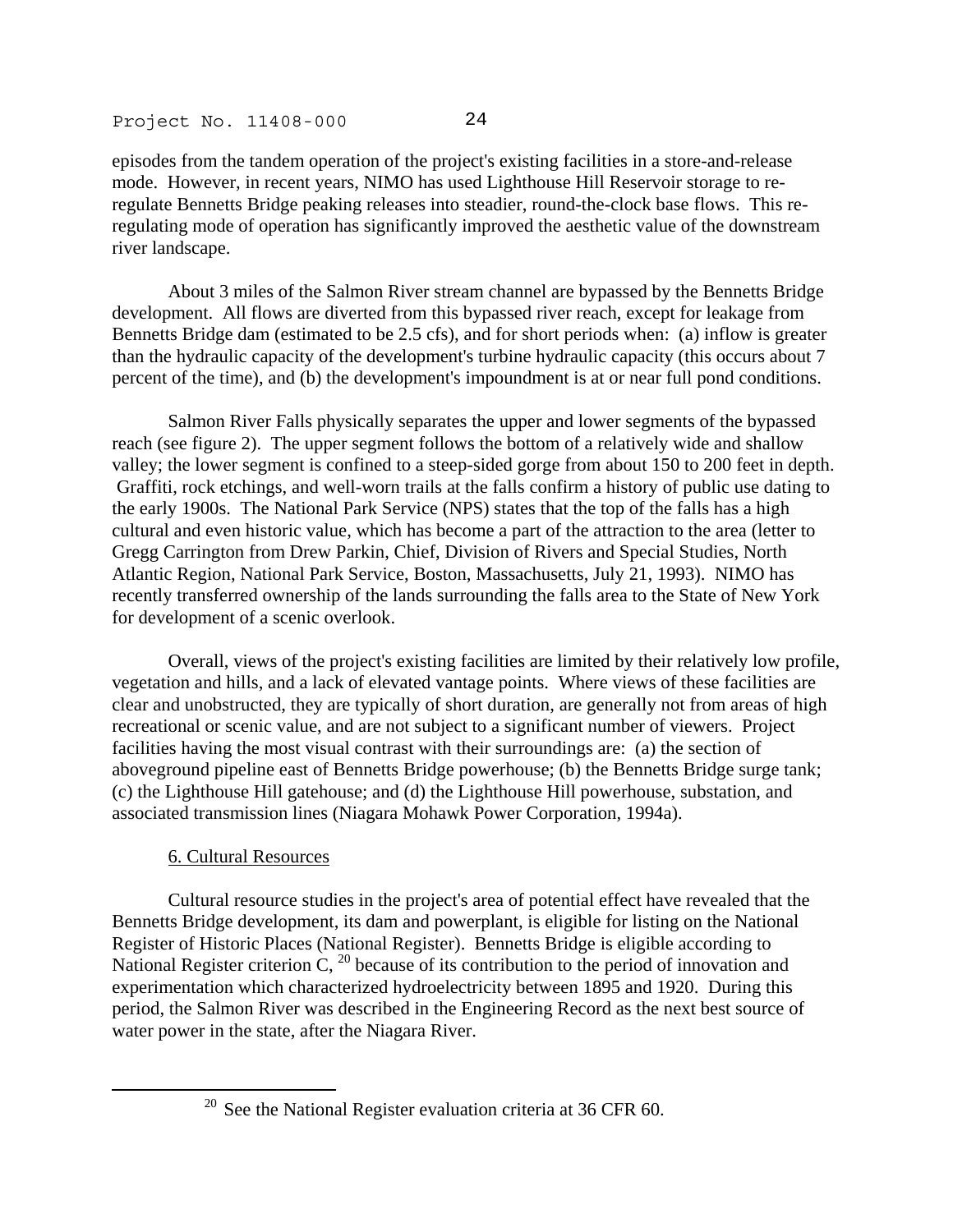Constructed in 1913-14, the Bennetts Bridge dam and hydroelectric plant, situated in a rural setting along the Salmon River, consists of a concrete dam, about two miles of conduit including a differential surge tank to convey water from the dam and reservoir to the powerplant, and the powerhouse containing four generating units. The dam, surge tank, and powerhouse remain intact, functioning, and largely unmodified since construction. In 1980, the original 7,800-foot, 12-foot-diameter wood stave pipeline was replaced with a pipeline made of fiberglass reinforced plastic.

 Essentially one room on the inside, open to the roof, with a gallery about 12 feet above the main floor, the powerhouse was constructed of reinforced-concrete columns connected with heavy concrete beams. All intake pipes, draft tubes, and discharge tunnels are under the powerhouse. Its tailrace extends under the building, expanding to a 75-foot-wide, rock-lined, open channel merging with the Lighthouse Hill reservoir about 950 feet downstream. On-going maintenance has required some modifications to the building and equipment, but without loss of integrity.

## 7. Recreation and Land Use

 We identified recreational fishing as a resource that could be cumulatively affected in the Salmon River Basin.

 Sportfishing is the most significant recreational activity in the Salmon River reach downstream of the project. Trends indicate that since 1973 angler fishing days along the Salmon River have increased from 5,700 to 180,000 in 1989 (Niagara Mohawk Power Corporation, 1993, application, Table E 5-4). The improved fishery is a result of river and lake stocking programs by the NYSDEC and others. The operation of the NYSDEC Salmon River Fish Hatchery since 1981 has resulted in a cumulative beneficial effect on the successful recovery of the Salmon River fishery.

 Local expenditures associated with fall fishing on the Salmon River have increased from \$62,000 in 1973, to \$10,024,000 in 1989. The percent of out-of-state anglers increased dramatically from 1% in 1973 to 65.5% in 1989 (Kozuchowski et al., 1994). These figures reflect the growing regional importance of the Salmon River recreational resources.

 Fishing in the project area, upstream of the hatchery, is less intensive, but notable. Other recreational activities such as boating, swimming, hiking, picnicking, camping, cross country skiing, and snowmobiling are common occurrences on project land.

We identified recreational whitewater boating as a resource that could be cumulatively affected in the Salmon River Basin.

 Recreational boating, unrelated to fishing, such as canoeing, rafting, and tubing, has been a popular activity below the Lighthouse Hill powerhouse. Whitewater rafting occurred on the river from 1982 to 1989 between Pineville (river mile (RM) 11) and Port Ontario (RM 1). The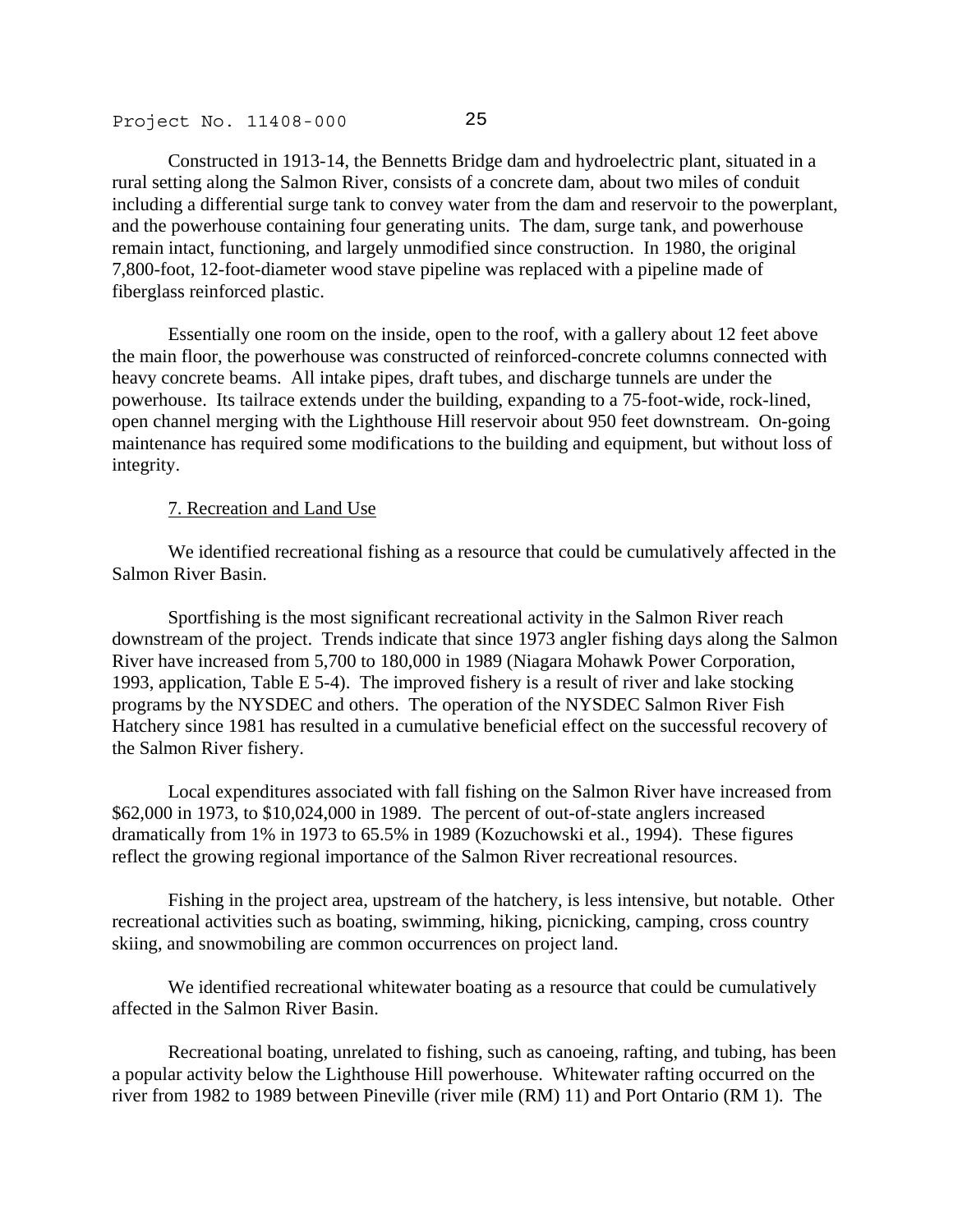river derived its popularity for boating from its relatively safe class II-III whitewater<sup>21</sup> that provides excellent water for beginners and for training purposes.

 At flows near 750 cfs or less the river is class II from Pineville to Pulaski. At higher levels (1,000-1,400 cfs) portions of this river segment provide class III whitewater. Although the lower half of this river segment is more challenging, NIMO says that paddlers have stated that the rating for river difficulty doesn't exceed class III, even at near flood conditions (Niagara Mohawk Power Corporation, 1994a, additional information response 8, Paddling Feasibility Study). Rafting trips occurred from June to mid-August carrying approximately 500 people a week, grossing approximately \$10,000 annually. The rafting was discontinued when the mode of operation for Lighthouse Hill power station was changed. Since that time NIMO has cooperated with sponsors of boating and rafting events by releasing water to accommodate various events. Some of these events have become very popular annual occurrences (Kozuchowski et al., 1994). The annual tube race, for example, draws about 200-300 participants.

 The number of commercial sportsmen that use the Salmon River are as follows: (a) 39 licensed hunting guides are located in New York State region 6 and 7, which encompass the entire Salmon River; (b) two licensed whitewater guides in New York State region 7, which encompasses the primary raftable segment of the Salmon River (from Lighthouse Hill powerhouse to Port Ontario) and; (c) 73 licensed fishing guides are also found in New York State region 7, most of which are drift boat operators.

Existing recreational facilities within the project area are as follows:

¾Jackson Road fishing access site on the Salmon River Reservoir is a public boat launch site on NIMO property leased by NIMO to the NYSDEC. The area includes a gravel ramp for launching boats transported by cartop or light trailers and a small parking area for cars and trailers.

 $\triangleright$  Little America fishing access site on the Salmon River Reservoir is a public boat launch site on NIMO property leased by NIMO to the NYSDEC. The area includes a gravel ramp for launching boats transported by cartop or light trailers and a small parking area for cars and trailers.

- ¾Falls Road Day-use area on the Salmon River Reservoir is a recreation area operated and maintained by NIMO. The area includes a ramp for launching boats transported by cartop or light trailers and a picnic area with trash receptacles.
- ¾Upon request, NIMO allows groups, such as the Boy Scouts, to camp at several locations around the reservoir such as at Falls Road and the Huckleberry Island areas.

.

<span id="page-52-0"></span><sup>&</sup>lt;sup>21</sup> International Scale of Difficulty.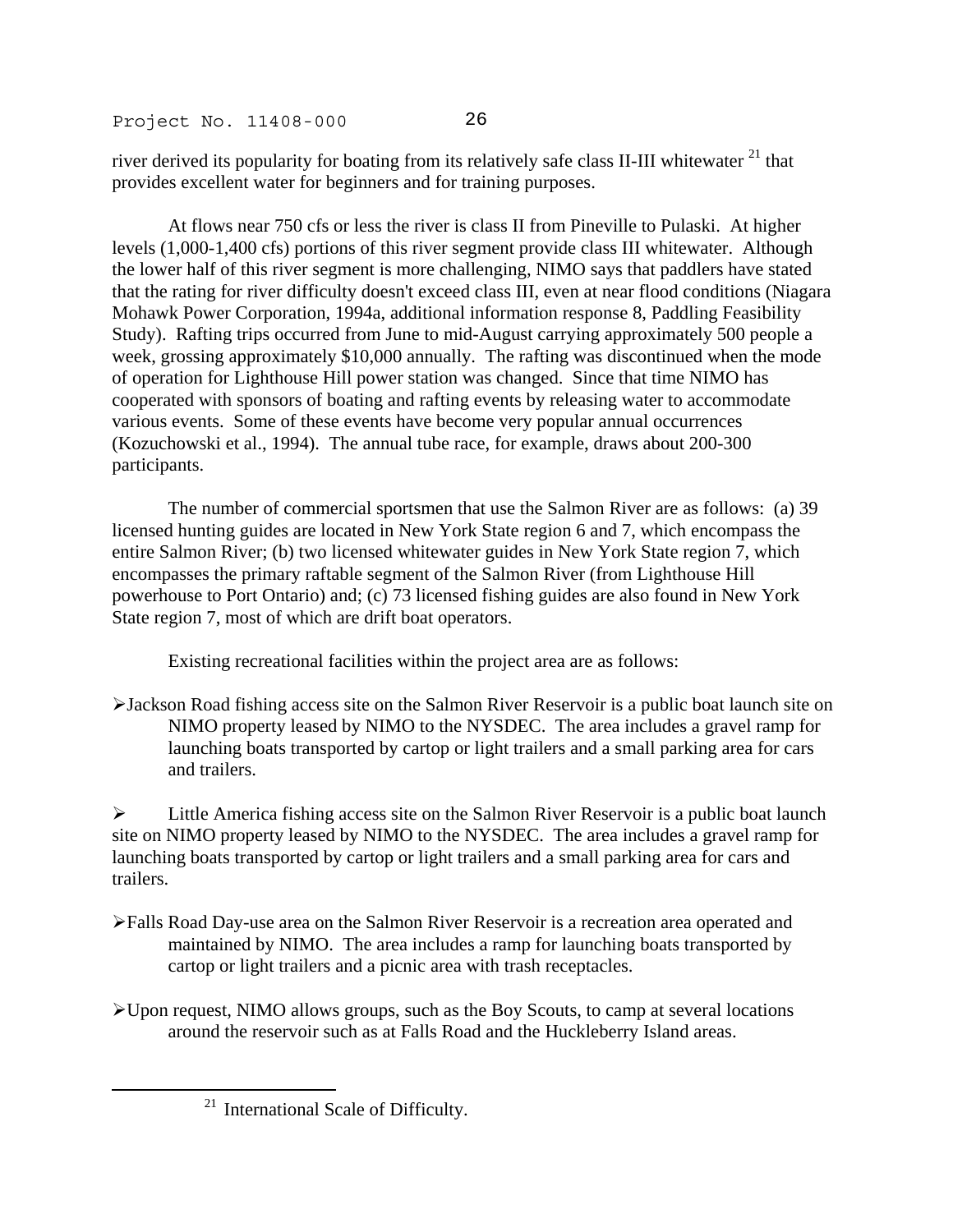$\triangleright$  Most of the Salmon River Project is available for hunting and fishing with the exception of areas that are deemed unsafe.

¾Oswelewgois Club is a club that requires membership, leases land at the eastern end of the Salmon River Reservoir under the provisions of an agreement for acquiring reservoir property when the project was constructed. The original agreement allowed the club exclusive rights to the reservoir. In 1935, some of these rights were relinquished, leaving exclusive rights to the upper third of the reservoir. To date, the club has only exercised their rights to exclusive use upstream of Redfield bridge.

 NIMO has developed a public safety program that includes a telephone hotline that offers information about the times that river levels are expected to rise and fall at various points on the river. Since 1977, NIMO has received over 660,000 calls on the hotline. As part of this program, NIMO also posts signs that warn visitors of various potential hazards, such as rapidly changing water levels.

 There are many other recreational opportunities provided in the vicinity of the project which are not directly associated with the project, such as: (a) eight sites along the Salmon River have been leased by NIMO to the NYSDEC between the Villages of Pulaski and Altmar for the purpose of providing public fishing access; (b) numerous state landholdings available to the public along the river; (c) Salmon River Fish Hatchery located about 1.5 miles downstream of the Lighthouse Hill development which provides tours and interpretive displays; (d) Selkirk Shores State Park located in Port Ontario at the confluence of the Salmon River and Lake Ontario; (e) Salmon River and Chateaugay State Forests; (f) Pine Grove Boat Launch Area in Port Ontario; (g) the Noble Shores private camps; (h) Four Seasons Recreation Area; (i) Cedar Pine Campground; (j) Pineville Campground; (k) Selkirk Yacht Club; and (l) Lighthouse Marina.

# **VI. ENVIRONMENTAL ANALYSIS**

## A. Proposed Action

## 1. Geological and Soil Resources

## a. Environmental Impacts and Recommendations

 No erosion and sedimentation would occur as a result of installation of the proposed new turbine-generator unit at the Lighthouse Hill development. The new unit would be installed in the existing spare turbine bay in the powerhouse, and all construction activities would take place within the existing powerhouse. No cofferdams or earthwork would be necessary because the existing upstream and downstream stop-log gates would be used to dewater the spare turbine bay during construction.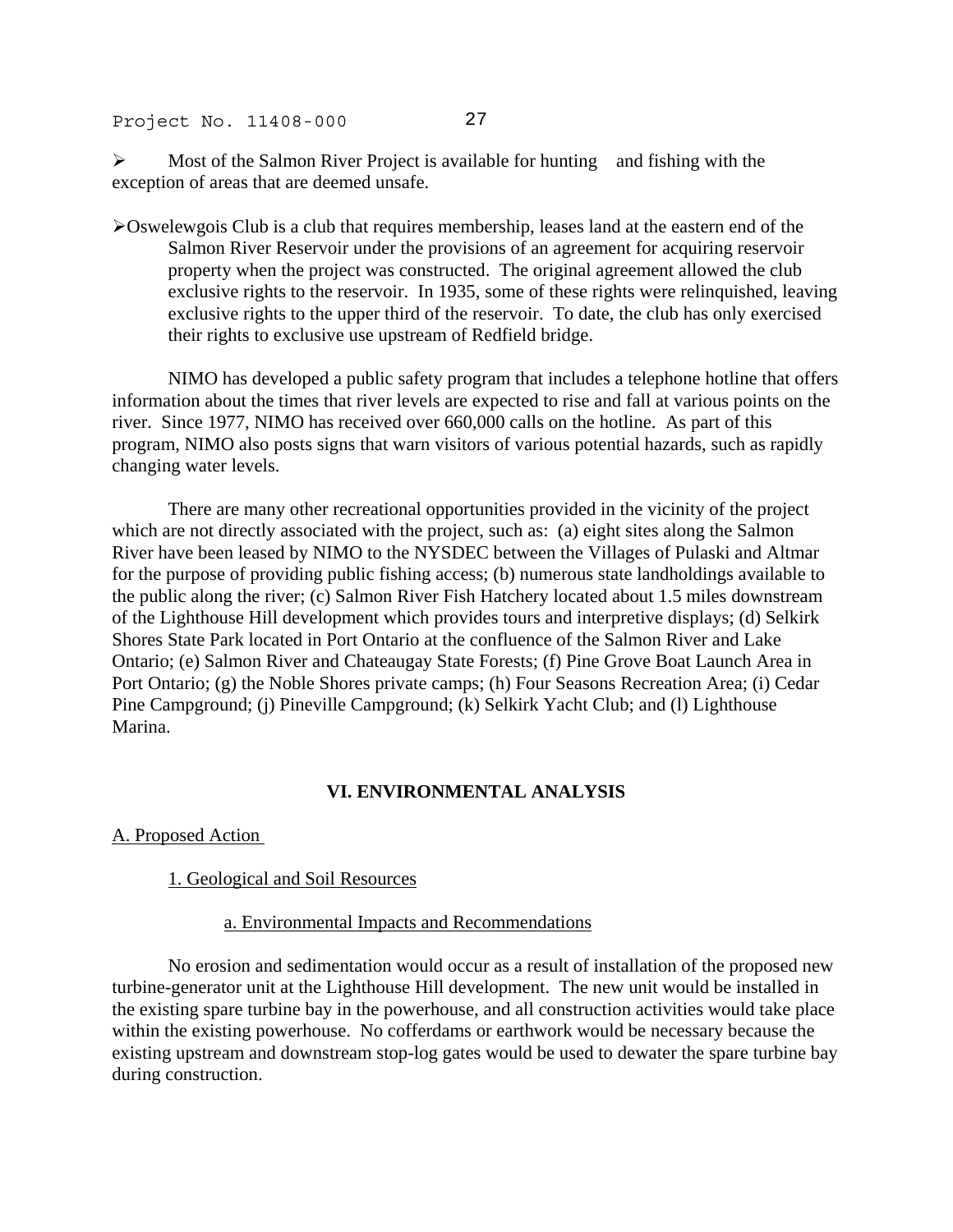Project-related erosion and sedimentation would occur as a result of land-clearing and ground-disturbing activities associated with construction and enhancement of recreation facilities; we expect that only minor, short-term erosion and sedimentation would occur.

Our Recommendation: To ensure that erosion and sedimentation would be kept to minimal levels, we recommend that the final construction plans for the proposed construction and enhancement of recreational facilities include appropriate soil erosion control measures. These measures should be designed in consultation with the Natural Resources Conservation Service.

 b. Summary of Effects and Unavoidable Adverse Impacts: Some minor erosion and sediment loss would be unavoidable during construction and enhancement of the proposed recreational facilities.

## 2. Water Resources

## a. Environmental Impacts and Recommendations:

## i. Water Quality

 NIMO's proposed flows are expected to have minimal impact on the overall DO concentrations in the Salmon River. The effect on water temperature is discussed in section VI.A.3., Aquatic Resources.

## ii. Flows

 NIMO developed the Salmon River Water Budget Model, which simulates daily inflow, reservoir elevations, generation, storage, and outflow for the two developments. This model, which is based on 17 years of generation/flow records, was used to simulate project operations for three operating scenarios: run-of-river, historical, and Rule Curve 16.

Run-of-river simulates flow conditions as they would occur naturally without modification by either existing or proposed project operation; daily outflow at both developments would approximately equal daily inflow. Under run-of-river operation:

- maximum daily flow would be 18,230 cfs,
- average annual flow would be 607 cfs,
- average monthly flows would range from 173 cfs in August to 1,803 cfs in April.

The historic mode represents operations prior to 1986, i.e. peaking at both developments. Since 1986, NIMO has been operating Salmon River in an experimental mode, modifying flows from Bennetts Bridge to facilitate flow analyses. Under historic operation (see also section V.C.2.), flows were: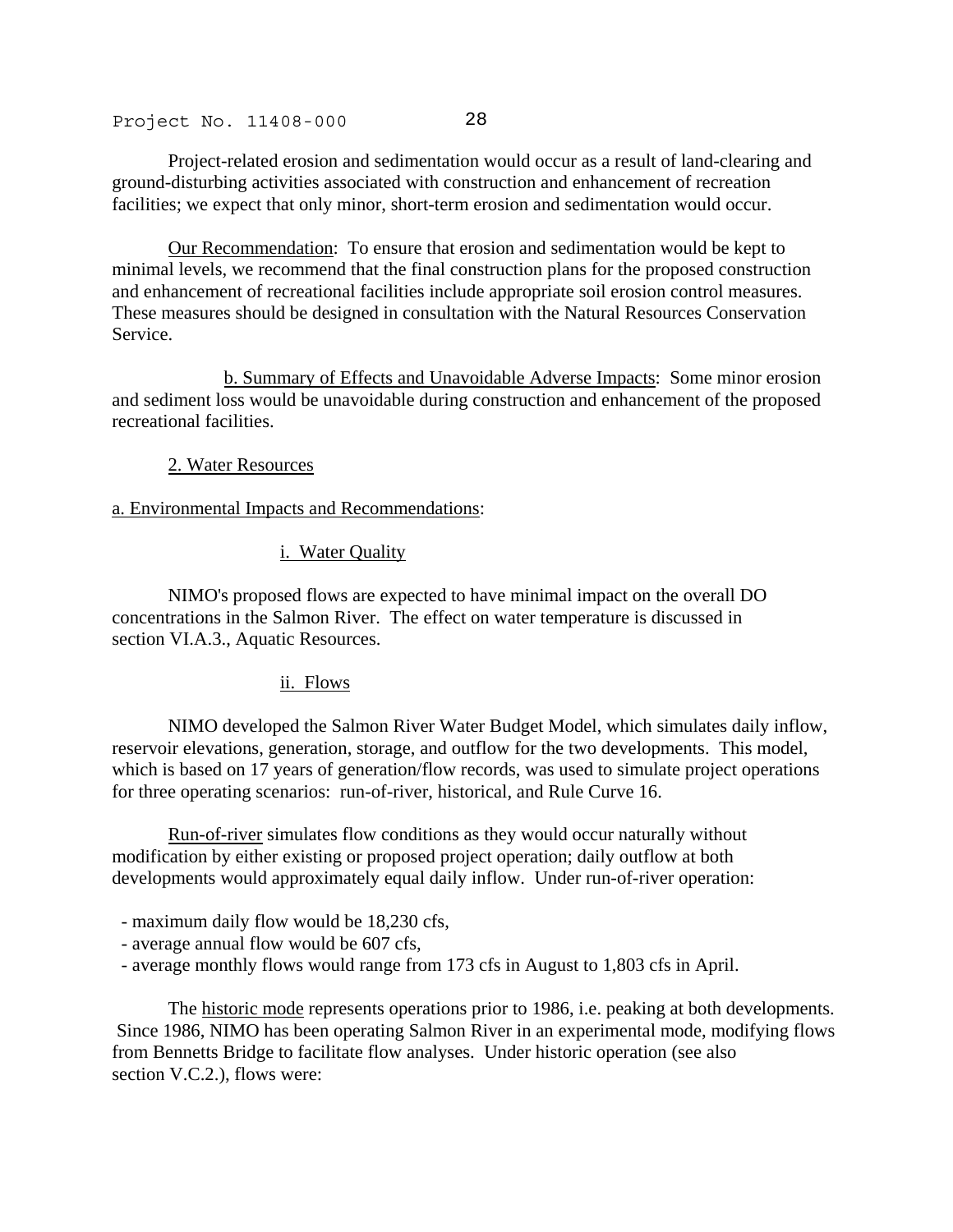- greater than 1,000 cfs about 20 percent of the time;
- less than 75 cfs about 20 percent of the time;
- between 75 cfs and 1,000 cfs about 60 percent of the time.

Rule Curve 16 is NIMO's proposed operating mode. Under stipulation I.A. of the Settlement Offer, NIMO proposes to provide continuous base flows from the Lighthouse Hill development as described in Rule Curve 16. Stipulation I.A. also specifies that the Bennetts Bridge development remain as a seasonal store and release facility operating in a peaking mode, that the Lighthouse Hill development operate as a store and release facility operating in a daily re-regulating mode, and that base flows less than 450 cfs be made through the proposed new base flow unit to be installed in the spare bay in the Lighthouse Hill powerhouse.

Under Rule Curve 16:

- maximum daily flow would be 11,130 cfs;
- average annual flow would be 607 cfs;
- average monthly flows would range from 245 cfs in August to 1,533 cfs in April.

 Rule Curve 16 would maintain a continuous year-round base flow from the Lighthouse Hill reservoir while attempting to meet target water surface elevations in the Salmon River Reservoir (see table 1).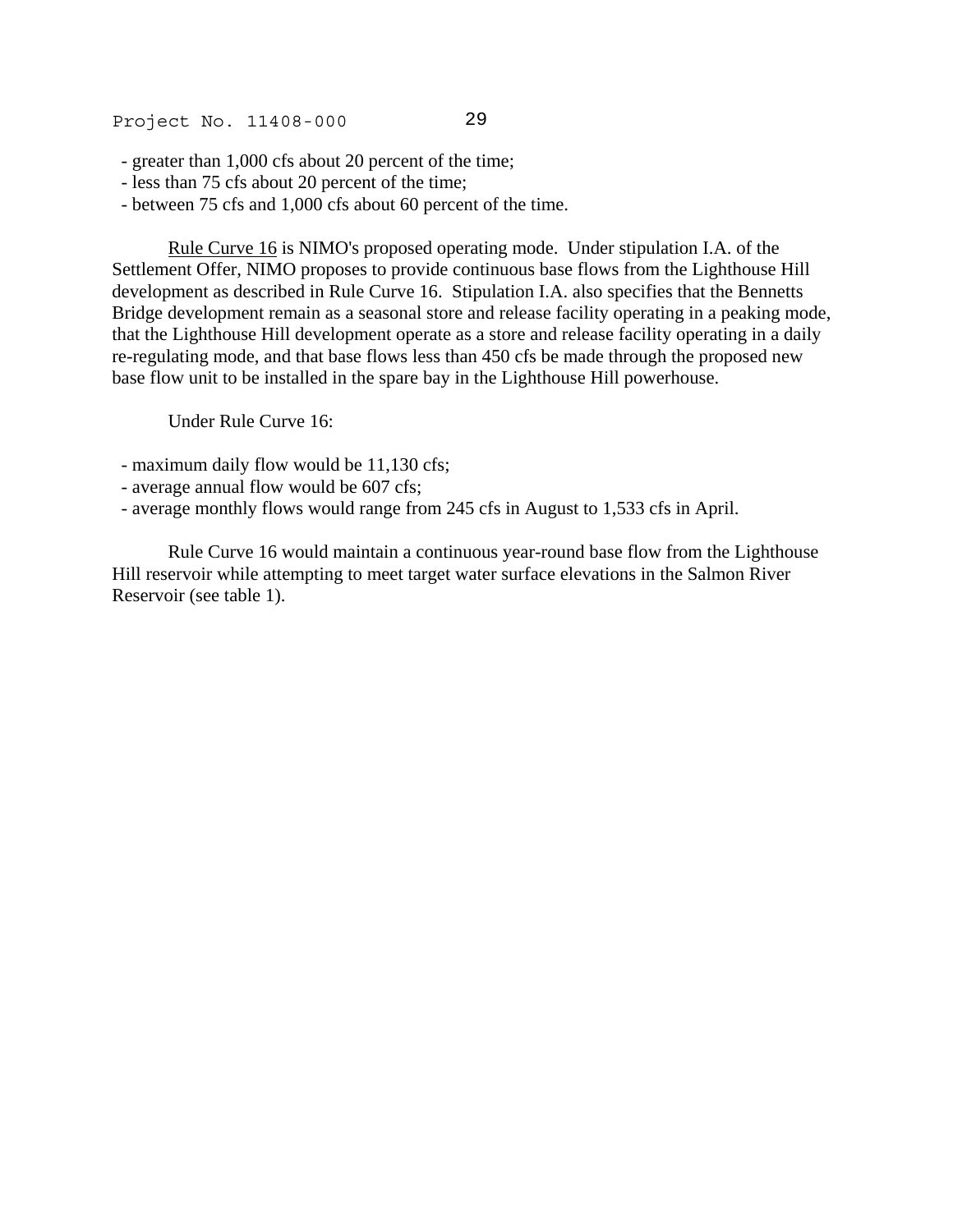- 
- Table 1. Salmon River Project base flows and target water surface elevations, by month, for Rule Curve 16 (Source: Staff, based on Niagara Mohawk Power Corporation, 1994a).

| Month     | Lighthouse Hill<br>Base Flow (cfs) | <b>Salmon River</b><br><b>Reservoir Target</b><br>Elevation (ft) |
|-----------|------------------------------------|------------------------------------------------------------------|
| January   | 285                                | 935                                                              |
| February  | 285                                | 932                                                              |
| March     | 285                                | 923                                                              |
| April     | 285                                | 926                                                              |
| May       | 185                                | 936                                                              |
| June      | 185                                | 936                                                              |
| July      | 185                                | 936                                                              |
| August    | 185                                | 935                                                              |
| September | 335                                | 933                                                              |
| October   | 335                                | 930                                                              |
| November  | 335                                | 930                                                              |
| December  | 335                                | 931                                                              |

 Target elevations would be measured at Bennetts Bridge. Base flows would be released directly from the Lighthouse Hill development, except for the 22 cfs released from the Salmon River Fish Hatchery.

 Because base flow requirements would take precedence over reservoir elevations, target elevations may not be achievable during periods of high or low inflows. However, only during extreme drought conditions or emergency conditions would the base flow be less than the required amount.

 Adjustments to the base flow would be determined after considering: (a) the flow required for that month, (b) the Salmon River Reservoir elevation, and (c) inflow to the reservoir. When the reservoir elevation is low, or reservoir elevation is normal and inflows are low, the base flow would be maintained from Lighthouse Hill until the reservoir approached normal elevation. During periods of low inflow, reservoir elevations below the target might be necessary to maintain the required base flow.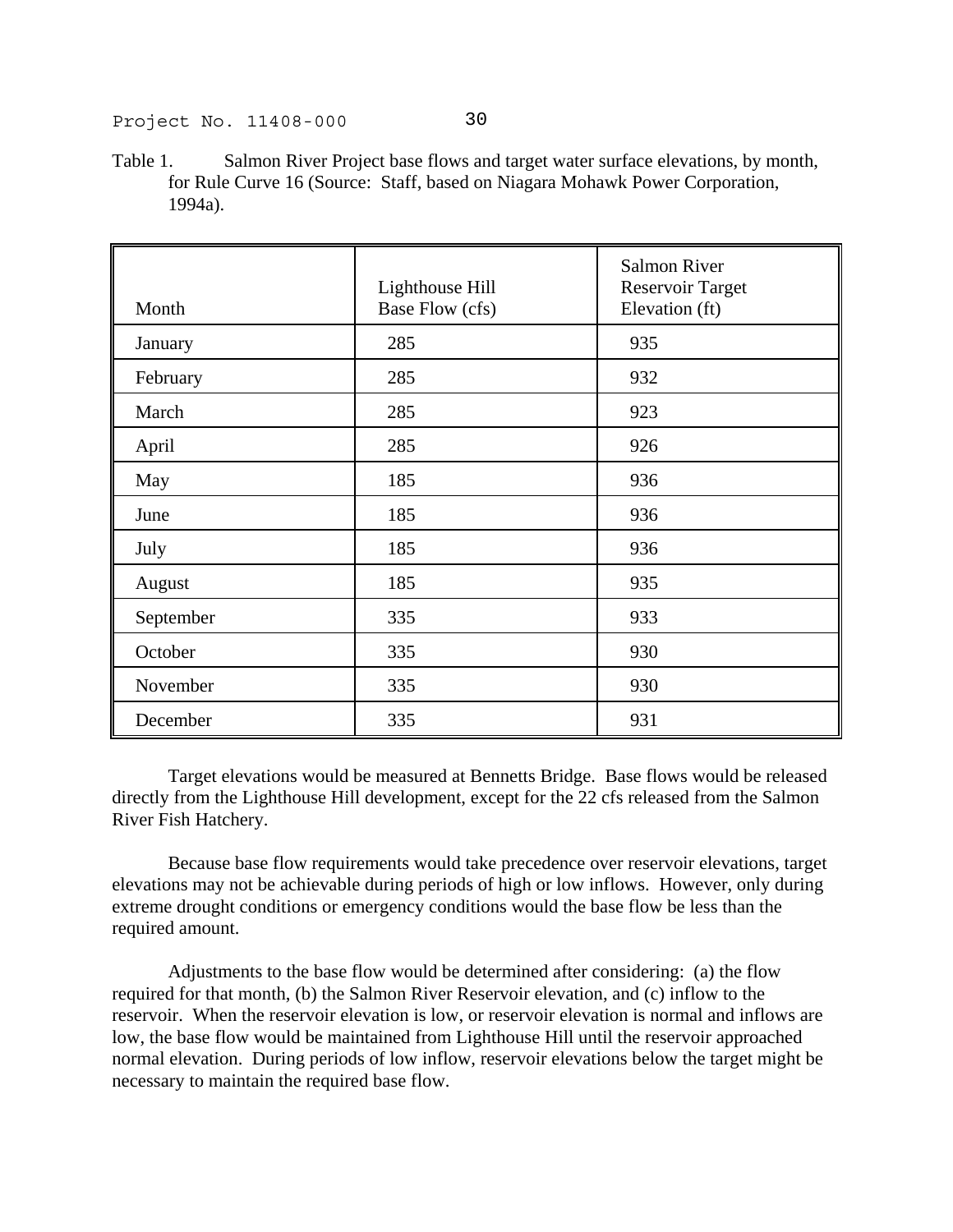When reservoir elevations are high and inflows normal, a release greater than the base flow, but lower than hydraulic capacity (1,800 cfs at Bennetts Bridge), would be maintained.

 When reservoir elevation and inflows are high, a release greater than the base flow, but lower than hydraulic capacity (1,800 cfs at Bennetts Bridge), would be maintained. During flood conditions, additional flows through the Taintor gates may be necessary.

Our Recommendation: We recommend that NIMO be required to implement the specifications of stipulation I.A. of the Settlement Offer because of the beneficial effects that would occur to fish habitat (see section IV.A.3.a.i.), reservoir elevations (see section VI.A.3.a.vi.), operation of the Salmon River Fish Hatchery (see section VI.A.3.a.ix.), wetlands in the Salmon River Reservoir and in the river downstream of the Lighthouse Hill reservoir (see section VI.A.4.a.ii.), the aesthetic quality of the Salmon River and Lighthouse Hill reservoir shorelines (see section VI.A.5.a.i.), the aesthetic value of the Salmon River downstream of the Lighthouse Hill powerhouse (see section VI.A.5.a.ii.), and fishing and recreational boating on the Salmon River downstream of Lighthouse Hill (see section VI.A.7.a.ii.). (See also section VIII).

## a. Environmental Impacts and Recommendations:

## 3. Fishery Resources

b. Unavoidable Adverse Impacts:

None

# i. Effect on Fisheries Habitat Downstream of

# Developments

 The Salmon River supports a good self-sustaining coldwater/coolwater/warmwater fishery dominated by chinook, coho, steelhead, and brown trout. The amount of flow released from the Salmon River Project and timing of releases affect fish habitat, and migration of fish in the Salmon River. Resource agencies requested that NIMO study the feasibility of a continuous base flow below Lighthouse Hill, study the feasibility of ramping flows at Lighthouse Hill to reduce large and sudden rates of change in flow, and study the effects of alternative flows on aquatic habitat.

 Between 1985 and 1987, an instream flow incremental methodology (IFIM) study was conducted along a 17-mile segment of the Salmon River below Lighthouse Hill to (a) identify optimum habitat for fisheries in the Salmon River, and (b) evaluate the effect of alternative operating regimes (run-of-river, historical, and Rule Curve 16) on the fisheries and other aquatic resource uses. The study included 24 transects representing 80% of the study area. Target fish species were selected to represent the species and life stages endemic to the aquatic community. Four life-history stages (fry, juvenile, spawning, and adult) were modeled for longnose dace,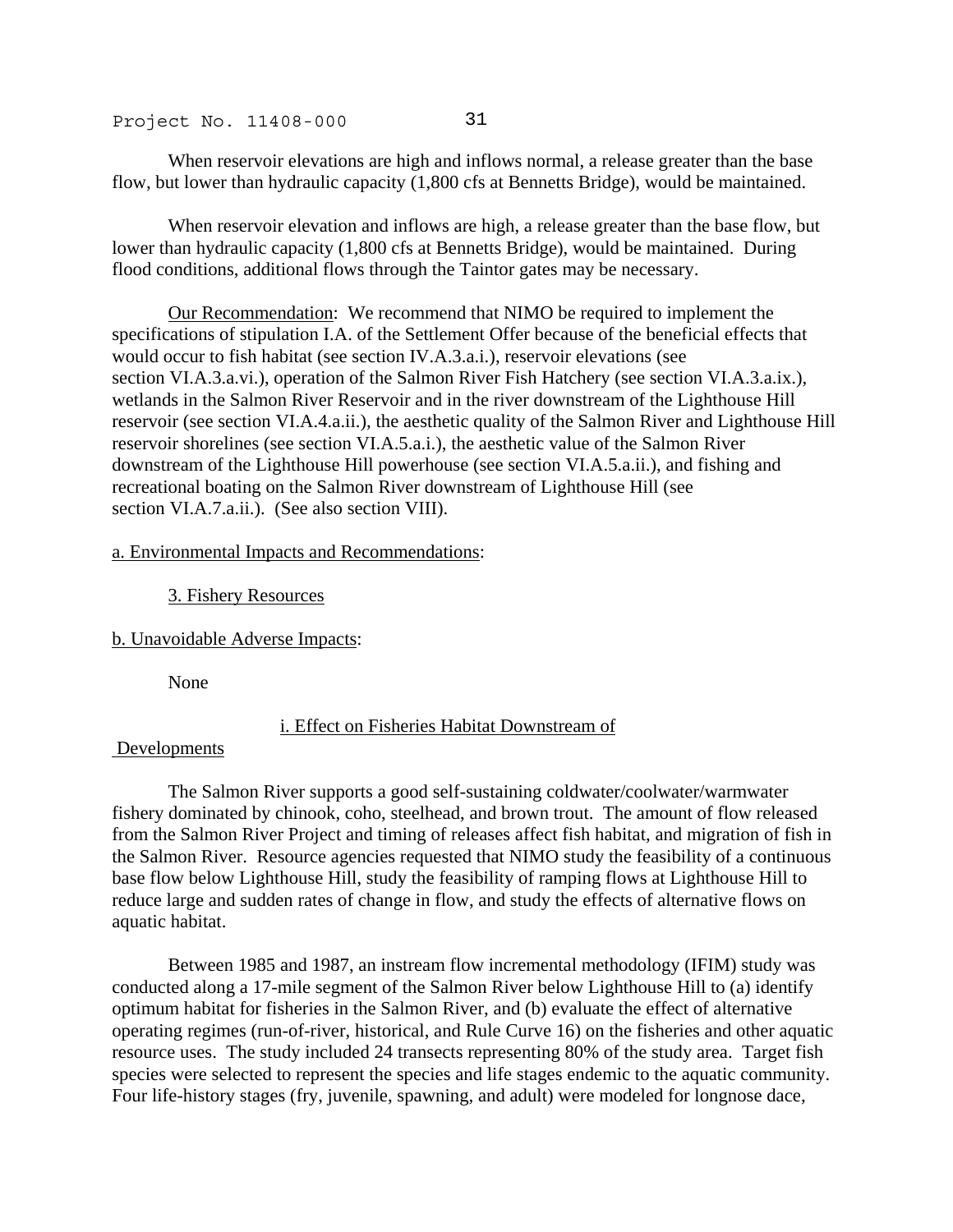white sucker, common shiner, and Atlantic salmon. Flows between 25 cfs and 2,900 cfs were modeled and a habitat-duration analysis was conducted to determine average annual habitat for each target species and life stage.

 Results of the IFIM study showed (a) the optimum flow for all species/life stages in the Salmon River for the entire year is between 400 and 500 cfs, (b) a minimum flow of 350 cfs is needed to permit salmonid movement, (c) bank-to-bank wetted surface area occurs at 350 to 400 cfs (d) water temperatures would be best moderated at 350 to 400 cfs or greater, and (e) professional drift boat fishermen would need a minimum of 350 cfs, preferably greater, in the fall to operate their drift boats.

 The dominant criteria for determining seasonal minimum flow releases in the Salmon River is the availability of water. Flow odeling studies showed that available storage could not consistently provide uninterrupted minimum flows in the range of 400 to 500 cfs, the optimum flow for all fish species and life stages. An uninterrupted minimum flow is the primary resource agency objective for enhancing aquatic resources in the Salmon River. Focusing on this objective and other aquatic resource needs (i.e recreation, wildlife, water quality) seasonal flows of 285 cfs January 1 through April 30, 185 cfs May 1 through August 31, and 335 cfs September 1 through December 31 (Rule Curve 16) looks reasonable. NIMO proposes to provide these flows through a new minimum flow turbine installed at the Lighthouse Hill development.

 The benefits of Rule Curve 16 to fisheries habitat on an average annual basis is graphically presented in figure 3.

In summary, Rule Curve 16 provides the following benefits:

- For all four evaluation species, a significant increase in average annual habitat over historical operation (51 vs 13 acres), and a minor increase in average annual habitat over run-of-river operation (57 vs 51 acres).
- During low flow periods, greater habitat than run-of-river and historical operation (55, 38, and 30 acres respectively).
- Maintains current level of flushing flows (periodic flow releases needed to keep the stream channel clear of debris and sedimentation). The NYSDEC determined that flushing flows, as currently provided, create no adverse impacts associated with silt deposits.

Our Recommendation: Because of these benefits to downstream fisheries habitat, as well as the several benefits that would accrue to other resources with the project operating according to Rule Curve 16 (see sections VI.A.2.a.ii. and VIII), we are recommending that NIMO implement the requirements of stipulation I.A. of the Settlement Offer (Attachment A).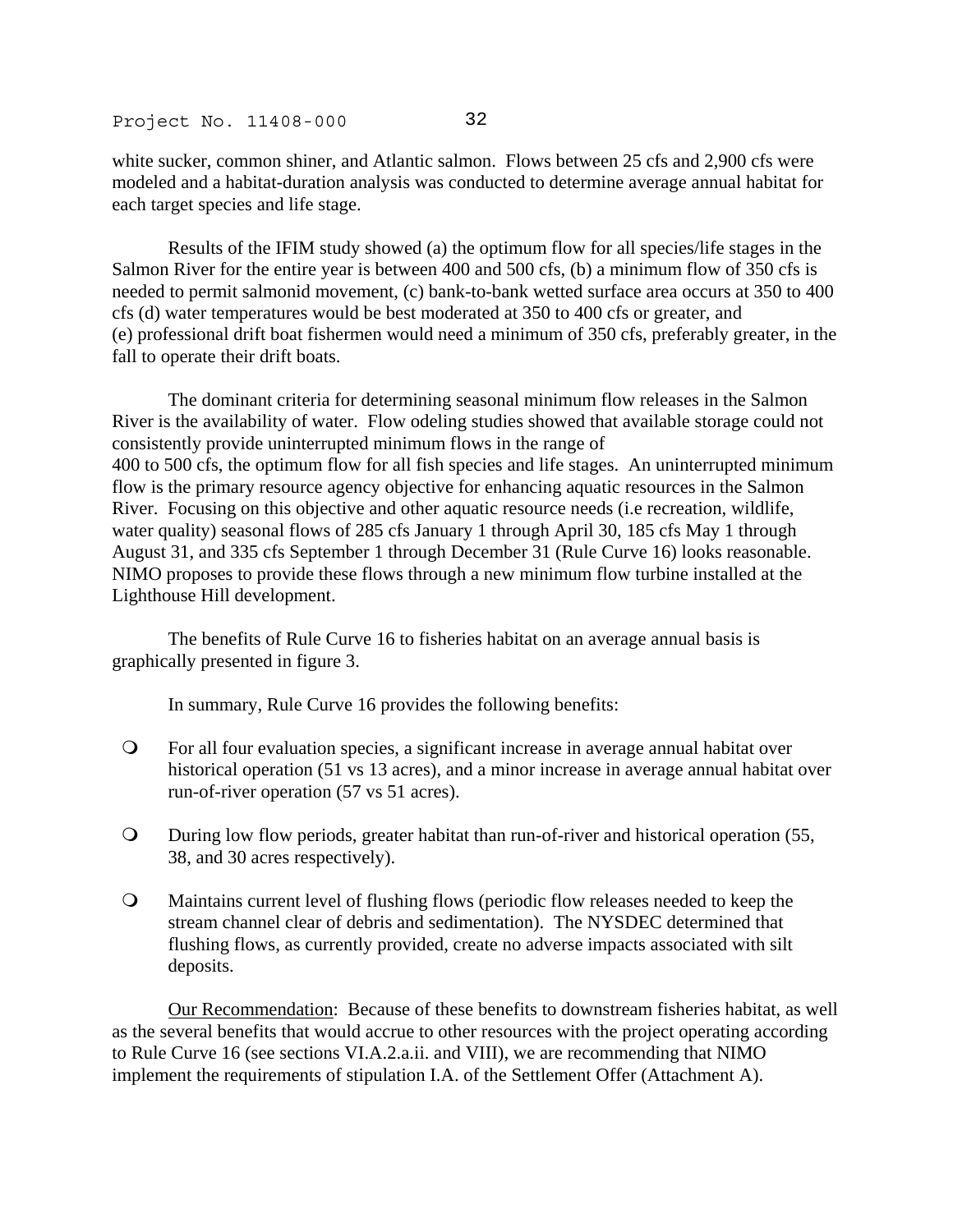#### ii. Ramping

 Extreme and sudden changes in flows, as planned for whitewater boating releases, could be detrimental to aquatic habitat and the fisheries. Stipulation I.B. of the Settlement Offer (Attachment A) requires that any changes in flows be subject to gradual, incremental flow changes (ramping). NIMO proposes gradual flow changes (up or down) where possible, and would avoid releases during critical periods (i.e. no releases above 350 cfs in June to protect spawning or in late August to avoid premature upstream migration of salmonids). Flow changes, except in rare cases of high inflows, would be made in increments of 400 cfs or less, and changes of that magnitude would occur only every 24 hours. When the base flow is 185 cfs, the first incremental change up would be 200 cfs, and 400 cfs thereafter.

Our Recommendation: By ramping flows, the frequency and duration of flow releases would be similar to storm-based flow events that would otherwise occur naturally. We agree that the stipulations of the Settlement Offer regarding ramping flows are appropriate and we recommend that the Commission include a license article for ramping flows in any license issued for the Salmon River Project (see section VIII).

#### iii. Streamflow Gaging

 Prior to 1993 there have been no USGS stream flow gages on the Salmon River. River flows were primarily synthesized from hydropower generation and project operation records. In 1993 NIMO installed a USGS-type streamflow gage at Pineville, at RM 11.5, which is downstream of the Lighthouse Hill and Salmon River Reservoirs. The gage is operated cooperatively with the USGS.

Our Recommendation: The Settlement Offer requires NIMO to continue operating and maintaining the streamflow gage at Pineville (see stipulation II.F. of Attachment A). We agree that this gage is important for monitoring river flows. However, we believe a more comprehensive stream flow and reservoir elevation gaging plan is necessary. Therefore, we recommend that NIMO prepare for Commission approval, and upon approval, implement a comprehensive gaging and monitoring plan (see section VIII).

#### iv. Effect on Temperature

 Spawning runs of salmonids and other fish are dependent on environmental cues, including water temperature and flow. Water temperature and varying flows, as modified by operation of the Salmon River Project, could adversely affect the salmonid fishery of the Salmon River. For example, upstream migration of Pacific salmon can be induced prematurely with sudden increases in flows and sudden changes in temperature.

 The Settlement Offer requires NIMO to conduct temperature monitoring at Lighthouse Hill reservoir and investigate the feasibility of a temperature monitor at the Pineville flow gaging station (see stipulation II.E. of Attachment A). In addition, NIMO would collect and compile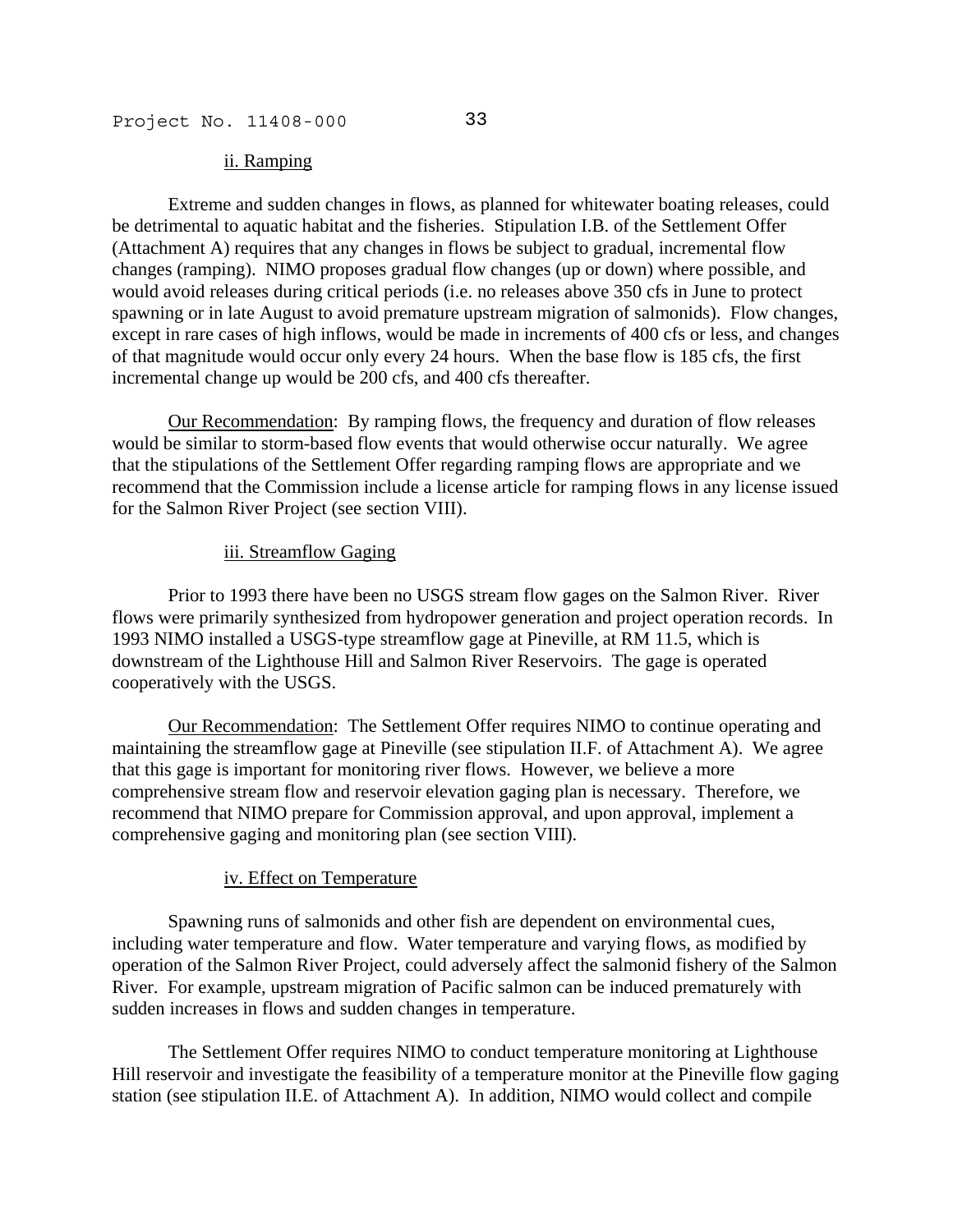temperature data from NYSDEC's Salmon River Fish Hatchery.

 We believe the stipulations of the Settlement Offer, which require a continuous base flow (and provision for ramping changes in flows) would decrease water temperature fluctuations and help moderate water temperatures throughout the Salmon River. With the flows identified by Rule Curve 16, adverse temperature-related impacts on the fishery are not expected. We recognize, however, that water temperature can vary substantially from year to year due to localized effects, thus water temperature and its effect on the fishery can not always be predicted.

 Because water temperature, and associated flows, are critical components for sustaining salmonid populations, water temperature monitoring should be conducted to assure temperature criteria for fisheries are consistently met under all flow releases. Should the results of monitoring indicate the fishery is being adversely affected, it would be appropriate for any party to petition the Commission for a change in flows to moderate temperature effects. In addition, temperature-related effects may also be addressed through the Flow Management Advisory Team (FMAT) established as part of the Settlement Offer.

Our Recommendation: We agree that this stipulation of the Settlement Offer, to monitor water temperature in the Salmon River, is appropriate. We recommend that NIMO consult with the agencies to develop and finalize a plan to install, operate, and maintain temperature gages on the Salmon River (see section VIII).

## v. Effect on Bennetts Bridge Bypassed Reach

 Rule Curve 16 would have minimal effect on flows in the Bennetts Bridge bypassed reach, therefore the limited fishery in the bypassed reach would not change. Under historical operation the reach receives only leakage flows, estimated at 3 to 5 cfs. Under stipulation II.D. of the Settlement Offer (Attachment A), the proposed flow in the bypassed reach is 7 cfs, 24 hrs per day for 275 days per year (October 1 through June 30) and 20 cfs, 24 hrs per day for 90 days per year (July 1 through September 30). The flow is intended primarily for aesthetics at the Salmon River Falls and flows correspond to periods when most sightseers would be in the area (see section VI.A.5.).

Our Recommendation: Because of the benefits that would accrue to the aesthetic values to the Salmon River Falls and the associated Bennetts Bridge bypassed reach, we are recommending implementation of the requirements of stipulation II.D. of the Settlement Offer (see sections VI.A.5. and VIII).

#### vi. Effect on Reservoir Elevations

 The project reservoirs currently exhibit yearly fluctuations through storage and release of water. Lighthouse Hill reservoir has an average annual drawdown of 6 feet and Salmon River Reservoir has an average annual drawdown of 23 feet. Reservoir fluctuations can have a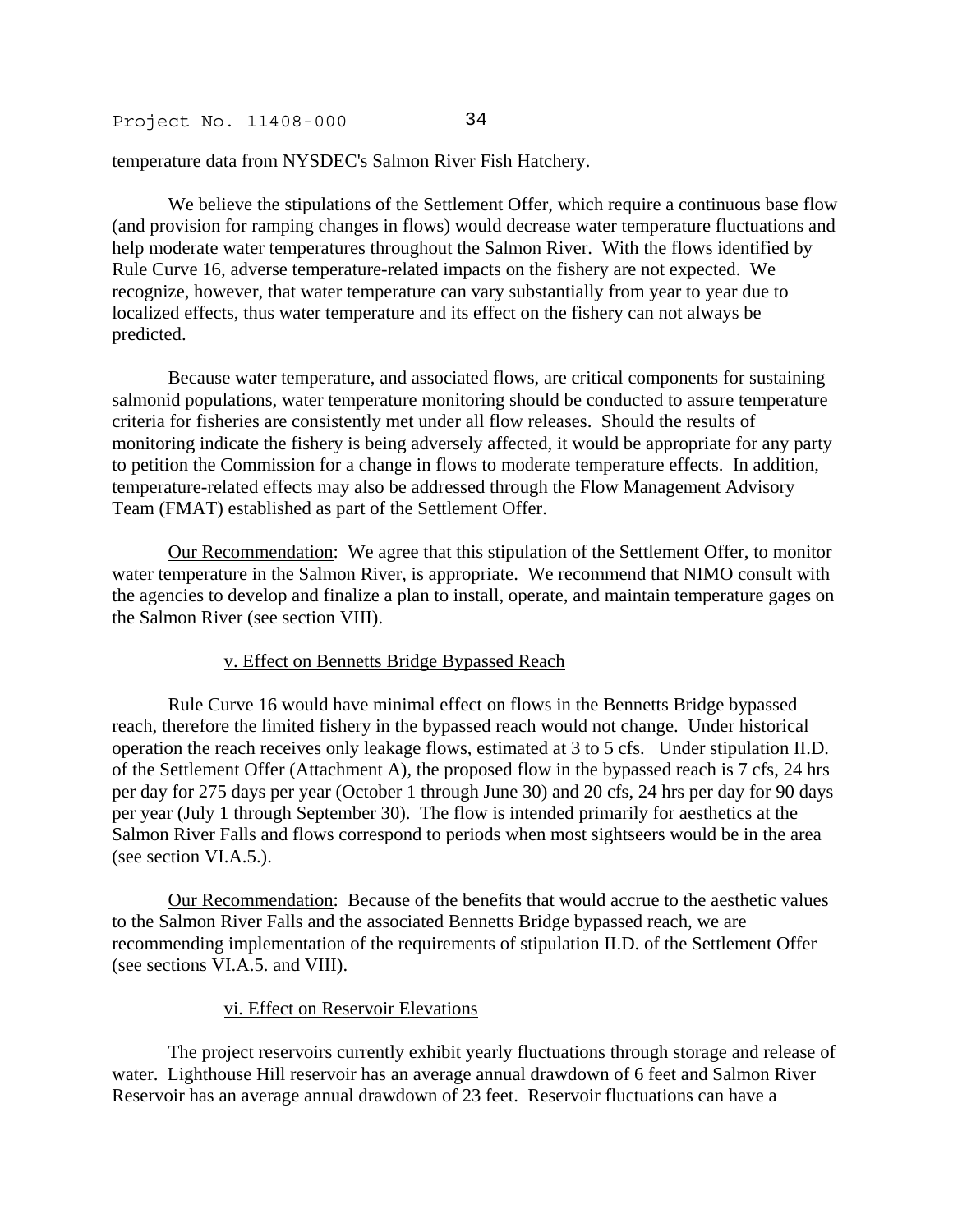detrimental effect on fish populations. Fluctuations which occur during spring spawning can affect fisheries through loss of habitat, direct egg mortality, desertion of nests, disruption of spawning activity, or reduction of benthic invertebrate populations. The adverse effects of drawdowns can be minimized by the timing and duration of the drawdown. As a management objective, maintenance of reservoir elevations is secondary to providing downstream base flows to support the trout and salmonid fishery.

 NIMO conducted a field study in May and September 1993 to examine reservoir habitat which would be affected by drawdown and to determine the effects of alternative operation scenarios. Reservoir head-duration tables and reservoir surface area duration tables from the Salmon River Water Budget Model were used as the basis for fluctuation and drawdown analyses. The results are summarized in table 2.

 Rule Curve 16 would have the following effects: (a) the Salmon River Reservoir would have an average annual fluctuation of 6 feet with the highest water level in May and lowest water level in October. A 6-foot drawdown exposes 600 acres (about 20%) around the perimeter of the reservoir which is 3,150 acres at normal elevation. The drawdown eliminates all flooding of terrestrial vegetation, and reduces cover in most littoral areas, but provides habitat for fall migrating shorebirds and increases shoreline recreation access; (b) Rule curve 16 would keep the Salmon River Reservoir near full elevation (933 to 934 feet MSL) from May through July, thereby preserving spawning fish and waterfowl nesting habitat during the most critical reproduction period; (c) Rule Curve 16 would increase late summer elevations (up to 4 feet greater than historical) which could affect recreation and aesthetics; (d) Moderate fall drawdowns would continue to occur; and (e) Rule Curve 16 would preserve a continuous base flow needed for the trout and salmonid fishery downstream.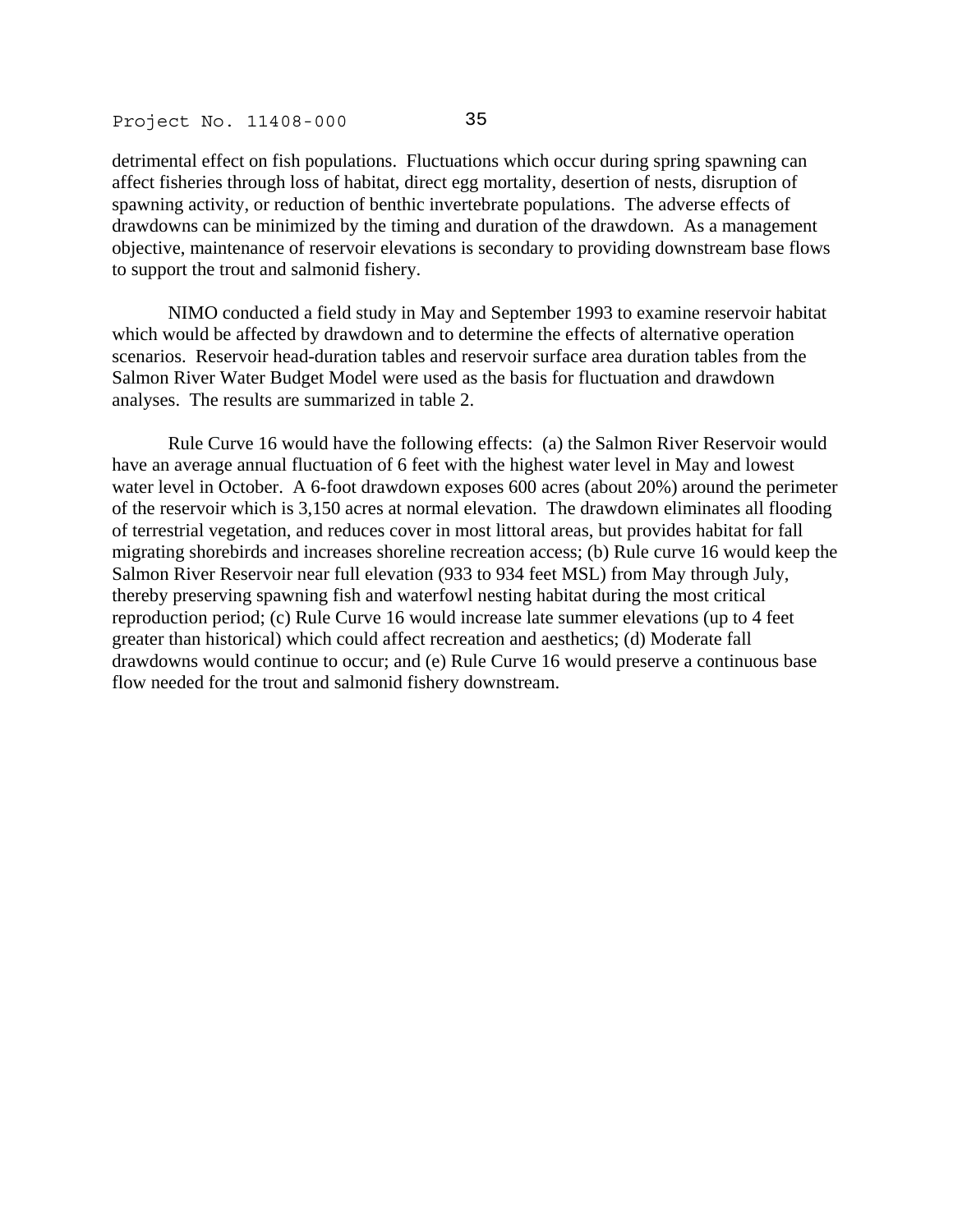Table 2. Effect of alternative operating modes on water surface elevations for the Salmon River and Lighthouse Hill Reservoirs (Source: Staff, based on reservoir fluctuation studies submitted by Niagara Mohawk Power Corporation, on July 27, 1993 and January 27, 1994).

|                                       | Normal<br>annual range<br>for water<br>surface elev.<br>$(\text{feet} \, \text{MSL})^*$ | Normal<br>annual<br>change in<br>water<br>surface<br>elev. (feet) | Reservoir<br>surface area<br>at minimum<br>drawdown<br>$(\text{acres})^*$ | Reservoir<br>surface area<br>at maximum<br>drawdown<br>$(\text{acres})^*$ | Percent of<br>maximum<br>reservoir<br>surface area |  |  |
|---------------------------------------|-----------------------------------------------------------------------------------------|-------------------------------------------------------------------|---------------------------------------------------------------------------|---------------------------------------------------------------------------|----------------------------------------------------|--|--|
| <b>Salmon River Reservoir</b>         |                                                                                         |                                                                   |                                                                           |                                                                           |                                                    |  |  |
|                                       |                                                                                         |                                                                   |                                                                           |                                                                           |                                                    |  |  |
| Run-of-River                          | $934 - 935$                                                                             | 1                                                                 | 3150                                                                      | 2700                                                                      | 97%                                                |  |  |
|                                       |                                                                                         |                                                                   |                                                                           |                                                                           |                                                    |  |  |
| Rule Curve 16                         | $924 - 935$                                                                             | 11                                                                | 3150                                                                      | 1300                                                                      | 68%                                                |  |  |
|                                       |                                                                                         |                                                                   |                                                                           |                                                                           |                                                    |  |  |
| Historical                            | $921 - 934$                                                                             | 13                                                                | 2700                                                                      | 1300                                                                      | 59%                                                |  |  |
|                                       |                                                                                         |                                                                   |                                                                           |                                                                           |                                                    |  |  |
|                                       |                                                                                         | Lighthouse Hill Reservoir                                         |                                                                           |                                                                           |                                                    |  |  |
| Run-of-Rive-                          |                                                                                         |                                                                   |                                                                           |                                                                           |                                                    |  |  |
|                                       |                                                                                         |                                                                   |                                                                           |                                                                           |                                                    |  |  |
| Rule Curve 16                         | $645 - 651$                                                                             | 6                                                                 |                                                                           |                                                                           | 12%                                                |  |  |
|                                       |                                                                                         |                                                                   |                                                                           |                                                                           |                                                    |  |  |
| Historical                            | $645 - 651$                                                                             | 6                                                                 |                                                                           |                                                                           | 12%                                                |  |  |
|                                       |                                                                                         |                                                                   |                                                                           |                                                                           |                                                    |  |  |
| * Based on 90% and 10% duration flows |                                                                                         |                                                                   |                                                                           |                                                                           |                                                    |  |  |

 Run-of-river operation provides the most stable Salmon River Reservoir with changes in elevation generally less than 1 foot throughout the year and changes in surface area less than 3 percent of the total acreage. Comparatively, fluctuations under Rule Curve 16 and historical operation would be about 11 to 13 feet. Run-of-river operation, however, would not provide the continuous base flows essential for the trout and salmonid fishery downstream, thus would not meet management objectives.

 For Lighthouse Hill Reservoir, under Rule Curve 16 average annual 6-foot fluctuations in the reservoir water surface elevation would continue, however, the extent of drawdown would be reduced in all months, particularly in June through October when average fluctuations would be reduced by 2 to 4 feet.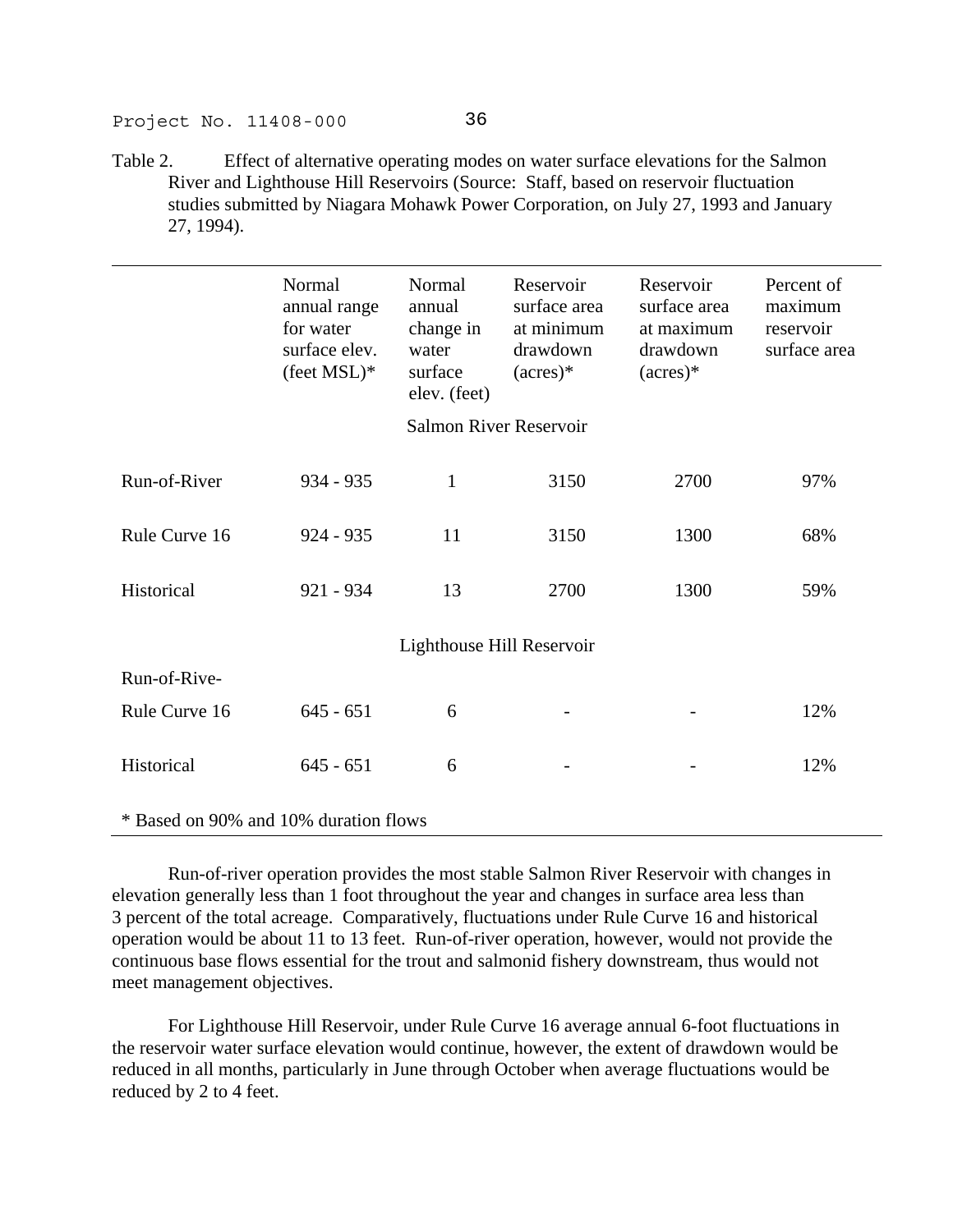Our Recommendation: Under Rule Curve 16, fluctuations in Salmon River Reservoir would be reduced and fluctuations in Lighthouse Hill Reservoir would continue. We believe, however, Rule Curve 16 adequately protects the reservoir fisheries while maintaining adequate continuous base flows to support the riverine fisheries resources in the Salmon River. Rule Curve 16 provides enhancement over historical operation by maintaining higher water levels in early summer and using a more moderate drawdown in late summer/fall. In addition, Rule Curve 16 fulfills the resource agency's primary management objective to protect and enhance the important recreational trout and salmonid fishery in the Salmon River.

 Therefore, we recommend that NIMO operate the project according to the Water Budget Model and Rule Curve 16, as specified in stipulation I.A. of the Settlement Offer (Attachment A).

#### vii. Effect on Entrainment & Turbine Mortality

 The NYSDEC annually stocks coldwater gamefish upstream of the project and a diverse resident fish community is present in the project area. Studies of entrainment mortality on fishes indicate that fish can be entrained, injured, and killed when passing through hydropower turbines and mortality rates can range from 5 to 23 percent for entrained fish (Energy and Environmental Management, 1986 and 1987). Operation of the proposed project could have a similar effect, resulting in an impact on the local fishery.

 To reduce the potential for project-related fish mortality, NIMO proposes to (a) replace the existing 3.75-inch-spaced trashracks at Lighthouse Hill with 1-inch trashracks within four years of license issuance, at a cost of about \$300,000 (1993 dollars), and (b) install 1-inchspaced trashracks when the existing 1.5-inch trashracks at Bennetts Bridge wear out. Trashracks at Bennetts Bridge would need to be replaced about the year 2017, at a cost of about \$200,000 (1993 dollars). Water velocities at the face of both trashracks would not exceed 2.0 feet per second (fps).

 Trashracks have been used at hydropower plants to discourage fish from entering project intakes. Design criteria, such as placement, intake approach velocity, bar spacing, and angle of the trashrack to the flow can influence the ability of a trashrack to act as a physical fish entrainment barrier and reduce entrainment rates (Bell, 1986; Boreman, 1977; Hansen et al., 1977). For example, studies performed by the University of South Dakota on the Missouri River showed that most warmwater fish, from a young age, can sustain swimming speeds from 1.0 to 3.6 fps for extended periods of time (Schmulbach et al., 1977). Therefore, NIMO's proposed intake velocity of less than 2.0 fps would be low enough for most fish to avoid entrainment and impingement at the trashrack. The 1.0-inch bar spacing would prevent entrainment of larger fish at greatest risk of turbine injury or mortality. Survival of entrained fish generally decreases with increasing fish length (Cada, 1990). Small fish could pass through the trashrack and turbine unharmed.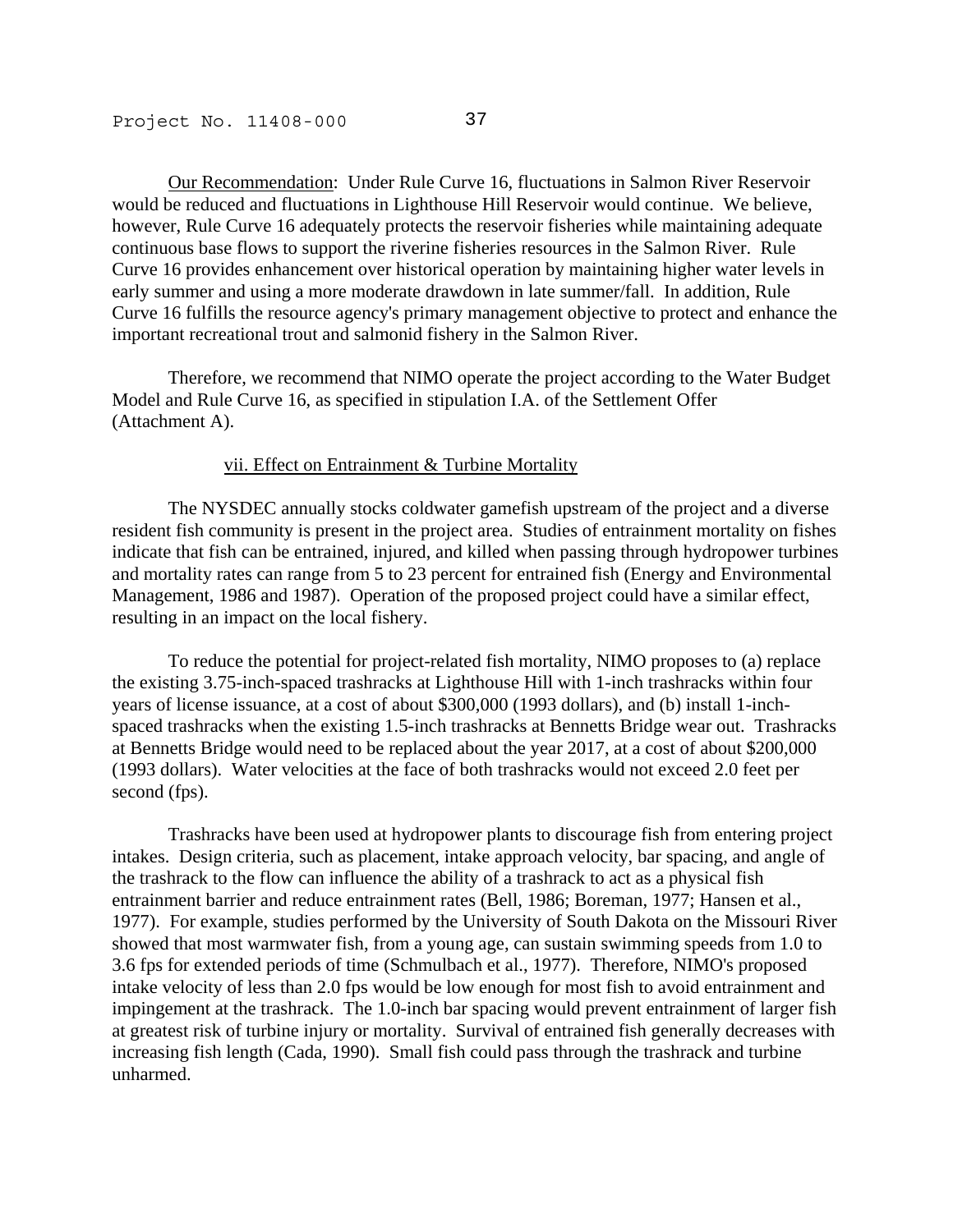While 1-inch open bar spacings would prevent entrainment of larger fish that would have the greatest risk of turbine injury or mortality, some project-related fish mortality, particularly for smaller fish, would continue. Fishery management objectives for the project area focus primarily on salmonids located downstream of the project dams (Kozuchowski et al., 1994). Therefore, the impact to the fishery is not expected to be significant. As proposed, the trashracks would be a cost effective method of protecting stocked gamefish and resident fish and would minimize entrainment-related mortality and injury, particularly for brown trout which are stocked upstream of the project.

Our Recommendation: Replacing the trashracks, as described above, is part of the Settlement Offer. We agree that this provision (see stipulation II.B. of Attachment A) of the Settlement Offer is appropriate and recommend that the NIMO develop and implement a final plan for fish protection which incorporates the design components identified in the January 27, 1994 filing with the Commission. The plan should include, at a minimum, functional design drawings of the trashrack and an installation schedule.

## viii. Sea Lamprey Control

 Adult sea lamprey are parasitic on fishes, particularly salmon and trout. In the Great Lakes, sea lamprey have been responsible for large declines in salmonid and trout populations. In 1971 the NYSDEC initiated a sea lamprey control program. Generally, every three years the NYSDEC chemically treats the river with lampricide. To facilitate chemical application, NIMO has provided a constant 36 cfs flow for a short duration from Lighthouse Hill.

 The lamprey control program has successfully improved salmon populations, as demonstrated by angler surveys. Between 1973 and 1975, angler trips to the Salmon River increased from 5,680 to 22,649 trips and angler expenditures increased from \$62,100 to \$444,000.

 The Settlement Offer does not specifically address lamprey control, however, NIMO has proposed to continue their participation in the program by providing flows, as necessary, for the application of lampricide. Controlling lamprey has both local and regional significance as lamprey spawned in the Salmon River can affect salmonids in the Salmon River, Lake Ontario, and the Great Lakes. Effective lamprey control is vital to maintaining local and regional salmonid populations.

Our Recommendation: There is no defined schedule for lamprey control; lampricide is applied on an as-needed basis. Providing approximately 36-cfs flows about once every three years for lampricide application would have negligible effect on project operations or net benefits. Therefore, we recommend that NIMO continue their participation in the lamprey control program by providing periodic flow releases, when requested by the NYSDEC, for the control of sea lamprey.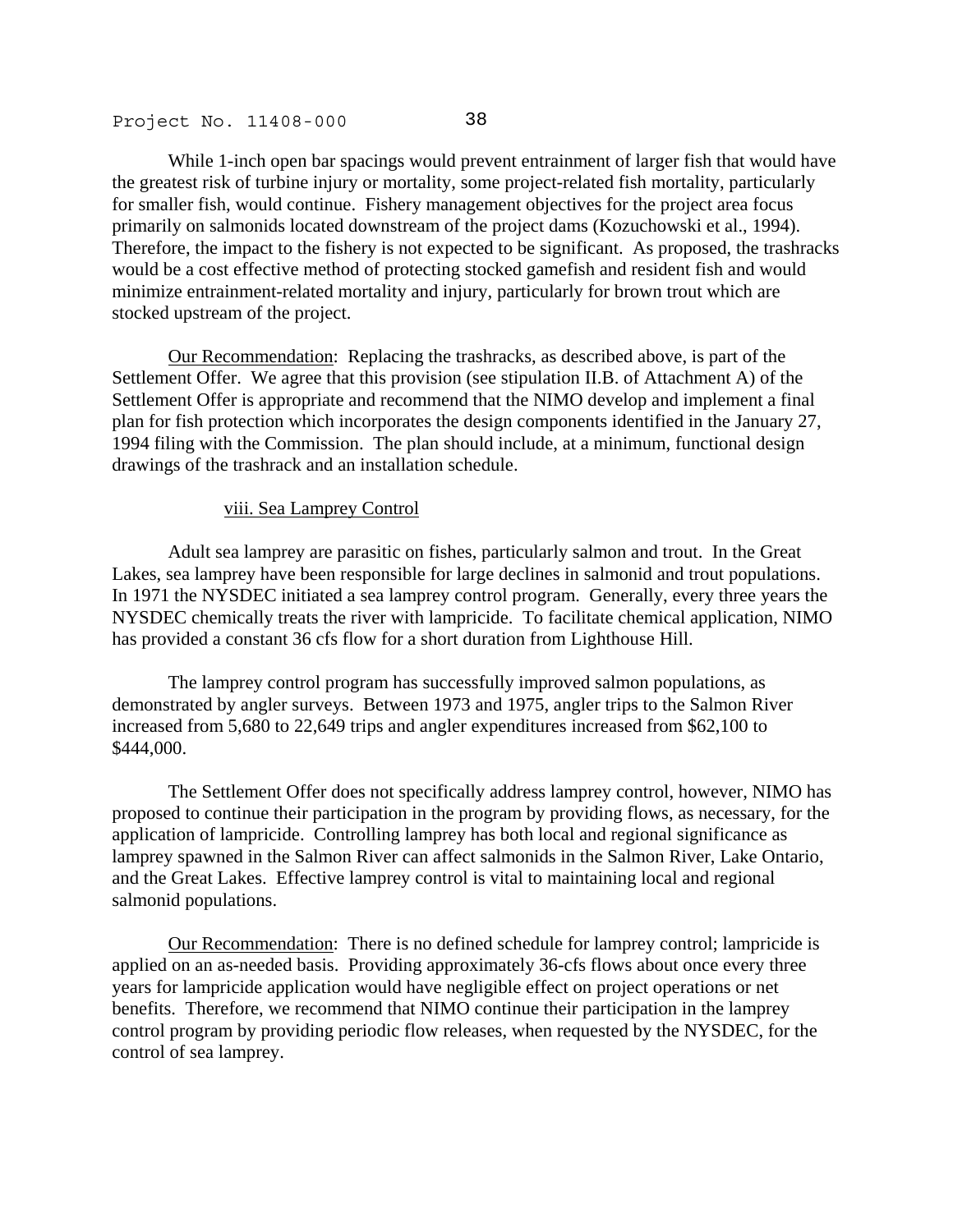#### ix. Effect on Salmon River Fish Hatchery

 The Salmon River Fish Hatchery, which was completed in 1980, is located on Beaverdam Brook just east of the Village of Altmar, about 1.7 miles from the Lighthouse Hill development on Beaverdam Brook and about 0.5 mile upstream of the confluence of the brook and the river. The hatchery is the primary source of salmonids for stocking in Lake Ontario. About 3.2 million chinook salmon, 300,000 coho salmon, 650,000 steelhead, 300,000 brown trout, and 100,000 Atlantic salmon are raised there each year (Kozuchowski et al., 1994).

 The Salmon River Fish Hatchery receives, by gravity feed pipeline, a maximum of 22 cfs (10,000 gallons per minute) directly from the Lighthouse Hill reservoir. The 1.7-mile-long, 24 inch pipeline currently provides 22 cfs to the hatchery regardless of need, which may be less at times. After passing through the hatchery, water flows into Beaverdam Brook which empties into the Salmon River about 2.0 miles downstream of the Lighthouse Hill development. The hatchery flow currently supplements the 22-cfs leakage flows from Lighthouse Hill when Lighthouse Hill is not generating (i.e., during maximum hatchery withdrawals, about 44 cfs would be available below Lighthouse Hill).

 The Settlement Offer requires that NIMO provide up to 22 cfs to the fish hatchery, with flows in excess of actual hatchery needs available to be passed through the new base flow unit at the Lighthouse Hill powerhouse (see stipulation I.A. of Attachment A). Other sources of water previously utilized by the hatchery (well water and pumping from Beaverdam Brook), have not consistently provided the best mix of water needed by the hatchery. The Lighthouse Hill reservoir is a readily available source of "good quality" water which can be utilized by the hatchery and returned to the river. Under the Settlement Offer, the hatchery flows will continue to supplement minimum flows in the Salmon River. In addition, flows not required by the hatchery could be used for generation.

Our Recommendation: Operation of the fish hatchery, and its flow needs, is critical to maintaining and enhancing the salmonid populations in both the Salmon River and Lake Ontario. The hatchery has both local and regional significance as salmon produced there contribute to a cumulative beneficial effect to the Salmon River, Lake Ontario, and the Great Lakes fisheries. Hatchery production is vital to maintaining local and regional salmonid populations. Therefore, we agree that this stipulation of the Settlement Offer is appropriate and recommend it be included in a license article for any license issued for the Salmon River Project.

#### x. Flow Management Advisory Team

 One requirement of the Settlement Offer is to establish a Flow Management Advisory Team (FMAT) to keep abreast of the changing conditions that may affect river flows and coordinate requests to the Commission for changes in flows, releases, and other water-related issues (see stipulation IV.D. of attachment A). The FMAT would initially consist of 17 parties, as follows: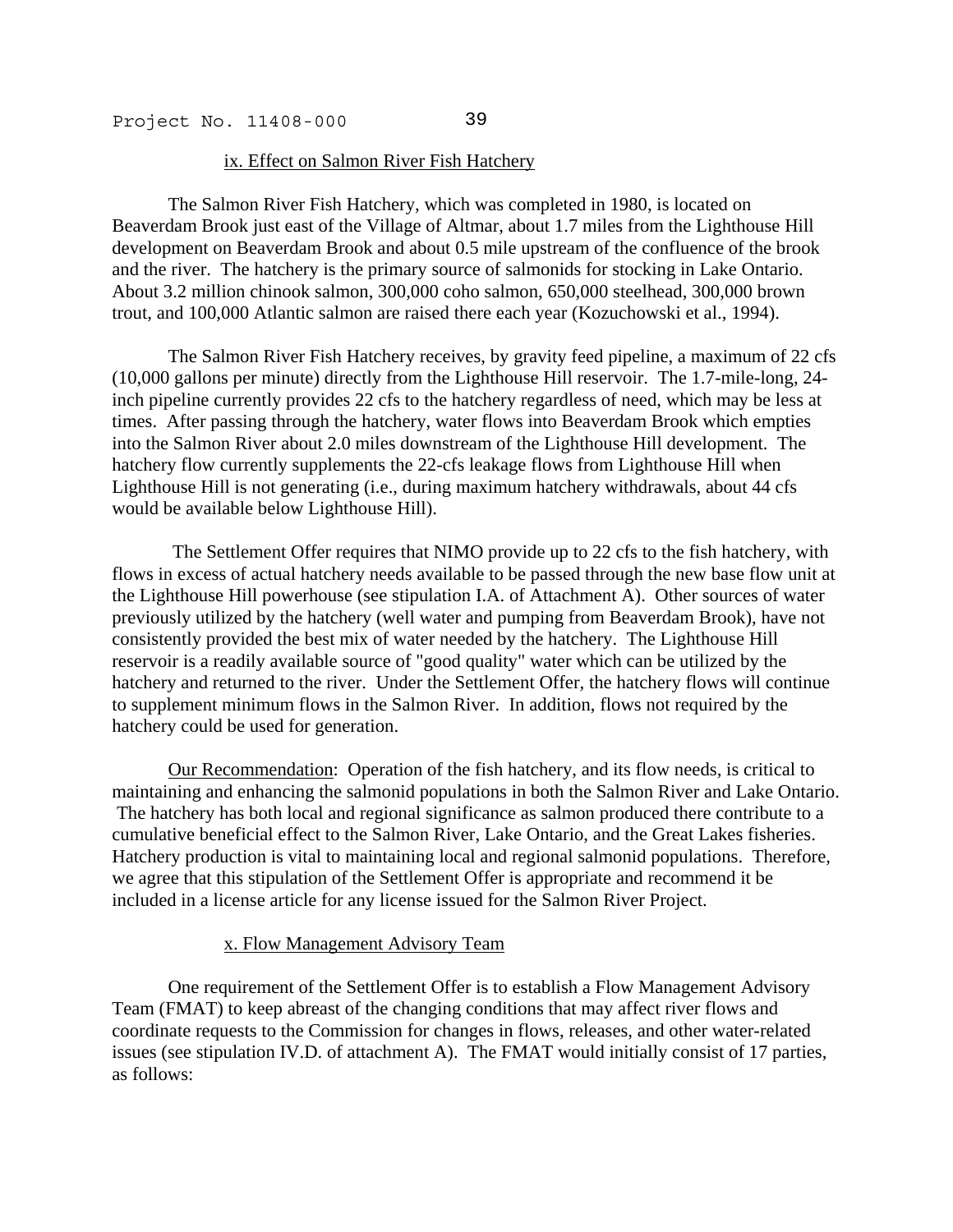Party No. of votes

| Niagara Mohawk Power Corporation          |  |
|-------------------------------------------|--|
| NYS Dept. of Environmental Conservation   |  |
| U.S. Fish & Wildlife Service              |  |
| <b>National Park Service</b>              |  |
| NYS Office of Parks, Recreation &         |  |
| <b>Historic Preservation</b>              |  |
| <b>American Whitewater Affiliation</b>    |  |
| New York Rivers United                    |  |
| <b>Trout Unlimited</b>                    |  |
| Adirondack Mountain Club                  |  |
| <b>Oswego County River Guides</b>         |  |
| Oswego County Fed. of Sportsmen's Clubs   |  |
| <b>Oswego County Legislators</b>          |  |
| Village of Pulaski, Mayor                 |  |
| County Legislator, Albion                 |  |
| Town of Redfield, Supervisor              |  |
| Pulaski/Eastern Shore Chamber of Commerce |  |
| <b>Salmon River Fishery Committee</b>     |  |
|                                           |  |

 The operation of the Salmon River Project and management objectives for the Salmon River are complex and diverse. We recognize that future plans can not always be identified at the time of licensing and it would be appropriate to periodically review the adequacy of licensed flows in meeting the Salmon River's diverse resource needs.

 We believe the FMAT could be instrumental in monitoring the effectiveness of flow requirements and evolving hydropower, ecological, and recreational needs in the Salmon River Basin. At minimum, the FMAT would provide a communication network for the interest groups. At best, and only under the condition of no dissenting votes, the FMAT would serve as a unified group in requesting from the Commission changes in the license conditions. We believe it is important to stress that if FMAT members can't agree, individual groups may still act independently.

Our Recommendation: We recognize that the FMAT would be implemented among parties as part of the Settlement Offer. We do not see the need, however, to require establishing the FMAT as a condition of license. We see the merits of the FMAT approach and encourage all parties to pursue this effort, as outlined in the Settlement Offer, to facilitate NIMO's postlicensing requests to the Commission for changes in flows or project operation. In the event that, some time in the future, the management objectives for Salmon River change or the licensed flows are shown to be inadequate to meet management objectives, the FMAT could petition the Commission for a change in any flow requirement in the license. Upon review of the conditions and facts at that time, the Commission would make a decision to amend the license based on the best public interest.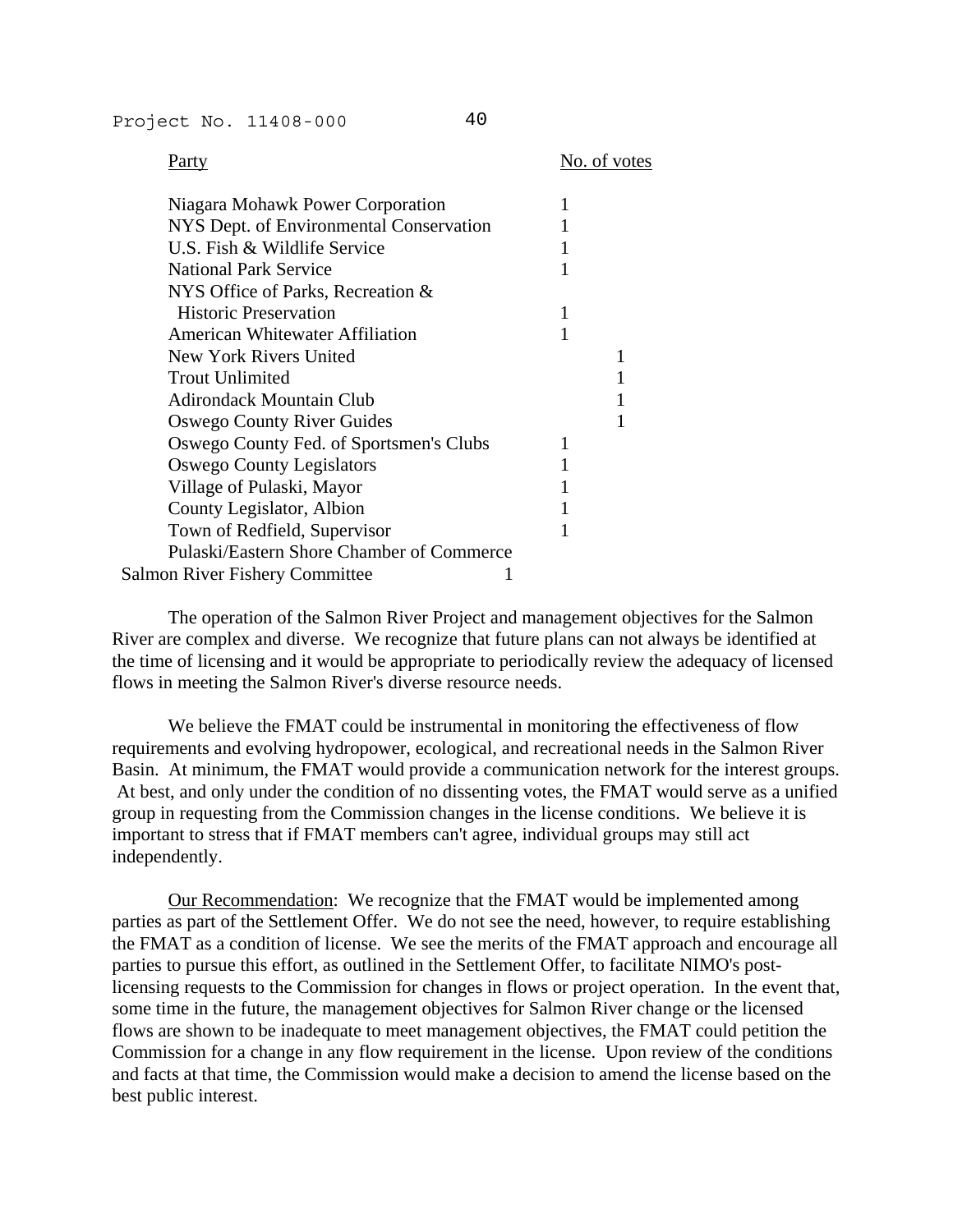b. Unavoidable Adverse Impacts: None

# 4. Terrestrial Resources

## a. Environmental Impacts and Recommendations:

## i. Vegetation and Wildlife Resources

 Construction of the recreational site on Lighthouse Hill reservoir adjacent to Hogback Road would require the clearing or disturbance of about 2 acres of deciduous forest vegetation and associated wildlife. The enhancement of the existing informal fishing access on the south side of the Salmon River reservoir by improving access trails and installing signs would require little or no clearing or disturbance of existing deciduous forest vegetation and associated wildlife.

 The additional flows proposed for the bypassed reach (i.e., 20 cfs from July 1 through September 30 and 7 cfs from October 1 through June 30) would inundate the vegetation within the bypassed reach resulting in a loss of terrestrial habitat. Such effects, however, are expected to be minor.

Our Recommendation: Refer to section VI.A.1. (Geology and Soils). Revegetating disturbed areas immediately after project-related construction would restore the vegetative cover in those areas, and minimize the length of time wildlife habitat would be lost.

## ii. Wetlands

## Rule Curve 16 Enhancements

 Operating the project according to Rule Curve 16 would result in less fluctuation and higher reservoir elevations for the Salmon River reservoir, on the average, than historic operations. The proposed operation would enhance many of the wetlands associated with the Salmon River Reservoir by reducing the area of the drawdown zone and increasing reservoir water-surface elevations throughout the year (Niagara Mohawk Power Corporation, 1994a) (see also section VI.A.3.).

 Under Rule Curve 16, the riverine wetlands along the Salmon River mainstem downstream of Lighthouse Hill reservoir would be enhanced by the increased minimum flow, which would insure that about 53% more river area (riverine wetland) would remain wetted than under historical operations. Also, palustrine wetlands that have benefitted from periodical pulses of water under historical operations would receive very similar seasonal high waters under the proposed rule curve 16. (Niagara Mohawk Power Corporation, 1994a).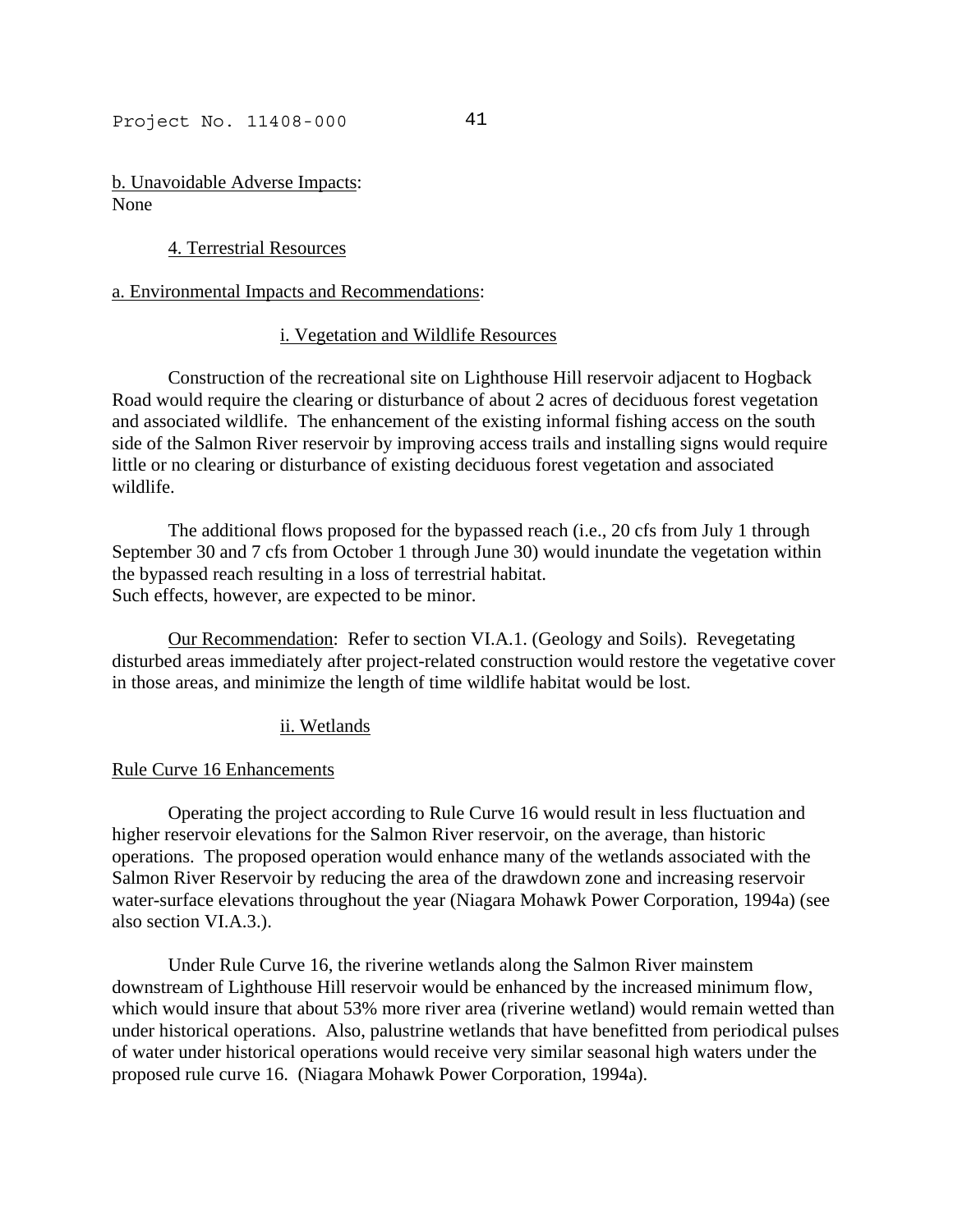Our Recommendation: Refer to section VI.A.2.a.i. (Water Resources) and section VI.A.3.a.vi. (Effect on reservoir elevations).

#### OR-18 Wetland Enhancement

 In addition to the aforementioned wetlands enhancements that would result from project operation under Rule Curve 16, NIMO proposes further wetlands enhancements on the OR-18 wetland at the Lighthouse Hill reservoir. These enhancements are described in a wetlands enhancement plan dated May 1994, that was prepared jointly with the NYSDEC (Niagara Mohawk Corp., 1994f).

 The objective of the wetland enhancement plan is to enhance the ecosystem in the OR-18 lower and middle pools and connecting channels. Expected enhancements include: (a) increased benthic macroinvertebrate biomass and diversity; (b) increased aquatic macrophyte biomass and diversity; and (c) increased reproduction of fishes requiring shallow, low velocity habitat for spawning and incubation. Other possible enhancements include increased brood production by waterfowl and water birds, and increased use by reptiles, amphibians, and mammals.

 The wetlands enhancements on OR-18 would be accomplished by constructing a water level control structure north of and adjacent to the Hogs Back Road box culvert. The water control structure would be constructed at elevation 650.0 feet MSL, which is one foot below the normal pool level at Lighthouse Hill reservoir. The intent of this design is to allow free passage of water and organisms, including fish, when Lighthouse Hill reservoir is at or near normal pool elevation.

 NIMO has included a study plan in its wetland enhancement plan that is designed to assess the success of the wetland enhancement plan. The study plan provides for the performance of both a baseline evaluation before placement of the water level control structure and a follow-up evaluation three years after placement of the water control structure. Further, NIMO proposes to prepare a Phase 1 report describing the results of baseline studies and a Phase 2 report on the results of the follow-up evaluation.

Our recommendation: We agree with the wetlands enhancement plan for the OR-18 wetland and recommend that it be approved as part of any license issued. However, since the plan did not contain a time schedule for implementing the various measures proposed, we recommend that the license contain a condition requiring that the wetlands enhancement plan to be filed with the Commission contain a time schedule. A schedule is needed to ensure that the wetlands enhancement plan is implemented and the results are reported to the Commission in a timely manner.

## b. Summary of Effects:

Construction of the proposed recreational facilities would result in the removal and/or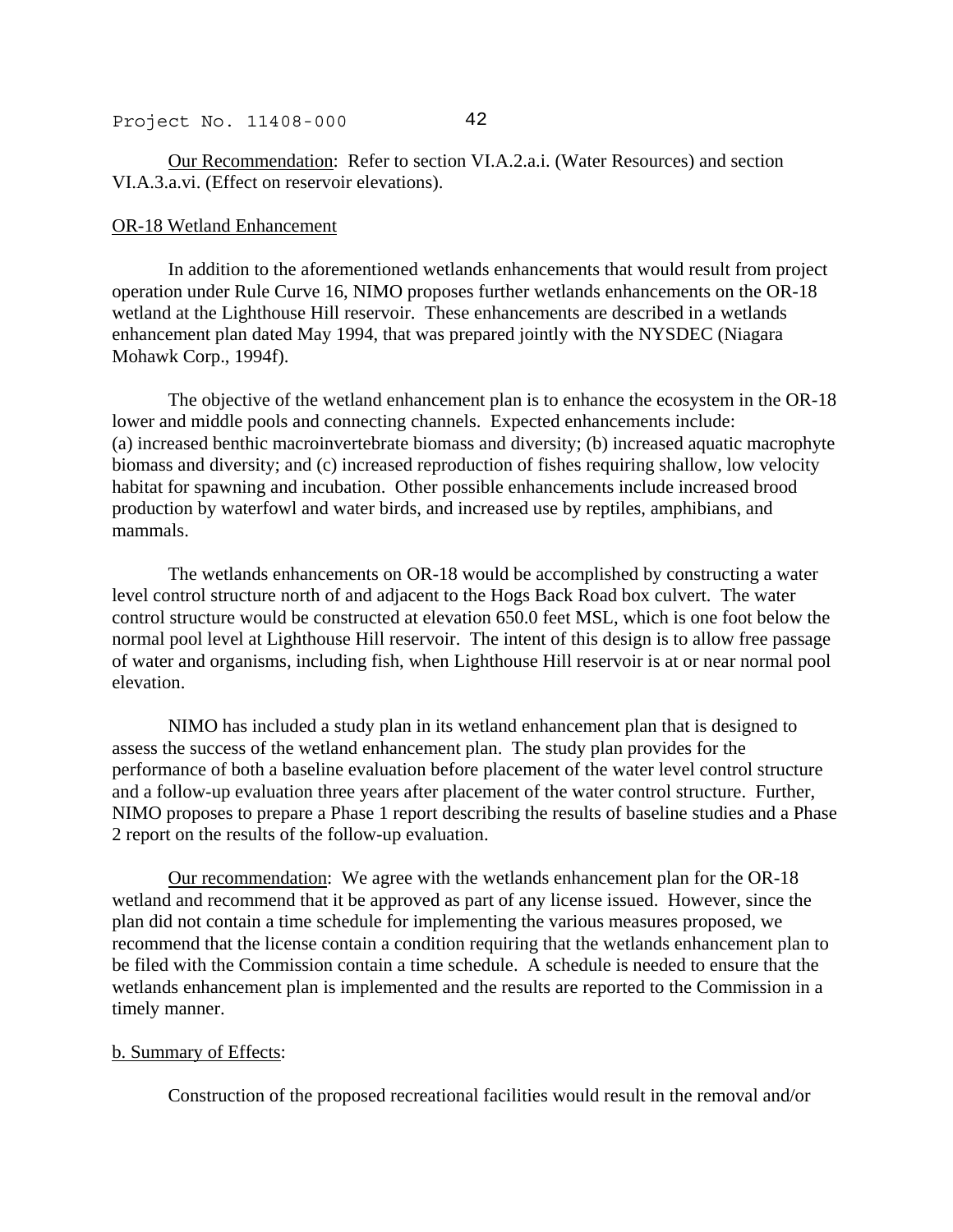disturbance of about 2 acres of vegetation and associated wildlife. Additional flows through the bypassed reach would result in the loss of vegetation and associated wildlife. The modifications of Salmon River Reservoir water levels, the additional flows in the Salmon River downstream of Lighthouse Hill Reservoir, and the enhancements on the OR-18 wetland would enhance existing wetlands. Consequently, a beneficial cumulative effect on wetlands within the Salmon River Basin would occur.

c. Unavoidable Adverse Impacts:

None

5. Aesthetics

a. Environmental Impacts and Recommendations

## i. Aesthetic effects on reservoir shorelines due to proposed changes in reservoir operations.

 NIMO proposes to change its project operations in order to balance the competing water resource interests and values of the Salmon River. The proposed changes, collectively referred to as Rule Curve 16, are based on the results of NIMO's extensive Water Budget Model analyses, its comprehensive reservoir fluctuation and instream flow studies, and its consultations and negotiations with resource agencies and other concerned parties. Under proposed Rule Curve 16, existing base flows and reservoir target elevations for the Bennetts Bridge development would be modified to accommodate new base flow requirements proposed downstream of Lighthouse Hill, and the continued peaking mode of operation at Bennetts Bridge would be reregulated on a daily basis at the Lighthouse Hill development by using reservoir storage and an appropriate sequencing of its generating units.

 The signatories to the Settlement Offer (see footnote 2) agree to the provisions of the proposed Rule Curve 16 (see Attachment A). Interior recommends that the measures contained in the Settlement Offer, which includes proposed Rule Curve 16, be incorporated in any license issued for the project.

 The changes in reservoir fluctuation that would result from implementing proposed Rule Curve 16 would enhance the aesthetic quality of the reservoirs' shorelines and adjacent littoral zones by reducing the exposure of unsightly structures, stumps, debris, and mudflats. Overall, Rule Curve 16 reduces the maximum annual drawdown of Salmon River Reservoir by four feet; maintains a higher, more stable water surface elevation from May through July; and increases late summer water levels an average of four feet over historical levels. For the Lighthouse Hill Reservoir, maximum annual water level fluctuations would continue to be six feet under Rule Curve 16; however, average monthly fluctuations would be significantly reduced, particularly from June through October (two- to four-foot reductions) (Niagara Mohawk Power Corporation, 1994a).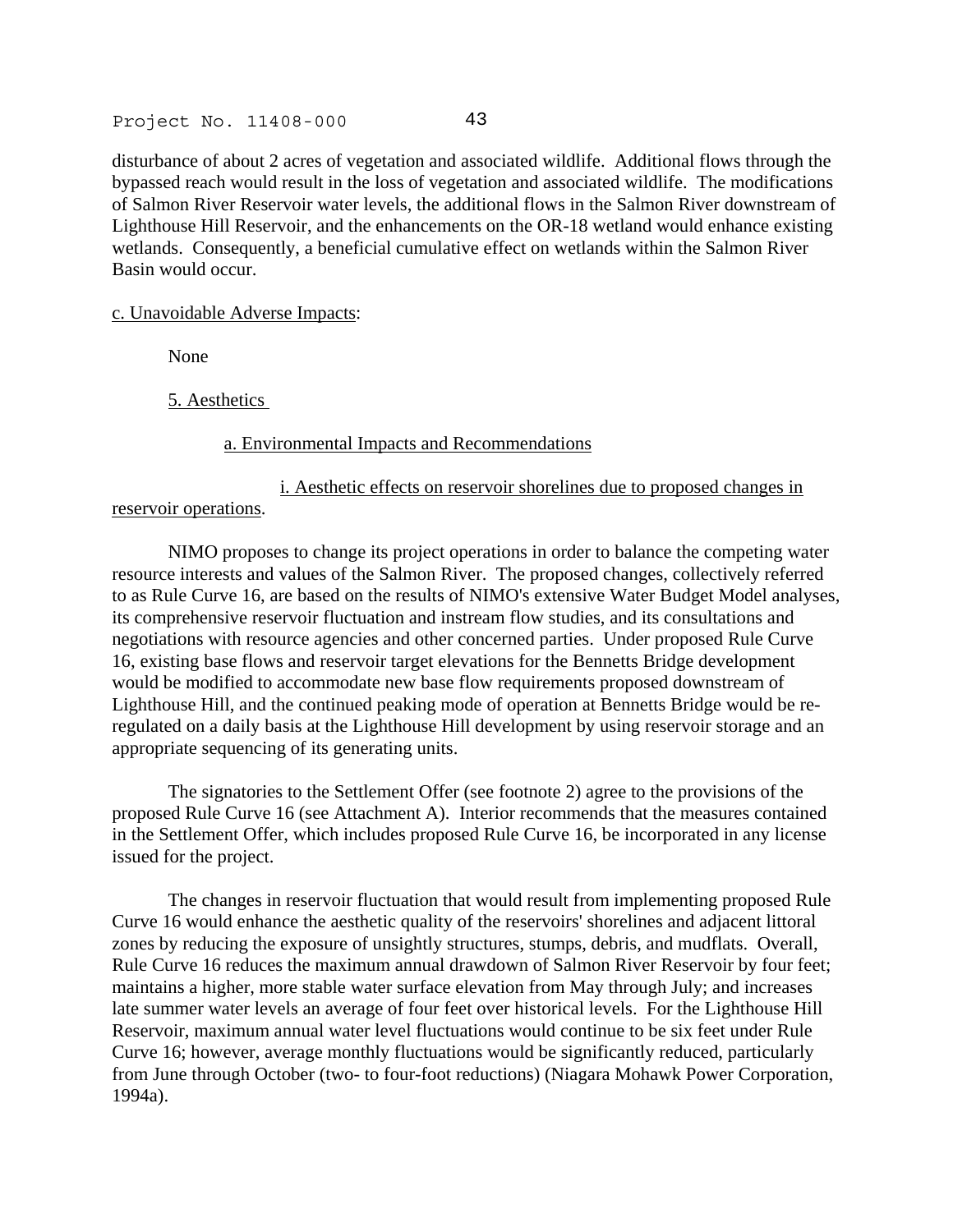Our Recommendation: Giving due weight to the aesthetic effects of the proposed base flow releases in our balancing considerations, we recommend in the Comprehensive Development section that NIMO be required to implement Rule Curve 16.

# ii. Effects on the aesthetic value of the Salmon River due to proposed base flow releases from the Lighthouse Hill powerhouse.

 The primary objective of proposed Rule Curve 16 (see section VI.A.5.a.i.) is to provide continual base flows to the 17-mile-long reach of the Salmon River downstream of the Lighthouse Hill development to enhance the fishery (see section VI.A.3.). The minimum base flows that would be provided under Rule Curve 16 are 185 cfs May 1 through August 31, 335 cfs September 1 through December 31, and 285 cfs January 1 through April 30. These minimum base flows would also enhance the aesthetic value of the river landscape by providing steadier flows that would be perceived as being closer to the river's natural flow patterns.

iii. Effects on the aesthetic value of Salmon River Falls and the associated bypassed reach due to proposed flow releases from Bennetts Bridge dam and proposed streambed modifications at the top of the falls.

 In response to resource agency requests for minimum flows in the Bennetts Bridge bypassed reach, NIMO proposes to release from Bennetts Bridge dam: (a) 20 cfs from July 1 through September 30 for aesthetic enhancement purposes; and (b) 7 cfs for the remainder of the year for aquatic habitat enhancement purposes. NIMO also proposes to modify the streambed at the top of Salmon River Falls with natural ledge material to better distribute these bypassed reach flow releases over the falls (Niagara Mohawk Power Corporation, 1994a).

 The signatories to the project Settlement Offer (see footnote 2) agree to the above minimum flow and streambed modification proposals to enhance aesthetic and aquatic habitat conditions in the bypassed reach (see stipulation II.D. of Attachment A). Interior agrees that the above measures significantly address the aesthetic flow issue involving Salmon River Falls, and recommends that NIMO work closely with the NPS and the FWS in developing the final design for modifying the streambed at the top of the falls. The NPS's acceptance of the flow regime and streambed modification proposals for the bypassed reach is contingent on: (a) the use of indigenous ledge material for the streambed modification work; and (b) the placement and fastening of the ledge material without causing any adverse visual impact either from above the falls or from the proposed viewing area (letter to Gregg Carrington from Drew Parkin, Chief, Rivers and Special Studies, North Atlantic Region, National Park Service, Boston, Massachusetts, November 4, 1993).

 The proposed minimum flows are equal to a total of 90,024 cfs-hours per year, which is consistent with the total annual water volume allocated to the bypassed reach in Rule Curve 16 (see section VI.A.5.a.i.). The July 1 through September 30 period for the proposed 20-cfs release corresponds to the timeframe that most sightseers would be in the area. The July 1 date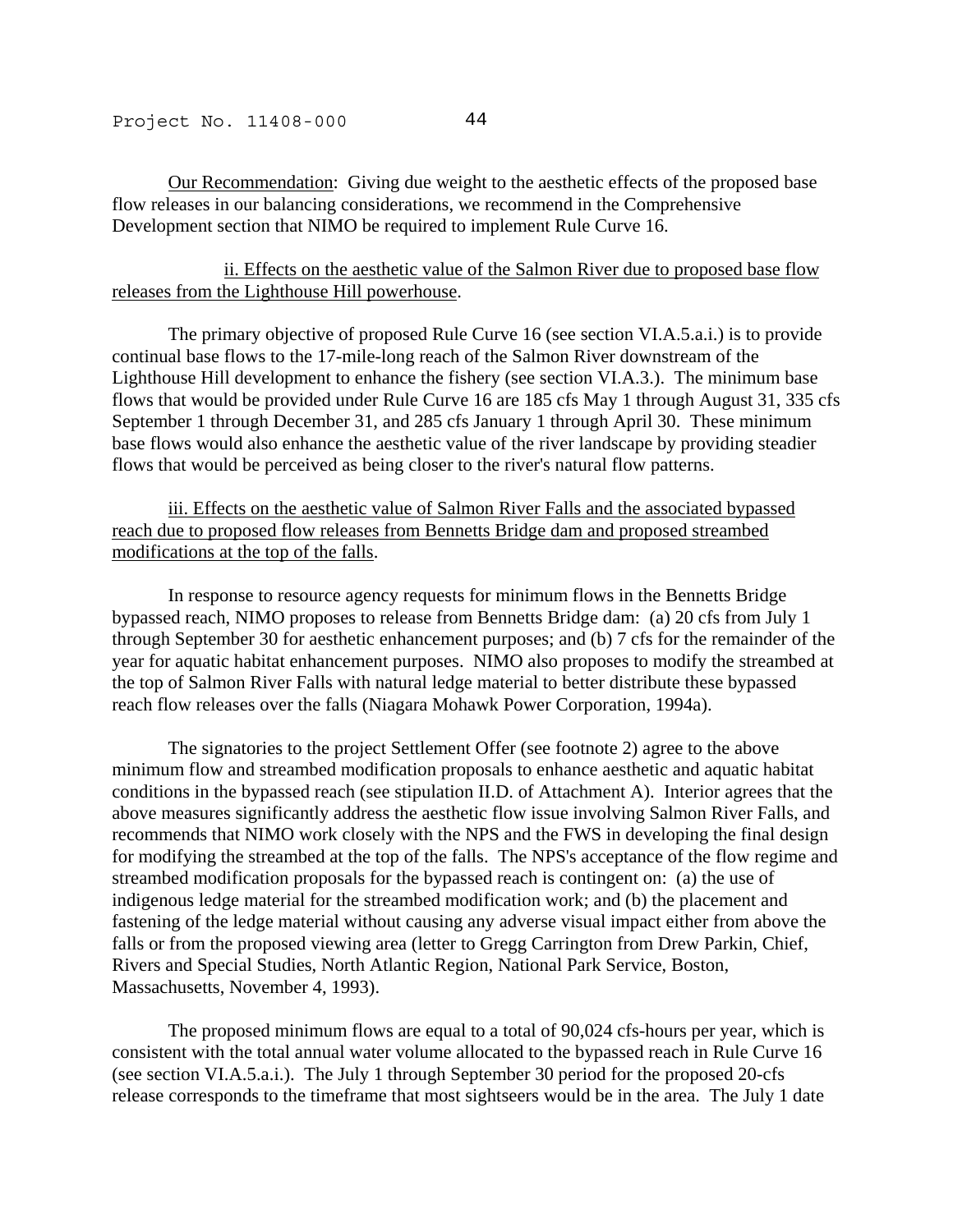for starting the proposed 20-cfs release was chosen because black fly season occurs between late May and early June, and most family vacations occur after schools dismiss for the summer in the second or third week of June. The September 30 date for ending the proposed 20-cfs minimum flow was chosen because of the large influx of anglers in September and the fall foliage color usually reaches its peak in September (Niagara Mohawk Power Corporation, 1994a).

 The proposed minimum flow amounts for the bypassed reach are based on the results of NIMO's instream flow demonstration conducted on May 24, 25, and 26, 1993. During the demonstration, flows of 7.3, 21.6, 62.4, and 119 cfs (as measured at the falls, without any modifications to the streambed above the falls) were observed from four locations within the bypassed reach. A flow of 31.6 cfs (as measured at the falls, with modifications to the streambed above the falls) was also observed from the same four locations. The streambed modifications that were in place during the 31.6-cfs flow demonstration consisted of two temporary weirs constructed of locally gathered boulders and rubble. The purpose of the two temporary weirs was to demonstrate the feasibility of providing a veil of falling water over the falls that is similar in appearance to the veiling effect provided at a higher flow amount, but without the weirs.

 The NPS points out that, based on its review of a videotape of the flow demonstration: (a) the 119-cfs flow over the falls is the most dramatic; (b) the 62-cfs flow offers the same relative aesthetic benefits as the higher, 119-cfs flow; (c) the 62-cfs flow is substantially more desirable than the 22-cfs flow due to the significantly larger curtain and dispersement of spill over the falls; and (d) the 32-cfs flow, with the streambed modified, is visually similar to the 62 cfs flow (letter to Gregg Carrington from Drew Parkin, Chief, Division of Rivers and Special Studies, North Atlantic Region, National Park Service, Boston, Massachusetts, July 21, 1993).

 NIMO has filed with the Commission a report on the results of its flow demonstration, including photographs and a videotape of the various flows observed (letter and enclosures from Jerry Sabattis, P.E., Licensing Coordinator, Niagara Mohawk Power Corporation, Syracuse, New York, July 9, 1993). We agree with the NPS's flow demonstration comments noted above, based on our review of the report.

 NIMO says that its proposed streambed modifications would consist of two small weirs placed in the low lying areas immediately above the falls. One weir would have a maximum height of one foot at its center and would be about eight feet long. The other weir would have a maximum height of two feet at its center and would be about 23 feet long. The natural ledge material that would be used to construct the weirs would be fastened in place with rebar (reinforcement bar), without being visible, so that it would not wash downstream during spring flooding (letter from Jerry Sabattis, P.E., Licensing Coordinator, Niagara Mohawk Power Corporation, Syracuse, New York, August 27, 1993).

 We believe that the NIMO's proposed streambed modifications, as described above, would borrow from the natural form, line, color, and texture of the landscape to such an extent so as not have an adverse visual impact on the falls. Any modifications at the falls should be done in consultation with the NYSDEC. We also agree with Interior's recommendation that NIMO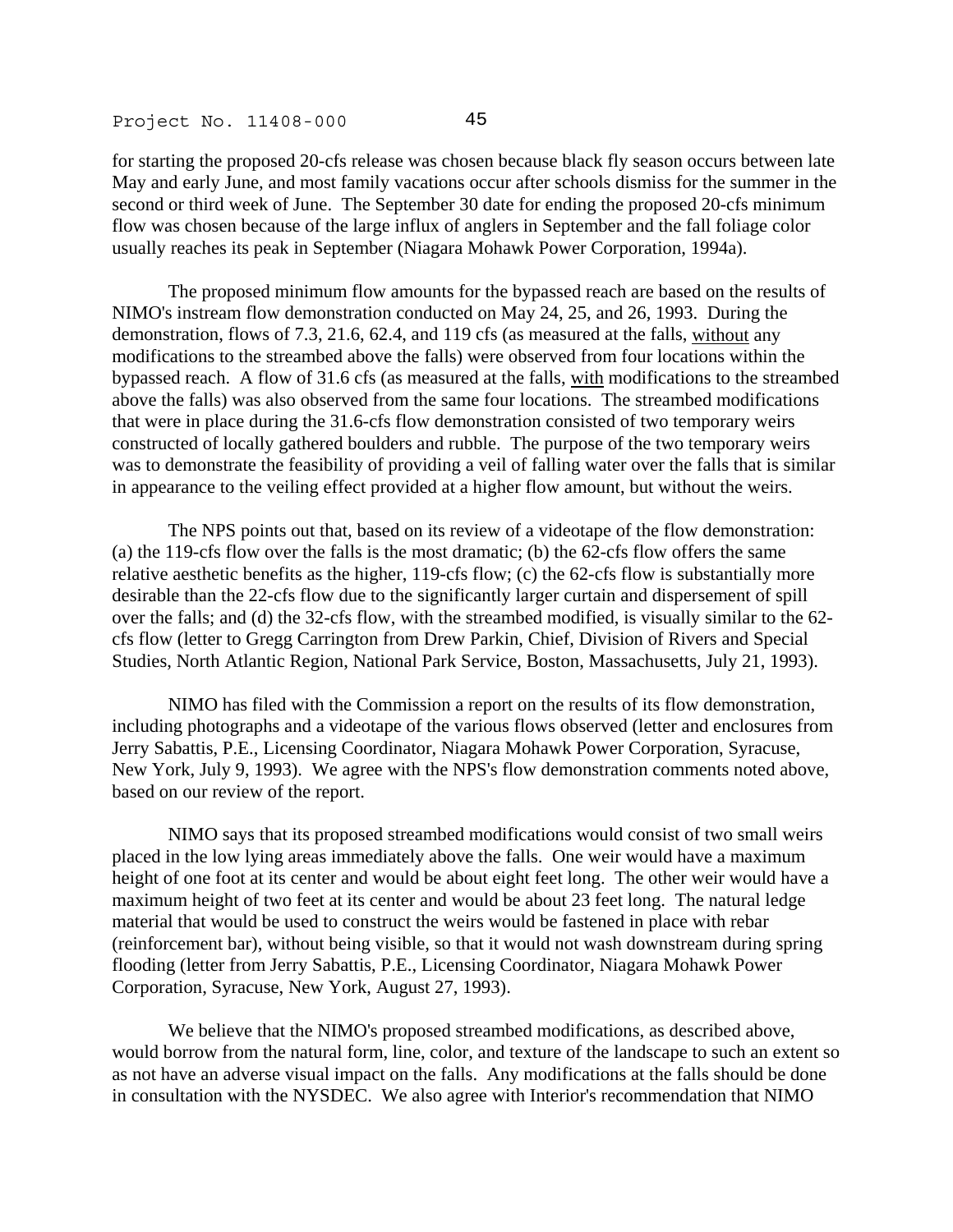should consult with the NPS and the FWS in developing the final design for any modifications to the streambed at the top of the falls in order to ensure that the modifications would be as visually compatible as possible with the falls' natural and cultural features, and would be effective in improving the distribution of spillflows over the falls.

 Providing flow releases to the Bennetts Bridge bypassed reach for aesthetic and aquatic habitat purposes is a relatively low-priority objective in the project's Water Budget Model (see section VI.A.5.a.i.). Therefore, any alternative flow regimes considered for the bypassed reach are limited to a total release of about 90,000 cfs-hours per year, as allocated in Rule Curve 16. Given this total water volume limitation, releases greater than the proposed 20-cfs flow for aesthetics would be of a lesser duration than proposed (i.e., less than 92 days) and/or would require a lesser minimum flow amount for aquatic habitat (i.e., less than 7 cfs).

 NIMO and the resource agencies generally agree that a constant flow is ecologically more desirable than a pulsing flow in the bypassed reach (letter from Jerry Sabattis, P.E., Licensing Coordinator, Niagara Mohawk Power Corporation, Syracuse, New York, August 27, 1993). We agree. Also, we conclude that the proposed July-through-September period for aesthetic flow releases is reasonable and should not be reduced in order to increase the proposed 20-cfs aesthetics flow amount.

Our Recommendation: Giving due weight in our balancing considerations to the aesthetic effects described above, we recommend in the Comprehensive Development section that Niagara Mohawk be required to implement the flow releases and streambed modifications, as proposed, for the Bennetts Bridge bypassed reach.

iv. Protection and enhancement of aesthetic values through the provision of shoreline buffer zones and scenic vistas. The recreational facilities that are proposed as part of the project are also included in NIMO's Comprehensive Land Management Program for the Salmon River Properties (see sections III.A.2. and VI.A.7.). Consistent with the plan's land management goals and strategies, NIMO proposes to establish natural buffer zones to screen the proposed recreational facilities from view by waterway users, and to selectively clear some trees to open up scenic views of the waterway to recreation facility users.

Our Recommendation: These measures would be effective in protecting and enhancing the scenic and aesthetic character of the river landscape. Therefore, we recommend that NIMO be required to include these measures in its final recreation plan, as recommended in the Recreation and Land Use section and the Comprehensive Development section.

### v. Visual enhancement of existing project facilities.

 The Bennetts Bridge surge tank is visible from many locations within the project area (up to 2 miles away) because of its size (185 feet high and 50 feet in diameter) and its vertical configuration. NIMO says that for these same reasons, there is no practical means of visually blending this structure in better with the surroundings. NIMO also says that although the surge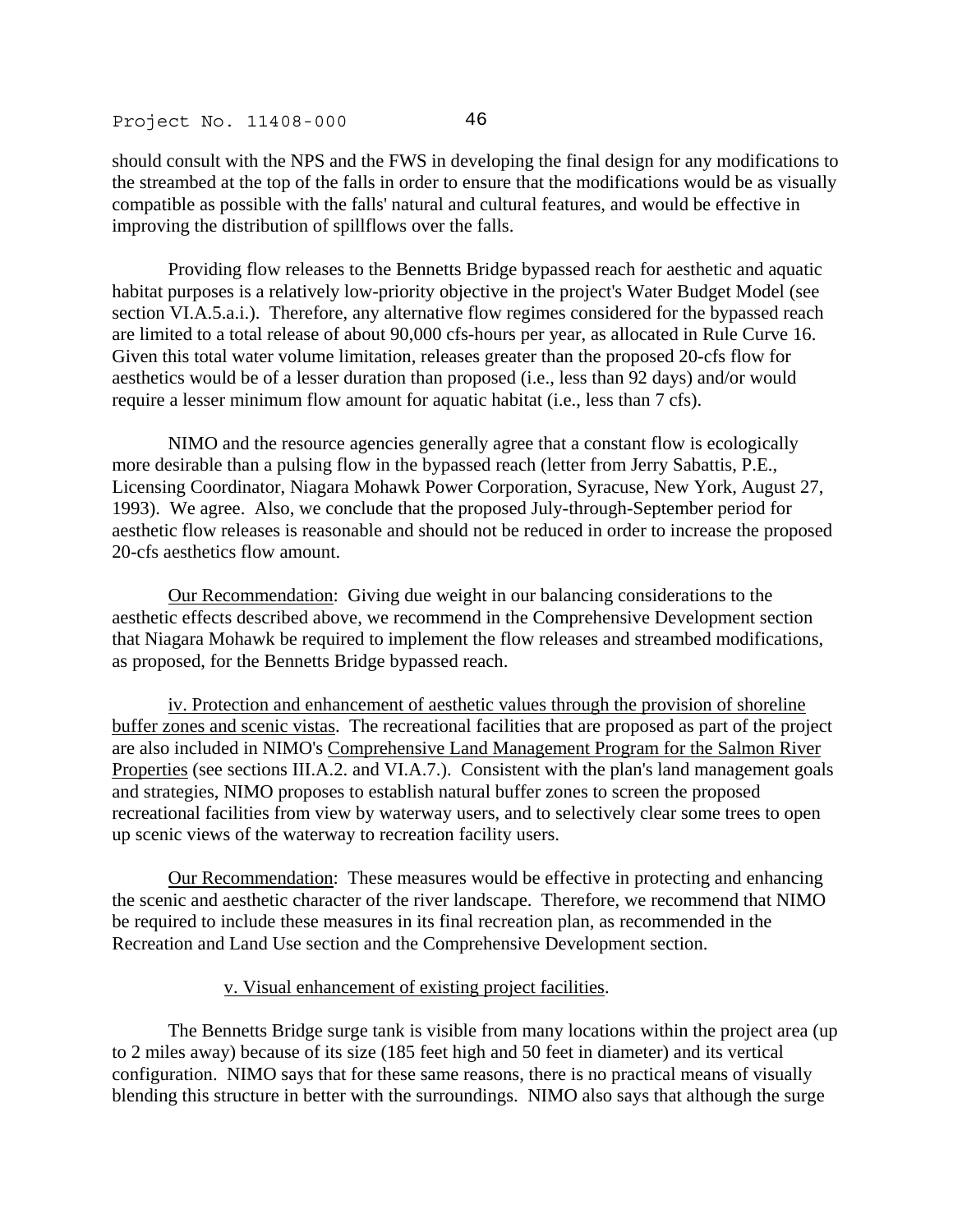tank is the most visible project facility, in many locations its appearance does not contrast that dramatically with the surroundings. Its weathered wood siding and metal roof borrow from the visual elements of the landscape (Niagara Mohawk Power Corporation, 1994a). We agree with NIMO's visual assessment of the Bennetts Bridge surge tank.

 The Lighthouse Hill gatehouse and dam are also large and visible from various locations across the open water of the upstream reservoir. NIMO says that because of their location directly on the reservoir, screening these structures is not a viable option. The visual impact of the dam and gatehouse is reduced by their relatively low profile, non-reflective gray color, and linear orientation which mirrors the reservoir shoreline and horizon. NIMO also says that the visual contrast of these project structures is reduced by their distance from the various viewing locations, the presence of other buildings in the area, and their clear association with the power generation function of the reservoir (Niagara Mohawk Power Corporation, 1994a). We agree with NIMO's visual assessment of the Lighthouse Hill gatehouse and dam.

 The 1,200-foot-long aboveground section of the Bennetts Bridge pipeline visually contrasts with the surrounding landscape, due to its light blue-green color, glossy finish, large size (11.5 feet in diameter), and linear form. However, views of this section of the pipeline are available from only one location along County Route 30. The visual impact of this exposed pipeline section is reduced by the screening effect of roadside vegetation, and the distance separating it from the viewer location (800 to 1,000 feet) (Niagara Mohawk Power Corporation, 1994a).

 NIMO says that although the visual impact of the exposed pipeline section is minimal, its contrast with the surrounding landscape can be easily reduced by changing its color. NIMO points out, as illustrated in a before-and-after photographic study of the pipeline included in its January 27, 1994, filing of additional information, that painting the pipeline a non-reflective, dark brown color would make the pipeline appear as a shadow at the base of the adjacent woods, rather than an unnaturally colored structure (Niagara Mohawk Power Corporation, 1994a). NIMO proposes to repaint this pipeline section such a color in the future, during the course of normally scheduled maintenance.

 Views of the Lighthouse Hill powerhouse, substation, and transmission line complex are available from County Route 22. The lines, forms, colors, and textures of these project facilities all contrast sharply with the visual character of the area. NIMO proposes to plant staggered rows of 3- to 4-foot-tall evergreen trees along County Route 22 -- as illustrated in a series of visual simulations included its January 27, 1994, filing of additional information -- to screen these facilities from view (Niagara Mohawk Power Corporation, 1994a). To achieve the greatest screening effect in the shortest possible time, NIMO also proposes that a relatively fast growing evergreen species, such as Austrian Pine, be used in these plantings.

 NIMO's visual simulations show that its proposed planting of 3- to 4-foot-tall Austrian Pines, or other fast-growing evergreen tree species, would begin to have a beneficial screening effect after 10 to 15 years.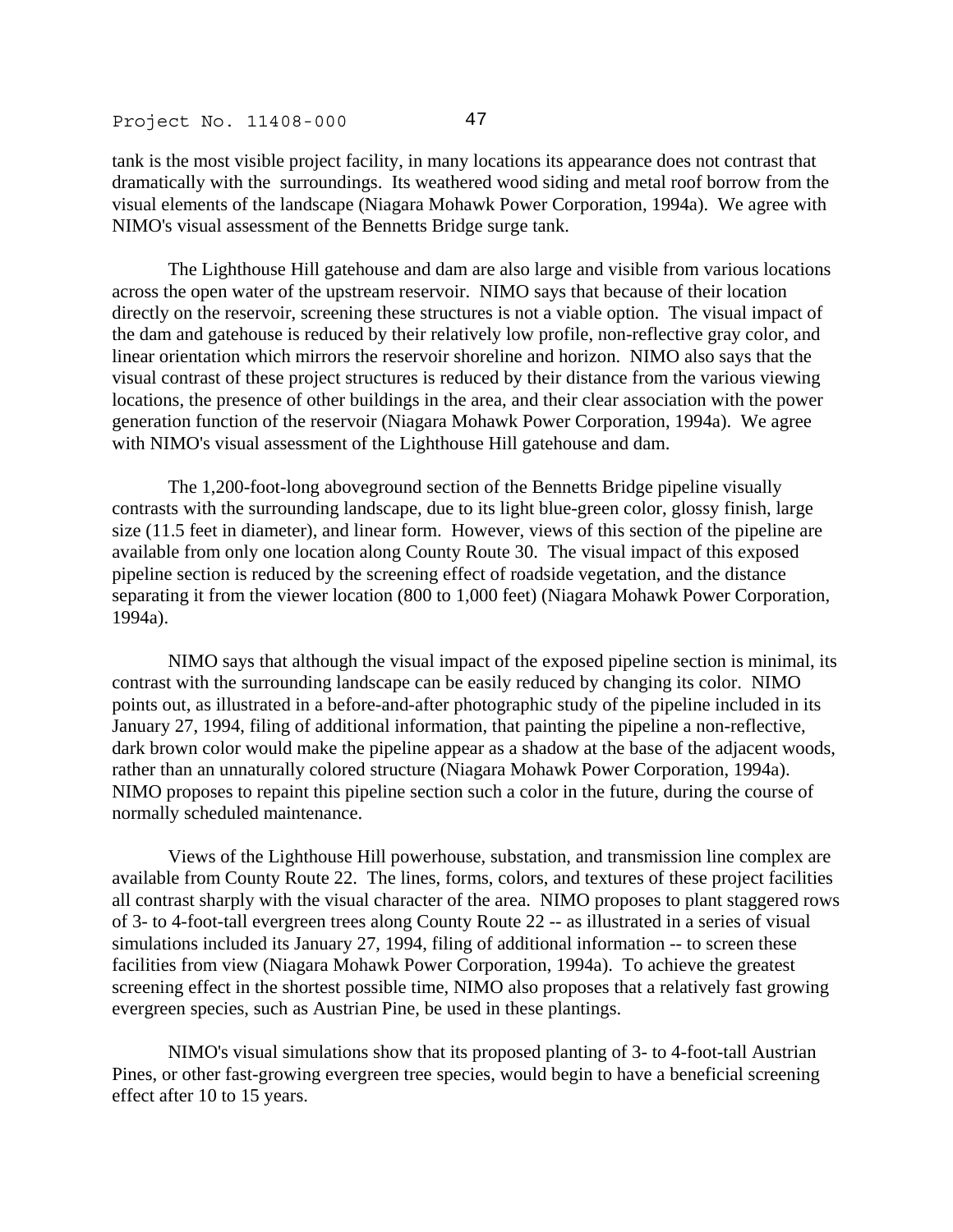Our Recommendation: We agree that painting the aboveground section of the Bennetts Bridge pipeline a dark brown color that borrows from the dominant natural colors of the landscape would improve its visual compatibility. However, considering the estimated cost of this measure (see Developmental Analysis section) in comparison to the aesthetic benefit that would be gained, we conclude that this measure isn't warranted at this time. However, we recommend that NIMO be required to use a more visually compatible color when repainting the pipeline in the future during the course of normally scheduled maintenance (at no additional cost).

 Considering the estimated cost of NIMO's visual screening proposal (see Developmental Analysis section) and the aesthetic benefits that would result, we conclude that the proposed plantings are warranted. Therefore, we recommend that NIMO be required to implement the visual screening measures, as proposed.

 In summary, we recommend that NIMO (a) use a visually compatible color when repainting the exposed section of the Bennetts Bridge pipeline in the future during the course of normally scheduled maintenance, and (b) that NIMO's the Lighthouse Hill powerhouse, substation, and transmission line complex from adjacent roadside viewpoints.

#### b. Summary of Effects

- The impoundment fluctuation and base flow provisions of Rule Curve 16 would have a moderate long-term beneficial effect on the aesthetic value of the Salmon River corridor landscape.
- The minimum flows and streambed modifications proposed for the Bennetts Bridge bypassed reach would have a moderate long-term beneficial effect on the aesthetic value of Salmon River Falls and on the visual integrity of the bypassed river segments located upstream and downstream of the falls.
- The shoreline buffer zones and scenic vistas that would be provided as part of the proposed recreation facilities would have a moderate long-term beneficial effect on aesthetic landscape values.
- The proposed painting of the aboveground segment of the Bennetts Bridge pipeline and the proposed planting of evergreens at the Lighthouse Hill development would have minor long-term beneficial effects on the aesthetic value of the landscape.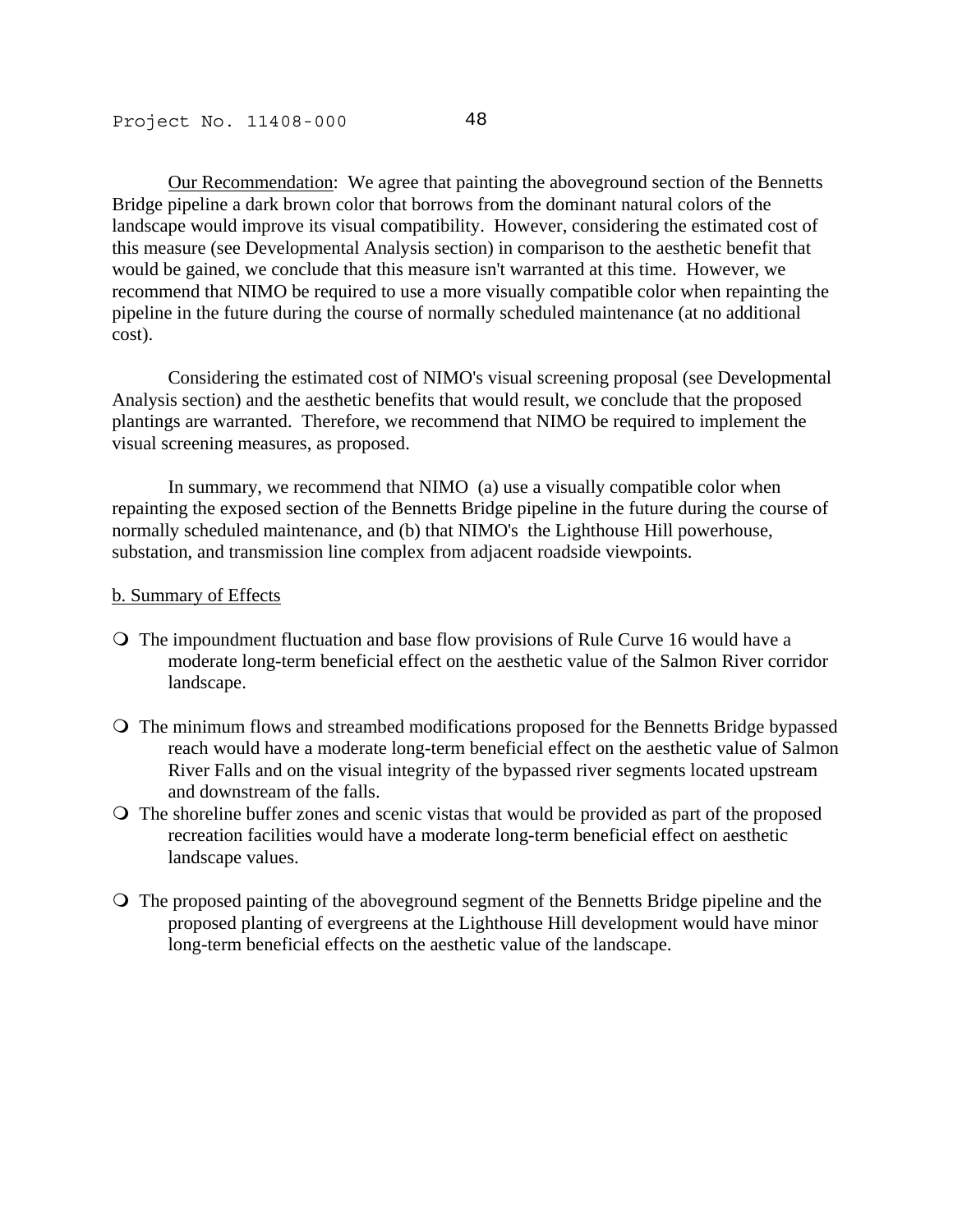b. Unavoidable Adverse Impacts:

None

#### 6. Cultural Resources

#### a. Environmental impacts and recommendations:

 Issuing a license to NIMO to continue operating the project could have effects both beneficial and adverse. Inasmuch as the Bennetts Bridge development is an historic property, issuing a license to continue operating and maintaining the Project's works under the protection afforded by Section 106 of the National Historic Preservation Act, is generally to be considered a beneficial effect.

 In itself, however, continuing to operate the Project under the protections afforded by Section 106 of the National Historic Preservation Act does not ensure that no adverse effects would ensue. Adverse effects could inadvertently occur during routine daily activities in the absence of an operation and maintenance plan designed to hold intact the property's historic integrity. Issuing NIMO a new license to continue operating the project without such a plan, we would have to conclude, would overall adversely affect the historic properties.

 We are developing a Programmatic Agreement, generally required under Section 106 of the National Historic Preservation Act in cases of anticipated adverse effect, which we would execute with the Advisory Council on Historic Preservation and the New York State Historic Preservation Officer.

Our Recommendation: Since the Programmatic Agreement would require the NIMO to design an operation and maintenance plan designed to hold intact the Bennetts Bridge development's historic integrity, we recommend that any license issued for the project incorporate the Programmatic Agreement and its stipulations.

 No studies designed to identify archaeological sites have been conducted in the Salmon River Project's area of potential effects. Until NIMO's proposed project configuration is altered to pose a jeopardy to any such sites as may occur in the project's area of potential effects, however, no such studies are warranted.

### b. Summary of Effects and Unavoidable Adverse Impacts

 There would be no adverse effects on cultural resources at the Salmon River Project because the protection of those resources would be ensured by implementation of the stipulations of the Programmatic Agreement.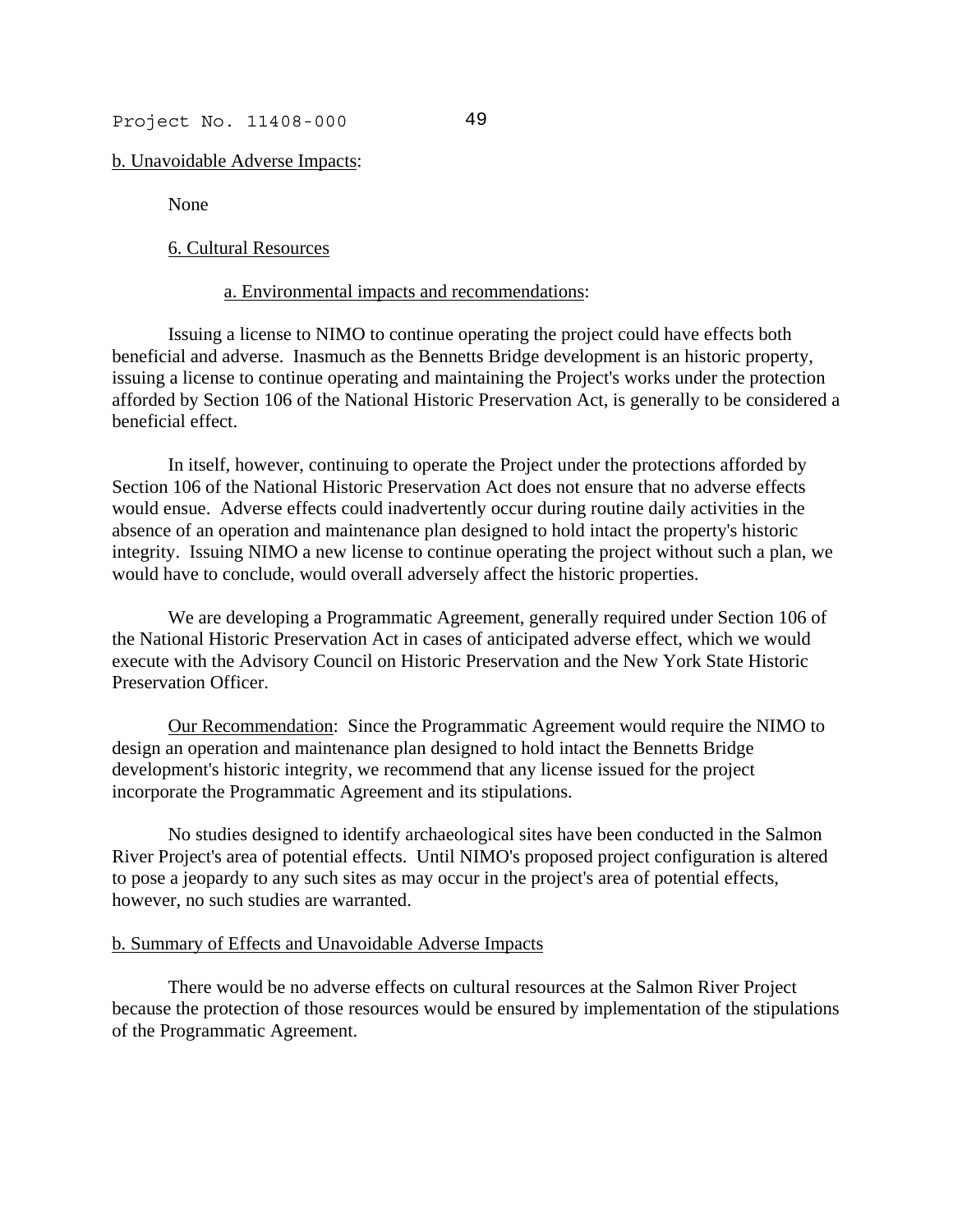7. Recreation and Land Use

### a. Environmental Impacts and Recommendations

 Along with the signatories of the Settlement Offer, several entities representing recreational interests have commented favorably on the provisions of the Settlement Offer. The NPS, Fred Kuepper-Riverkeeper, American Whitewater Affiliation, and the Oswego County Federation of Sportsmen's Clubs filed letters dated April 29, 1994, and May 5, 9, and 16, 1994, respectively, supporting the Settlement Offer.

 Four primary issues were identified during the scoping process regarding recreational concerns. These issues are: (i) the need for enhancing public fishing, boating, and other recreational activities at the reservoirs; (ii) the effects of the proposed base flows on fishing and recreational boating on the Salmon River below Lighthouse Hill; (iii) the need to enhance whitewater paddling opportunities on the Salmon River below Lighthouse Hill; (iv) the effects of implementing the Comprehensive Land Management Program for the Salmon River Properties as it relates to the project area. Each of these issues are addressed below.

## i. The need for enhancing public access for fishing and boating on the

## Salmon River.

 NIMO proposes several measures for enhancing public fishing and boating access at the project, including:

- Lighthouse Hill Reservoir fishing and canoe and car-top boat access, parking, picnic tables, and trails at the proposed Hogback Road campground; fishing access at the existing Lighthouse Hill day use area at the eastern end of reservoir and Bennetts Bridge tailrace area.
- Salmon River Reservoir continue to allow public access to the Falls Road day use area at the west end of the reservoir; formalize and enhance existing informal fishing access by improving access trails and installing signs on the south shore, just west of the Route 17 bridge near Redfield; and install a boat launch in the Redfield area of the reservoir.

 The project record indicates a present need to improve public access at the project. This is evidenced by the trends of angler fishing, discussed in section V.C.7. of this FEA and also by concerns expressed by the entities consulted during the license application process. During the consultation process, that involved meetings and written documentation with numerous Federal and State agencies, regional planning boards, and local governments, a commonly expressed concern has been the need for public access to the Salmon River and improvements for boat access and for bank fishing.

As previously mentioned, sportfishing is a significant recreational activity that is steadily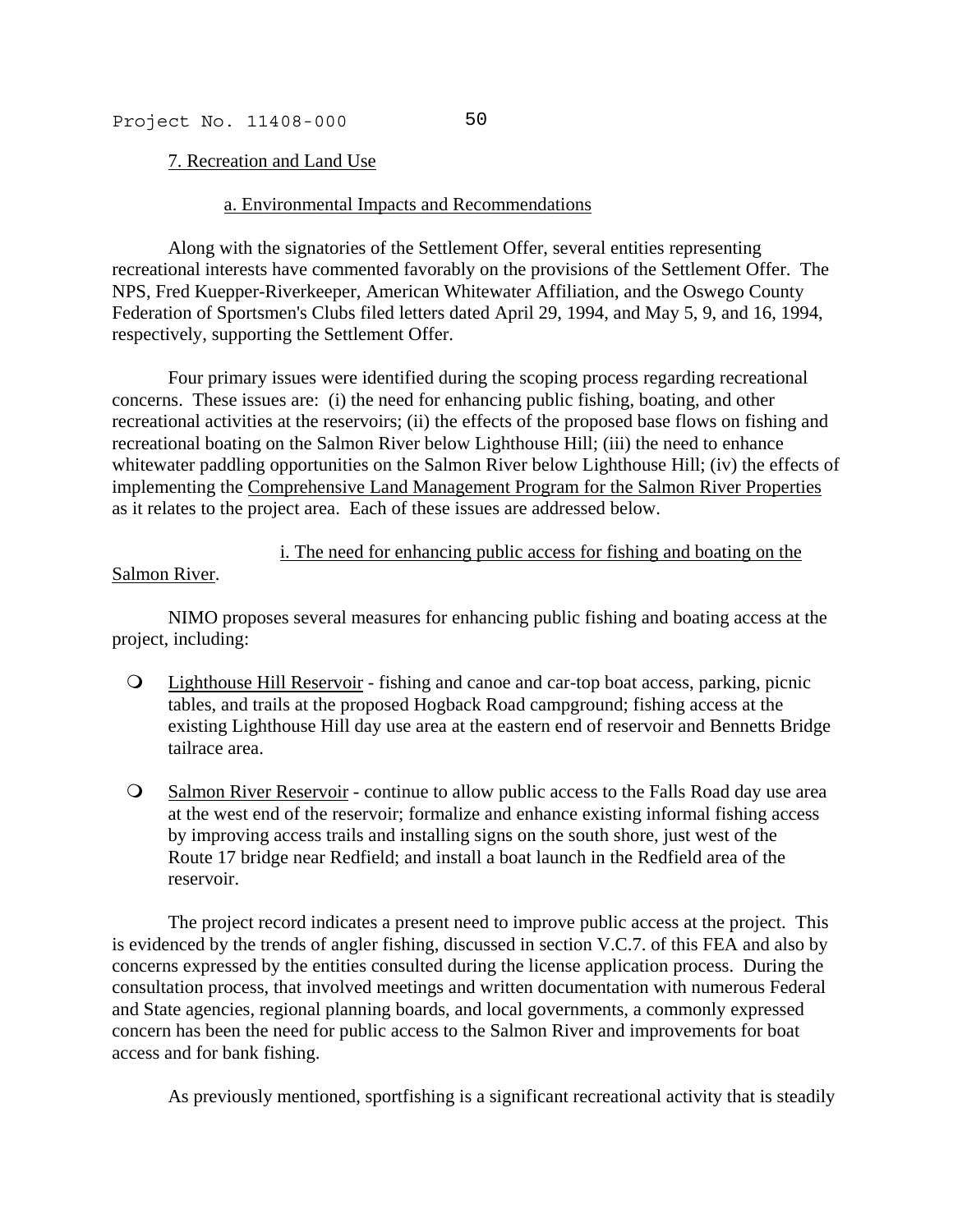growing in popularity on the Salmon River downstream of the project. Trends indicate that angler fishing has increased tremendously since 1973. As stated by the Oswego County Federation of Sportsmen's Clubs in its letter filed with the Commission on May 16, 1994, "Today, the Salmon River corridor and basin has changed dramatically with an increased and more mobile population and the growth of many small industrial/commercial businesses. At this time, the area still retains many of the qualities and resources that drew its earliest populations."

 NIMO states in its application that the 1989 New York State Comprehensive Outdoor Recreation Plan indicates that recreational use of the fishing and boating facilities in Oswego County are being used almost to capacity (Niagara Mohawk Power Corporation, application, page E.5-12). While this is a county-wide estimate of use versus capacity, and does not necessarily reflect needs and demands in the project area, the Salmon River was ranked fifth in angler use on a state-wide basis in 1989 (Kozuchowski et al., 1994).

Our Recommendation: NIMO's proposed recreational enhancement measures and the provisions of the Settlement Offer (see Attachment A) satisfy the concerns for public access for boating and fishing in the project area. We agree with the recreational proposal in stipulation II.A. of the Settlement Offer. Implementing such provisions would result in a longterm beneficial effect on public recreational resources. We, therefore, recommend that NIMO implement the provisions of stipulation II.A. of the Settlement Offer.

 To ensure that the information collected accurately portrays the effectiveness of project recreational facilities in providing for public fishing and boating needs as the demand for additional access facilities increases in the future, we recommend that NIMO consult with the NYSDEC and the NPS during the development of methods for collecting the periodic FERC Form 80 data (required by Section 8.11 of the Commissions regulations). We also recommend that the NYSDEC be provided copies of the completed data for their review and comment, and that their comments be filed with the Commission along with the completed FERC Form 80.

 ii. The effects of the proposed base flows on fishing and recreational boating on the Salmon River below Lighthouse Hill

 Under stipulation I.A. of the Settlement Offer (see Attachment A), NIMO proposes to provide the following continual base flows below the Lighthouse Hill powerhouse to enhance the fishery (see section VI.A.3.a.i.):

> January 1 through April 30 285 cfs May 1 through August 31 185 cfs September 1 through December 31 335 cfs

 These flows would have the potential to affect recreationists using the river segment below the Lighthouse Hill powerhouse to the river's confluence with Lake Ontario.

Fisherman, especially bank fisherman who account for the majority of anglers on the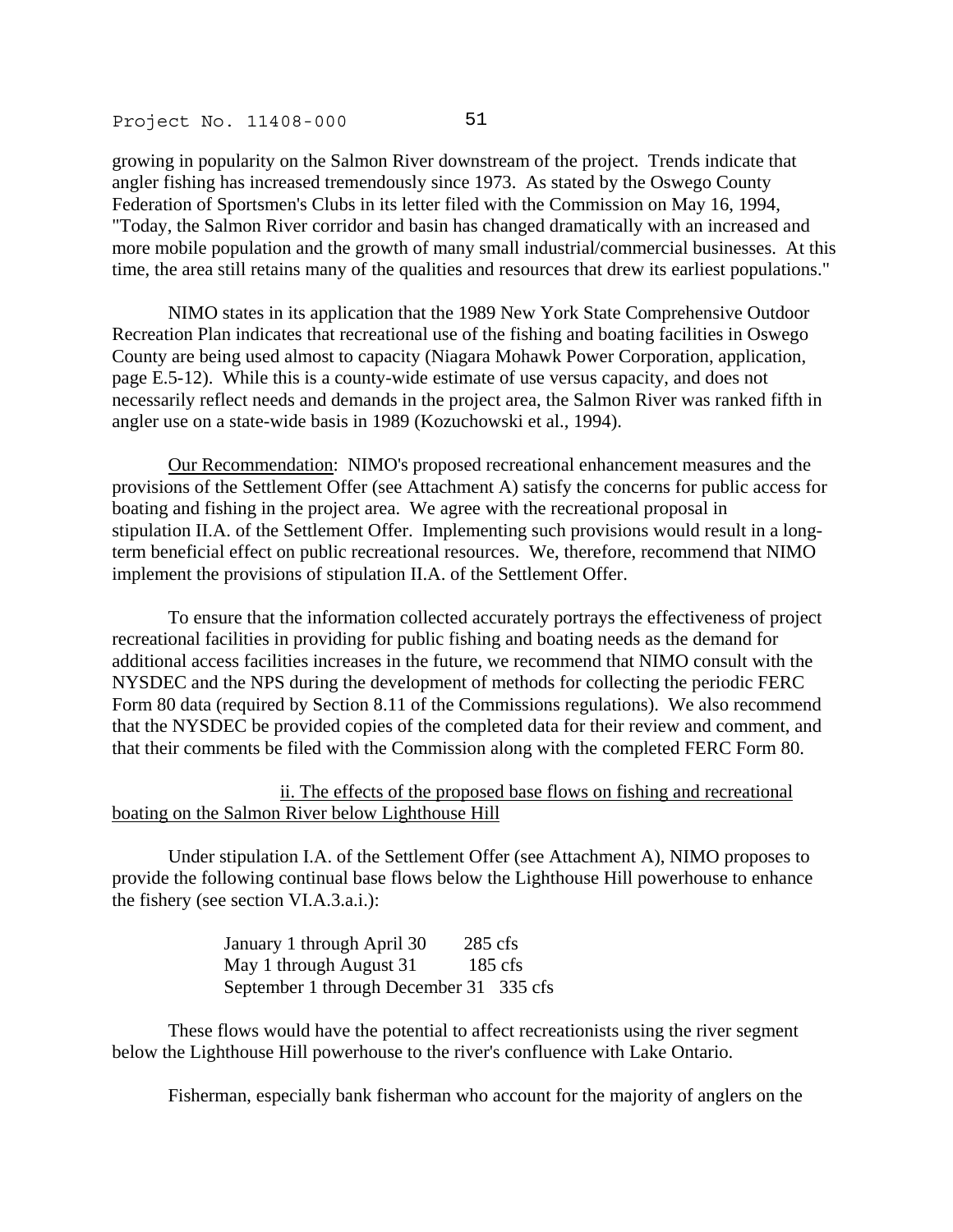.

river, could experience improved fishing conditions as a result of the proposed base flows.

 As described in section VI.A.3.a.i. of this FEA, the fishery resources are expected to improve. Further, compared to the historical mode of operation when flows during the recreational season varied tremendously and were unpredictable, fishermen and other river users would benefit by knowing a certain amount water that would be released in the river, especially during August when flows are typically low. Flow duration curves indicate that, historically, during the low flow recreational season (July and August), flow amounts ranged from about 23 cfs to about 1,200 cfs (1,200 cfs, occurring less than 5% of the time) (Niagara Mohawk Power Corporation, 1993, application, Exhibit B).

 Drift boat fishermen, including commercial drift boat fishing guides, are concerned that the base flows may not be enough for their purposes. <sup>22</sup> According to NIMO's paddling feasibility study report, drift boaters state that they need at least 350 cfs for their operations (Niagara Mohawk Power Corporation, 1994a, additional information response 8, Paddling Feasibility Study). The fall season is considered the best time for drift boat fishing, however our analysis considers the potential effects for the entire year.

 We conclude that, depending on the time of year and the type of water year, the overall effect of implementing the proposed base flow plan may have a minor adverse to minor beneficial effect on drift boaters for the following reasons: (a) the primary objective for the plan is to improve the fisheries to benefit anglers; and (b) flow duration curves indicate that the float fisherman may benefit from the proposed base flow plan especially during the fall fishing season.

 Our independent review of the flow duration curves indicates that flows in the river would exceed 350 cfs under the proposed flow plan more than under the historic flow plan; contrary to the suggestion that the proposed base flow releases from Lighthouse Hill may not be adequate for drift boat purposes on a year-round basis. Furthermore, the record suggests that flows would be higher than the base flow about 100% of the time during the months of September through November, and about 80% of the time in April.

 During the public scoping meeting held on April 26, 1994, in Pulaski, New York, representatives of the commercial drift boat guides stated their concern about the flows and requested that they be represented on the FMAT. At that meeting NIMO agreed to add to this team a representative for the commercial drift boat guides. (See section VI.A.3.x.).

<span id="page-78-0"></span> $22$  A creel survey cited by Mr. Les Wedge of the NYSDEC during the April 27, 1994, agency scoping meeting in Syracuse, New York, shows that less than 1% of the total angling trips to the Salmon River between August 17, and December 4, 1989, were by drift boat anglers. Of the estimated 180,400 days spent by fishermen during the period, 1,300 were by drift boat users. It should be noted, however, that the drift boat fishermen accounted for \$153,500, or roughly 1.5%, of the estimated \$10,024,500 total expenditures made by Salmon River fishermen during the period. (Connelly et al., 1990).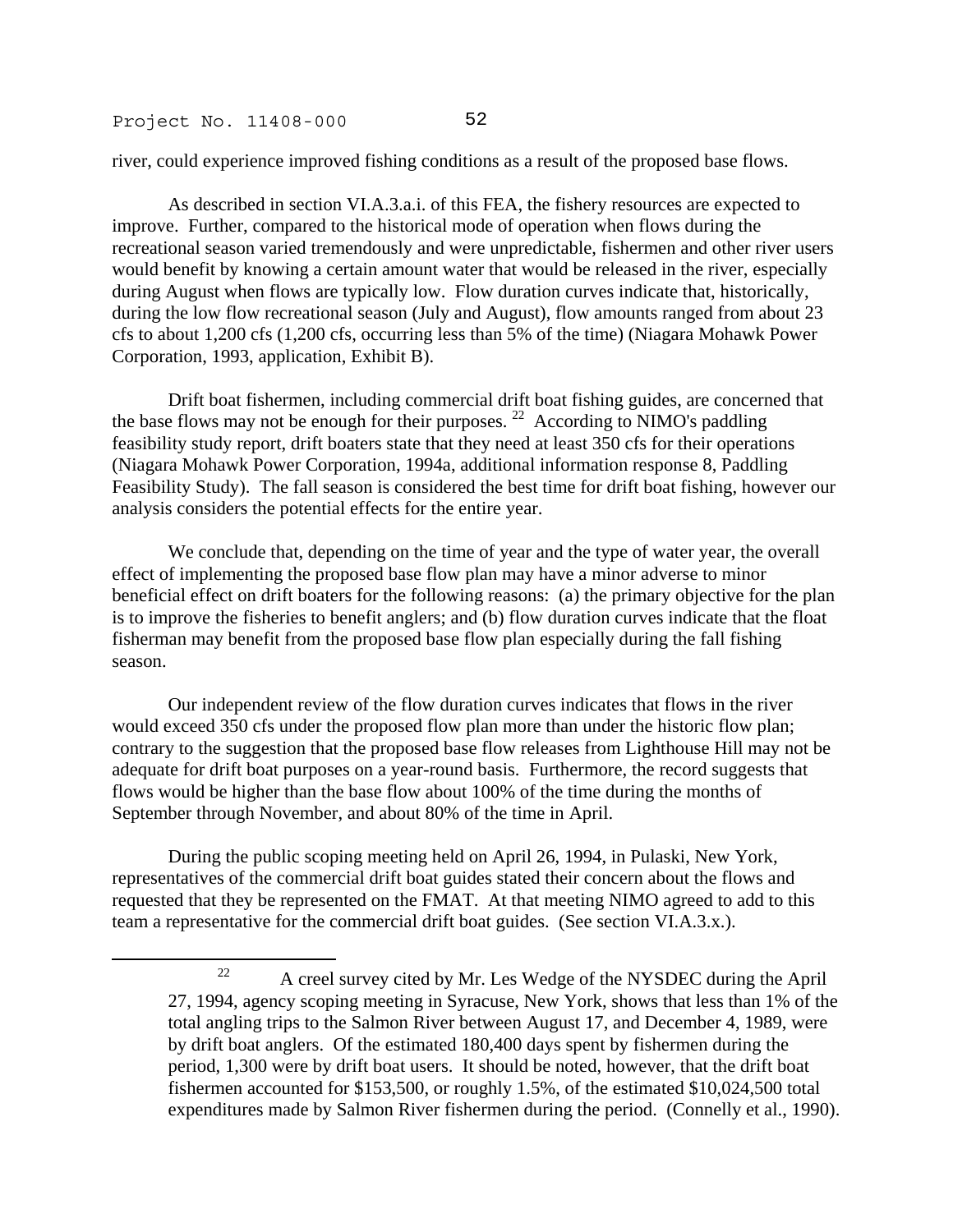Our Recommendation: The provisions of the Settlement Offer would satisfy the concerns for fishing and boating opportunities. We agree with the base flow proposal. Implementing such a provision would result in cumulative beneficial effects on recreational fishing and boating resources due to a more constant flow release, rather than the historical flow regime that had abrupt changes in flow volume and velocity and was generally unpredictable. We, therefore, recommend that NIMO provide the base flows specified by the provisions of stipulation I.A. of the Settlement Offer.

## iii. The need for enhancing use of the river by whitewater paddling recreationists on the Salmon River below the Lighthouse Hill powerhouse.

 In 1991, NIMO completed a System-wide Whitewater Recreation Plan (SWRP) that considers the potential for whitewater boating opportunities at all of its projects. The Salmon River, below Lighthouse Hill powerhouse, was determined to be an appropriate river segment for whitewater activities. NIMO consulted with the whitewater interest groups uring the preparation of this plan. Under stipulation I.D. of the Settlement Offer (see Attachment A), NIMO proposes to provide scheduled flows below Lighthouse Hill to accommodate whitewater boating on days specified in attachments 1 and 2 of the Settlement Offer. NIMO, by letter dated May 9, 1994, revised their proposed whitewater release schedule by clarifying that they propose a whitewater release the first full weekend of August. NIMO has proposed to consider additional flow releases during high flow years, if practical.

 NIMO conducted a Paddling Feasibility Study below the Salmon River Project on August 7-8, and September 11-12, 1993. The study identified the range of paddlable flows and gathered information on how to use the limited volume of water designated for whitewater use. The study involved over seventy participants representing various interests such as private paddlers, commercial rafters, and fishing guide services. Study results indicate that enjoyable paddling occurred with flows that ranged from 750 cfs to 1,400 cfs and most of the participants preferred to have several weekends for these flow releases during the summer as opposed to having one or two weekends with large volume releases (i.e. 1,400 cfs). NIMO proposes the following releases from Lighthouse Hill to accommodate whitewater boating interests: 1) Provide an annual total of approximately 120,000 cfs- hours of water releases for recreational purposes.

- 2) A minimum of 2 weeks would be provided between whitewater releases, thus promoting stability of the managed fishery.
- 3) The following release schedule for recreational purposes on the Salmon River: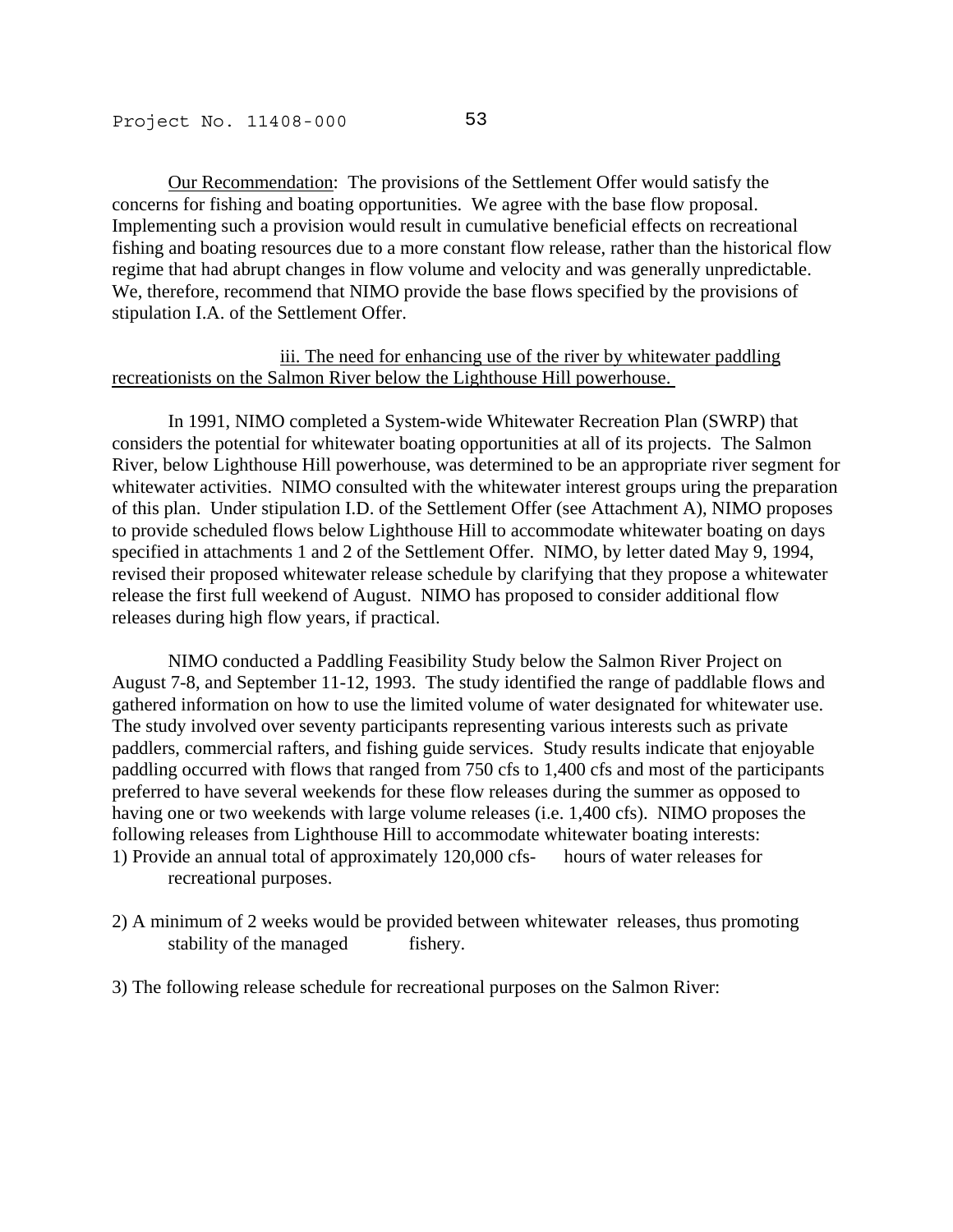| <b>RELEASE</b> |                                        |
|----------------|----------------------------------------|
| FLOW-cfs       | <b>PURPOSE</b>                         |
| 400            | Fishery/Whitewater                     |
| 750            | Whitewater                             |
| 750            | Tube Race/Whitewater                   |
| 750            | Onset of Salmon run/<br>and Whitewater |
|                |                                        |

4) There are possibilities for more and/or larger releases during wet years. Possible uses of extra water during wet years could be: (a) continue to release water for an extra day on a scheduled release weekend; (b) increase the amount of water released during a scheduled release; and (c) provide an additional release weekend (if it won't conflict with the NYSDEC recommendation to have two weeks between whitewater releases.

Our Recommendation: Implementing the proposed whitewater release plan would be a long-term benefit to paddlers of various skill levels using a wide variety of non-motorized watercraft. The increased number of paddlers using the river prior to the 1986 change in NIMO's operation change at the Salmon River Project, as discussed in section V.C.7., suggests that the river would likely receive as much or more use by paddlers when whitewater flows are resumed. Nationwide, participation in whitewater rafting and kayaking activities has been increasing tremendously since 1980 (President's Commission on Americans Outdoors, 1986, pp. 112 and 113).

 Further, because the river is conducive to training novice paddlers, there would likely be additional opportunities for local outfitters to offer lessons during the summer season (especially July and August) when, water levels historically have been unpredictable, but usually too low to consider floating. The scheduled releases would make it possible to schedule lessons in advance for a specific weekend.

 Therefore, we recommend implementation of the proposed whitewater release plan. It should be noted that these special whitewater flow releases would not constitute a dollar cost to NIMO; the flows would be released through the turbine-generator units at the Lighthouse Hill powerhouse and the power generated would be sold to Niagara Mohawk's customers.

# iv. The effects of implementing the Comprehensive Land Management Program for the Salmon River Properties as it relates to the project area.

 In stipulation III.A. of the Settlement Offer (see Attachment A), NIMO proposes certain easements and land sales as recreational enhancement measures **outside** the proposed project boundaries, but located in the immediate vicinity of the project. Specifically, the proposed easements outside the project boundaries include providing the NYSDEC with: (a) permanent easements to all NYSDEC fishing access locations along the Salmon River downstream of the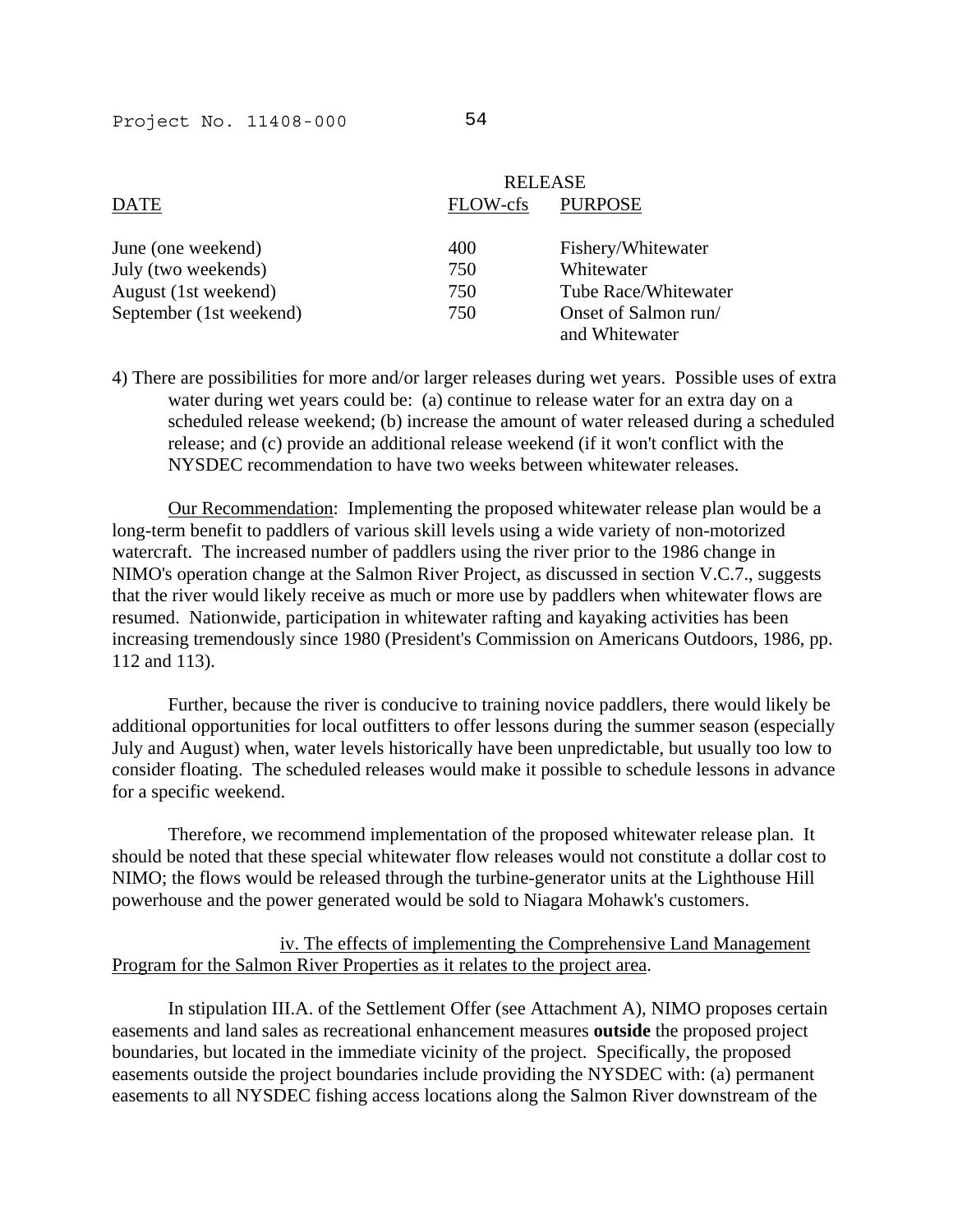Lighthouse Hill development; (b) fishing easements along most of NIMO's property on the lower Salmon River downstream of the Lighthouse Hill development; (c) a 200-foot-wide conservation easement along the downstream river corridor and; (d) other easements such that a trail system can be developed along the entire corridor. In addition to these easements, under stipulation III.A., Niagara Mohawk would sell to the NYSDEC (directly or through a third party): (a) an area south of the Salmon River Reservoir; (b) the area surrounding and including the Salmon River Falls; and (c) the existing angler parking areas and one additional area downstream of the Lighthouse Hill development.

 According to the terms of stipulation III.A., NIMO would provide these through its Comprehensive Land Management Program for the Salmon River Properties (Program). NIMO developed the Program, and the associated Land Use Plan, as outgrowths of extensive studies and cooperation with state and local entities that began in 1987.

 We note that NIMO's key objectives for the Program and Land Use Plan are to attain the highest and best use of its lands and to provide stewardship of the resources through cooperative efforts with the NYSDEC and others to protect the river and reservoirs as well as to make the lands available for public enjoyment. NIMO uses the ongoing Program to effectively manage approximately 7,000 acres of landholdings along the Salmon River. Niagara Mohawk's landholdings and associated Land Use Plan extend far beyond the Salmon River Project boundaries. Many of the enhancements proposed by NIMO in the Salmon Project application, as supplemented, are only components of the Land Use Plan. For this reason, the Land Use Plan, in its entirety, was not included in the Settlement Offer. See section VI.A.5.iv. for our discussion of the Program regarding aesthetic resources.

 We do not recommend requiring any of the stipulation III.A. enhancement measures in the provisions of any license issued for the project. However, we see no conflict between the stipulation III.A. enhancement measures and our recommended measures.

 We respect the commitment of NIMO and the other parties to the Settlement Offer to establish the stipulation III.A. enhancements as measures which are not in conflict with the Commission's statutory authority. We believe that it is admirable on NIMO's part to go beyond what any project license would require by agreeing with the other parties to provide those enhancements.

 However, the parties must recognize that, because none of stipulation III.A. enhancement measures would be part of any license issued for the project, they would be beyond the Commission's jurisdiction to enforce.

### b. Summary of Effects

 If the proposed base flow and whitewater flow plans are implemented and the proposed recreational facilities are constructed, the resulting recreational enhancements would provide more opportunities for a wider spectrum of recreationists than is available at present.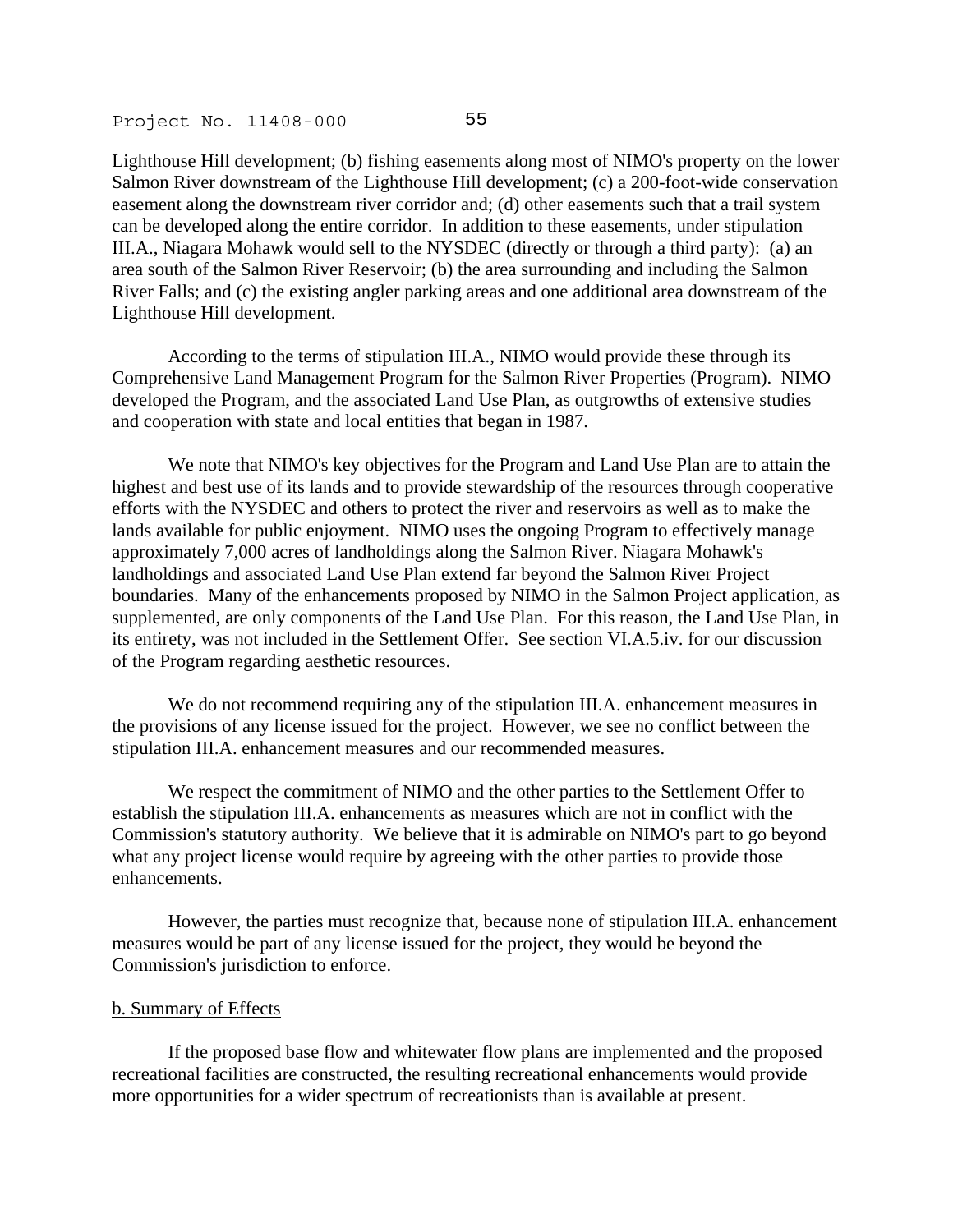b. Unavoidable Adverse Impacts:

None

### B. No-Action Alternative

 As previously stated, under the no-action alternative, NIMO would not be allowed to operate the hydroelectric developments and could ultimately be required to remove the dams and generating facilities. None of NIMO's proposed measures, agency recommendations, or staff recommended environmental measures discussed above would be implemented to protect or enhance existing environmental resources.

## **VII. DEVELOPMENTAL ANALYSIS**

#### A. Economic Considerations

 NIMO states that the Bennetts Bridge development historically generated on average about 92,969,000 kWh of energy annually, and the Lighthouse Hill development about 25,263,000 kWh of energy annually. Based on that, the Salmon River Project generated in the past about 118,232,000 kWh of energy annually without any environmental enhancement measures (Niagara Mohawk Power Corporation, 1994a). With the proposed environmental enhancement measures and the new 2.15-MW turbine generator unit at the Lighthouse Hill development, annual energy generation for the project would be reduced from 118,232,000 kWh to 114,690,000 kWh (Niagara Mohawk Power Corporation, 1994a). However, with the proposed enhancements, but excluding the new unit, which would produce about 1,651,000 kWh per year, the annual energy generation would have been reduced to 113,039,000 kWh.

 The Salmon River has not been gaged until recently (NIMO installed a USGS gage downstream of the Lighthouse Hill development only in January 1993) and the reservoir inflows were estimated on historical generation and headwater data taken from hand-written operator log sheets with generation data recorded on an hourly basis. Therefore, NIMO developed a computer model ("Water Budget Model"), in order to determine the availability of flows in the Salmon River basin. The model was used to evaluate the historical flow regime on the Salmon River on an hourly and daily basis, to determine the best allocation of the water resources to satisfy competing uses, to determine the effect that various operational regimes would have on the energy generation of the project, and to determine the magnitude and duration of base flows (requested by the resource agencies) that could be continually maintained. A modified run-ofriver operation was also analyzed by the Water Budget Model. The Water Budget Model showed that the energy loss with the run-of-river operation would be much higher than the energy losses with the proposed operational regime.

NIMO states that the proposed minimum flow release to the Bennetts Bridge bypassed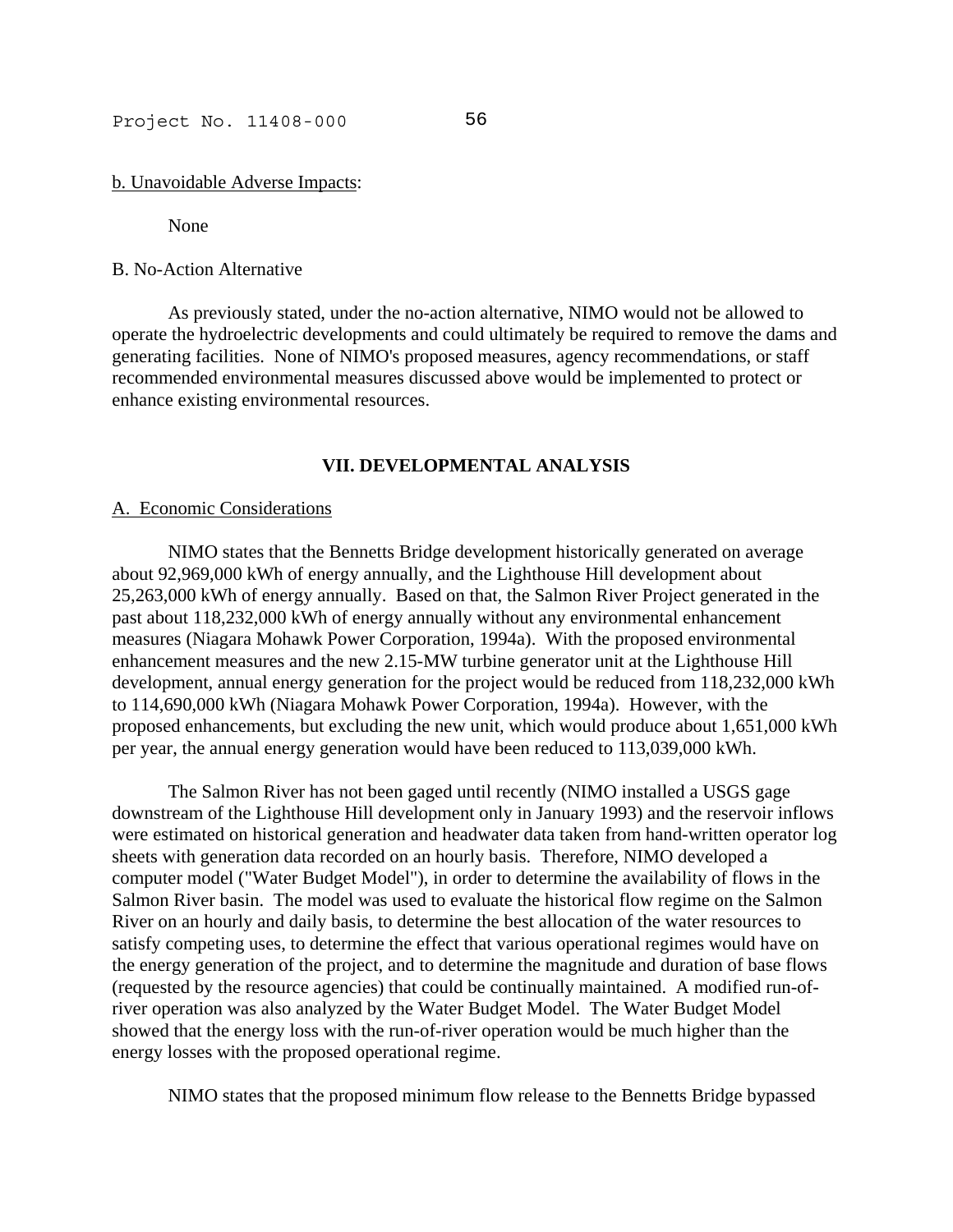reach would decrease energy generation by about 1,830,000 kWh. This energy loss would result from releasing minimum bypassed reach flows of 20 cfs from July 1 to September 30 for aesthetic purposes, and 7 cfs for the remainder of the year for aquatic habitat. NIMO also states that the proposed base flow/pond level stabilization would decrease the energy generation by about 3,400,000 kWh. This energy loss would result from releasing minimum flows or continuous year-round base flows of 285 cfs from January 1 through April 30, 185 cfs from May 1 through August 31, and 335 cfs from September 1 through December 31 (known as Rule Curve 16) downstream of the Lighthouse Hill development. As a result of implementing both proposals, the total energy loss at the Salmon River Project would be about 5,230,000 kWh.

 On August 7, 1995, NIMO informed us that the Salmon River project is not fully depreciated. As of December 1994 the project's net book value or outstanding sunk project cost is about \$14,955,000. The cost of licensing in sum of \$257,000 and studies in sum of \$444,000 are included in that sum.

 NIMO, in consultation with the resource agencies, proposes the following environmental enhancement measures on the entire Salmon River corridor (the annual operation costs are based on the Staff's estimates): (1) base flow unit installation at Lighthouse Hill development to cost \$3,984,000 in 1993 dollars; no additional operation and maintenance cost is assumed by NIMO. We adjusted this cost to \$3,094,000 by subtracting the costs for escalation, indirect cash flow, and funds needed during construction, and then discounted by 10 percent to 1994 dollars, or to \$3,403,400 present value; (2) installation of new trashracks at Lighthouse Hill to cost \$300,000 (Niagara Mohawk Power Corporation, 1994c) with an estimated annual operation cost of \$100,000; (3) Hogback Road boat access, Stage I - at Lighthouse Hill to cost \$17,000 with an estimated annual operation cost of \$1,000; (4) Hogback Road campground, Stage 2 - at Lighthouse Hill to cost \$39,000 with an estimated annual operation cost of \$1,000; (5) Redfield fishing access, at Salmon River Reservoir to cost \$17,000 with an estimated annual operation cost of \$1,000; (6) installation of a 5-foot-diameter discharge pipe to release minimum flow at Bennetts Bridge bypass reach to cost \$22,600 with an estimated annual operation cost of \$5,000; (7) planting of trees along County Road No. 22 to cost \$2,600 with an annual operation cost of \$500; and (8) repainting the pipeline at Bennetts Bridge to cost \$27,000.

 (1) base flow unit installation at Lighthouse Hill Development to cost \$3,984,000. This cost was adjusted by the staff to \$3,094,000 by subtracting the costs for escalation, indirect cash flow, and the funds during construction. This new unit would not increase the existing operation and maintenance cost, according to NIMO; (2) installation of new trashracks at Lighthouse Hill to cost \$300,000 (revised, see additional information dated February 24, 1994) with an estimated annual operation cost of \$100,000; (3) Hogback Road boat access, Stage I - at Lighthouse Hill to cost \$17,000 with an estimated annual operation cost of \$1,000; (4) Hogback Road campground, Stage 2 - at Lighthouse Hill to cost \$39,000 with an estimated annual operation cost of \$1,000; (5) Redfield fishing access, at Salmon River Reservoir to cost \$17,000 with an estimated annual operation cost of \$1,000; (6) installation of a 5-foot-diameter discharge pipe to release minimum flow at Bennetts Bridge bypass reach to cost \$22,600 with an estimated annual operation cost of \$5,000; (7) planting of trees along County Road No. 22 to cost \$2,600 with an annual operation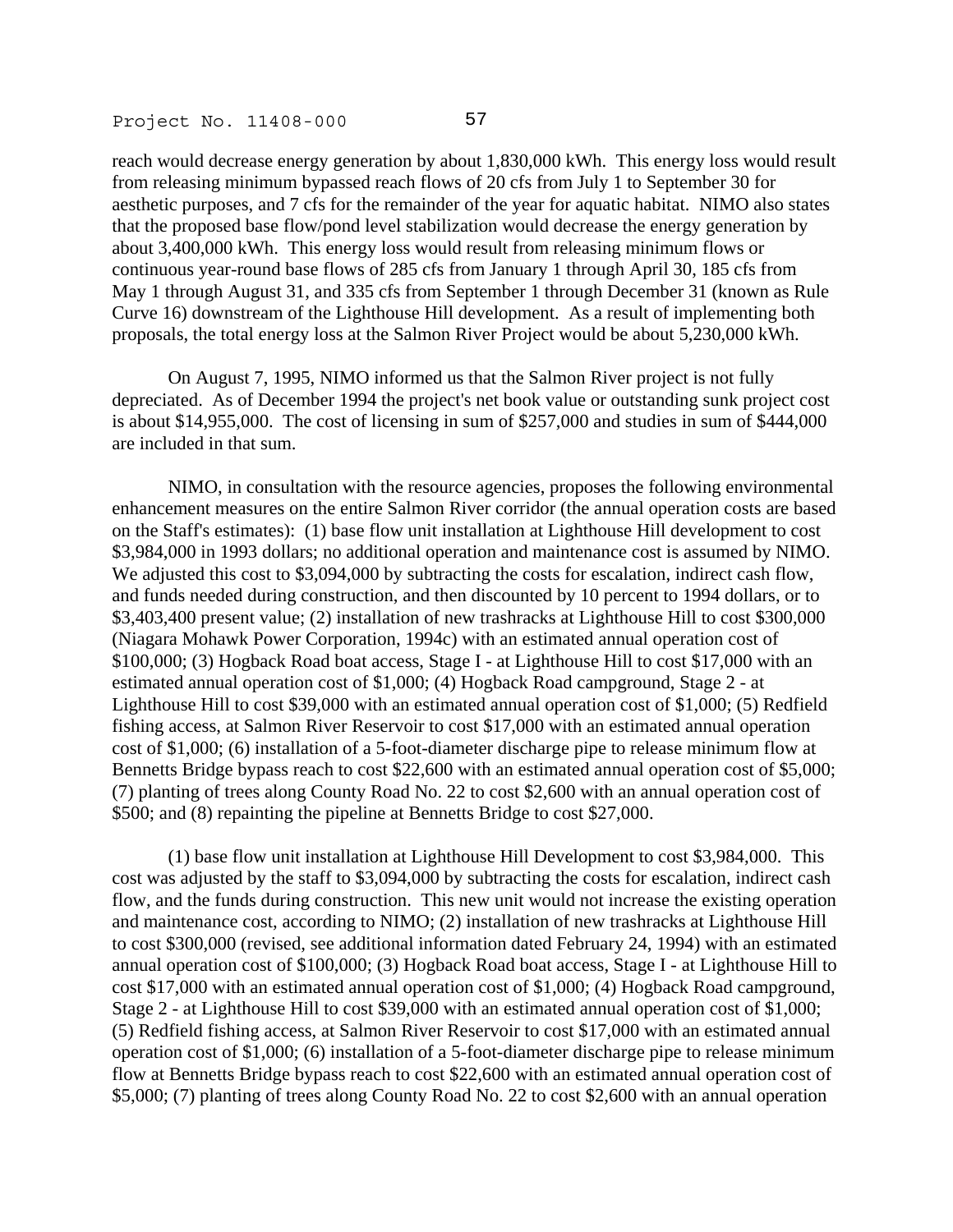j

cost of \$500; and (8) repainting the pipeline at Bennetts Bridge to cost \$27,000.

 Our independent economic studies are based on current electric power conditions. We do not consider future inflation or escalation of prices. The project costs include carrying charges on the book value or net investment, operation and maintenance costs, insurance, taxes, and the administrative and general expenses. We assumed a capacity value of \$109/kW-year (at a fixed charge rate of 14 percent), which is based on a Combined-Cycle Combustion Turbine plant cheapest, most reasonable, capacity addition available. We assumed a total operation and maintenance (O&M) expense of \$257,000 in 1995. The O&M estimate was submitted to us by NIMO on August 7, 1995.

 We evaluated the economic benefits of the project as it presently operates--with outstanding debt of \$14,955,000 but without any proposed environmental enhancements (and without the base-flow unit) for a 30 year license period with estimated operation start in January 1996. We also evaluated the project economic benefits with the environmental enhancements proposed by NIMO, including the base-flow unit, and environmental enhancements proposed by the resource agencies.

 The annual project cost, without environmental enhancement measures, over the 30-year licensed period, would be about \$3,550,000 in 1995 dollars or about 30 mills/kWh. We estimate the gross value of the power in the region, to be about 53.81 mills/kWh  $^{23}$ . The gross energy value is only about 17.9 mills/kWh, while the balance of the gross power value (35.91 mills/kWh) is due to the relatively large dependable capacity of the project, which is equal to the project's installed capacity.

 The project's net economic benefit without any enhancement measures would be about \$2,521,000 annually or about 21.32 mills/kWh.

 Table 3 shows the reduction of the project's economic benefits that would result from the various enhancement measures we evaluated. The annual total cost of our recommended enhancement measures would be about \$346,000 or about 2.95 mills/kWh. The levelized net

<span id="page-84-0"></span><sup>&</sup>lt;sup>23</sup> Our estimate of the cost of the alternative energy component of the power value is based on the projected cost of energy generation in combined-cycle combustion turbine plants, in the Middle Atlantic Census Division of the country, published by the Energy Information Administration (EIA) in their Annual Energy Outlook for 1995. Our estimate of the amount of fuel that would be displaced by the hydroelectric generation is based on the fuel consumption of a combined-cycle plant, operating at a heat rate of 6,200 Btu/kWh.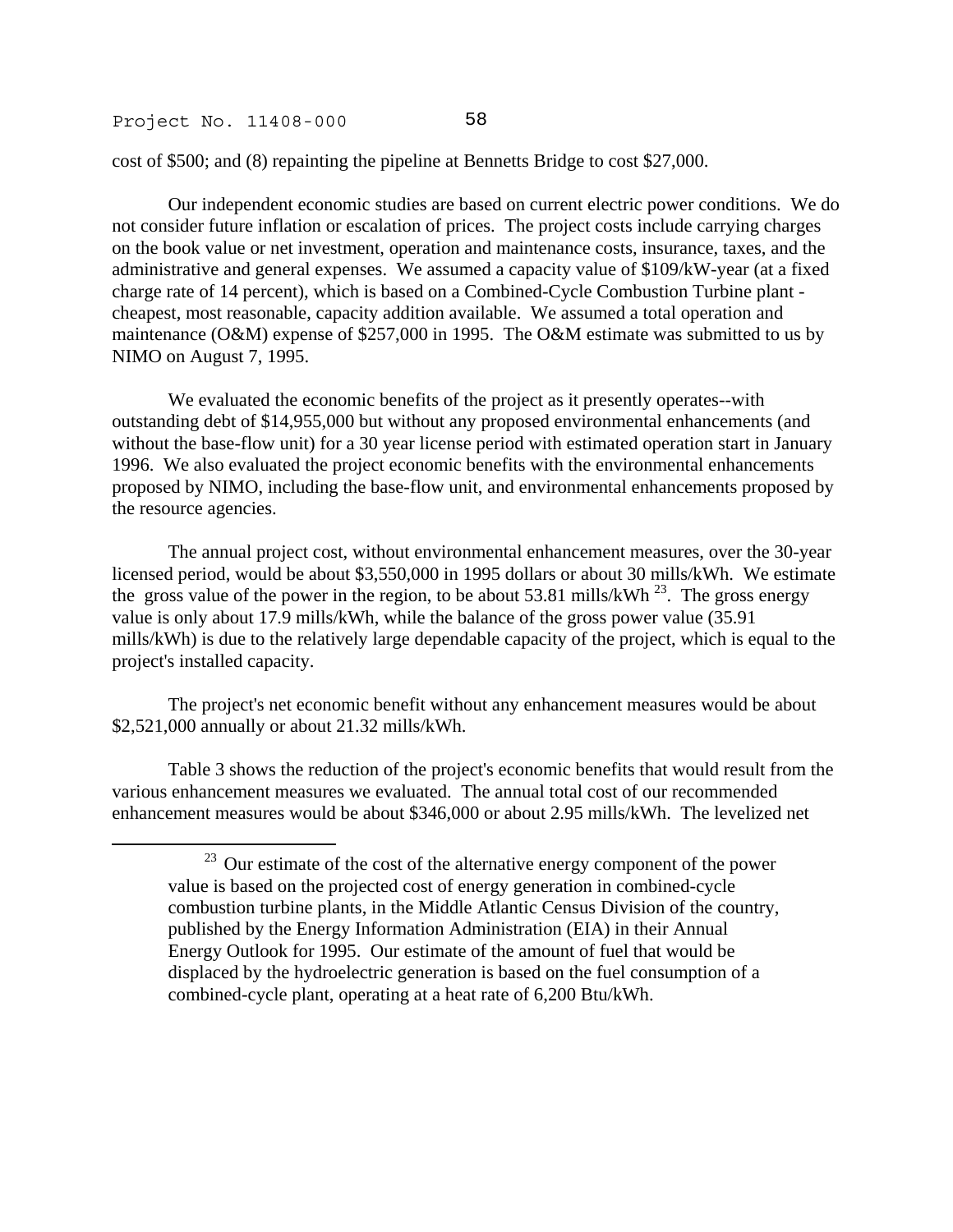benefits of the project would drop from \$2,521,000 annually to about \$2,175,000 annually  $($2,521,000 - $346,000 = $2,175,000).$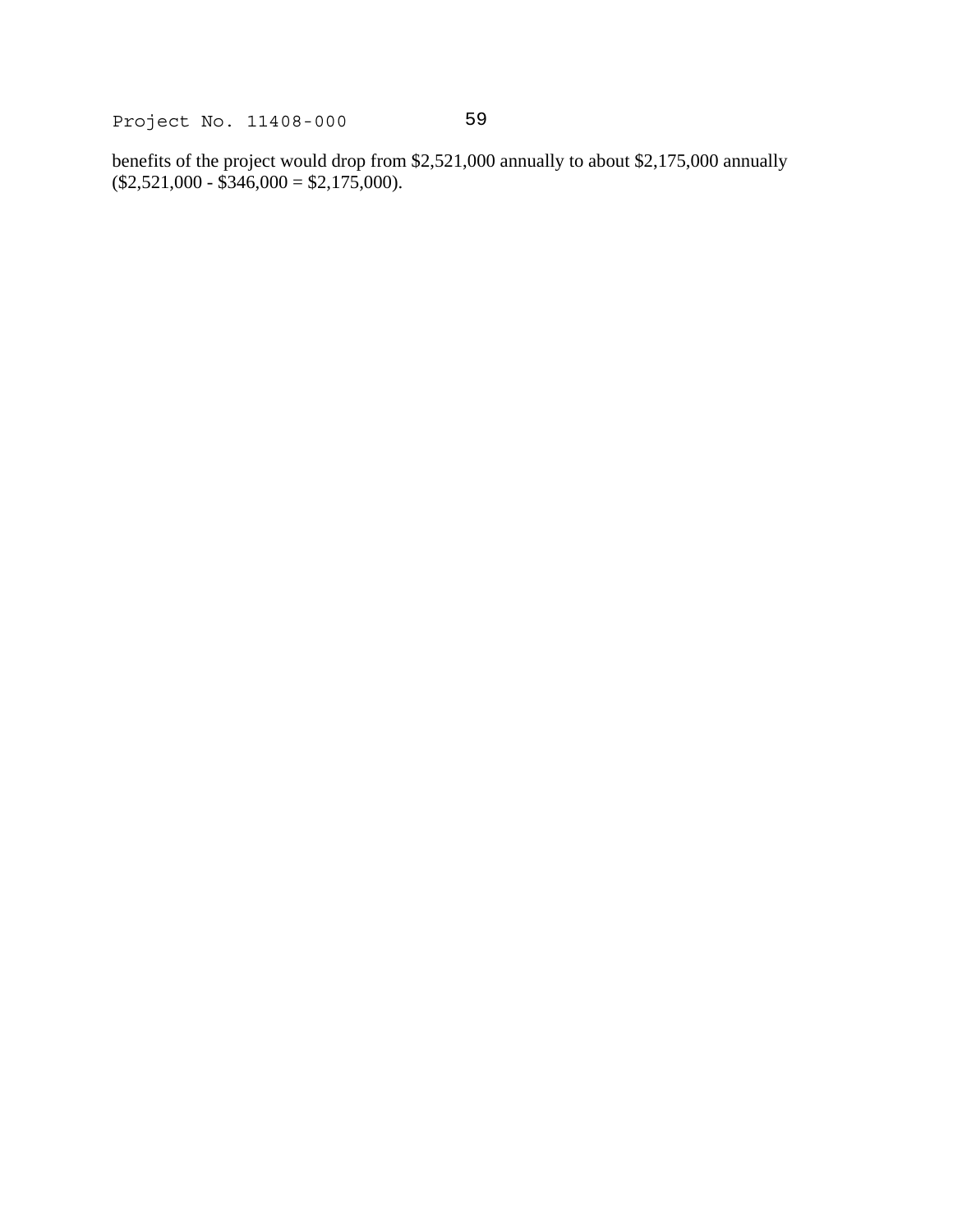Table 3. The economic impacts, or costs, of the various enhancement measures considered.

|   | <b>Enhancement Measures</b>                                                        | Annual Costs of<br>Environmental<br><b>Measures</b> | Cost in<br>mills/kWh |
|---|------------------------------------------------------------------------------------|-----------------------------------------------------|----------------------|
| 1 | <b>Base Flow Unit at</b><br>Lighthouse Hill and Pond<br><b>Level Stabilization</b> | \$234,000                                           | 2.04                 |
| 2 | New Trashracks at<br>Lighthouse Hill                                               | \$92,000                                            | 0.78                 |
| 3 | <b>Hogback Road Boat</b><br>Access, Stage 1 - at<br>Lighthouse Hill                | \$5,000                                             | 0.04                 |
| 4 | <b>Hogback Road</b><br>Campground, Stage 2 - at<br>Lighthouse Hill                 | \$4,000                                             | 0.03                 |
| 5 | Redfield Fishing Access at<br>Salmon River Reservoir                               | \$2,000                                             | 0.02                 |
| 6 | <b>Minimum Flows-Bennetts</b><br><b>Bridge Bypassed Reach</b>                      | \$27,000                                            | 0.23                 |
| 7 | <b>Planting of Trees Along</b><br>County Road No. 22                               | \$1,000                                             | 0.01                 |
| 8 | Repainting the Pipeline at<br><b>Bennetts Bridge</b>                               | \$3,000                                             | 0.02                 |
|   | Total:                                                                             | \$368,000                                           | 3.17                 |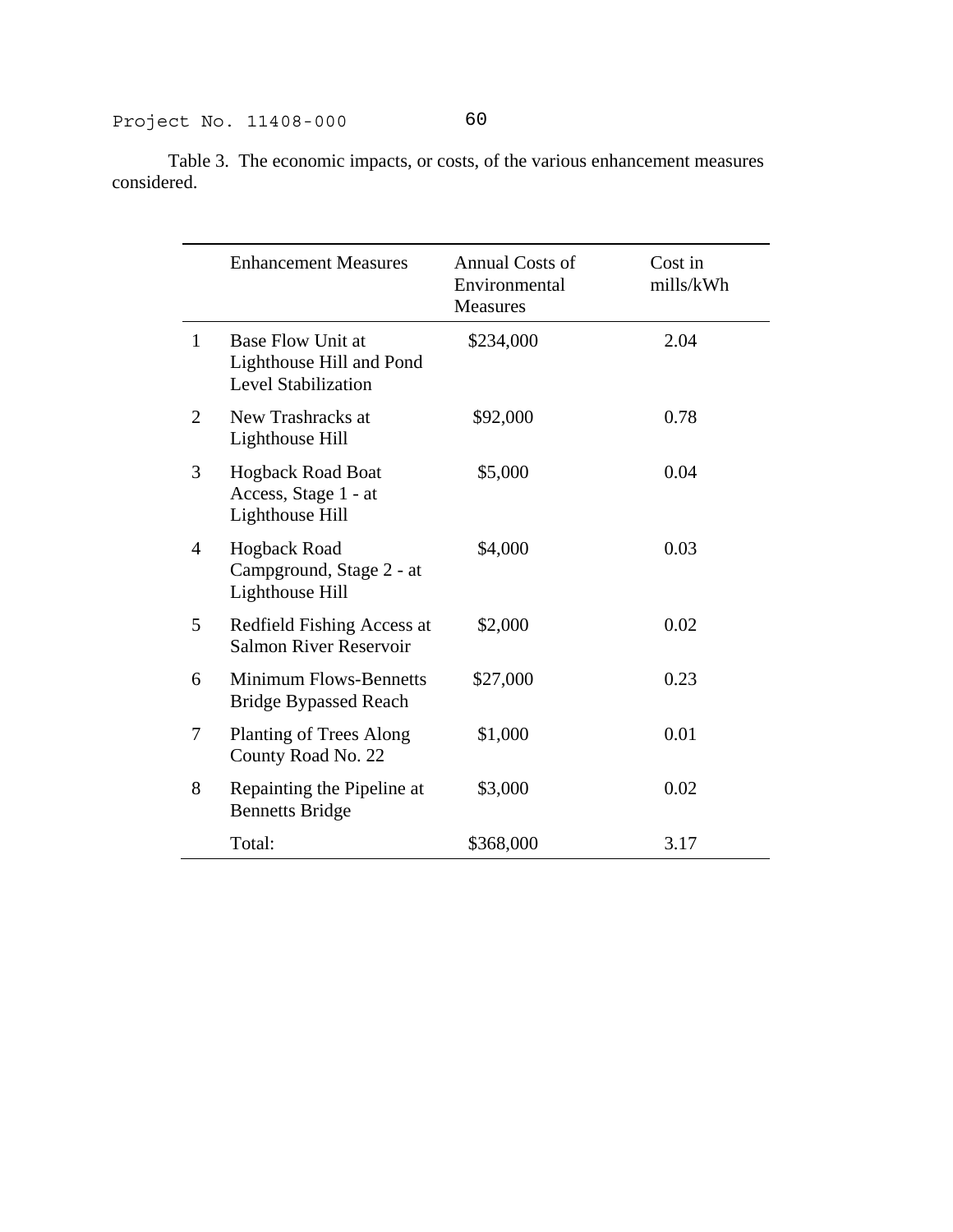The project, as proposed by NIMO and based on current economic conditions without future escalation or inflation, (if licensed as NIMO proposes) would cost about \$3,884,000 annually (33.86 mills/kWh) and would produce about 114.69 GWh of energy annually having a current value of about \$6,171,000 (53.81 mills/kWh) for a current net annual power benefit of about \$2,287,000 (19.94 mills/kWh). If licensed with recommended mitigation measures, the project would still produce about 114.69 GWh of energy annually, at a current net annual benefit of about \$1,919,000 (\$2,287,000 - \$368,000 = \$1,919,000). If the project were retired, NIMO would still have to pay carrying charges on its outstanding undepreciated investment in the project facilities, as well as having to pay the cost of obtaining alternative power. Having to pay the carrying charges on the net project investment would make the current net annual benefit about -\$1,376,280 (-12 mills/kWh). Thus licensing the project with our conditions would be more economical than project retirement by a margin of about \$3,295,280  $($1,919,000 + 1,376,280 = $3,295,280)$  annually.

#### B. Polution Abatement Benefits

 Besides economic benefits, the Salmon River Project provides air pollution reduction benefits by displacing the generation from fossil-fueled generating resources. This benefit results, obviously, from the fact that hydropower generation produces no atmospheric pollution.

 As a result of an agreement between the resource agencies and the applicant, the minimum release of water during one of the release schedule periods would be reduced. This would increase the volume of stored water available for generation. As a result, the estimated average annual generation would be increased from 113,245,000 kWh to 114,690,000 kWh.

 Since, according to the DOE Electric Power Monthly, 98 percent of the electric energy generated by NIMO is produced by coal-fired plants, we assume that the 114,690,000 kWh of electric energy that would be generated annually by the Salmon River Hydropower Project would be replacing an equivalent amount of annual generation by available coal-fired plants. The generation of 114,690,000 kWh of energy would require the combustion of approximately 48,100 tons of pulverized bituminous coal annually.

 Using facts presented in the preceding paragraph, we conclude that continued operation of the Salmon River Hydro Project would make it unnecessary to burn about 48,100 tons of coal annually; and could thereby avoid the production of the atmospheric pollutants which listed below:

| Oxides of sulfur940 tons         |  |
|----------------------------------|--|
|                                  |  |
|                                  |  |
|                                  |  |
| Particulates (fly ash)2,880 tons |  |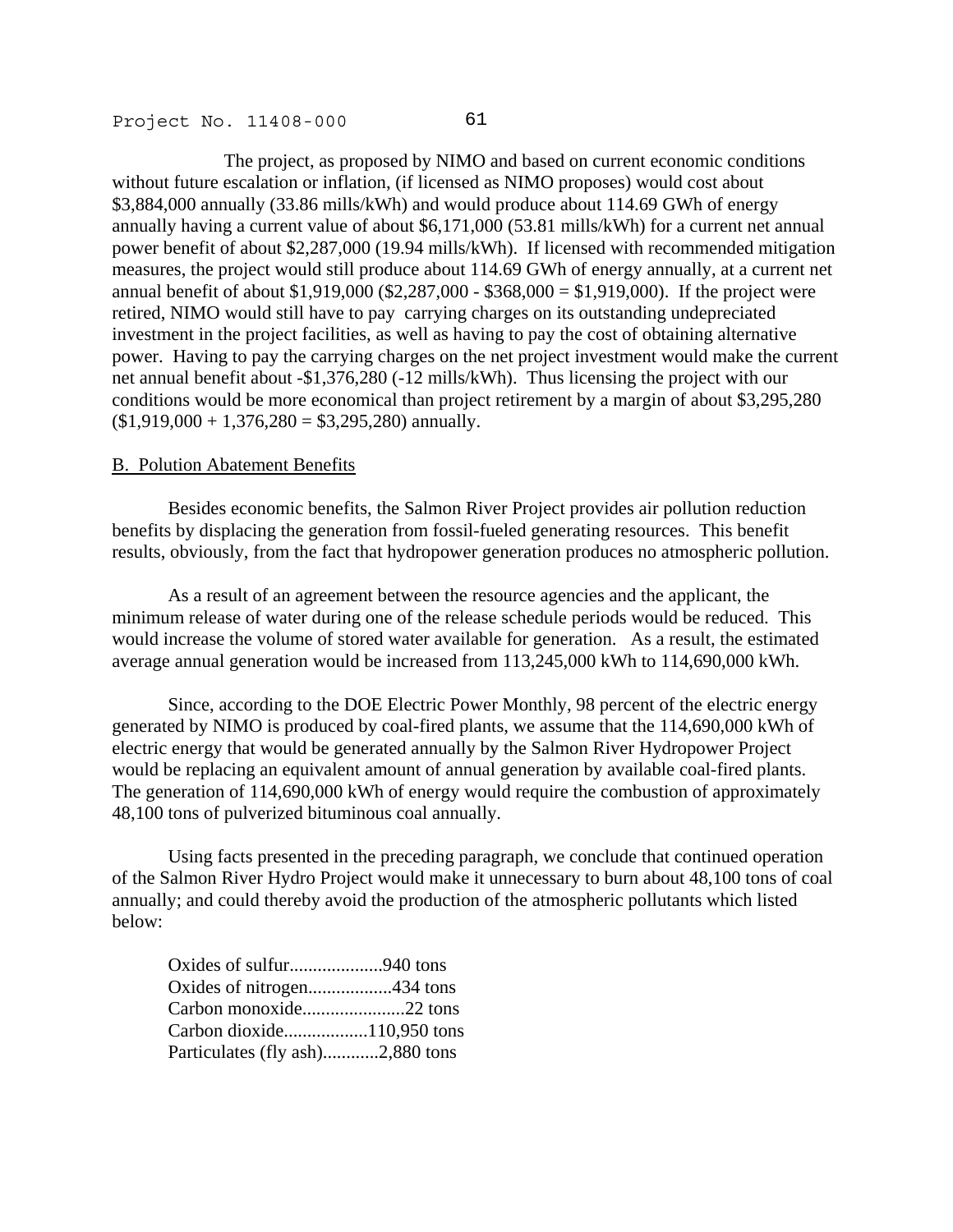### **VIII. COMPREHENSIVE DEVELOPMENT ANALYSIS**

 Sections 4(e) and 10(a) of the FPA require the Commission to give equal consideration to all uses of the waterway on which a project is located. When the Commission reviews a hydropower project, the recreational, fish and wildlife resources, and other nondevelopmental values of the involved waterway are considered equally with its electrical energy and other developmental values. In determining whether, and under what conditions, a hydropower license should be issued, the Commission must weigh the various economic and environmental tradeoffs involved in the decision.

 Based on our independent review and evaluation of the proposed Salmon River Project, recommendations of the agencies and other interested parties, and the no-action alternative as documented in this FEA, we have selected the proposed Salmon River Project, with staffrecommended enhancement measures, as the preferred option.

We recommend this option because: (1) issuance of a license would provide a beneficial, dependable, and inexpensive source of electric energy; (2) the recommended environmental enhancement measures would mitigate adverse impacts to, protect, or enhance fishery resources, water quality, vegetation, wetlands, wildlife, recreational resources, and cultural resources; (3) the 114,690,000 kWh of electric energy that would be generated annually from a renewable resource would be beneficial because it would reduce the use of fossil-fueled, steam-electric generating plants, conserve non-renewable energy resources, and reduce atmospheric pollution; and (4) the proposed project would remain economical with our recommended environmental enhancement measures.

Our preferred alternative includes the following enhancement measures:

 (1) incorporate appropriate soil erosion control measures in the final construction plans for the proposed construction and enhancement of recreational facilities;

 (2) operate the project according to the specifications of stipulation I.A. of the Settlement Offer: provide continuous base flows (which flows should include flows of up to 22 cfs which would be provided to the Salmon River Hatchery) from the Lighthouse Hill development while meeting target water surface elevations in the Salmon River reservoir according to the schedule described in Rule Curve 16: 185 cfs from May 1 through August 31, 335 cfs from September 1 through December 31, and 285 cfs from January 1 through April 30;

 (3) use gradual flow increases and decreases (ramping) during scheduled discharge changes (changes that are not a result of high reservoir inflow) from Lighthouse Hill, as designated by stipulation I.B of the Settlement Offer: releases should be ramped up or down in increments of 400 cfs except when the base flow is 185 cfs in which case the first increment up should be 200 cfs and each subsequent increment should be 400 cfs; increases should be made once every 24 hours, and should be made before midnight to ensure angler safety; decreases should be made once every 12 hours;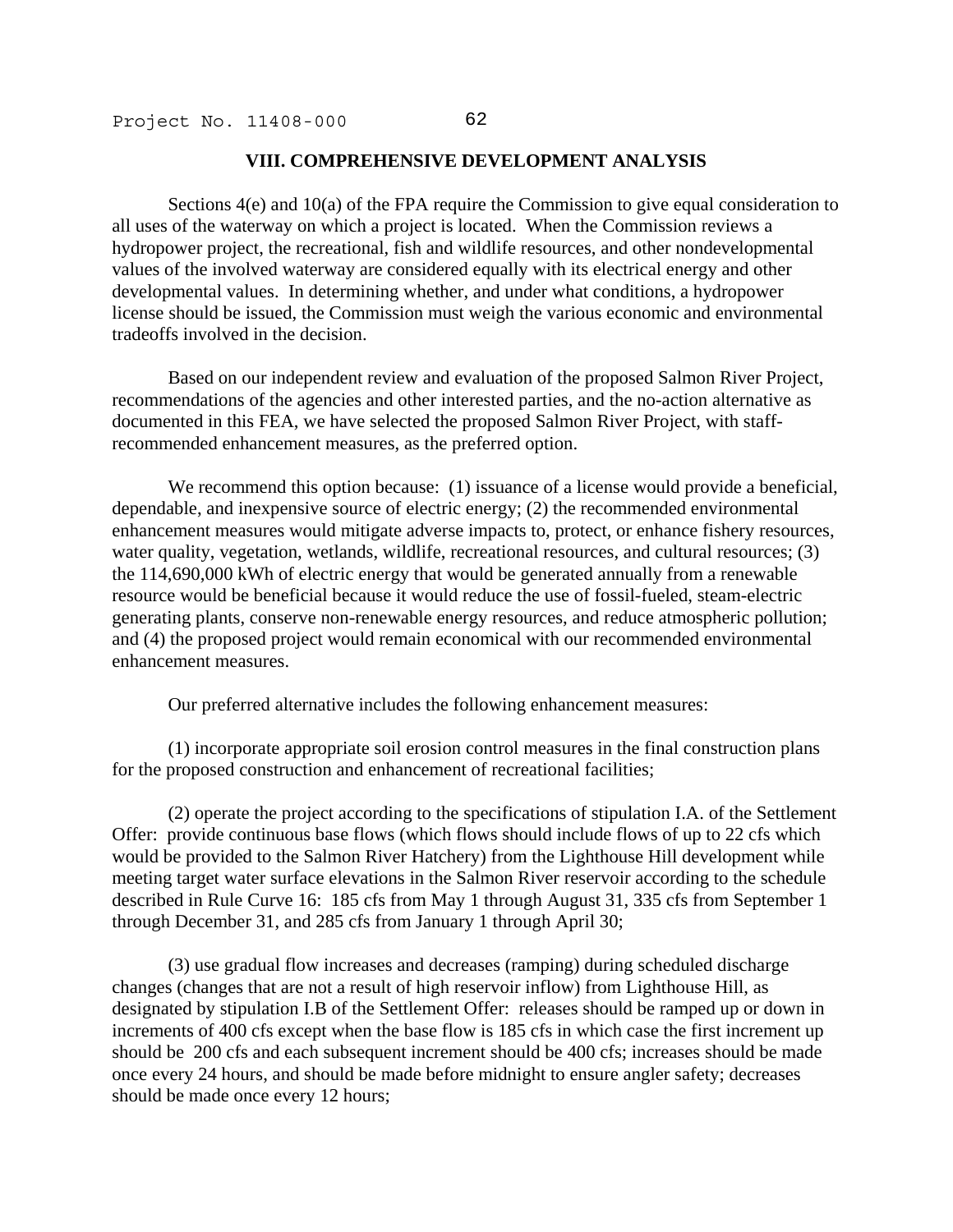(4) prepare and implement a comprehensive stream flow and reservoir elevation gaging and monitoring plan;

(5) develop and implement a plan to monitor water temperatures in the Salmon River;

 (6) develop and implement a final plan for fish protection which includes, at a minimum, functional design drawings for trashracks and an installation schedule;

 (7) provide flows needed by the Salmon River Fish Hatchery up to 22 cfs, with flows in excess of hatchery needs going through the new base flow unit at powerhouse;

 (8) develop a time schedule for implementing the various measures proposed in the OR-18 wetlands enhancement plan, which is recommended to be approved as part of any license issued;

 (9) implement the flow releases and streambed modifications for the Bennetts Bridge bypassed reach, as designated in stipulation II.D. of the Settlement Offer: provide a continuous (24-hours-per-day) 20-cfs minimum flow release to the reach July 1 through September 30, and provide 7 cfs to the reach for the remainder of the year; and modify the streambed at the top of Salmon River Falls with natural ledge materials to distribute the flow over the falls;

 (10) include in the final recreation plan, measures for establishing natural buffer zones to screen proposed recreational facilities from view by waterway users, and selectively clearing some trees to open up scenic views of the waterway to recreation facility users;

 (11) use a visually compatible color when repainting the exposed section of the Bennetts Bridge pipeline in the future during the course of normally scheduled maintenance, and visuallly screen the Lighthouse Hill powerhouse, substation, and transmission line complex from adjacent roadside viewpoints;

 (12) implement the stipulations of the Programmatic Agreement to protect cultural resources;

 (13) implement the provisions of stipulation II.A. of the Settlement Offer by developing and implementing a final recreation plan that, at a minimum, provides:

- at Lighthouse Hill Reservoir fishing and canoe and car-top boat access, parking, picnic tables, and trails at the proposed Hogback Road campground; fishing access at the existing Lighthouse Hill day use area at the eastern end of reservoir and Bennetts Bridge tailrace area;
- at Salmon River Reservoir continued public access to the Falls Road day use area at the west end of the reservoir; formalization and enhancement of existing informal fishing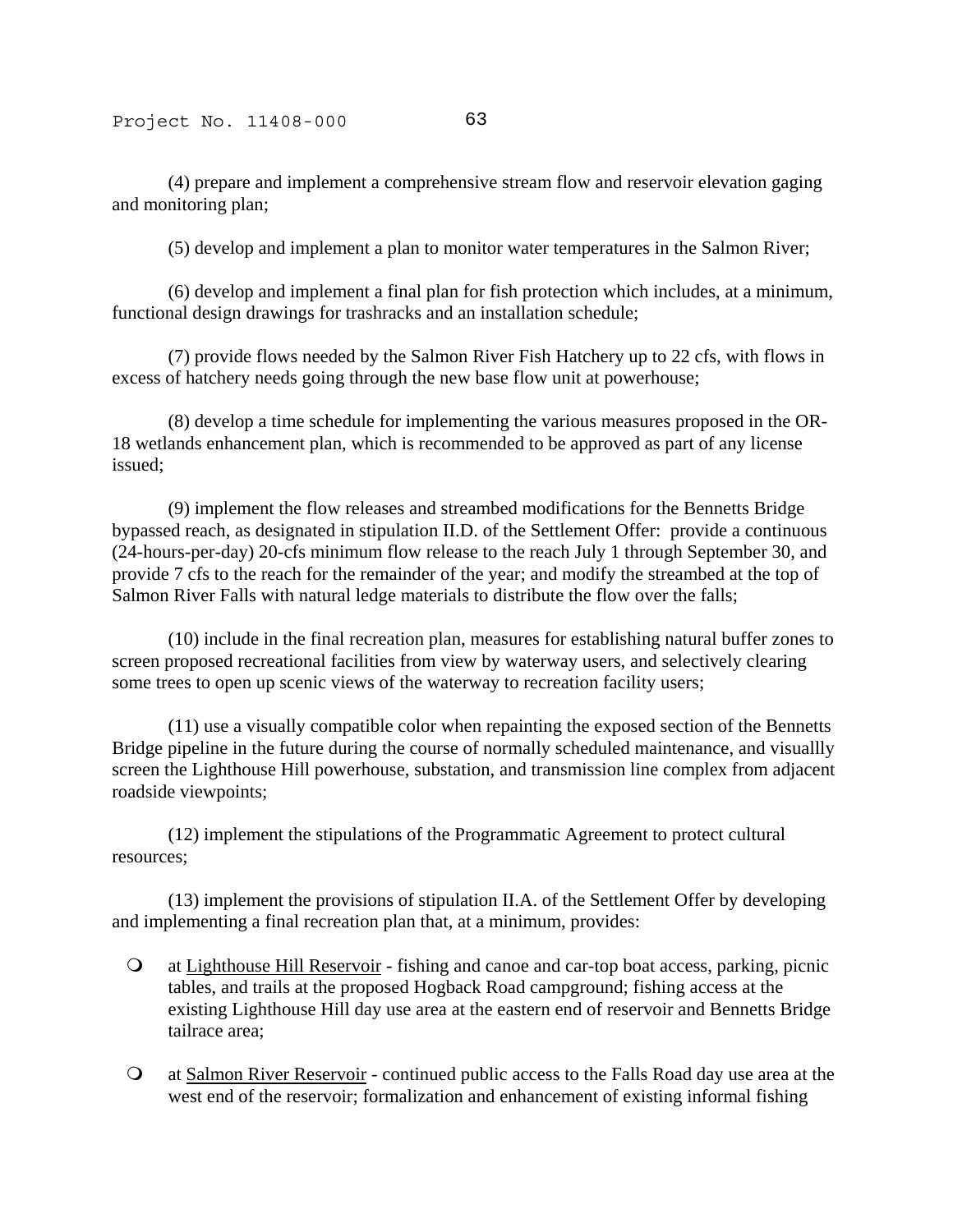.

access by improvement of access trails and installation of signs on the south shore, just west of the Route 17 bridge near Redfield; and installation of a boat launch in the Redfield area of the reservoir;

 (14) providing completed data for the periodic FERC Form 80 data (required by Section 8.11 of the Commissions regulations) to the NYSDEC for review and comment, and filing the NYSDEC's comments with the Commission along with the completed FERC Form 80; and

 (15) provide the following flow releases at least five weekends per year from Lighthouse Hill for whitewater users and fishing enhancement, as specified by stipulation I.B of the Settlement Offer: one weekend in June-400 cfs; two weekends in July-750 cfs; the first full weekend in August-750 cfs; and the 1st weekend in September-750 cfs.

 Based on our environmental analyses, we believe the environmental benefits that would result from requiring the above measures are justified, given the associated costs reflected in table 3.

# **IX. CONSISTENCY WITH COMPREHENSIVE PLANS**

 Section 10(a) of the FPA requires the Commission to consider the extent to which a project is consistent with federal or state comprehensive plans for improving, developing, or conserving waterways affected by the project. Under Section  $10(a)(2)$  of the FPA, federal and state agencies filed 19 comprehensive plans that address various resources in New York. Of these, we identified and reviewed seven plans relevant to the proposed Salmon River Project.<sup>24</sup> No inconsistencies were found.

# **X. CONSISTENCY WITH FISH AND WILDLIFE RECOMMENDATIONS**

 Pursuant to Section 10(j) of the FPA, we make a determination that the recommendations of the federal and state fish and wildlife agencies are consistent with the purposes and requirements of Part I of the FPA and applicable law. Section 10(j) of the FPA requires the

<span id="page-90-0"></span><sup>&</sup>lt;sup>24</sup> Fisheries Enhancement Plan for the Salmon River, 1994, New York State Department of Environmental Conservation; New York wild, scenic, and recreational river system act, 1985, New York State Department of Environmental Conservation; Regulation for management of the wild, scenic, and recreational river system act, 1986, New York State Department of Environmental Conservation; People, Resources, Recreation, 1983, New York State Office of Parks, Recreation, and Historic Preservation; Final environmental impact statement - restoration of Atlantic salmon to New England rivers, 1989, Department of the Interior; Fisheries USA: the recreational fisheries policy of the U.S. Fish and Wildlife Service, undated, U.S. Fish and Wildlife Service; The nationwide rivers inventory, 1982, Department of the Interior.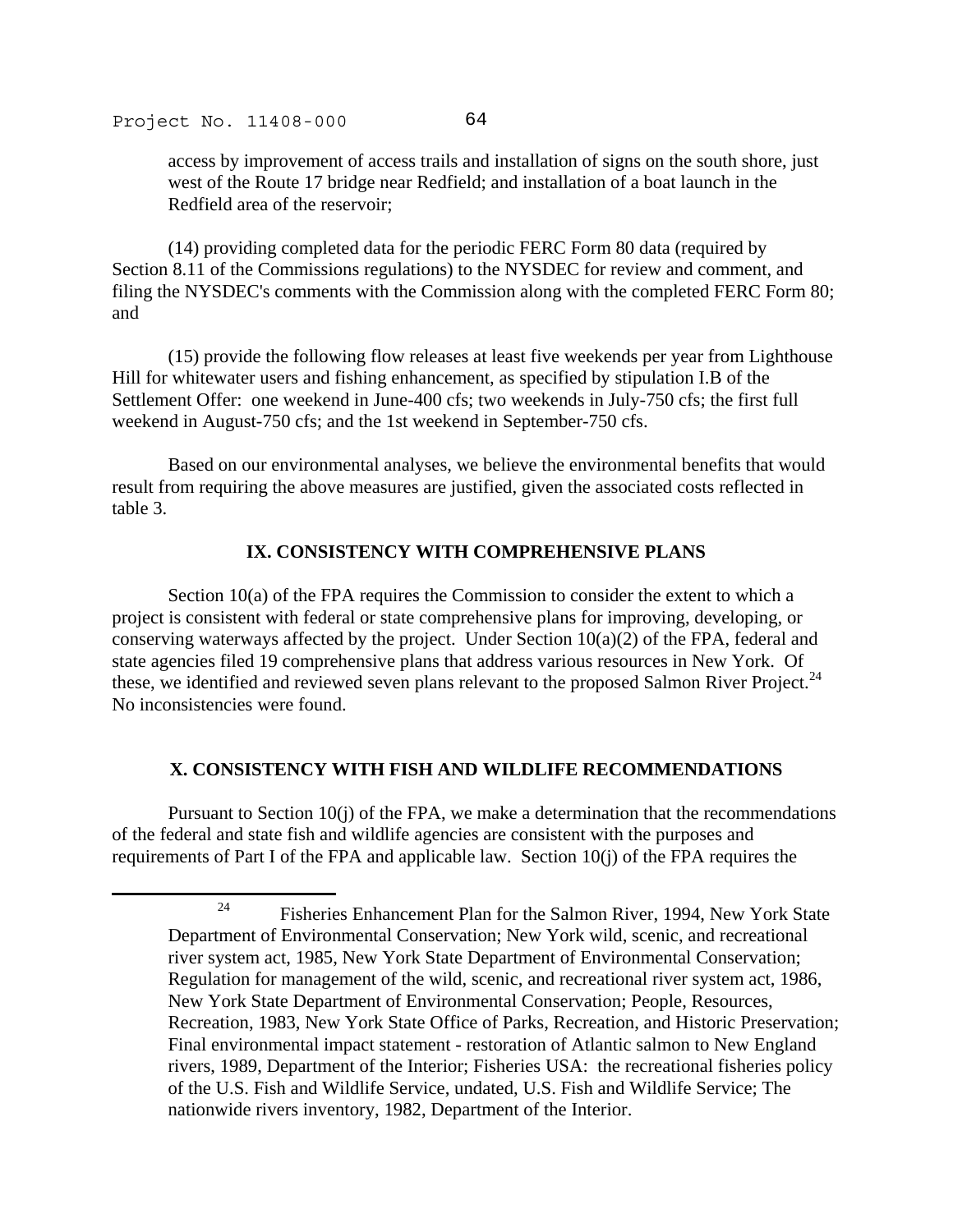Commission to include license conditions, based on recommendations of federal and state fish and wildlife agencies, for the protection of, mitigation of adverse impacts to, and enhancement of fish and wildlife resources. We have addressed the concerns of the federal and state fish and wildlife agencies and made recommendations consistent with those of the agencies.

## **XI. CONCLUSION**

 With the exception of installing the proposed base flow turbine-generator unit in the existing bay in the Lighthouse Hill powerhouse, the project is constructed and operating. The installation activities would take place within the existing facility.

 Constructing the proposed recreational facilities would result in the removal and/or disturbance of about 2 acres of vegetation and associated wildlife, and result in minor, short-term increases in soil erosion until disturbed areas are revegetated and stabilized.

 Operating the Salmon River Project in the proposed modified peaking mode according to Rule Curve 16 would protect and enhance the aquatic, wetland, wildlife, aesthetic, and recreational resources in the project reservoirs, the Bennetts Bridge bypassed reach, and downstream of the project.

 The flows provided from the Lighthouse Hill reservoir to the Salmon River Fish Hatchery would enable the hatchery to continue to maintain and enhance the salmonid populations in the Salmon River and Lake Ontario.

 Providing continuous flow releases to the Bennetts Bridge bypassed reach and modifying the streambed to better distribute flows over the head of Salmon River Falls would have a moderate long-term beneficial effect on the aesthetic value of Salmon River Falls and on the visual integrity of the bypassed river segments located upstream and downstream of the falls.

 Establishing natural shoreline buffer zones to screen proposed recreational facilities from waterway users, and selectively clearing trees to open up scenic views of the waterway to recreation facility users would have a moderate long-term beneficial effect on aesthetic landscape values.

 Implementing the provisions of the Programmatic Agreement would protect and enhance the cultural resources at the project.

 Enhancing public fishing and boating access at the Salmon River and Lighthouse Hill reservoirs by implementing the final recreation plan would have a moderate long-term beneficial effect on recreational use at the reservoirs.

 Implementing the whitewater flow release plan would have a moderate long-term beneficial effect on use of the Salmon River by paddlers of various skill levels using a wide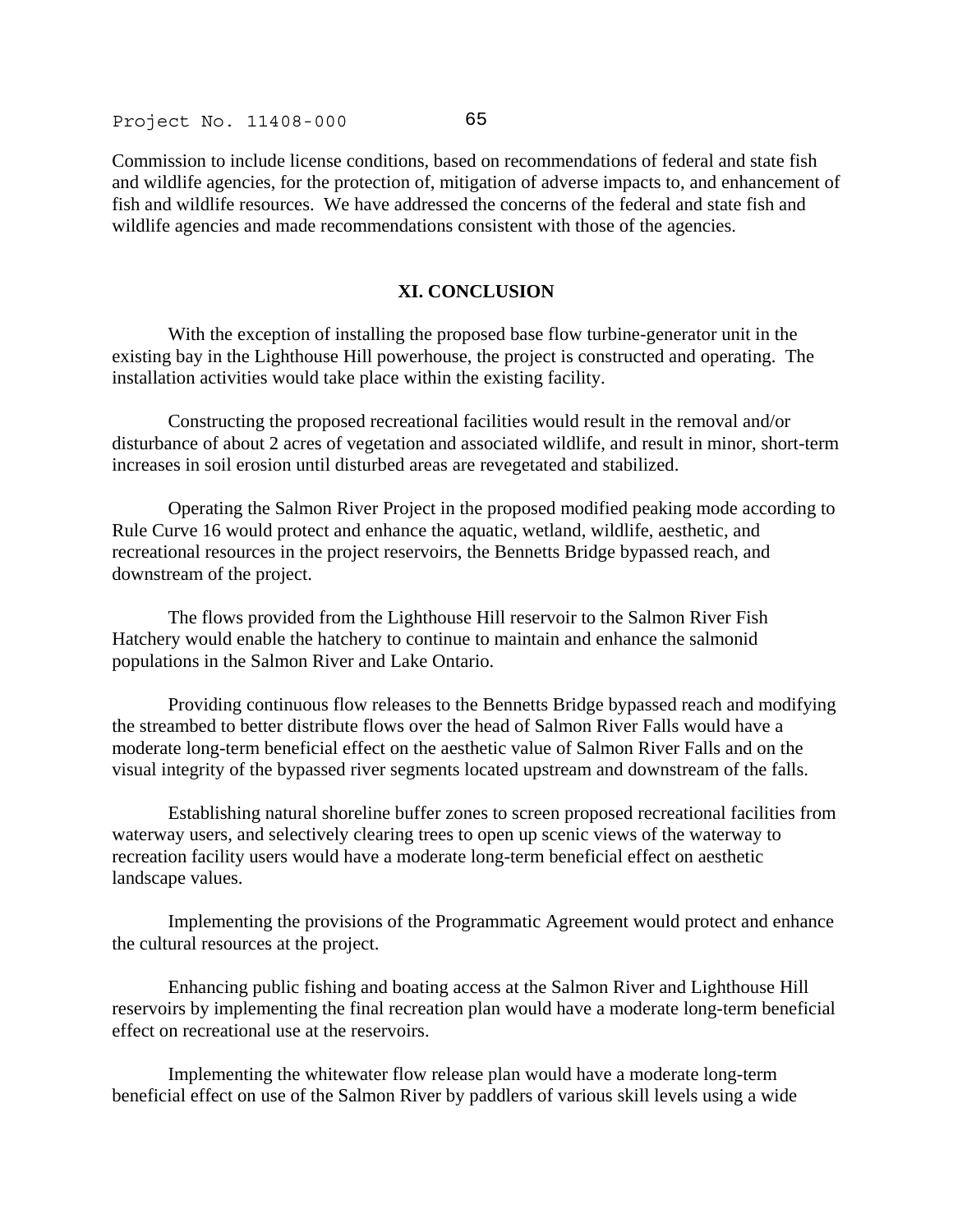variety of non-motorized watercraft.

### **XII. FINDING OF NO SIGNIFICANT IMPACT**

 On the basis of the record and this final environmental assessment, issuance of a license for the Salmon River Project would not constitute a major federal action significantly affecting the quality of the human environment.

### **XIII. LITERATURE CITED**

Braun, E. Lucy. 1950. Deciduous Forests of Eastern North America. Hafner Press, New York, NY. 596 pp.

- Connelly, Nancy A., Tommy L Brown, and Chad P. Dawson. 1990. Evaluating the impact of proposed changes in snagging regulations on the Salmon River. New York State Department of Environmental Conservation. 95 pp.
- Cowardin, L.M., V. Carter, F.C. Golet, and E.T. LaRoe. 1979. Classification of wetlands and deep water habitats of the United States. U.S. Department of the Interior, Fish and Wildlife Service, FWS/OBS-79/31. 131 pp.
- Dahl, T.E. 1990. Wetlands losses in the United States 1780's to 1980's. U.S. Department of the Interior, Fish and Wildlife Service, Washington, D.C. 13 pp.
- Kozuchowski, E., C. Millard, C. Lowie, and E.A. Poole. 1994. Fisheries Enhancement Plan for the Salmon River, A Tributary to Lake Ontario. Administrative Report no. 94-04, U.S. Fish and Wildlife Service, Lower Great Lakes Fishery Resources Office, Amherst, New York. 65 pp.

Niagara Mohawk Power Corporation. 1991. System-wide Whitewater Recreation Plan, New York. 1991.

- . 1993. Application for initial license for the Salmon River Project, a major water project, FERC No. 11408, New York. April 28, 1993.
- . 1994a. Additional information on the application for initial license for the Salmon River Project, a major water project, FERC No. 11408, New York. January 27, 1994.
- . 1994b. Filing of Settlement Offer for the application for initial license for the Salmon River Project, a major water project, FERC No. 11408, New York. January 27, 1994.
- . 1994c. Additional information on the application for initial license for the Salmon River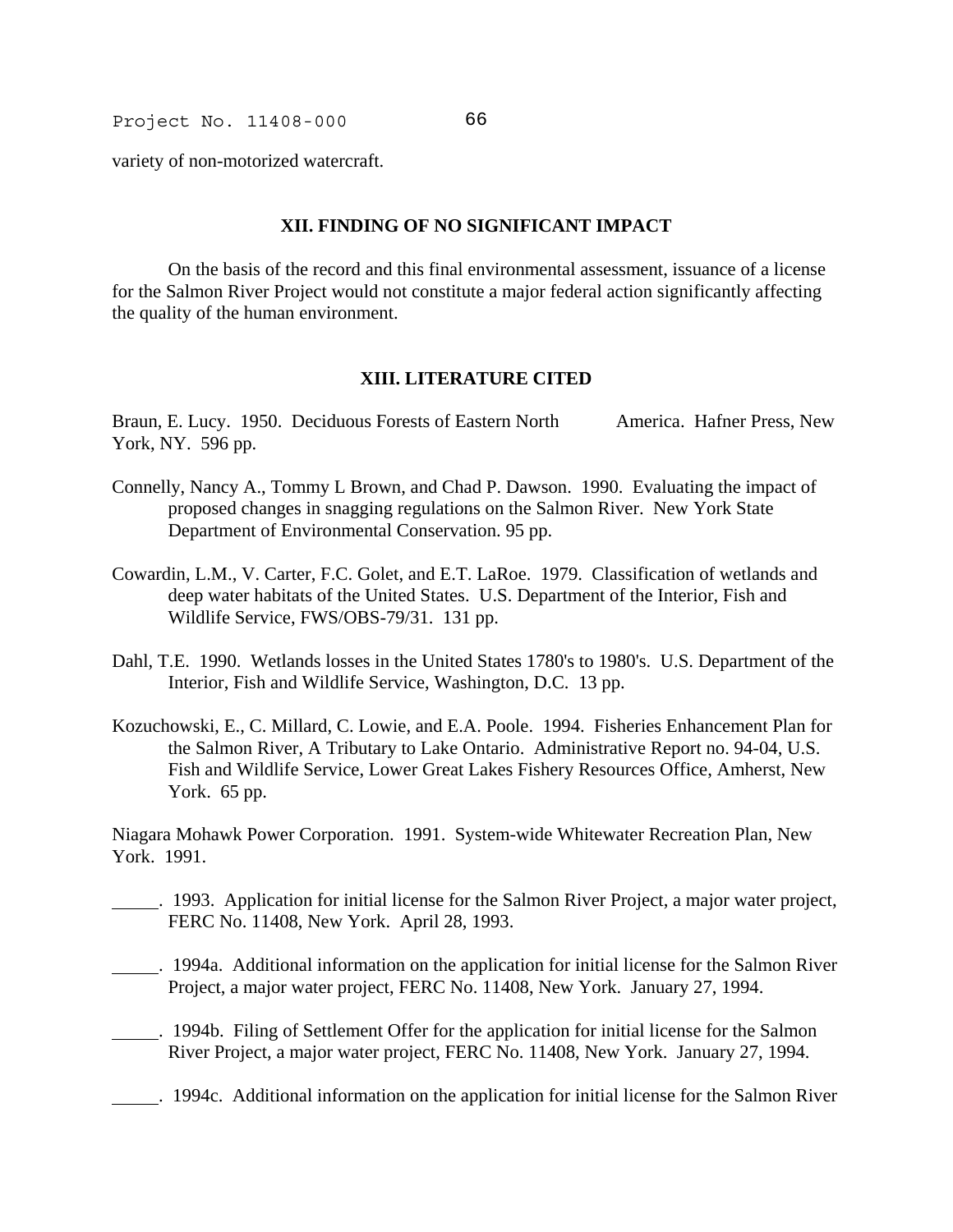Project, a major water project, FERC No. 11408, New York. February 28, 1994.

- . 1994d. Responses to March 2, 1994, request for additional information on the application for initial license for the Salmon River Project, a major water project, FERC No. 11408, New York. March 28, 1994.
- . 1994e. Responses to requests for additional information on the application for initial license made at scoping meetings for the Salmon River Project, a major water project, FERC No. 11408, New York. May 10, 1994.
- . 1994f. Additional information -- outline of a wetland enhancement plan for the Lighthouse Hill reservoir wetland OR-18 -- on the application for initial license for the Salmon River Project, a major water project, FERC No. 11408, New York. May 11, 1994.
- President's Commission on Americans Outdoors. 1986. Report and Recommendations to the President of the United States. December, 1986.

Shelford, V.E. 1963. The Ecology of North America. University of Illinois Press, Urbana, IL. 610 pp.

U.S. Fish and Wildlife Service and Canadian Wildlife Service. 1986. North American Waterfowl Management Plan. May 1986. 19 pp.

### **XIV. LIST OF PREPARERS**

- Peter A. Leitzke -- Environmental Coordinator, Geological and Soils Resources (Geologist; M.A., Geological Sciences).
- Mary Golato -- General Description of the Salmon River Basin (Project Manager; B.S., American Studies).
- Dr. C. Frank Miller -- Need For Power (Electrical Engineer; Doctor of Engineering).
- Patrick K. Murphy -- Terrestrial Resources (Wildlife Biologist; M.S., Wildlife Management).
- Steven G. Naugle -- Aesthetic Resources (Landscape Architect; B.S., Landscape Architecture).
- Brian Romanek -- Recreation and Land Use (Environmental Protection Specialist; M.A. Recreation and Parks).
- Dennis Tarnay -- Project Description, Developmental Analysis (Civil Engineer; M.S., Civil Engineering).